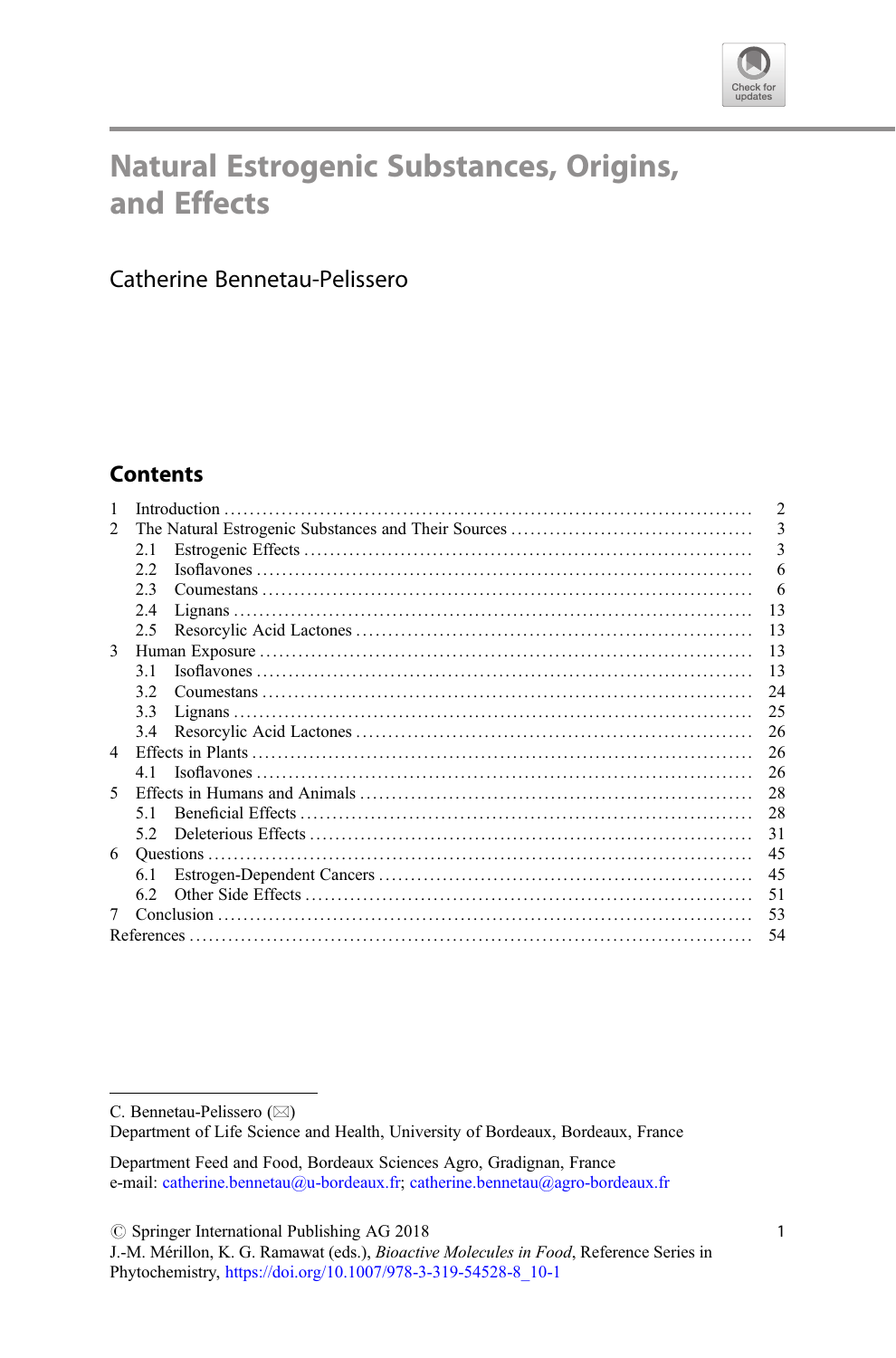#### Abstract

Some natural substances have been scientifically identified as estrogenic since the late 1930s when they were found to be deleterious at high doses for cattle reproduction. Several compounds belonging to different chemical families are considered here: isoflavonoids, coumestans, lignans, and resorcylic acid lactones. This list is not exhaustive. The vegetable sources of these compounds are probably not all identified yet, but all the compounds presented here were shown to act as endocrine disruptors, i.e., modifying the hormonal natural balance, at dietary doses either in human, in cattle, or in other vertebrates.

Estrogenic compounds mimic estradiol activities and can interact nearly with all biological functions in lower and higher vertebrates. Some mollusks are also sensitive to estrogens. The effective dose is crucial to consider since as other endocrine disruptors the natural substances may have opposite effects at low, dietary, and pharmacological concentrations. Different cell pathways are triggered by the natural estrogenic substances, including some that are not influenced by estradiol itself, and this explains why their effect is not a monotonic dose–response line. This questions the classical toxicological approach which considers acute exposure (short and high concentrations) as the key of the toxicity evaluation. The history of human exposure to isoflavones was recently casted on doubt, reinforcing the need for careful study of these compounds' occurrence and effects on humans. It is clear now that the traditional soy food makings were able to remove isoflavones from foodstuffs. This is no longer the case in modern processing, and this means that the exposure to this estrogenic substances has increased markedly in recent times. Estrogens in mammals can have both beneficial and harmful effects which are evoked here.

#### Keywords

Natural estrogens · Food sources · Modern exposure · Bioavailability · Mechanism of actions · Breast cancer · Bone health · Thyroid · Reproductive disruption

# 1 Introduction

Nowadays, as the concern on endocrine disruptors is back to front stage, scientists realize that natural estrogenic compounds which were ignored for ages have to be included in the panel of active and potentially deleterious compounds [[1\]](#page-53-0). This is mainly due to the recent discovery that humans were not traditionally exposed to natural estrogenic compounds [[1\]](#page-53-0) and that this recent exposure is synchronized with that to other anthropoid endocrine disruptors such as pesticides or wrapping agents [[2\]](#page-53-0). Humans were not traditionally exposed to natural estrogenic compounds because they used to prepare all grain legumes, which are the major sources of estrogenic substances in human diet, by prolonged soaking, cooking, or simmering in water. The water was then discarded, and because natural estrogenic compounds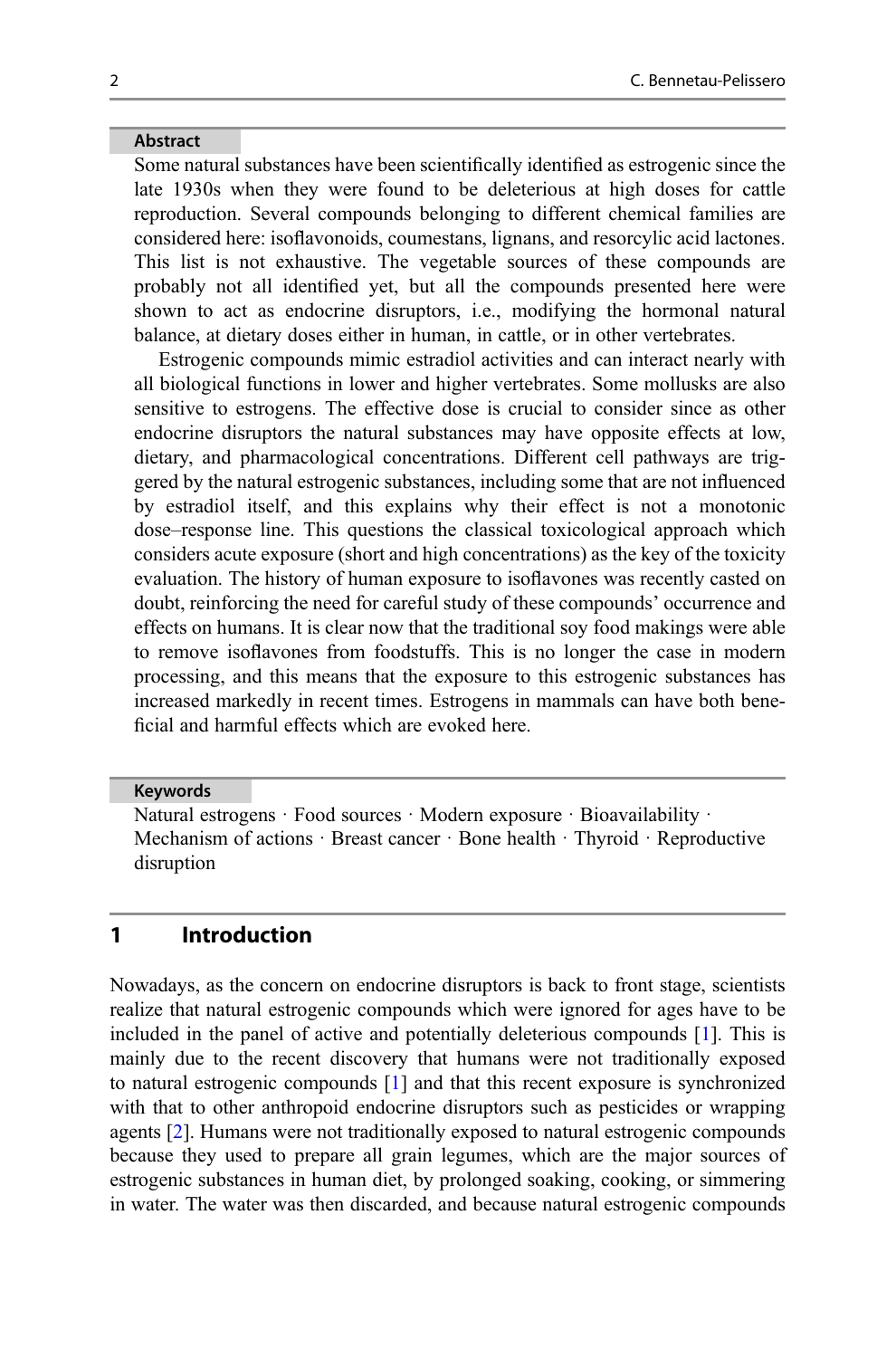are mainly under a glycosidic form in plants, they leaked into the water during the cooking steps and were then eliminated with water [[3\]](#page-53-0). Reproductive problems were recently reported in multigenerational toxicological studies in animal models [[4\]](#page-53-0) and in humans [\[5](#page-53-0)]. They occur at actual dietary exposure levels, although the acute toxicity studies performed classically on short-term durations and with pharmaco-logical concentrations do not show major adverse effects [[6\]](#page-53-0). Since endocrine disruptors were discovered, the toxicology studies dealing with reproductive issues were moved to multigenerational exposure and to low doses. Following this guidance, studies can show hormonal disruption of reproduction including epigenetic effects visible even in generations not exposed per se but issued from exposed genitors [\[7](#page-53-0)]. For the compounds studied here, the toxicity studies all converge in claiming an estrogenic activity. The present chapter is therefore focusing on the so-called phytoestrogens taken in their large definition since it included the mycotoxins zearalenone (ZEN) and zearalenol (ZOL) produced on grains by fungi. They also focus on natural estrogenic substances produced by plants or by the human gut after plant-substance absorption, i.e., coumestans, isoflavones, isoflavans, and enterolignans. Flavonoids can also have estrogenic effects, but at nutritional exposure, their effects remain low enough to be neglected here. However, if tomorrow a synergy with other anthropological endocrine disruptors taken at environmental doses is demonstrated, they will also have to be considered. Sources and concentrations, roles in plants, and effects in plant consumers are exposed together with the questions remaining on their beneficial and deleterious effects in human and domestic animal consumers.

### 2 The Natural Estrogenic Substances and Their Sources

### 2.1 Estrogenic Effects

The estrogenicity of a substance being anthropogenic or natural relies on two major pillars: its efficiency on estrogen-dependent gene transcription which is approached by its efficient dosage in in vivo and in vitro systems and its bioavailability at the target cell. The estrogenic effects of natural substances are based on their chemical structures which share some similarities with that of the 17β-estradiol (17β-E<sub>2</sub>) molecule, which is the most potent estrogen in vertebrate animals.  $17\beta$ -E<sub>2</sub> is an aromatized C18 steroid with hydroxyl groups at 3- and 17-β-position (Fig. [1a](#page-3-0)). In humans, it is produced primarily by the cyclic ovaries and the placenta. It is also produced by the brain, the adrenal cortex, and the adipose tissue of men and postmenopausal women. It is also crucial for male tract development [[8\]](#page-53-0) and adequate sperm production [[9\]](#page-53-0). As seen in Fig. [1,](#page-3-0)  $17\beta$ -E<sub>2</sub> is a three-dimensional molecule with its two hydroxyl groups at a distance of 10 angstroms (Å). 17β-E<sub>2</sub> bears a phenolic ring called cycle A.

The hydroxyl groups form an angle allowing the best interaction with the specific estradiol receptors (ERs) [[10\]](#page-53-0). These receptors are proteins with specific quaternary structures allowing estradiol binding via a ligand-binding domain (LBD) and a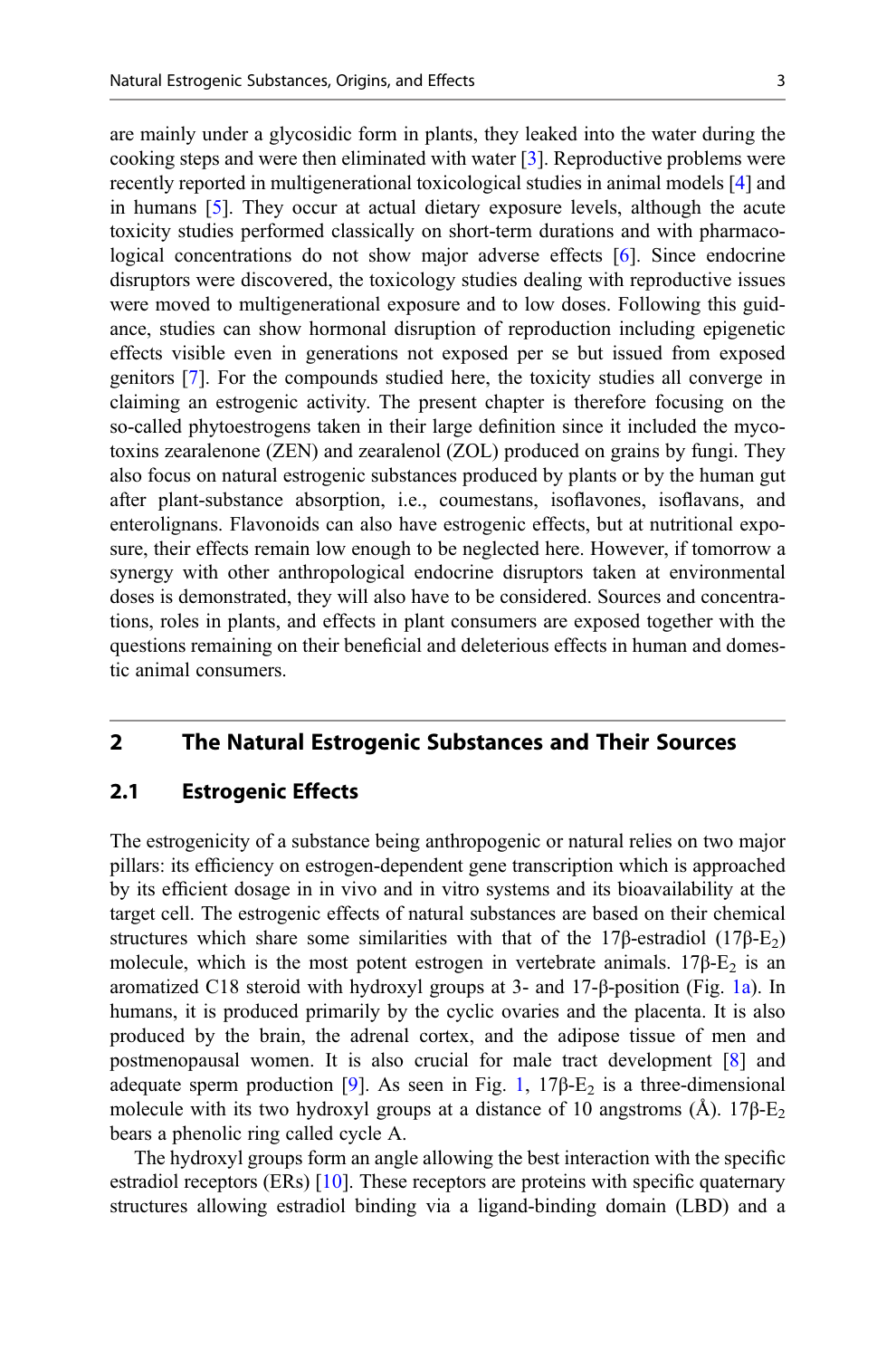<span id="page-3-0"></span>

**Fig. 1** 17β-Estradiol structure together with the structures of the main phytoestrogen families: isoflavones, coumestans lignans, and resorcylic acid lactones

subsequent activation of gene transcription via phosphorylation processes and activation of transcription factors. This transcription phenomenon can either follow the canonical route or be induced via cell phosphorylation pathways. The canonical route involves a direct DNA receptor interaction, and it is known to rely on both  $ER\alpha$ and ERβ estradiol receptor subtypes. These two estradiol receptors derive from two different genes: ESR1 located in humans on chromosome 6 and ESR2 located on chromosome 14, respectively [[11](#page-53-0)]. The two receptors derive from a common ancestor but evolved differently, and nowadays they do not exhibit the same primary structure, and their activation by various ligands can be rather different.

These receptors present a LBD with a hydrophobic pocket constituted by the E/F domain (C-terminal domain) of the protein and a part of the A/B domain (N-terminal domain) folded in its vicinity  $[11]$  $[11]$  $[11]$ . The E/F domain is constituted of several helix structures, and the spatial position of the H12 helix depends on the chemical structure of the ligand. Estradiol taken as reference is a full agonist of its ERs. Other estrogens can exhibit selective modulating effects depending on the way they fit into the ligand-binding pocket of the ERs. If their structure induces a structural conformation of the H12 helix which does not allow the recruitment of all transcription factors, then the estrogenic effect can be partial. Because the transcription factors are not the same in all cell types, referring to their differentiating history, then some compounds can induce the transcription of estrogen-dependent genes in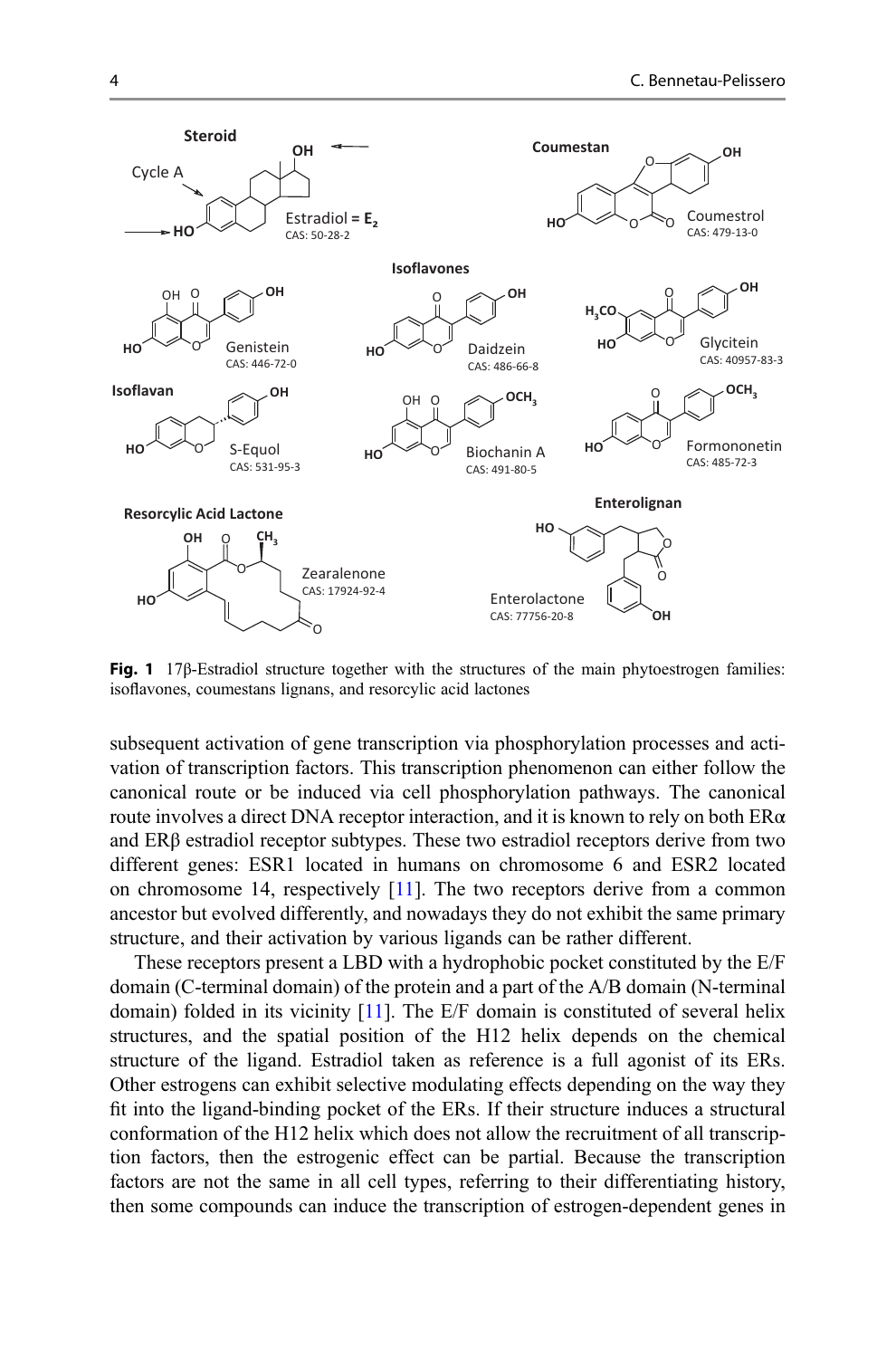certain cell types only. This situation refers to the SERM (selective estrogen receptor modulators) concept [[12\]](#page-53-0). The 17β-E<sub>2</sub> spatial structure is so relevant for the ligand–receptor interaction that the natural 17- $\alpha$ -isomer of estradiol binds only weakly to the ERs and exhibits little estrogenic–genomic activity, considering its natural concentrations, in estrogen-responsive tissues  $[13]$  $[13]$ . 17β-E<sub>2</sub> physiological plasma concentrations in women usually vary from 10 to 20 pg/mL (i.e., from 36 to 72 pM) in the metestrous phase of the female cycle to 500–600 pg/mL (i.e., 2 to 4 nM) in the estrous phase of the female cycle. During pregnancy these  $17\beta$ -E<sub>2</sub> levels can reach values over 30 ng/mL (i.e., over 110 nM). In the meantime,  $17β-E_2$ levels in men are below 50 pg/mL and below 40 pg/mL in postmenopausal women (i.e., below 200 pM in both cases). Estradiol receptors coded by ESR1 and ESR2 are also present in cell membranes. This is due to the palmitoylation of the ERs at the AA corresponding to the 451 DNA base [[14\]](#page-53-0) since a mutation at this point prevents membrane location. The physiological roles of the membrane forms of the ER subtypes are currently under investigation  $[15]$  $[15]$ . A role of the membrane ERs as transmembrane channels for steroid hormones is evoked by some authors [[16](#page-54-0)].

Other estradiol receptors were found in cell endoplasmic reticulum and mitochondria membranes, the so-called GPER or GPR-30. This is a completely different molecule belonging to the seven transmembrane G-protein-coupled receptors of the rhodopsin receptor family. These receptors were shown to react with estradiol and with several estrogens, including phytoestrogens [[17,](#page-54-0) [18\]](#page-54-0), and to induce cell signaling pathways and growth factor receptor cross talk [[19\]](#page-54-0). Finally and although these last receptors do not transmit estrogenic effects, the orphan estrogen-related receptors, i.e., ERRα, ERRβ, and ERRγ, were found to bind with different affinities several categories of phytoestrogens [[20\]](#page-54-0). In some cases, the ERRs are involved in physiological processes known to be influenced by estrogens. The ERRs' function is currently under investigation, but they seem to be involved in the cell energy balance and considering an integrative view in metabolic syndrome in humans.

Because of a partial similarity (Fig. [1](#page-3-0)), the affinities of isoflavones for the ERs are lower than that of 17β-E<sub>2</sub>. They range from 1/1000 to 1/10,000 for ERα when genistein (GEN) and kievitone are considered (with the following order of magnitude decrease: GEN > daidzein (DAID) > glycitein > biochanin A > formononetin  $>$  phaseolin  $>$  kievitone) [[11,](#page-53-0) [21](#page-54-0)]. For ER $\beta$  the affinity of isoflavones is known to be higher,  $1/60$  and  $1/150$  for GEN and DAID, respectively. Other compounds like glyceolin were also found to exhibit estrogenic activity. However, these activities are not fully characterized yet [[22\]](#page-54-0) even though they are expressed at nutritional doses. Although the affinities of the natural estrogens for the ERs can be low, natural estrogenic substances can be present at mg level in edible plants, and some of them can reach plasma concentrations 10,000 to 100,000 times higher than those of 17β-E2. Namely, isoflavones which present the highest bioavailability can reach micromolar concentrations in plasma, whereas  $17\beta$ -E<sub>2</sub> is currently found at picomolar to nanomolar (pregnancy) concentrations in those same plasmas. Cell bioavailability specifically controlled by phase III enzymes (ABC transporters) acting after phase I (CYP) and II (Glut and Sult) enzymes can also play a role in the tissue-specific activities of the natural substances. See [\[11](#page-53-0)] for more details.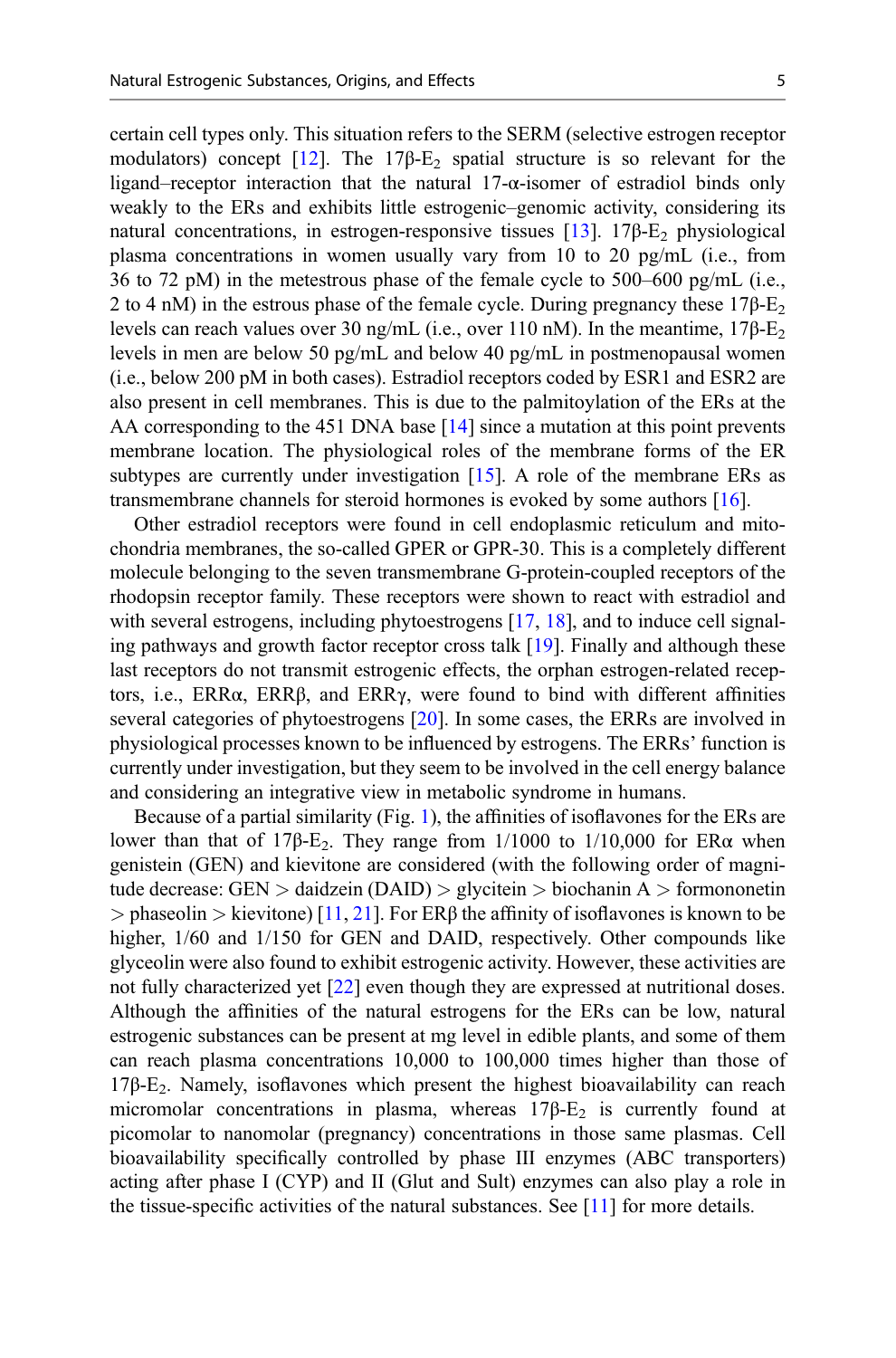### 2.2 Isoflavones

The estrogenic isoflavonoids studied here include GEN, DAID, glycitein, and the DAID metabolite S-equol produced by the gut flora and which is an isoflavan (Fig. [1](#page-3-0)). Two other isoflavones are methylated precursors of estrogenic compounds, the so-called formononetin and biochanin A (Fig. [1](#page-3-0)). All these compounds are secondary metabolites from legumes and mainly present in Fabaceae. Some of them contain high amounts of isoflavones with estrogenic properties (i.e., up to several hundred mg/100 g of dry matter [[23\]](#page-54-0)). The most concentrated Leguminosae are, namely, black beans (a variety of soybean)  $[21]$  $[21]$ , soy (*Glycine max*)  $[24]$  $[24]$ , kudzu (Pueraria lobata or tuberosa) [\[25](#page-54-0)], alfalfa (Medicago sp.) [[23\]](#page-54-0), and clover (Trifolium sp.) [\[26](#page-54-0)]. Estrogenic isoflavones are also found in a smaller quantity in pulses traditionally edible in Western countries like beans, lentils, broad beans, and chickpeas, but in these vegetable sources, the concentrations are about 500 times lower than in the plants previously cited [\[27](#page-54-0), [28](#page-54-0)] (Table [1\)](#page-6-0). These compounds were also found in more than 300 different plants, including many species of Leguminosae like Baptisia, Cytisus, Dalbergia, Genista, Lupinus, Medicago, Phaseolus, Teline, Trifolium, and Ulex and in several species of Rosaceae like Prunus [\[29](#page-54-0), [30\]](#page-54-0). In Western countries, these plants were traditionally used as sources of antifertility agents [\[29](#page-54-0), [30](#page-54-0)].

# 2.3 Coumestans

The main estrogenic substance in the coumestan family is coumestrol (COUM) although it also exists as methylated substances  $(4'-O$ -methyl and  $7-O$ -methyl derivatives) which were found in alfalfa (*Medicago sativa*) [\[39](#page-55-0)]. When they reach the liver, the methylated forms can be demethylated in COUM by phase I enzymes. Coumestrol estrogenic potency is by far the highest in vitro especially through ER $\alpha$  [\[40](#page-55-0)]. However, its bioavailability appears to be lower than that of isoflavones in rat [\[41](#page-55-0)]. No data were found in humans since this compound is considered as toxic, and therefore, pharmacokinetic studies have not been published yet in humans. In addition, this compound is present in significant amounts in alfalfa especially after fungi's attacks (Pseudopeziza medicaginis) [[42\]](#page-55-0) or in clover sprouts [[43\]](#page-55-0). However, if these pulses can be used for animal feeding, they are only anecdotally used in humans, and in that case, it is essentially as dietary supplements. According to [\[44](#page-55-0)], clover sprouts, raw, contain 14.079 mg COUM/100 g; kala chana, mature seeds, raw, contain 6.130 mg COUM/100 g; and pinto beans, mature seeds, raw, contain 1.805 mg COUM/100 g. In addition, alfalfa seeds, sprouted, raw, contain 1.596 mg COUM/100 g; mung beans, mature seeds, sprouted, raw, contain 0.932 mg COUM/100 g; and split peas, mature seeds, raw, contain  $0.812 \text{ mg}/100 \text{ g}$ . Still according to [\[44](#page-55-0)], soymilk, original and with vanilla, unfortified, can contain 0.807 mg COUM/100 g, and soybeans, mature seeds, sprouted, raw, can contain 0.341 mg COUM/100 g. However, soybean does not seem to be a constant source of COUM. It is likely that COUM synthesis depends on the plant culture conditions and its contamination by fungi.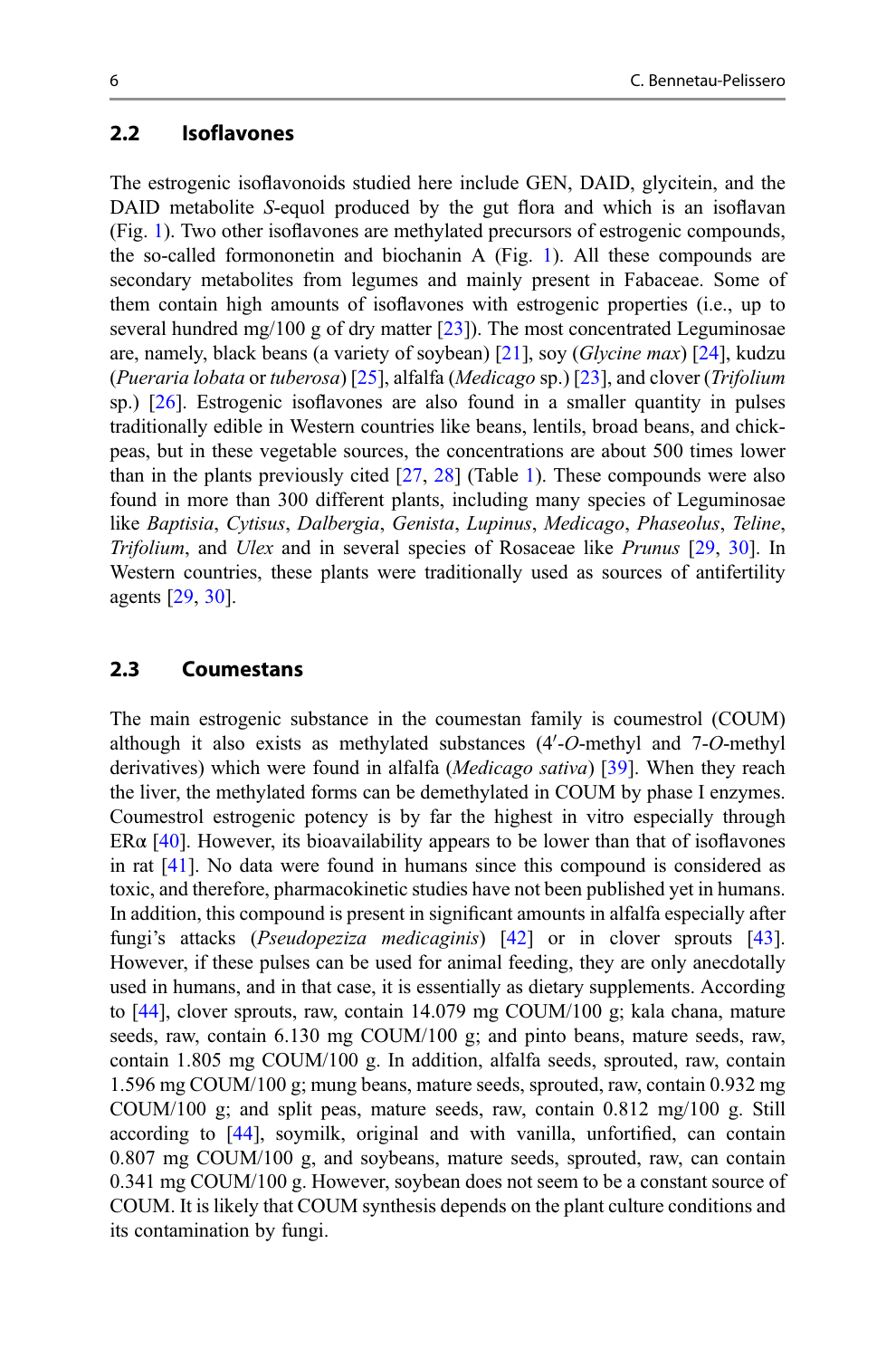<span id="page-6-0"></span>

|                               | Isoflavones                          |                               |                      |                           |                                                                            | Coumestans                      |                    |             |
|-------------------------------|--------------------------------------|-------------------------------|----------------------|---------------------------|----------------------------------------------------------------------------|---------------------------------|--------------------|-------------|
| Fruits and                    | Biochanin A                          | Daidzein<br>(CAS<br>486-66-8) | Formononetin         | (CAS 446-72-<br>Genistein |                                                                            | Counstand<br>CAS 479-13-<br>(0) |                    |             |
| vegetables                    | $(CAS 491 - 80 - 5)$                 |                               | $(CAS 485 - 72 - 3)$ | $\circ$                   | $\begin{bmatrix} \text{Glyciten (CAS} \\ \text{40957-83-3)} \end{bmatrix}$ |                                 | Total              | Authors     |
|                               | 00 g of fresh weight<br>$\mu$ g/ $1$ |                               |                      |                           |                                                                            |                                 | $\mu$ g/100 $g$    |             |
| Alfalfa sprout                | 67                                   | 152                           | 3,899                | 118                       | na                                                                         | 105                             | 4,341              | 31          |
| Alfalfa sprout                | 'n                                   | $\mathbf{H}$                  | 340                  | 'n                        | na                                                                         | 4,680                           | 5,020              | [32]        |
| Alfalfa sprout                | 'n                                   | 'n                            | 5,170                | 'n                        | na                                                                         | 72,010                          | 77,180             | [32]        |
| (freeze-dried)                |                                      |                               |                      |                           |                                                                            |                                 |                    |             |
| Almond                        | 25                                   | $\stackrel{\neg}{\vee}$       | $\overline{\vee}$    |                           | $\overline{\vee}$                                                          | na                              | 26                 | 33          |
| Apricot (dry)                 | Ħ                                    | Ĕ                             | Ĕ                    | Ħ                         | na                                                                         | $\mathbf{F}$                    | 0                  | [31]        |
| Asparagus<br>(white)          | na                                   | 'n                            | na                   | 'n                        | na                                                                         | na                              | $\circ$            | [34]        |
| Asparagus<br>(white)          | $\mathbf{r}$                         | 58                            | 'n                   | Ħ                         | na                                                                         | Ħ                               | 58                 | [31]        |
| Asparagus<br>(green)          | na                                   | pd                            | na                   | 'n                        | na                                                                         | na                              | $\circ$            | [34]        |
| <b>Basilic</b>                | na                                   | 'n                            | na                   | $_{\rm nd}$               | na                                                                         | na                              | $\circ$            | [34]        |
| Beet                          | na                                   | 'n                            | na                   | $_{\rm nd}$               | na                                                                         | na                              | $\mathbf{\subset}$ | [34]        |
| Black bean<br>freeze-dried    | F                                    | 77,440                        | pd                   | 79,640                    | na                                                                         | 'n                              | 157,080            | [32]        |
| Black bean<br>seeds 1, dry    | $_{\rm nd}$                          | 69,850                        | 'n                   | 61,220                    | na                                                                         | $_{\rm nd}$                     | 131,070            | [32]        |
| seeds 2, boiled<br>Black bean | $_{\rm nd}$                          | 26,950                        | Ĕ                    | 27,710                    | na                                                                         | Ĕ                               | 54,660             | [32]        |
| Black trumpet<br>mushrooms    | na                                   | 'n                            | na                   | 'n                        | na                                                                         | na                              | $\circ$            | [34]        |
|                               |                                      |                               |                      |                           |                                                                            |                                 |                    | (continued) |

Table 1 Isoflavones and coumestrol in several edible plants Table 1 Isoflavones and coumestrol in several edible plants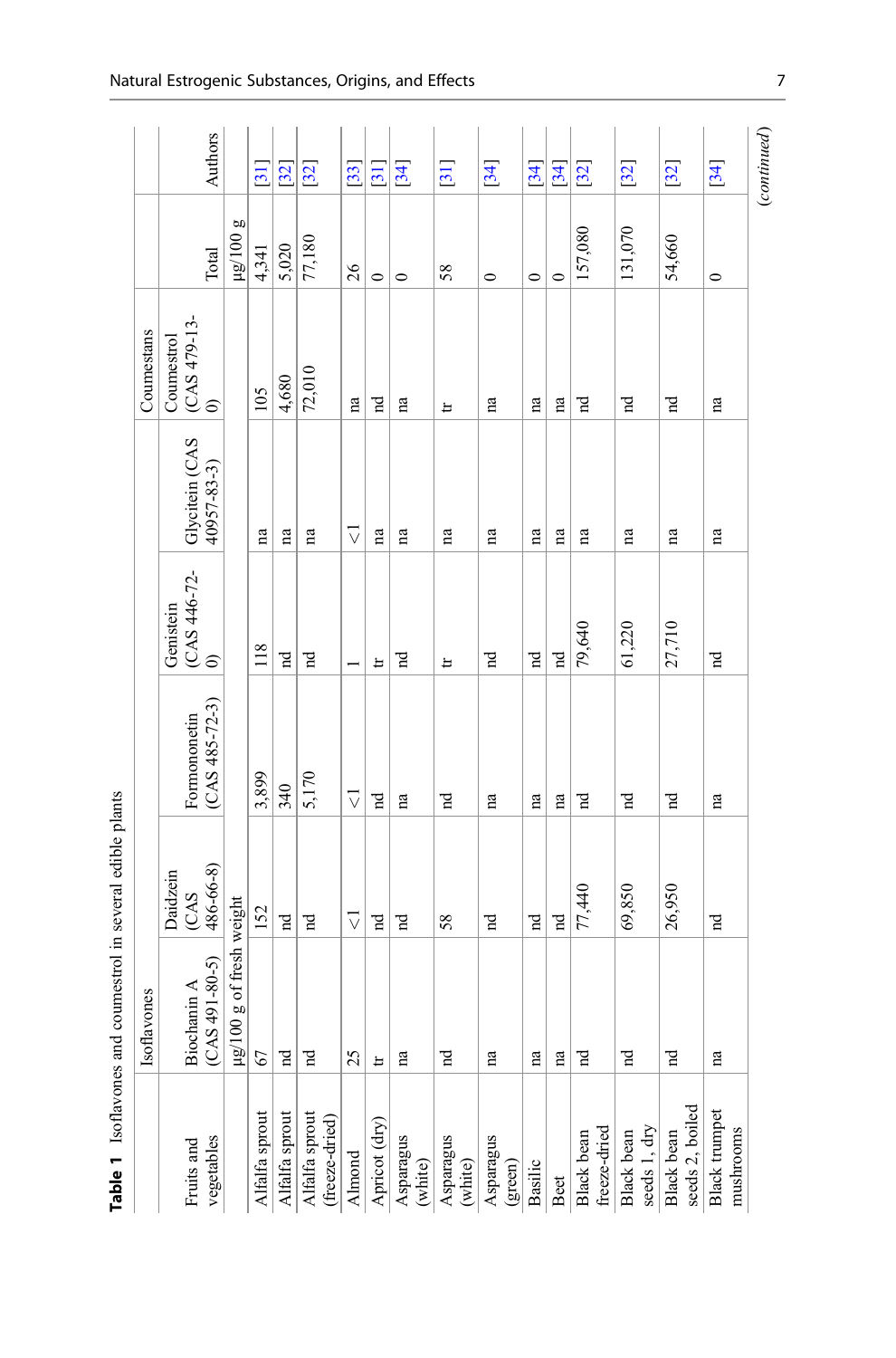| うりっこう こうし                       |                                  |                               |                                      |                                   |                               |                                    |                |                 |
|---------------------------------|----------------------------------|-------------------------------|--------------------------------------|-----------------------------------|-------------------------------|------------------------------------|----------------|-----------------|
|                                 | Isoflavones                      |                               |                                      |                                   |                               | Coumestans                         |                |                 |
|                                 |                                  |                               |                                      | Genistein                         |                               |                                    |                |                 |
| vegetables<br>Fruits and        | 491-80-5)<br>Biochanin A<br>(CAS | Daidzein<br>(CAS<br>486-66-8) | $(CAS 485 - 72 - 3)$<br>Formononetin | (CAS 446-72-<br>$\widehat{\circ}$ | Glycitein (CAS<br>40957-83-3) | Connectrol<br>$(CAS 479-13-$<br>0) | Total          | Authors         |
|                                 | µg/100 g of fresh weight         |                               |                                      |                                   |                               |                                    | $\mu$ g $100g$ |                 |
| Black-eyed bean<br>seeds, dry   | 173                              | $\overline{\mathrm{H}}$       | $\mathbf{H}$                         | $\mathbf{r}$                      | na                            | $\mathbf{H}$                       | 173            | [32]            |
| Brazil nut                      | 13                               | $\circ$                       | $\overline{\vee}$                    | 85                                | $\stackrel{\neg}{\vee}$       | na                                 | 104            | [33]            |
| <b>Broad beans</b><br>(grilled) | $\overline{\mathbf{a}}$          | $\mathbf{F}$                  | 210                                  | 129                               | na                            | Ĕ                                  | 339            | [32]            |
| <b>Broccoli</b>                 | pq                               | $\ddot{4}$                    | Pu                                   | $\mathbf{F}$                      | na                            | Pu                                 | $\ddot{4}$     | [31]            |
| Broccoli                        | 'n                               | 5                             | 'n                                   | $\overline{ }$                    | na                            | na                                 | $\overline{2}$ | [35]            |
| <b>Brocoli</b> sprouts          | Fq                               | $\ddot{4}$                    | $\overline{a}$                       | F                                 | na                            | na                                 | $\ddot{4}$     | 27              |
| <b>Brocoli</b> sprouts          | $_{\rm nd}$                      | $\ddot{4}$                    | $\overline{a}$                       | $\mathbf{H}$                      | na                            | F                                  | $\ddot{4}$     | $\overline{31}$ |
| <b>Brussel</b> sprouts          | F                                | $\overline{\mathbf{u}}$       | Ĕ                                    | F                                 | na                            | F                                  | $\circ$        | $\overline{31}$ |
| <b>Brussel</b> sprouts          | na                               | 'nd                           | na                                   | 'n                                | na                            | na                                 | $\circ$        | [34]            |
| Capers                          | na                               | F                             | na                                   | F                                 | na                            | na                                 | $\circ$        | [34]            |
| Carrotts                        | 'n                               | $\sim$                        | 'n                                   | $\sim$                            | na                            | F                                  | 4              | $\overline{31}$ |
| Carrotts                        | 5                                | pd                            | Ĕ                                    | 'n                                | na                            | na                                 | 5              | $\overline{31}$ |
| Cashew nuts                     | $\overline{ }$                   | $\overline{a}$                | $\sim$                               | $\sim$                            |                               | na                                 | $\overline{2}$ | [33]            |
| Celery                          | na                               | Ĕ                             | na                                   | Ĕ                                 | na                            | na                                 | $\circ$        | [34]            |
| Ceps                            | na                               | F                             | na                                   | Ĕ                                 | na                            | na                                 | $\circ$        | [34]            |
| Chanterelle                     | na                               | $\mathbf{H}$                  | na                                   | $_{\rm nd}$                       | na                            | na                                 | $\circ$        | [34]            |
| Chick pea                       | 126                              | $\mathbf{H}$                  | $\mathbf{H}$                         | 640                               | na                            | 6,130                              | 6,896          | [32]            |
| Chick pea                       | $\mathcal{L}$                    | $\overline{4}$                | 140                                  | $\infty$                          | na                            | na                                 | 242            | 35              |
| Chinese peas,<br>boiled         | 101                              | F                             | 'n                                   | 'n                                | $\mathbf{n}$ a                | 'nd                                | 101            | [32]            |
|                                 |                                  |                               |                                      |                                   |                               |                                    |                |                 |

Table 1 (continued) Table 1 (continued)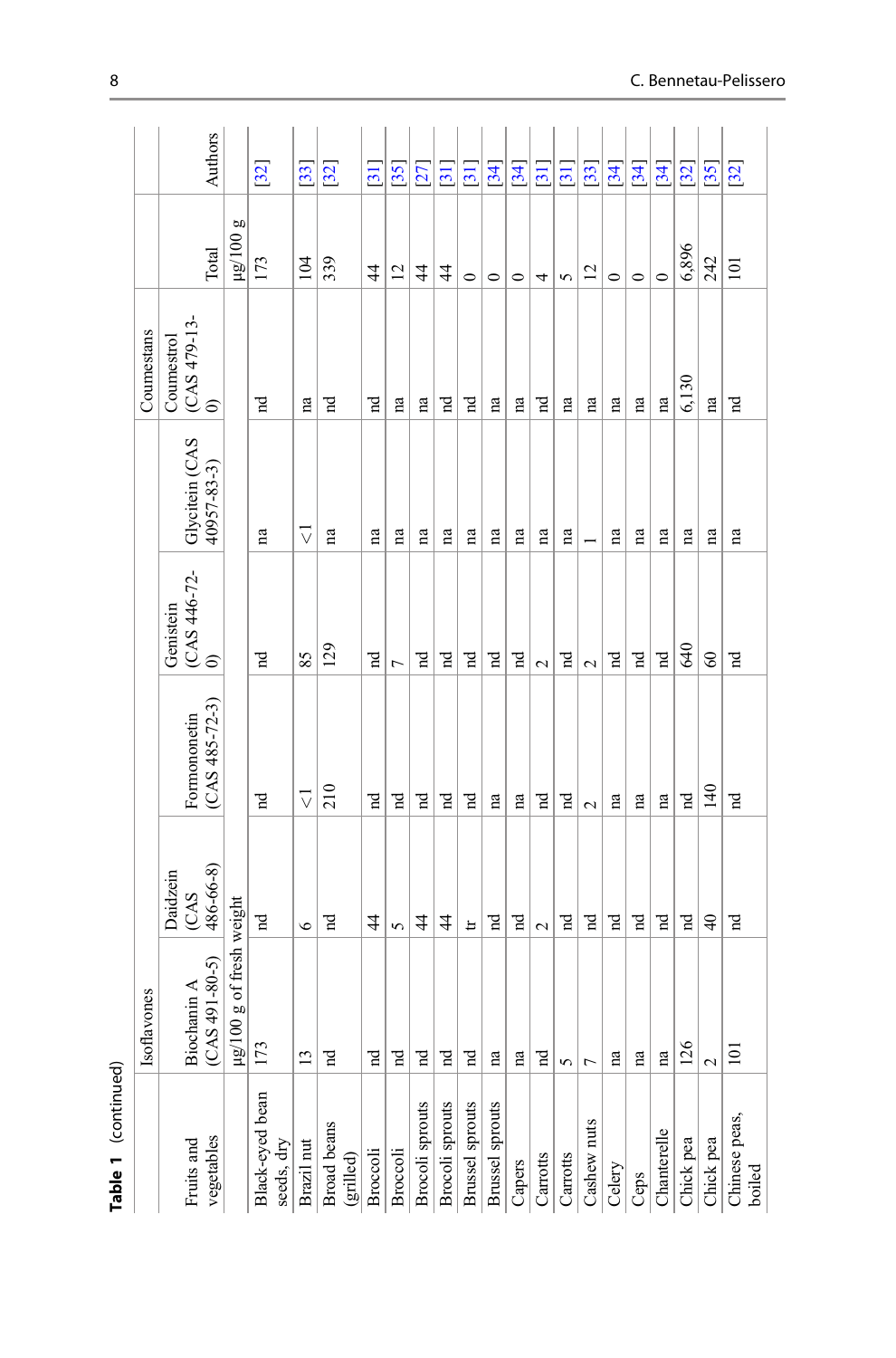| [32]                        | [32]          | $\overline{31}$ | [32]                          | [33]            | [34]               | [31]   | [34]           | [32]                        | [36]                        | $[31]$                      | [35]                        | [31]    | [35]            | [34]         | [34]    | [31]    | [31]                    | [34]         | [32]                              | $_{(continued)}$ |
|-----------------------------|---------------|-----------------|-------------------------------|-----------------|--------------------|--------|----------------|-----------------------------|-----------------------------|-----------------------------|-----------------------------|---------|-----------------|--------------|---------|---------|-------------------------|--------------|-----------------------------------|------------------|
| 126                         | 31,130        | 5,011           | 1,138,030                     | $\overline{10}$ | $\circ$            | $50\,$ | $\circ$        | 152                         | 1.52                        | 1,513                       | 3,195                       | $\circ$ | $\overline{24}$ | $\circ$      | $\circ$ | $\circ$ | 113                     | $\bullet$    | $\infty$                          |                  |
| 'n                          | 28,060        | 98              | 561,140                       | na              | na                 | na     | na             | $\mathbf{H}$                | na                          | na                          | na                          | Ĕ       | na              | na           | na      | Ĕ       | $50\,$                  | na           | F                                 |                  |
| na                          | na            | na              | na                            | 4               | na                 | na     | na             | na                          | na                          | na                          | na                          | na      | na              | na           | na      | na      | na                      | na           | na                                |                  |
| 'n                          | 350           | 71              | 6,940                         | $\mathbf{H}$    | $\mathbf{H}$       | Ħ      | Ĕ              | $\overline{\mathbf{r}}$     | $\mathbf{H}$                | 67                          | $82\,$                      | Ħ       |                 | $\mathbf{H}$ | F       | Ħ       | 27                      | $\mathbf{H}$ | Ĕ                                 |                  |
| Ĕ                           | 2,280         | 4,020           | 561,140                       | A               | na                 | $\Xi$  | na             | $\overline{\mathbf{a}}$     | $\mathbb{E}$                | 52                          | 258                         | F       | 23              | na           | na      | Ĕ       | Ħ                       | na           | E                                 |                  |
| F                           | $_{\rm nd}$   | $\overline{7}$  | F                             | Ĕ               | Ĕ                  | $50\,$ | F              | E                           | Ĕ                           | E                           | 33                          | Ĕ       | E               | F            | F       | Ħ       | 36                      | E            | E                                 |                  |
| 126                         | 440           | 751             | $\circ$<br>8,81               | $\circ$         | na                 | 'n     | na             | 152                         | 1.52                        | 1,394                       | 2,822                       | Ħ       | 'n              | na           | na      | F       | $\overline{\mathbf{u}}$ | na           | $\Im$                             |                  |
| Chinese peas,<br>freese-dry | Clover sprout | Clover sprout   | Clover sprout<br>freese-dried | Coconuts        | Coconuts<br>powder | Codea  | Dog Rose Berry | Garbanzo bean<br>seeds, dry | Garbanzo bean<br>seeds, dry | Garbanzo bean<br>seeds, dry | Garbanzo bean<br>seeds, dry | Garlic  | Garlic          | Ginger       | Grape   | Grape   | Grapefruit              | Grapefruit   | bean seeds, dry<br>Great northern |                  |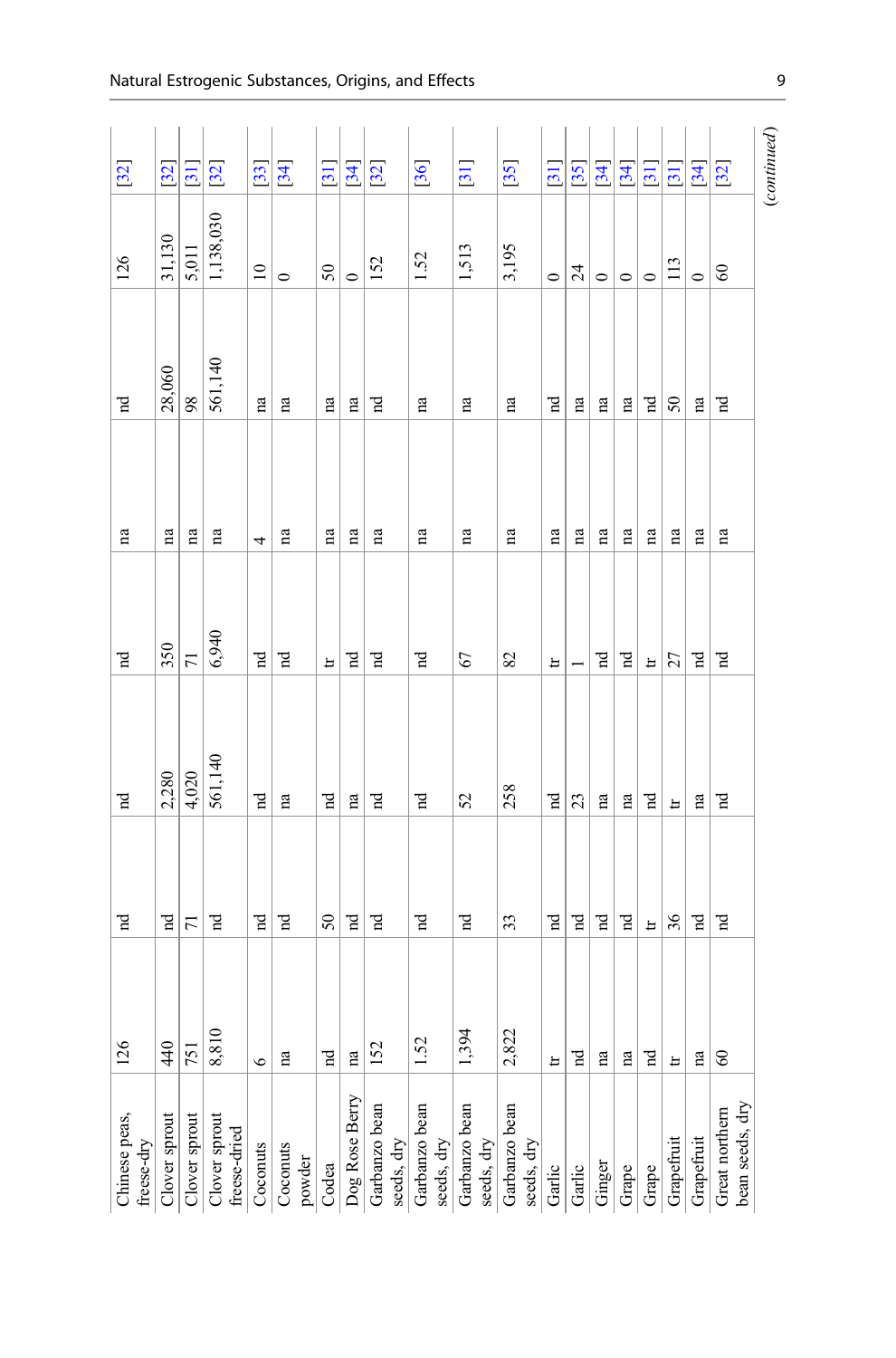| Table 1 (continued)        |                          |                         |                      |                      |                         |                            |                  |                 |
|----------------------------|--------------------------|-------------------------|----------------------|----------------------|-------------------------|----------------------------|------------------|-----------------|
|                            | Isoflavones              |                         |                      |                      |                         | Coumestans                 |                  |                 |
| Fruits and                 | Biochanin A              | Daidzein<br>(CAS        | Formononetin         | $(CAS 446-72-$<br>0) | Glycitein (CAS          | (CAS 479-13-<br>Coumestrol |                  |                 |
| vegetables                 | $(CAS491-80-5)$          | 486-66-8)               | $(CAS 485 - 72 - 3)$ |                      | 40957-83-3)             | $\widehat{\circ}$          | Total            | Authors         |
|                            | µg/100 g of fresh weight |                         |                      |                      |                         |                            | $\mu$ g $(100 g$ |                 |
| Green bean                 | $_{\rm nd}$              | Бr                      | 211                  | 'n                   | na                      | 'n                         | 211              | [32]            |
| freese-dried               |                          |                         |                      |                      |                         |                            |                  |                 |
| Green bean fresh<br>boiled | Ħ                        | 'n                      | Ħ                    | $\mathbb{R}$         | na                      | $\mathbf{F}$               | $\circ$          | [32]            |
| Green bean fresh           | $\overline{a}$           | 'n                      | $\overline{15}$      | Ĕ                    | na                      | $_{\rm nd}$                | 15               | [32]            |
| raw                        |                          |                         |                      |                      |                         |                            |                  |                 |
| Haricots en<br>grains      | 838                      | $\equiv$                | 215                  | 73                   | na                      | na                         | 1,137            | [35]            |
| Hazelnut                   | $\overline{c}$           | $\stackrel{\neg}{\vee}$ | $\overline{\vee}$    | $\sigma$             | $\stackrel{\neg}{\vee}$ | na                         | 21               | [33]            |
| Horse radish               | na                       | F                       | na                   | F                    | na                      | na                         | $\circ$          | [34]            |
| Kiwi                       | na                       | Ĕ                       | na                   | Ĕ                    | na                      | na                         | $\circ$          | [34]            |
| Large lima                 | pq                       | 'nd                     | $\overline{10}$      | Ĕ                    | na                      | Ĕ                          | $\overline{10}$  | [32]            |
| beans seeds,<br>boiled     |                          |                         |                      |                      |                         |                            |                  |                 |
| Leek                       | na                       | 'n                      | na                   | Ĕ                    | na                      | na                         | $\circ$          | [34]            |
| Letuce                     | na                       | $\mathbf{F}$            | na                   | $\mathbf{H}$         | na                      | na                         | $\circ$          | [34]            |
| Licorice                   | $_{\rm nd}$              | 293                     | 1,493                | 599                  | na                      | $\overline{\mathbf{a}}$    | 2,385            | $\overline{31}$ |
| Mungo bean<br>sprout       | $\overline{u}$           | 387                     | 26                   | 424                  | na                      | 2,000                      | 2,837            | $\boxed{31}$    |
| Mungo bean<br>sprout       | $_{\rm nd}$              | 745                     | $\mathbf{F}$         | 1,902                | na                      | na                         | 2,647            | [37]            |
| Mungo bean<br>sprout       | 'n                       | 'n                      | Ħ                    | $\mathbf{r}$         | na                      | na                         | $\circ$          | [35]            |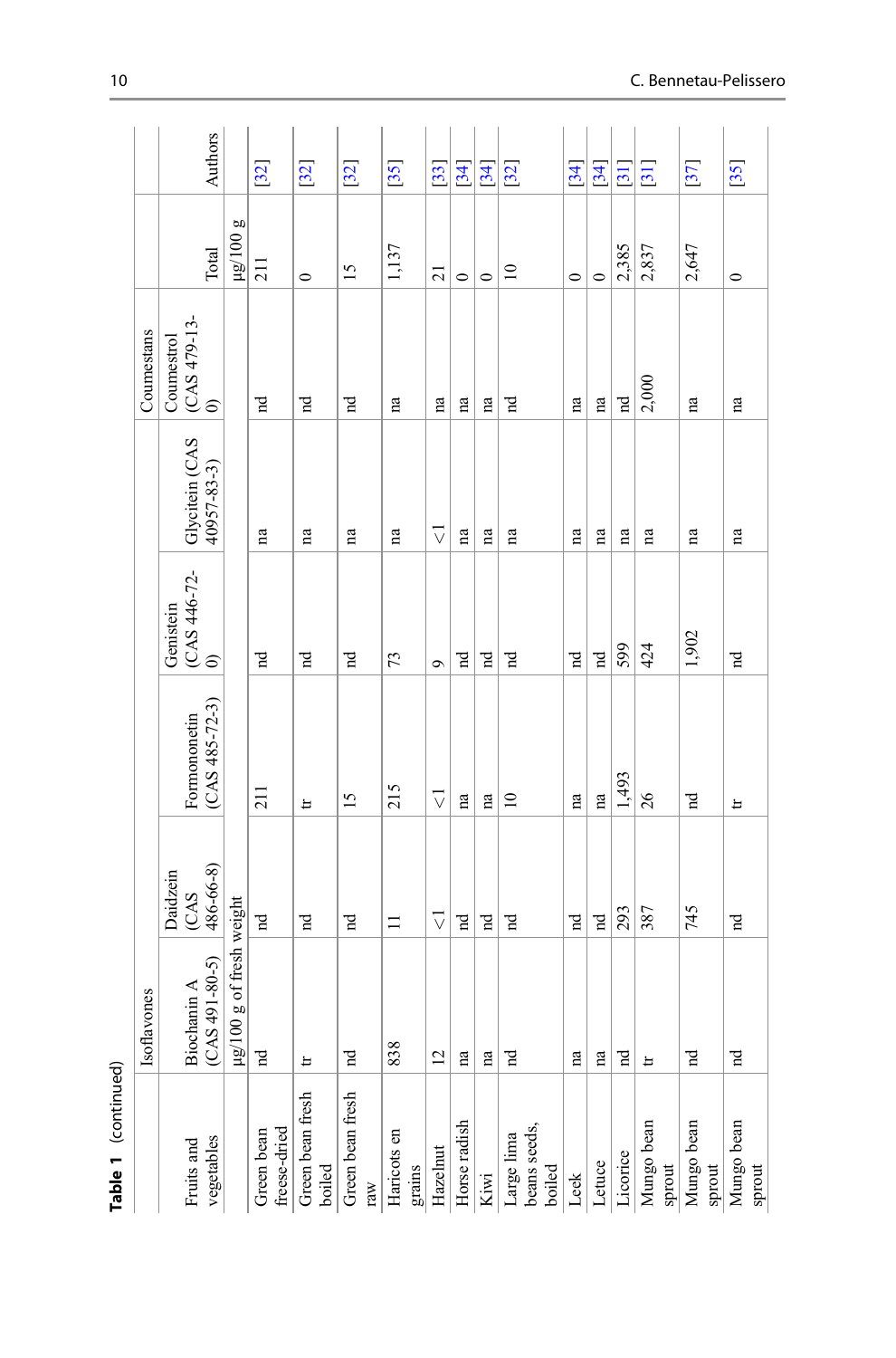| Mungo bean                      | F                        | F               | Ħ                                                                           | F                                                       | F                                  | na                     | $\circ$          | $[32]$            |
|---------------------------------|--------------------------|-----------------|-----------------------------------------------------------------------------|---------------------------------------------------------|------------------------------------|------------------------|------------------|-------------------|
| sprout                          |                          |                 |                                                                             |                                                         |                                    |                        |                  |                   |
| sprout freese-dry<br>Mungo bean | F                        | Ħ               | F                                                                           | F                                                       | na                                 | na                     | $\circ$          | [32]              |
| Mungo Beans                     | $\mathbf{F}$             | $\mathbf{H}$    | $\overline{6}$                                                              | $_{\rm nd}$                                             | $\mathbf{n}\mathbf{a}$             | $\mathbf{n}\mathbf{a}$ | 5                | [32]              |
| Olive                           | na                       | $\mathbf{F}$    | na                                                                          | $\overline{a}$                                          | na                                 | na                     | $\circ$          | [34]              |
| Orange (juices)                 | Ħ                        | $\pm$           | $\mathbf{\Xi}$                                                              | $\begin{array}{c} \Xi \end{array}$                      | $\mathbf{n}\mathbf{a}$             | 53                     | $\frac{53}{2}$   | 31                |
| Origan                          | na                       | $\mathbf{r}$    | na                                                                          | $_{\rm nd}$                                             | na                                 | na                     | $\circ$          | $\left[34\right]$ |
| Peach                           | F                        | $_{\rm nd}$     | $_{\rm nd}$                                                                 | $_{\rm nd}$                                             | na                                 | 'n                     | $\circ$          | $\overline{31}$   |
| Peanuts (fresh)                 | ${}^{\circ}$             | $\triangledown$ | 4                                                                           | 48                                                      | $\overline{10}$                    | na                     | $\sqrt{2}$       | [33]              |
| Pear                            | na                       | $\mathbf{H}$    | $\mathbf{n}\mathbf{a}$                                                      | $\vert$ $\vec{E}$                                       | na                                 | $\mathbf{n}\mathbf{a}$ | $\circ$          | [34]              |
| Pecan nut                       | $\overline{\mathbf{30}}$ | $_{\rm nd}$     | $\sim$                                                                      | $\sim$                                                  | $_{\rm nd}$                        | $\mathbb{E}$           | $\vert 3 \vert$  | [33]              |
| Pine nuts                       | 27                       | $\triangledown$ | $\stackrel{\textstyle \overline{\textstyle \sqrt{3}}}{\textstyle \sqrt{3}}$ | $\overline{\phantom{a}}$                                | $\stackrel{\textstyle \sim}{\vee}$ | na                     | $\overline{31}$  | $[33]$            |
| Pink Bean                       | 'n                       | $_{\rm nd}$     | 105                                                                         | $_{\rm nd}$                                             | $\mathbf{n}\mathbf{a}$             | $_{\rm nd}$            | 105              | [32]              |
| Pinto bean                      | 56                       | $\mathbf{F}$    | $\mathbf{r}$                                                                | $_{\rm nd}$                                             | $\mathbf{n}\mathbf{a}$             | 361                    | 417              | [32]              |
| Plums                           | $\mathbf{H}$             | $\mathbf{H}$    | $\mathbf{r}$                                                                | $_{\rm nd}$                                             | na                                 | $_{\rm nd}$            | $\circ$          | $\overline{31}$   |
| Red Bean                        | 196                      | $\mathbb{E}$    | $\rm _{nd}$                                                                 | $\circ$                                                 | na                                 | $\mathbf{n}$           | 205              | [31]              |
| Red Bean                        | Ĕ                        | $\overline{10}$ | $\mathbf{r}$                                                                | $\sigma$                                                | na                                 | na                     | 15               | 35                |
| Red Bean boiled                 | $\frac{4}{1}$            | $_{\rm nd}$     | $\overline{a}$                                                              | $\rm _H$                                                | na                                 | $\mathbf{r}$           | $\overline{4}$   | [32]              |
| Red Bean dry                    | 560                      | 뎨               | $\frac{1}{2}$                                                               |                                                         | na                                 | na                     |                  | [36]              |
| Red Bean dry                    | F                        | $\overline{c}$  | $\overline{\mathbf{a}}$                                                     |                                                         | $\mathbf{n}\mathbf{a}$             | na                     | $rac{560}{540}$  | [31]              |
| Red Bean dry                    | 4                        | 42              | $_{\rm nd}$                                                                 | $\frac{1}{2}$ $\frac{1}{2}$ $\frac{1}{2}$ $\frac{1}{2}$ | $\mathbf{n}\mathbf{a}$             | na                     | 144              | [38]              |
| Red Bean dry                    | 'n,                      | $\mathbf{H}$    | $\mathbf{H}$                                                                | 310                                                     | $\mathbf{n}\mathbf{a}$             | na                     | 310              | [32]              |
| freese-dried<br>Red Bean        | 132                      | F               | $\mathbf{H}$                                                                | $\overline{a}$                                          | na                                 | F                      | $\overline{132}$ | [32]              |
| round split peas,<br>dry        | $_{\rm nd}$              | Ĕ               | Ĕ                                                                           | F                                                       | na                                 | $\overline{8}$         | 811              | [32]              |
| Rutabaga                        | na                       | $\mathbf{H}$    | na                                                                          | $\mathbf{H}$                                            | na                                 | na                     | $\circ$          | $[34]$            |
|                                 |                          |                 |                                                                             |                                                         |                                    |                        |                  | (continued)       |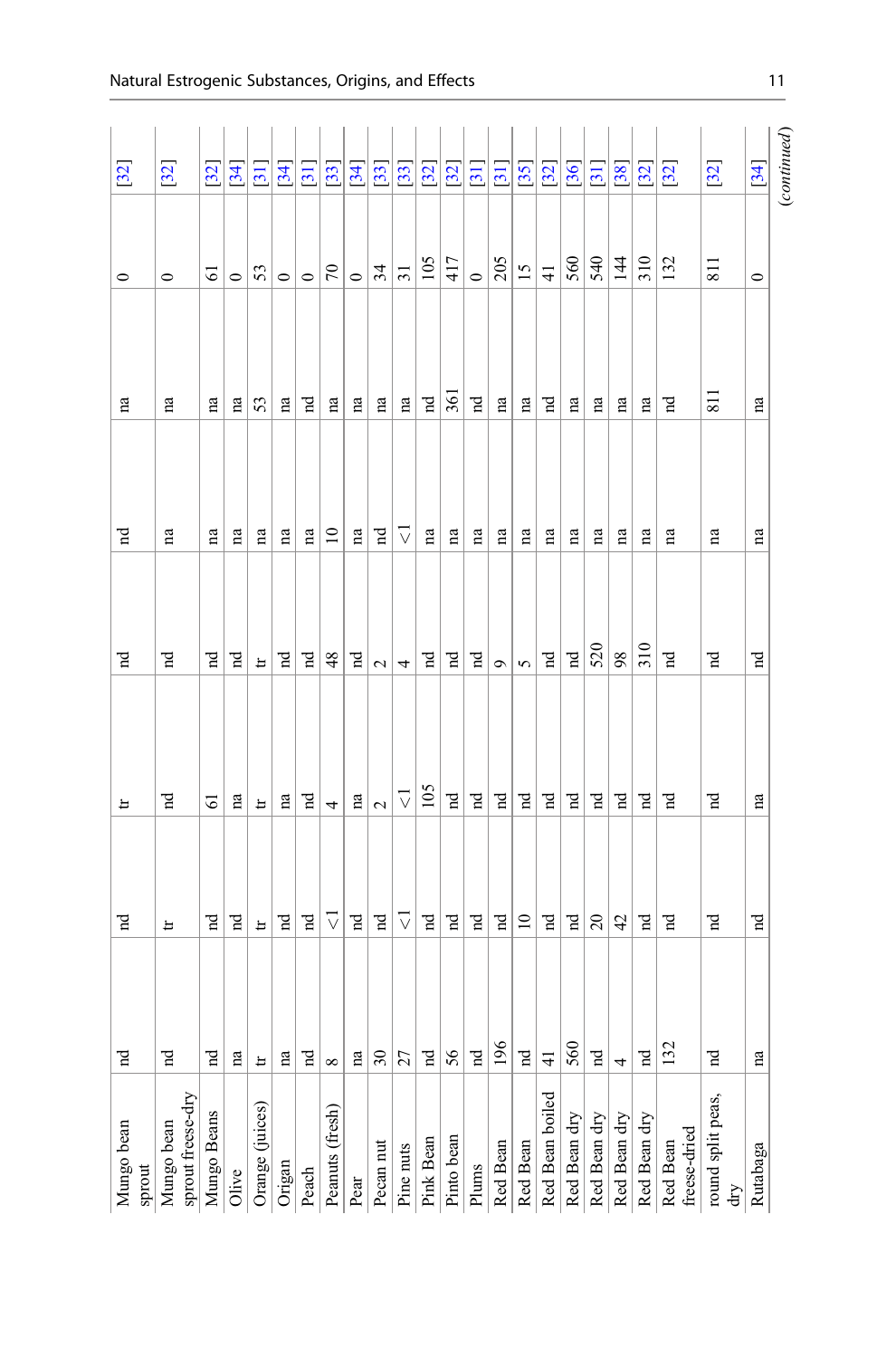| Table 1 (continued) |                                                              |                         |                      |               |                                                                                                               |            |                  |                 |
|---------------------|--------------------------------------------------------------|-------------------------|----------------------|---------------|---------------------------------------------------------------------------------------------------------------|------------|------------------|-----------------|
|                     | Isoflavones                                                  |                         |                      |               |                                                                                                               | Coumestans |                  |                 |
|                     | Biochanin A<br>(CAS 491-80-5)<br>(GAS 491-80-5)<br>486-66-8) |                         |                      | Genistein     | Cournestrol<br>$\begin{bmatrix}\n\text{Glycerien (CAS} \\ \text{(CAS 479-13-40957-83-3)} \\ 0\n\end{bmatrix}$ |            |                  |                 |
| Fruits and          |                                                              |                         | Formononetin         | (CAS 446-72-  |                                                                                                               |            |                  |                 |
| vegetables          |                                                              |                         | $(CAS 485 - 72 - 3)$ | $\hat{\circ}$ |                                                                                                               |            | Total            | Authors         |
|                     | µg/100 g of fresh weight                                     |                         |                      |               |                                                                                                               |            | $\mu$ g $(100 g$ |                 |
| Shitake             | na                                                           | $\overline{\mathbf{a}}$ | na                   | 'n,           | na                                                                                                            | na         | $\circ$          | [34]            |
| Small lima bean     | 37                                                           | F                       | 55                   | 'n            | na                                                                                                            | Ĕ          | 92               | [32]            |
| seeds (dry)         |                                                              |                         |                      |               |                                                                                                               |            |                  |                 |
| Small white         | 'n                                                           | $\overline{a}$          | 82                   | 74            | na                                                                                                            | 'nd        | 156              | $[32]$          |
| bean seeds, dry     |                                                              |                         |                      |               |                                                                                                               |            |                  |                 |
| Soft potatoes       | 'n                                                           | 'n                      | Pu                   | Ħ             | na                                                                                                            | F          | 0                | $\overline{31}$ |
| Sunfolower          | Ĕ                                                            | F                       | 'nd                  | 'nd           | $\mathbf{n}$ a                                                                                                | 'n         | $\circ$          | $[31]$          |
| seeds               |                                                              |                         |                      |               |                                                                                                               |            |                  |                 |
| Turnip              | na                                                           | $\mathbf{p}$            | $\mathbf{n}$ a       | 'n            | na                                                                                                            | na         | 0                | $[34]$          |
| Wallnuts            | 17                                                           |                         | $\overline{\vee}$    | $\Xi$         | $\overline{\vee}$                                                                                             | na         | 29               | $[33]$          |
| Yellow split        | 86                                                           | Ĕ                       | $_{\rm nd}$          | 'n,           | na                                                                                                            | Pu         | 86               | $[32]$          |
| peas, dry           |                                                              |                         |                      |               |                                                                                                               |            |                  |                 |
| Yellow split        | 'n                                                           | 726                     | 'nd                  | 'n            | na                                                                                                            | 'n         | 726              | $[32]$          |
| peas, dry           |                                                              |                         |                      |               |                                                                                                               |            |                  |                 |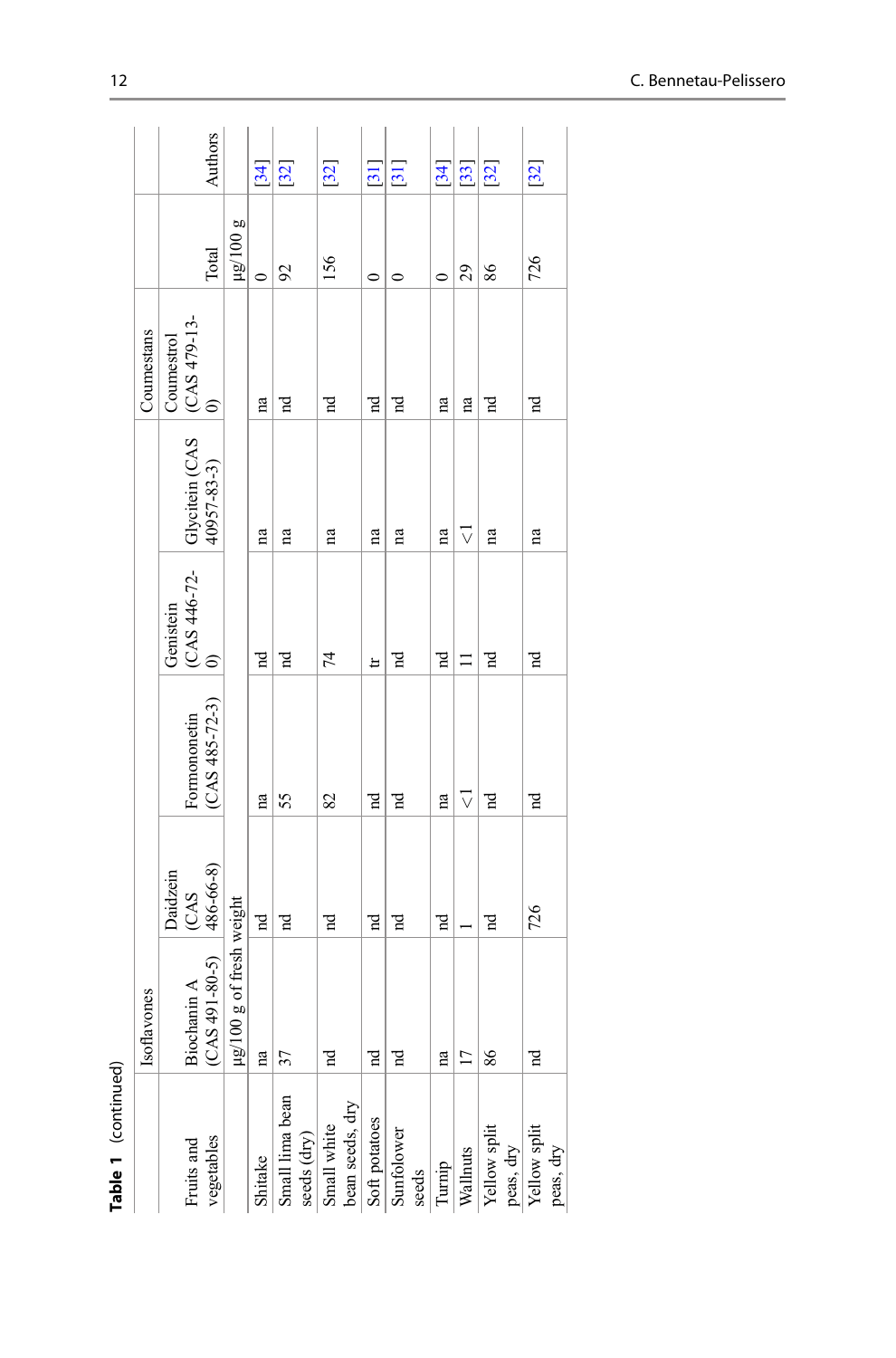# 2.4 Lignans

Lignans are not estrogenic substances per se, but some compounds in the lignan family (Fig. [2\)](#page-13-0) can be transformed into enterolignans exhibiting low or partial estrogenic effects [\[45](#page-55-0)]. As far as it is known, the classical precursors of the estrogenic metabolites enterolactone (ENL) and enterodiol (END) are lariciresinol, matairesinol, medioresinol, pinoresinol, secoisolariciresinol, sesamin, sesamolin, and syringaresinol [[46,](#page-55-0) [47](#page-55-0)]. Figure [2](#page-13-0) gives their chemical formula.

However, in rats it was shown that lignin could be metabolized into enterolignans via its hydrolysis into lignans [\[48](#page-55-0)]. The current sources of enterolignan precursors are given in Table [2.](#page-14-0) However, this list is most likely not exhaustive.

Therefore, the exposure to enterolignan precursors is far to be precise, and in some populations, data are missing. As a consequence, the exposure is more reliably evaluated based on blood or urine measurements of enterolignans. This is particularly true since the ability to form enterolignans varies largely between human subjects [[11](#page-53-0)].

# 2.5 Resorcylic Acid Lactones

The estrogenic resorcylic acid lactones are the mycotoxins ZEN and ZOL types  $\alpha$ and β. All are produced by fungi of the *Fusarium* family developing on maturing corn, wheat, barley, rye oats, soybeans, sorghum, peanuts, and other food and feed crops in the field and in grain during transportation or storage. Zearalenone and ZOL (Fig. [1\)](#page-3-0) are mainly produced by F. graminearum and F. semitectum [\[50](#page-55-0)]. Due to its structural similarity to the naturally occurring estrogens, ZEN is an estrogenic mycotoxin that induces obvious estrogenic effects in animals [[51\]](#page-55-0). Zearalenone and ZOL productions are favored by high-humidity and low-temperature conditions. They can occur simultaneously with other mycotoxins such as deoxynivalenol (DON) and less frequently with aflatoxins [[52\]](#page-55-0). Zearalenone is stable in food under regular cooking temperatures but can be partially eliminated under deep heating [[53\]](#page-55-0). In the human diet, the main sources are grain milling products, for human consumption, e.g., breakfast cereals, breads, and rolls. Cooked pastas only contain small amounts of ZEN, and meat and meat products are always below the detection limits (Table [3\)](#page-19-0).

# 3 Human Exposure

# 3.1 Isoflavones

Isoflavones nowadays are present in almost all domestic animal food except when an alternative breeding practice is adopted, namely, if grass or other human residues are used instead of the conventional diet. In most animal breeds, the protein input is brought by pulses. The most nutritionally interesting are soy, alfalfa, or clover. All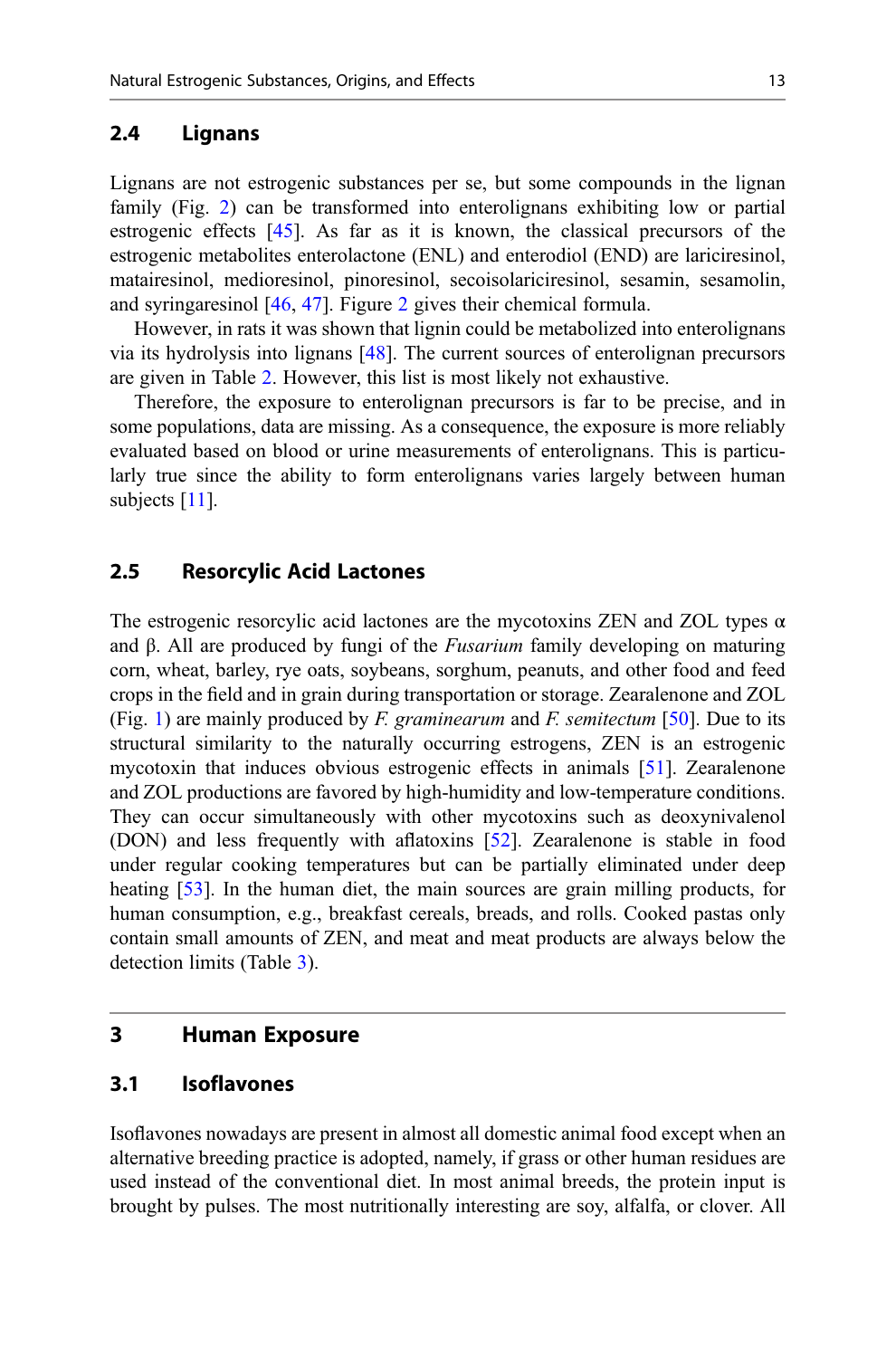<span id="page-13-0"></span>

#### **Lignans (non estrogenic)**

Fig. 2 Chemical structure of enterolignans and of some of their known precursors

three can contain natural estrogenic compounds at high concentrations as previously mentioned. However, estrogenic isoflavones, although having a good bioavailability, have a low distribution volume and are usually eliminated for the most part during the 24 h coming after intake. Because animals are currently fasting for at least 12 h before slaughtering, the amount of isoflavones remaining in their flesh is generally low [[55\]](#page-55-0). Meat or fish, even though they have been fed pulses during their life, are not good isoflavone vectors in human diet.

In human, the exposure is mainly due to soy intake, although clover, alfalfa, and kudzu extracts can be used in food supplements. Until recently, this exposure was thought to be safe assuming that isoflavones had always been part and parcel of the human diet in Asia. However, it was recently shown that all traditional Asian recipes, which were elaborated sometimes over several centuries, included prolonged cooking, simmering, or soaking in water. These steps empirically removed the glycosylated isoflavones which are soluble in water but heat resistant. As an example, for traditional tofu, a rough soy meal is simmered and soaked in water for a total of 2–3 h before curdling. Then, water is squeezed out by pressing to make the soy cheese. In the same way, kudzu, which contains high levels of isoflavones with inverse proportions of GEN and DAID compared to soy, is directly powdered to prepare medicines. It is also boiled in water to be eaten as we could do with potatoes. The boiling step can last over 2 h and removes isoflavones. In 2004, looking at isoflavone intakes in rural Chinese women who are more likely to have kept their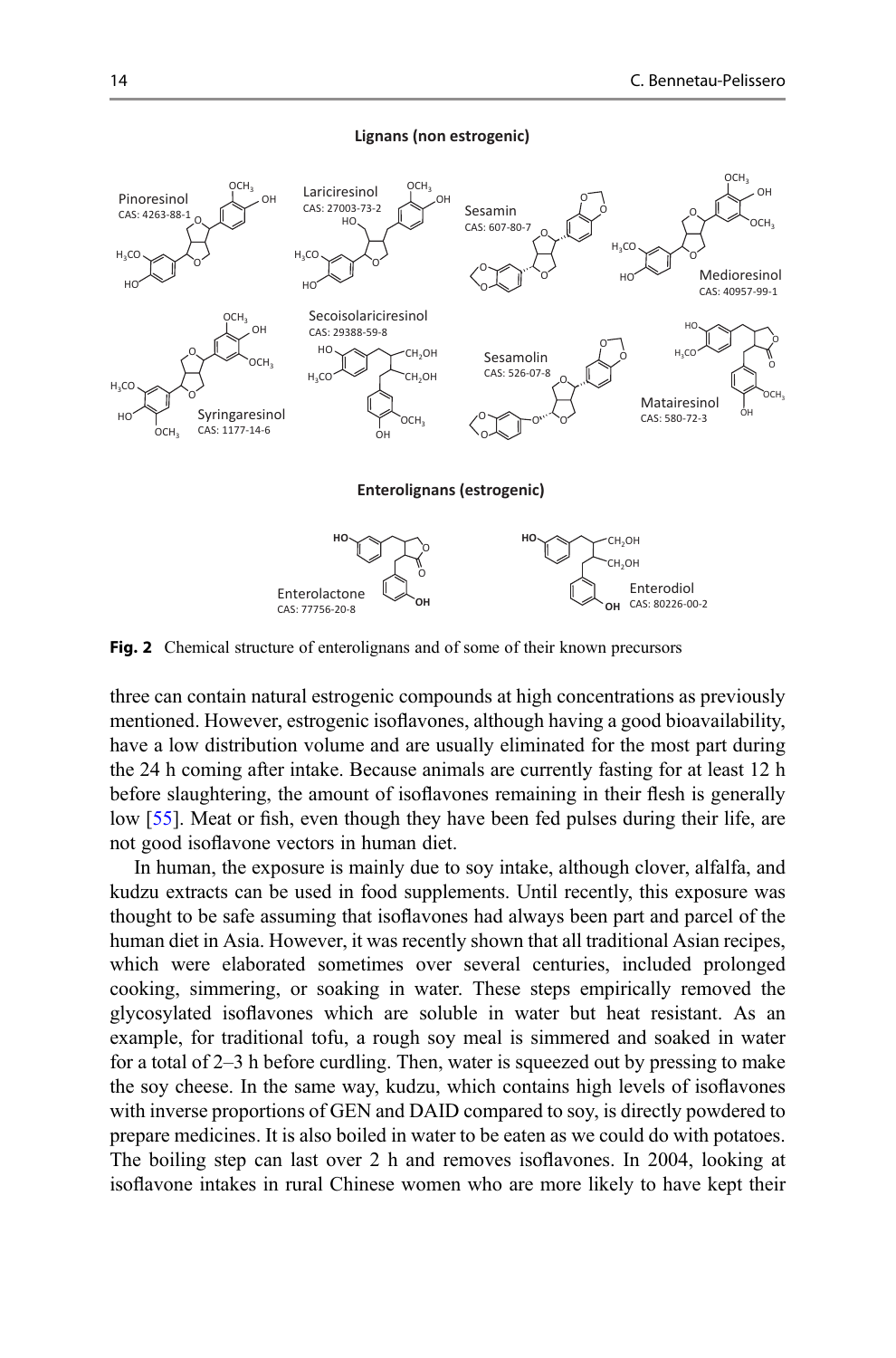<span id="page-14-0"></span>

| Fruits and                | Secoisolariciresinol                 | Matairesinol                         | Lariciresinol        | Pinoresinol<br>(CAS | (CAS 21453-69-<br>Syringaresinol | (CAS 40957-<br>Medioresinol |                 |                 |
|---------------------------|--------------------------------------|--------------------------------------|----------------------|---------------------|----------------------------------|-----------------------------|-----------------|-----------------|
| vegetables                | $48244-82-0$<br>(CAS <sub>1</sub>    | $\begin{bmatrix}$ (CAS 580-72-<br>3) | $(CAS 27003 - 73-2)$ | 487-36-5)           | $\widehat{\circ}$                | 99-1)                       | Total           | Author          |
|                           | g of wet weight<br>$\frac{118}{100}$ |                                      |                      |                     |                                  |                             | $\mu$ g $100$ g |                 |
| sprouts<br>Alfalfa        | $\mathbf{H}$                         | $_{\rm nd}$                          | na                   | na                  | na                               | na                          | $\circ$         | [31]            |
| Ananas                    | $\overline{ }$                       | 18                                   | $\overline{24}$      | 3                   | na                               | na                          | 52              | [49]            |
| Apple                     | na                                   | $\epsilon$                           | 55                   | na                  | na                               | na                          | 58              | [49]            |
| Apricot dry               | 328.3                                | Ħ                                    | na                   | na                  | na                               | na                          | 328.3           | $\overline{31}$ |
| Artichoke                 | 171.45                               | $\circ$                              | 153.76               | 3,479.71            | 21.89                            | 56.65                       | 3,883.47        | $\frac{46}{5}$  |
| Asparagus                 | 743                                  | $\overline{1}$                       | $\mathcal{S}$        | na                  | na                               | na                          | 849             | [49]            |
| Asparagus                 | 68                                   | Ħ                                    | na                   | na                  | na                               | na                          | 68              | $\overline{31}$ |
| Avocado                   | 47                                   | $\circ$                              | $\overline{31}$      | 272                 | na                               | na                          | 356             | [49]            |
| Baby com                  | na                                   | na                                   | 25                   | 16                  | na                               | na                          | $\frac{1}{4}$   | [49]            |
| Baby corn                 | $\overline{ }$                       | na                                   | $\overline{4}$       | na                  | na                               | na                          | $\overline{21}$ | [49]            |
| Bambou                    | 38                                   | na                                   | na                   | na                  | na                               | na                          | 38              | [49]            |
| sprouts                   |                                      |                                      |                      |                     |                                  |                             |                 |                 |
| Banana                    | 'n                                   | $\overline{17}$                      | na                   | $\overline{19}$     | na                               | na                          | 36              | [49]            |
| <b>Basilic</b>            | 546                                  | 1.9                                  | na                   | na                  | na                               | na                          | 547.9           | 34              |
| Black                     | 1.3                                  | $\overline{0}$ .                     | na                   | na                  | na                               | na                          | 1.4             | [34]            |
| mushrooms<br>trumpet      |                                      |                                      |                      |                     |                                  |                             |                 |                 |
| <b>Broad Bean</b>         | 240.39                               | 34.89                                | 319.23               | 24.67               | 57.34                            | 4                           | 681.29          | [46]            |
| <b>Broccoli</b>           | $\sharp$                             | $_{\rm nd}$                          | na                   | na                  | na                               | na                          | $\circ$         | [31]            |
| Sprouts<br>Brussel        | 30                                   | $_{\rm nd}$                          | na                   | na                  | na                               | na                          | $30\,$          | [31]            |
| Sprouts<br><b>Brussel</b> | $\overline{c}$                       | 0.6                                  | na                   | na                  | na                               | na                          | 21.6            | [34]            |
|                           |                                      |                                      |                      |                     |                                  |                             |                 | (continued)     |

Table 2 Lignan content in several edible fruits and vegetables **Table 2** Lignan content in several edible fruits and vegetables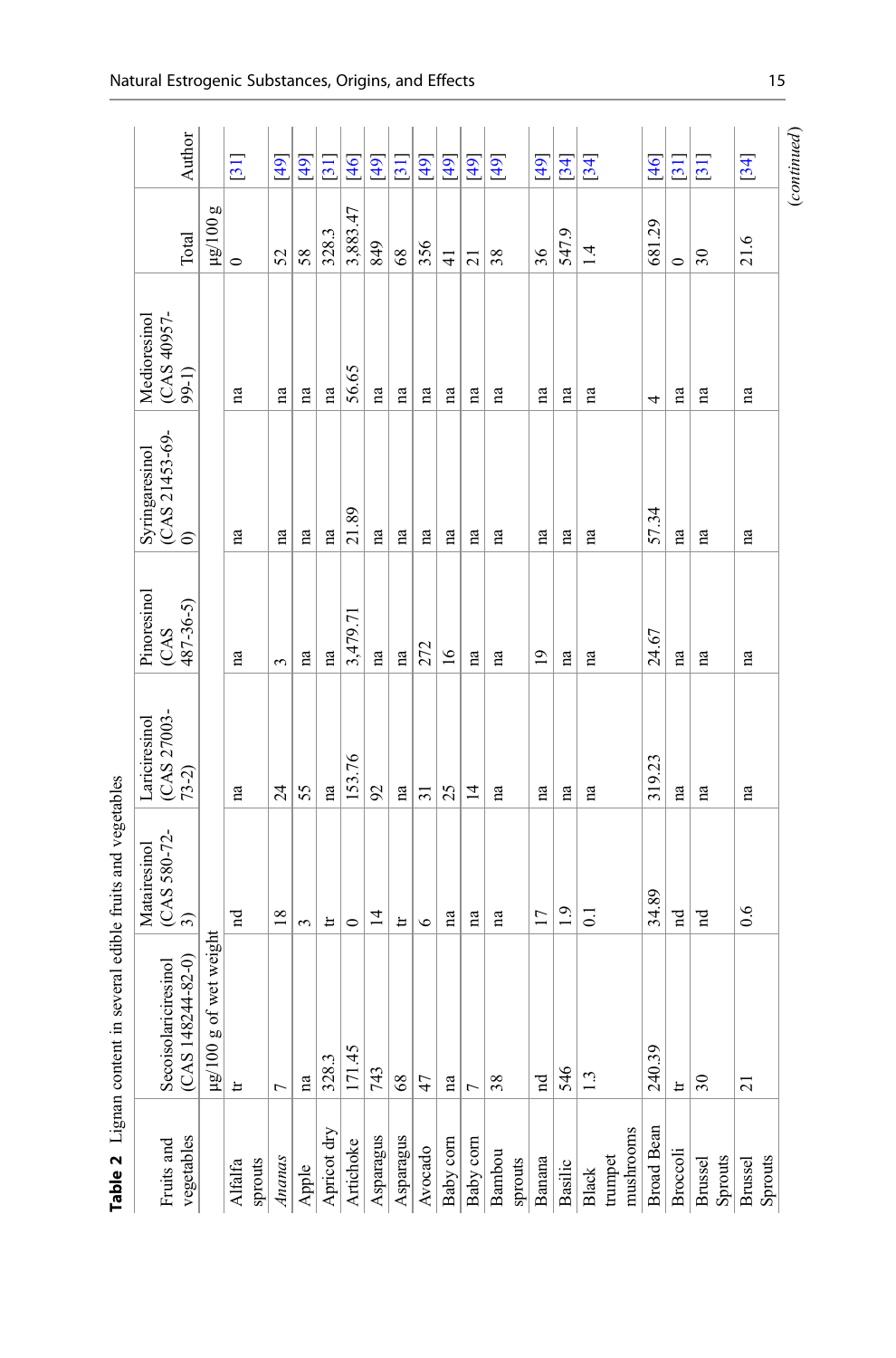|                                                                        | Author                                               | [34]   | [46]       | $\overline{31}$ | [49]        | [49]            | [34]    | [34]         | [34]         | [49]           |                  | [49]                       |        | [31]        |         | [34]    |          | [49]          | [34]                                | 49             | [49]   | $\overline{31}$ | [49]            | [34]    | $\boxed{31}$ |
|------------------------------------------------------------------------|------------------------------------------------------|--------|------------|-----------------|-------------|-----------------|---------|--------------|--------------|----------------|------------------|----------------------------|--------|-------------|---------|---------|----------|---------------|-------------------------------------|----------------|--------|-----------------|-----------------|---------|--------------|
|                                                                        | Total                                                | 59.6   | 16,742     | 38              | 212         | 71              | 9.9     |              | 11.2         | $\overline{7}$ |                  | 73                         |        | $\bullet$   |         | 34      |          | 106           | 80.8                                | 99             | 184    | $\mathcal{Z}$   | $\overline{31}$ | 21.3    | 52           |
| Medioresinol                                                           | $(CAS 40957-99-1)$                                   | na     | 336.08     | na              | na          | na              | na      | na           | na           | na             |                  | na                         |        | na          |         | na      |          | na            | na                                  | na             | na     | na              | na              | na      | na           |
| Syringaresinol<br>(CAS 21453-69- $\begin{array}{c} 0 \\ 0 \end{array}$ |                                                      | na     | 12,965.7   | na              | na          | na              | na      | $\mathbf{a}$ | na           | na             |                  | na                         |        | na          |         | na      |          | na            | na                                  | na             | na     | na              | na              | na      | na           |
| Pinoresinol<br>(CAS<br>$487-36-5$ )                                    |                                                      | na     | 294.99     | na              | 85          | 43              | na      | na           | na           | $\equiv$       |                  | $\overline{19}$            |        | na          |         | na      |          | na            | na                                  | 51             | 45     | na              | 15              | na      | $^{\rm na}$  |
| Lariciresinol                                                          | $(CAS 27003 - 73-2)$                                 | na     | 1,770.74   | na              | 36          | $\overline{16}$ | na      | na           | na           | 43             |                  | 38                         |        | na          |         | na      |          | 65            | na                                  | $\overline{4}$ | 84     | na              | na              | na      | na           |
| Matairesinol                                                           | $\begin{bmatrix} (CAS S80-72-3) \\ 3) \end{bmatrix}$ | 15.1   | 108.41     | Ħ               | na          | na              | $\circ$ | 0.3          | 7.3          | na             |                  | na                         |        | $_{\rm nd}$ |         | $\circ$ |          | na            | $\sim$                              | na             | na     | 37              | $\frac{6}{2}$   | $\circ$ | 52           |
| Secoisolariciresinol                                                   | $(48244 - 82 - 0)$<br>CAS                            | 44.5   | 1,266.51   | 38              | 51          | $\overline{c}$  | 9.9     | 0.6          | 3.9          | 17             |                  | $\overline{16}$            |        | 'n          |         | 34      |          | $\frac{4}{3}$ | 78.8                                | ${}^{\circ}$   | 55     | 27              | na              | 21.3    | $\ddot{a}$   |
| Fruits and                                                             | vegetables                                           | Capers | Carob bean | Carrots         | Cauliflower | Celery          | Celery  | Ceps         | Chanterelles |                | Cherry<br>tomato | $\overline{\text{Cherry}}$ | tomato | Clover      | sprouts | Coconut | (powder) | Cucumber      | $\operatorname*{Dog}$ Rose<br>berry | Eggplant       | Garlic | Garlic          | Ginger          | Ginger  | Grape        |

Table 2 (continued) Table 2 (continued)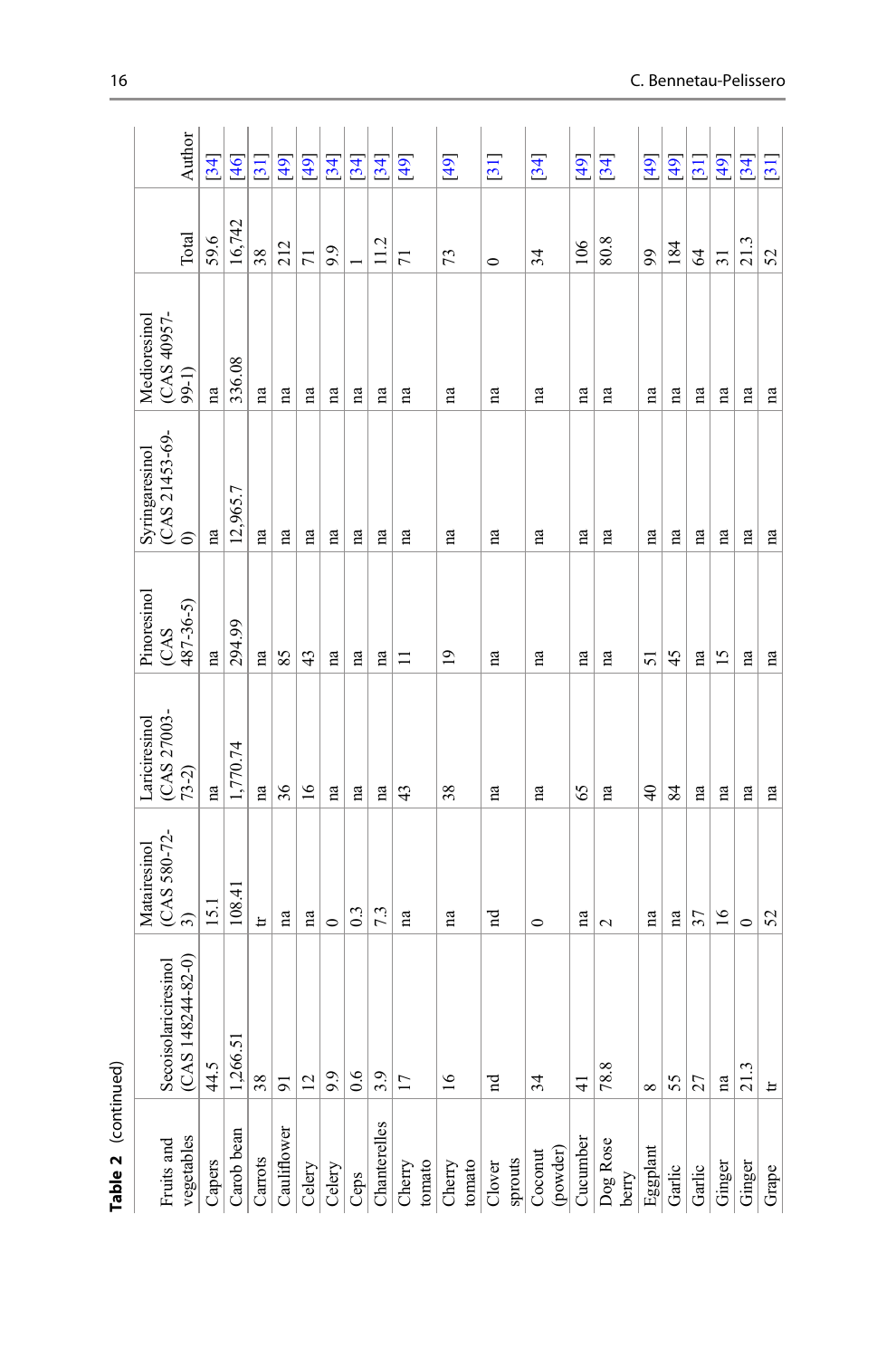|                    | g de poids frais<br>$\frac{1}{2}$ 00 $\frac{1}{2}$ |                               |                 |                 |        |                        | $\mu$ g $(100 g$ |                 |
|--------------------|----------------------------------------------------|-------------------------------|-----------------|-----------------|--------|------------------------|------------------|-----------------|
| Grape              | $\sim$                                             | ن<br>$\overline{\phantom{0}}$ | na              | na              | na     | na                     | 3.3              | [34]            |
| Grapefruit         | F                                                  | Ħ                             | na              | na              | na     | na                     | $\circ$          | $\overline{31}$ |
| Grapefruit         | 26.3                                               | $\circ$                       | na              | na              | na     | $n$ a                  | 26.3             | [34]            |
| Asparagus<br>Green | 78.3                                               | 3.4                           | na              | na              | na     | na                     | 81.7             | [34]            |
| Pepper<br>Green    | $\sigma$                                           | na                            | 73              | $\circ$         | na     | na                     | 84               | [49]            |
| Grilled com        | 14.46                                              | $\circ$                       | 15.33           | $\circ$         | 331.55 | 3.01                   | 364.35           | [46]            |
| Horse radish       | $\overline{4}$                                     | $\circ$                       | na              | na              | na     | na                     | $\overline{4}$   | [34]            |
| Horse radish       | 37                                                 | $\frac{1}{4}$                 | 219             | $\overline{16}$ | n      | na                     | 321              | [49]            |
| Kiwi fruit         | 174.6                                              | 12                            | na              | na              | na     | na                     | 175.8            | [34]            |
| Kiwi fruit         | 106                                                | na                            | $\Omega$        | 13              | na     | $^{\rm na}$            | 139              | [49]            |
| Leak               | 11.8                                               | $\circ$                       | na              | na              | na     | na                     | 11.8             | [34]            |
| Lentils            | 1.38                                               | 245.17                        | 233.24          | 86.93           | 196.63 | 17                     | 781.1            | [46]            |
| Mung bean          | $82\,$                                             |                               | 32              | 33              | na     | na                     | 148              | [49]            |
| sprouts            |                                                    |                               |                 |                 |        |                        |                  |                 |
| Mung bean          | Ħ                                                  | Ħ                             | na              | na              | na     | na                     | $\circ$          | $[31]$          |
| sprouts            |                                                    |                               |                 |                 |        |                        |                  |                 |
| Nashi              | $\overline{ }$                                     | na                            | $\overline{21}$ | na              | na     | na                     | 28               | [49]            |
| Olive              | 55.9                                               | 2.7                           | na              | na              | na     | $\mathbf{n}\mathbf{a}$ | 58.6             | [34]            |
| Orange<br>Navelle  | $\overline{4}$                                     | na                            | 128             | 24              | na     | na                     | 166              | [49]            |
| Orange<br>Valencia | 56                                                 | na                            | 193             | 51              | na     | na                     | 300              | [49]            |
| Oranges<br>(Juice) | $\sharp$                                           | Ħ                             | na              | na              | na     | na                     | $\circ$          | [31]            |
| Oregano<br>(dry)   | 44.4                                               | $\overline{ }$                | na              | na              | na     | na                     | 45.4             | [34]            |
|                    |                                                    |                               |                 |                 |        |                        |                  | (continued)     |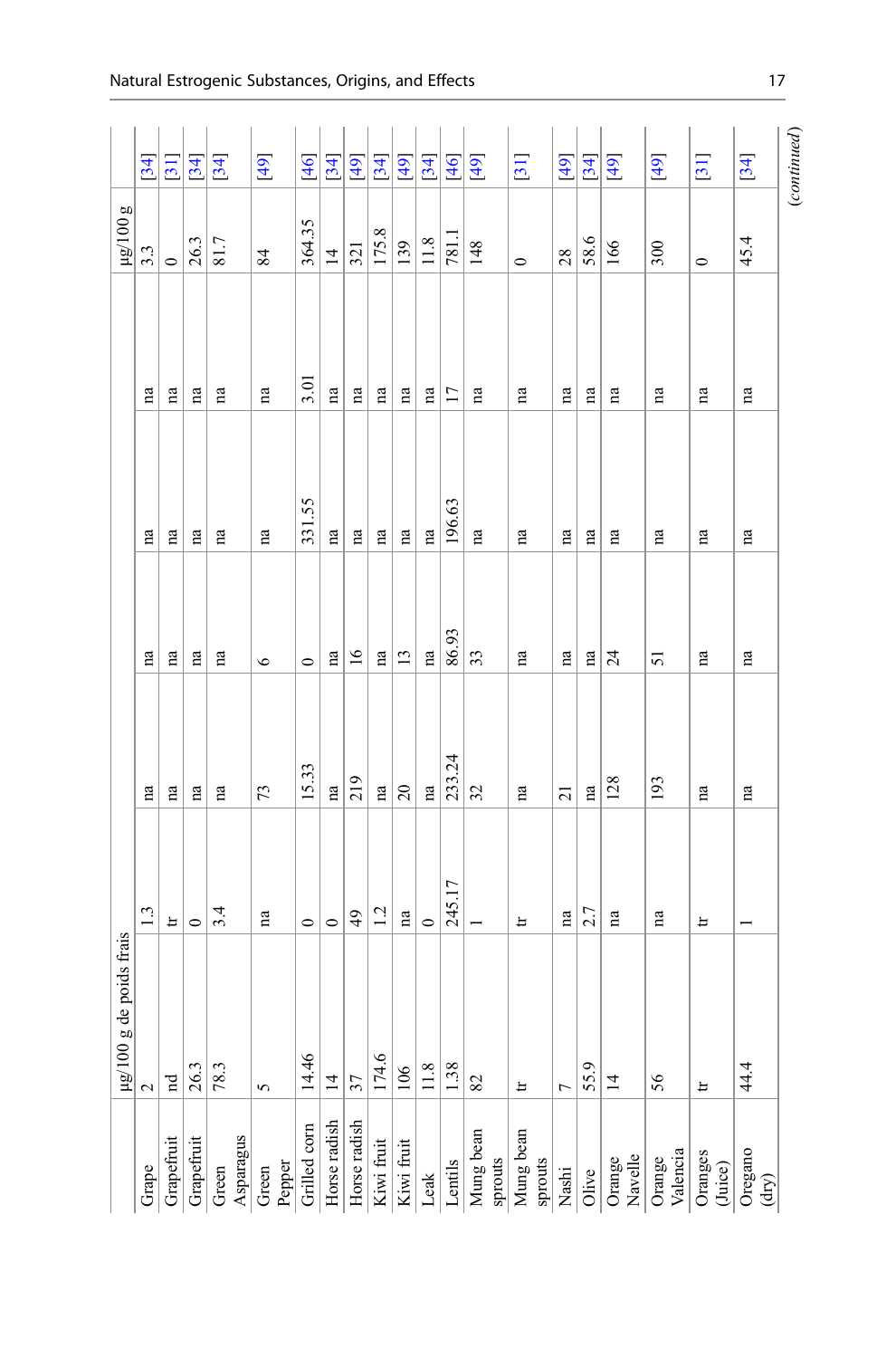| <b>Table 2</b> (continued) |                                              |                                                         |                             |                 |                    |                    |                 |                 |
|----------------------------|----------------------------------------------|---------------------------------------------------------|-----------------------------|-----------------|--------------------|--------------------|-----------------|-----------------|
|                            |                                              | Matairesinol                                            | Lariciresinol               | Pinoresinol     | Syringaresinol     | Medioresinol       |                 |                 |
| vegetables<br>Fruits and   | Secoisolariciresinol<br>8244-82-0)<br>(CAS14 | $\begin{bmatrix} \text{CAS } 580-72 \\ 3 \end{bmatrix}$ | $(CAS 27003 - 73-2)$        | $(CAS487-36-5)$ | $(CAS 21453-69-0)$ | $(CAS 40957-99-1)$ | Total           | Author          |
| Oriental                   | 0.28                                         | $\bullet$                                               | 6.9                         | 179.99          | 23.43              | $\circ$            | 220.21          | [46]            |
| Pears                      |                                              |                                                         |                             |                 |                    |                    |                 |                 |
| Paprika                    | $\infty$                                     | 79                                                      | $\sim$                      | na              | na                 | na                 | 89              | [49]            |
| Pea                        | 129                                          | na                                                      | $\circ$                     | $\circ$         | na                 | na                 | 144             | [49]            |
| Pea                        | na                                           | na                                                      | 59                          | 50              | na                 | na                 | 109             | [49]            |
| Pea                        | 2.73                                         | 6.79                                                    | 150.59                      | 79.81           | 175.36             | 24.2               | 439.48          | 146             |
| Pea                        |                                              | 98.82                                                   | 83.73                       | <b>T.T</b>      | 1.82               | $\circ$            | 192.63          | [46]            |
| Pea                        | 2.61                                         | 87.75                                                   | 133.75                      | $\infty$        | 1.81               | $\circ$            | 234.14          | [46]            |
| Peach                      | $\Box$                                       | na                                                      | 38                          | 83              | na                 | na                 | 132             | [49]            |
| Peach                      | 28                                           | $\operatorname{rd}$                                     | na                          | na              | na                 | na                 | 28              | $\overline{31}$ |
| Pear                       | $\sim$                                       | na                                                      | 34                          | $\sim$          | na                 | na                 | 38              | [49]            |
| Pear                       | 9.9                                          | 0.7                                                     | na                          | na              | na                 | na                 | 10.6            | 34              |
| Plums                      | $\overline{16}$                              | na                                                      | $\Omega$                    | 42              | na                 | na                 | 78              | [49]            |
| Plums                      | 94                                           | Ħ                                                       | na                          | na              | na                 | na                 | 76              | [31]            |
| Pumpkin                    | $\overline{c}$                               | na                                                      | 29                          | na              | na                 | na                 | $\overline{49}$ | [49]            |
| Pumpkin                    | 29                                           | 3                                                       | 58                          | $\infty$        | na                 | na                 | 98              | [49]            |
| Radish                     | na                                           | na                                                      | $\mathcal{L}^{\mathcal{O}}$ | 43              | na                 | na                 | 72              | [49]            |
| Radish                     |                                              | 15                                                      | na                          | $\frac{40}{5}$  | na                 | na                 | 56              | [49]            |
| Red bean                   | $\overline{a}$                               | F                                                       | na                          | na              | na                 | na                 | $\circ$         | $\overline{31}$ |
| Red Pepper                 | $\circ$                                      | na                                                      | 73                          |                 | na                 | na                 | 83              | [49]            |
| Rice Bread                 | 33                                           | 4                                                       | 47                          | $\overline{4}$  | na                 | na                 | 128             | [49]            |
| Rice Bread                 | Γ                                            |                                                         | 18                          | $\overline{16}$ | a                  | na                 | 42              | [49]            |
| Rutabaga                   | 3.7                                          | 0.6                                                     | na                          | na              | na                 | na                 | 4.3             | [34]            |
|                            |                                              |                                                         |                             |                 |                    |                    |                 |                 |

| c  |
|----|
| S) |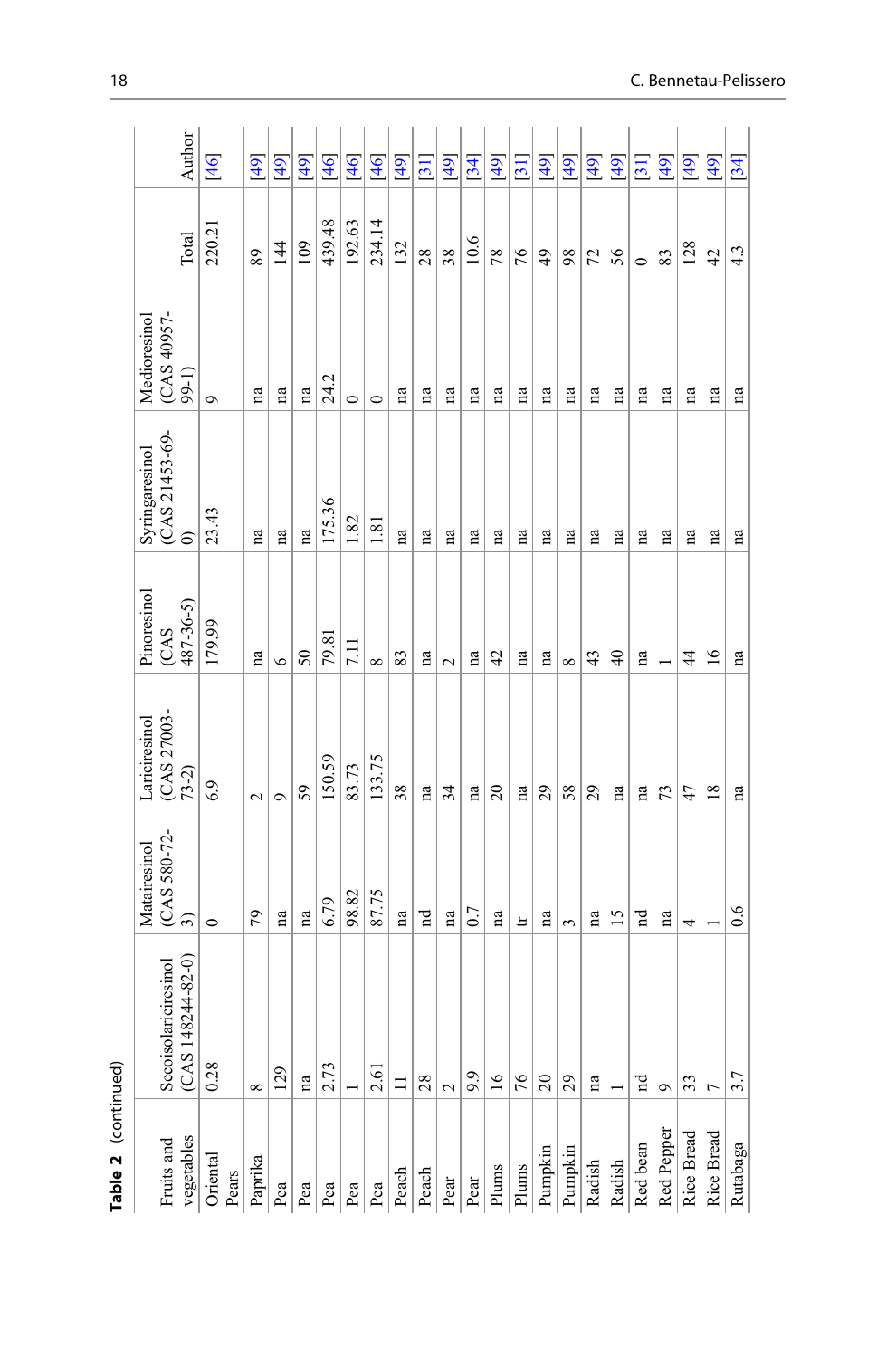| salade       | 105.6          | 0.6         | na       | na              | na    | na   | 106.2              | $[34]$                      |
|--------------|----------------|-------------|----------|-----------------|-------|------|--------------------|-----------------------------|
| etuce).      |                |             |          |                 |       |      |                    |                             |
| hitake       | 0.2            | $\circ$     | na       | na              | na    | na   | 0.2                | [34]                        |
| Spanish      | 23             | na          | 69       | $\overline{c}$  | na    | na   | 104                | [49]                        |
| nelon        |                |             |          |                 |       |      |                    |                             |
| pinach       | $\infty$       | na          | 110      | $\overline{31}$ | na    | na   | 149                | [49]                        |
| pinach       | $\mathbf{13}$  |             | 79       | 15              | na    | na   | $\frac{108}{1}$    | [49]                        |
| trawberry    |                | na          | 33       | $\overline{21}$ | na    | na   | $\vert$ is $\vert$ | $\boxed{49}$                |
| Strawberry   | 61.37          | 18.3        | 134      | 5.21            | 60.83 | 3.89 | 284.49             | $[46]$                      |
| unflower     | 128            | $_{\rm nd}$ | na       | na              | na    | na   | 128                | $\boxed{31}$                |
| seed         |                |             |          |                 |       |      |                    |                             |
| Sweet potato | 65             | $\sim$      | 79       | $\geq$          | na    | na   | 162                | [49]                        |
| weet potato  | $\overline{a}$ | ╤           | na       | na              | na    | na   | $\overline{4}$     | $[31]$                      |
| omato        | 3              | na          | $\equiv$ | 12              | na    | na   | $\frac{5}{26}$     | [49]                        |
| umip         | 6.3            | $\circ$     | na       | na              | na    | na   | 6.3                | $\frac{1}{2}$ $\frac{1}{2}$ |
| /atermelon   | 5              | na          | 67       | $\sigma$        | na    | na   | $\frac{2}{7}$      |                             |
| Vhite        | 28.7           | 0.6         | na       | na              | na    | na   | 29.3               |                             |
| sparagus     |                |             |          |                 |       |      |                    |                             |
|              |                |             |          |                 |       |      |                    |                             |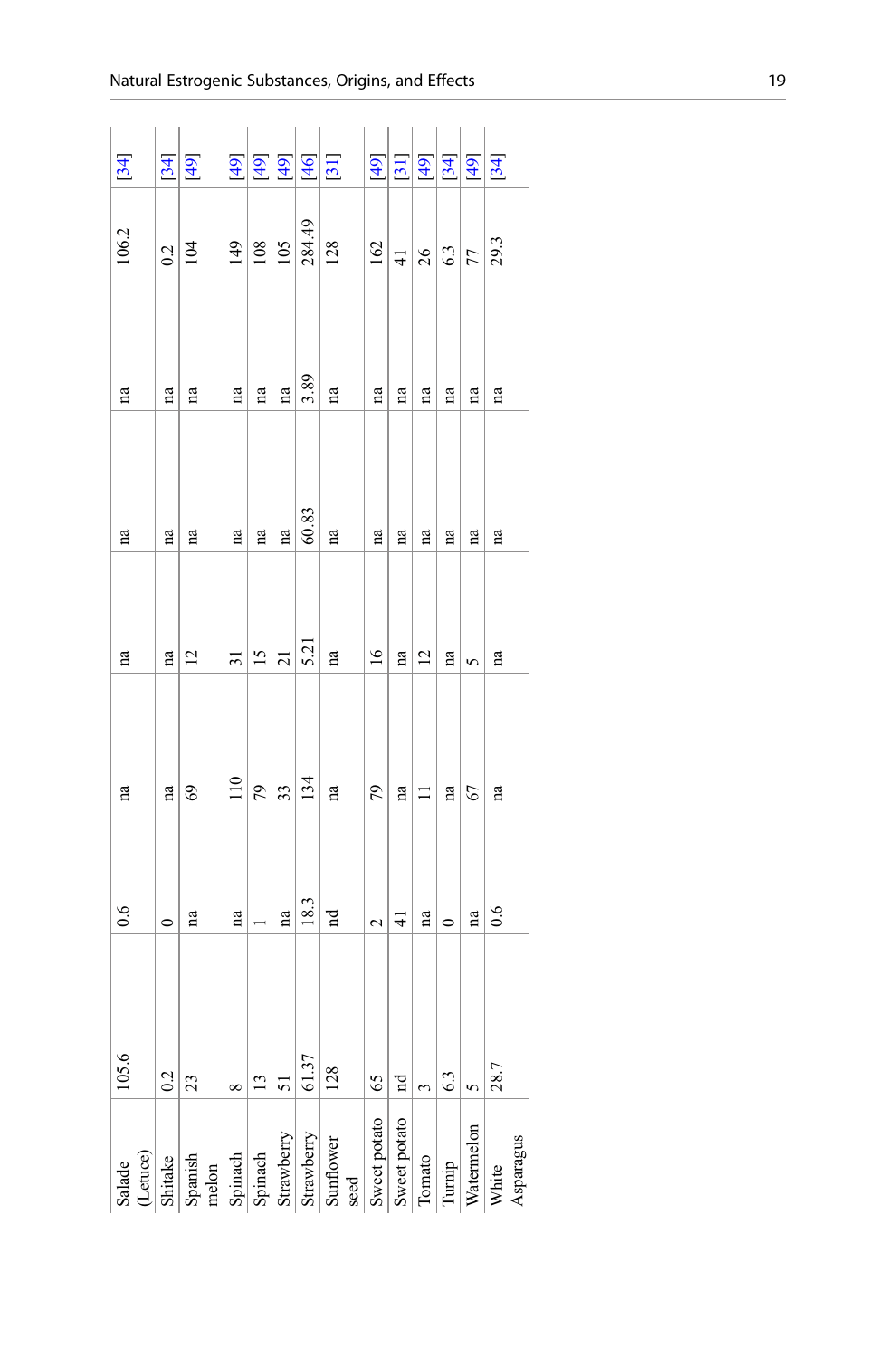|                    |       | $>$ LOD |       | Concentrations $(\mu g/kg)$ |            |     |                 |       |
|--------------------|-------|---------|-------|-----------------------------|------------|-----|-----------------|-------|
| Food group         | Nb    | $\%$    | LB/UB | Mean                        | <b>P50</b> | P75 | P <sub>95</sub> | Max   |
| Unprocessed grains | 9,877 | 41      | LB    | 33                          | 0.0        | 15  | 160             | 2,969 |
|                    |       |         | UB    | 40                          | 7.0        | 27  | 161             | 2,969 |
| Wheat              | 5,318 | 38      | LB    | 22                          | 0.0        | 7.0 | 89              | 2,969 |
|                    |       |         | UB    | 27                          | 5.0        | 20  | 90              | 2,969 |
| Barley             | 1,071 | 37      | LB    | 10                          | 0.0        | 5.0 | 49              | 775   |
|                    |       |         | UB    | 13                          | 5.0        | 10  | 50              | 775   |
| Corn               | 2,460 | 56      | LB    | 76                          | 16         | 76  | 319             | 2,700 |
|                    |       |         | UB    | 87                          | 40         | 78  | 319             | 2,700 |
| Oats               | 596   | 23      | LB    | 21                          | 0.0        | 0.0 | 76              | 1,590 |
|                    |       |         | UB    | 23                          | 1.5        | 5.0 | 98              | 1,590 |
| Rice               | 43    | 7.0     | LB    | 0.8                         | 0.0        | 0.0 | 10              | 15    |
|                    |       |         | UB    | 5.5                         | 5.0        | 5.0 | 10              | 15    |
| Sorghum            | 55    | 53      | LB    | 96                          | 50         | 147 | 450             | 700   |
|                    |       |         | UB    | 116                         | 50         | 147 | 450             | 700   |

<span id="page-19-0"></span>**Table 3** Occurrence of ZEN in unprocessed grains from EFSA [\[54\]](#page-55-0)

 $N$ , number of samples;  $>$  LOD, indicates the percentage of results above the LOD or LOQ; LB, lower-bound; UB, upper-bound; (lower-bound, values below the detection limit are extrapolated to 0; upper-bound, values below the detection limit are extrapolated to detection limit)

P50, 50th percentile; P75, 75th percentile; P95, 95th percentile

<sup>a</sup>If  $N < 60$ , then the calculated P95 should be considered only as an indicative value [\[54\]](#page-55-0)

traditional tofu making, Liu and co-workers [[56\]](#page-55-0) found that 65% of them had an isoflavone intake below 15 mg/day, the majority being below 5 mg/day. Nowadays, in Western countries as in the developed countries of Asia, soy is essentially produced using industrial techniques. In all cases, cooking steps were reduced in time to reduce energy costs, and water is used either in small proportion (steaming) or not used at all. As a consequence, the amounts of isoflavones can be very high. Therefore, the amount of isoflavones in modern products can be high when a portion is considered (Table [4\)](#page-20-0). Soy is also incorporated in processed food as soy flakes (Table [4\)](#page-20-0) which can contain from 90 to 182 mg of isoflavones for 100 g [[1\]](#page-53-0). Therefore, isoflavones can be present in significant amounts in processed food containing soy flakes (Table [4](#page-20-0)).

Why is there such amount of isoflavones in modern soy preparation? This is because when the industrial processes were set up, in the 1930s, hardly anything was known about isoflavones, and the processes were designed essentially to prevent protein degradation. As an example, defatted soy flakes are treated with hexane which removes fat and concentrates isoflavones in the protein matrix. The matrix is then extruded. Extrusion destroys most of the anti-nutritional factors but not isoflavones. Generally speaking, in the industry, the cooking steps were shortened to save energy and costs. When it was possible to assay isoflavones accurately, in the early 1980s, the assays were performed in several popular areas essentially eating industrial soy-based products produced in mass for city populations. The study by Liu [[56\]](#page-55-0) is one of the very few dealing with exposure in remote Chinese areas still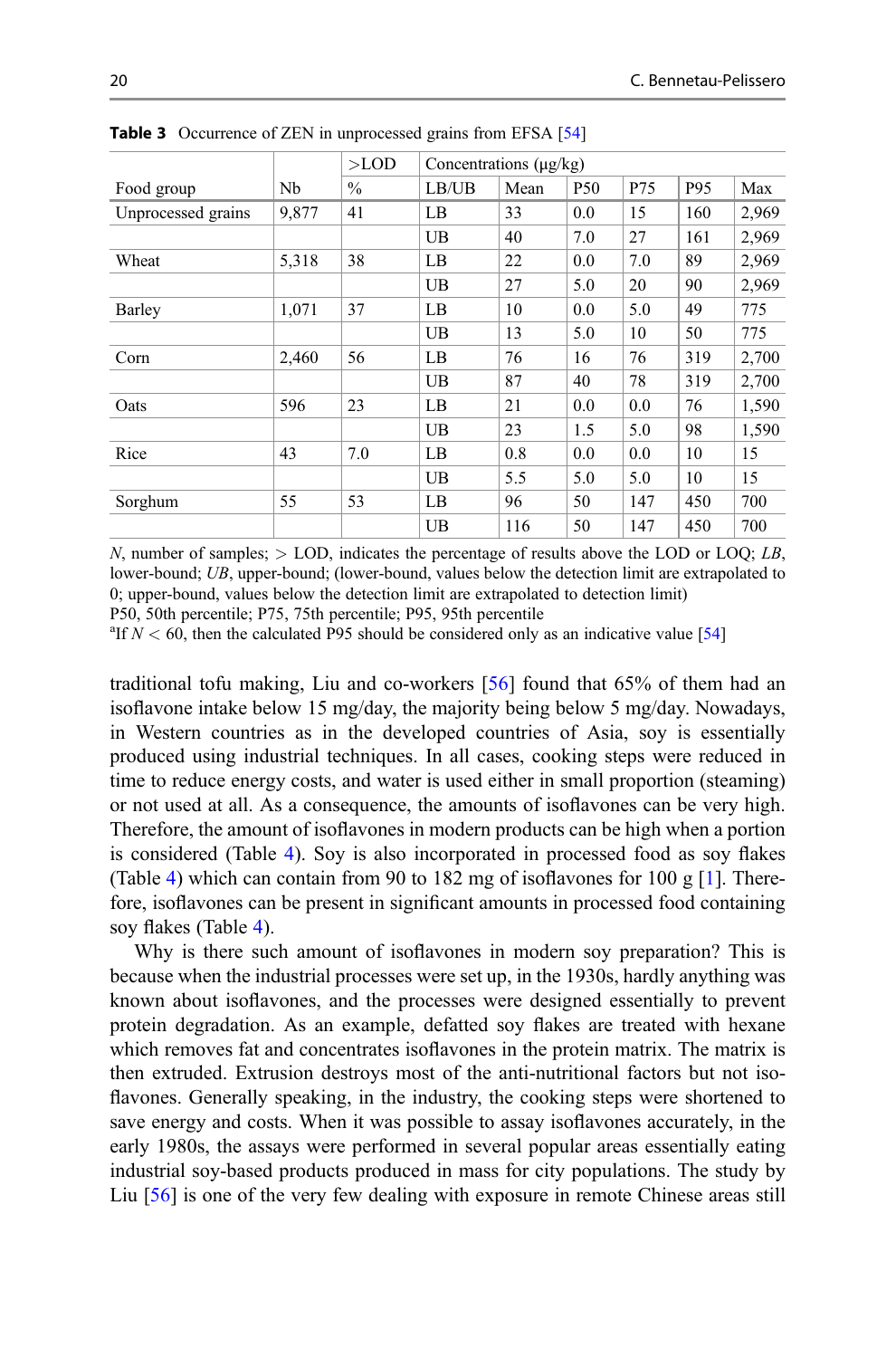|                                 | Genistein     | Daidzein      | Total       | Reasonable                       | Intake for          |
|---------------------------------|---------------|---------------|-------------|----------------------------------|---------------------|
|                                 | $(\mu g/g)$   | $(\mu g/g)$   | $(\mu g/g)$ | portion size                     | 1 portion $(\mu g)$ |
| Foodstuffs based on soy juice   |               |               |             |                                  |                     |
| Tonyu 1                         | 91.37         | 49.57         | 140.94      | 1 bowl                           | 49,330              |
|                                 | $(\pm 6.52)$  | $(\pm 3.47)$  |             | $(350 \text{ mL})$               |                     |
| Tonyu 2                         | 51.32         | 39.83         | 91.14       | 1 bowl                           | 31,899              |
|                                 | $(\pm 8.16)$  | $(\pm 4.39)$  |             | $(350 \text{ mL})$               |                     |
| Yogurts                         | 44.70         | 37.40         | 82.20       | 1 yogurts                        | 8,220               |
|                                 | $(\pm 3.17)$  | $(\pm 3.61)$  |             |                                  |                     |
| Soft yogurt                     | 125.00        | 129.19        | 254.31      | 1 yogurt                         | 30,510              |
|                                 | $(\pm 8.75)$  | $(\pm 9.12)$  |             |                                  |                     |
| Vanilla soy cream               | 29.82         | 19.39         | 49.21       | $1 \text{ cup } (100 \text{ g})$ | 4,921               |
|                                 | $(\pm 2.16)$  | $(\pm 1.36)$  |             |                                  |                     |
| Caramel soy cream               | 40.00         | 17.90         | 57.89       | 1 cup $(100 g)$                  | 5,789               |
|                                 | $(\pm 2.86)$  | $(\pm 0.7)$   |             |                                  |                     |
| Soy juice chocolate             | 107.00        | 70.00         | 178.75      | 1 mug                            | 58,987              |
| taste                           | $(\pm 7.49)$  | $(\pm 4.92)$  |             | $(330 \text{ mL})$               |                     |
| Vanilla dessert                 | 159.50        | 63.20         | 224.10      | $1 \text{ cup } (100 \text{ g})$ | 22,410              |
|                                 | $(\pm 11.16)$ | $(\pm 4.42)$  |             |                                  |                     |
| Powdered soy                    | 1,310.00      | 1,070.00      | 2,390.00    | 1 mug                            | 49,790              |
| "milk"                          | $(\pm 81.62)$ | $(\pm$        |             |                                  |                     |
|                                 |               | 64.96)        |             |                                  |                     |
| Herb cheese made of             | 368.39        | 357.23        | 725.62      | 50 g                             | 36,280              |
| soy                             | $(\pm 25.86)$ | $(\pm$        |             |                                  |                     |
|                                 |               | 22.99)        |             |                                  |                     |
| Cream substitute                | 70.08         | 63.16         | 134.95      | $20$ mL                          | 2,700               |
| made of soy                     | $(\pm 5.11)$  | $(\pm 4.42)$  |             |                                  |                     |
| Foodstuffs based on soy protein |               |               |             |                                  |                     |
| Sausages made of                | 82.21         | 40.64         | 122.85      | 2 sausages                       | 11,060              |
| soy $(1)$                       | $(\pm 5.76)$  | $(\pm 2.87)$  |             | (90 g)                           |                     |
| Sausages made of                | 134.15        | 66.95         | 201.10      | 3 sausages                       | 16,090              |
| soy $(2)$                       | $(\pm 10.55)$ | $(\pm 5.53)$  |             | (80 g)                           |                     |
| Sausages made of                | 259.50        | 231.00        | 490.50      | 2 sausages                       | 44,145              |
| soy $(3)$                       | $(\pm 10.42)$ | $(\pm$        |             | (90 g)                           |                     |
|                                 |               | 20.70)        |             |                                  |                     |
| Soy biscuits with               | 95.38         | 87.74         | 183.12      | 4 biscuits                       | 14,650              |
| figs                            | $(\pm 6.36)$  | $(\pm 6.16)$  |             | (80 g)                           |                     |
| <b>Buckwheat</b>                | 228.50        | 154.00        | 382.50      | 1 pancake                        | 38,250              |
| pancakes with tofu              | $(\pm 15.86)$ | $(\pm$        |             | (100 g)                          |                     |
|                                 |               | 10.35)        |             |                                  |                     |
| Soy pancakes with               | 202.30        | 116.92        | 319.22      | 1 pancake                        | 31,920              |
| tomatoes                        | $(\pm 14.16)$ | $(\pm 8.56)$  |             | (100 g)                          |                     |
| Soy pancakes                    | 227.15        | 129.48        | 356.63      | 1 pancake                        | 35,663              |
| "provençale"                    | $(\pm 15.57)$ | $(\pm 11.02)$ |             | (100 g)                          |                     |
| Smoked tempeh                   | 165.33        | 112.00        | 277.33      | $3$ slices $(50 g)$              | 13,870              |
|                                 | $(\pm 11.56)$ | $(\pm 7.84)$  |             |                                  |                     |

<span id="page-20-0"></span>Table 4 Quantities of isoflavones measured in modern dishes based on soy or containing soy as an ingredient

(continued)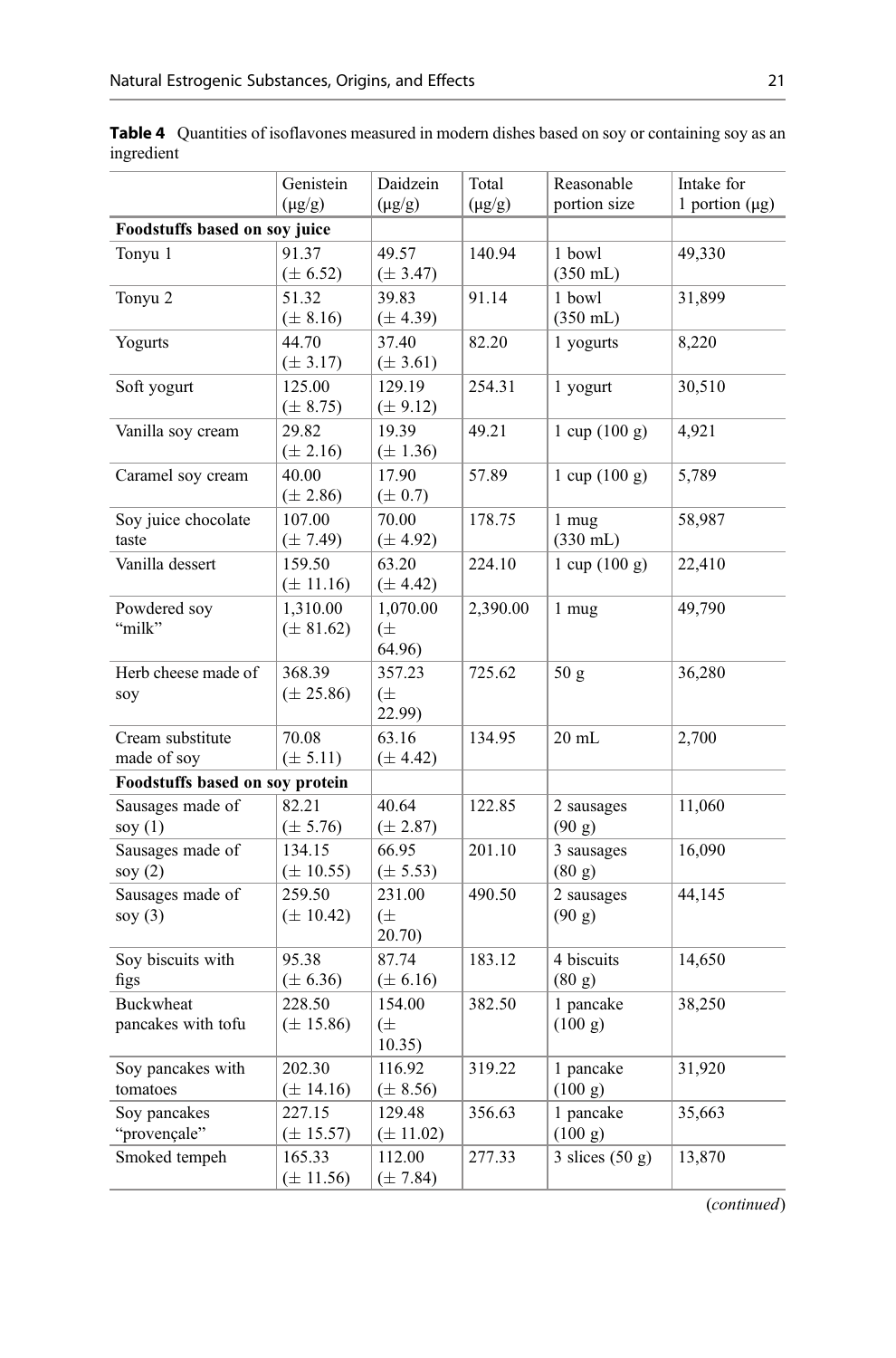|                               | Genistein              | Daidzein               | Total       | Reasonable           | Intake for          |
|-------------------------------|------------------------|------------------------|-------------|----------------------|---------------------|
|                               | $(\mu g/g)$            | $(\mu g/g)$            | $(\mu g/g)$ | portion size         | 1 portion $(\mu g)$ |
| Instant powder for            | 99.69                  | 106.11                 | 205.80      | 3 spoons             | 8,026               |
| drinks                        | $(\pm 6.96)$           | $(\pm 7.35)$           |             |                      |                     |
| Japanese soft tofu            | 117.87                 | 70.92                  | 188.79      | 100 g                | 18,879              |
|                               | $(\pm 10.29)$          | $(\pm 2.88)$           |             |                      |                     |
| Natural tofu                  | 225.27                 | 117.22                 | 342.49      | 125 <sub>g</sub>     | 42,810              |
|                               | $(\pm 75.14)$          | $(\pm 7.43)$           |             |                      |                     |
| Japanese soft tofu            | 117.87                 | 70.92                  | 188.79      | 100 g                | 18,879              |
|                               | $(\pm 10.29)$          | $(\pm 2.88)$           |             |                      |                     |
| Traditional tofu <sup>a</sup> | 224.43                 | 100.92                 | 325.35      | 100 <sub>g</sub>     | 32,535              |
|                               | $(\pm 11.79)$          | $(\pm$                 | $(\pm$      |                      |                     |
|                               |                        | 12.48)                 | 24.26)      |                      |                     |
| Whey from                     | 744.36                 | 459.93                 | 1,204.30    | $60 \; \mathrm{mL}$  | 72,258              |
| traditional tofu <sup>a</sup> | $(\pm 39.89)$          | $(\pm$                 | $(\pm$      |                      |                     |
|                               |                        | 60.17)                 | $100.06$ )  |                      |                     |
| Tofu                          | 48.00                  | 46.16                  | 95.27       | 1 portion            | 9,530               |
|                               | $(\pm 3.26)$           | $(\pm 3.16)$           |             | (100 g)              |                     |
| Breaded tofu (1)              | 150.33                 | 71.22                  | 221.55      | 1 portion            | 22,150              |
|                               | $(\pm 10.52)$          | $(\pm 5.57)$           |             | (100 g)              |                     |
| Breaded tofu (2)              | 289.29<br>$(\pm 6.04)$ | 188.49                 | 477.78      | 1 portion<br>(100 g) | 47,778              |
|                               |                        | $(\pm 2.00)$           |             |                      |                     |
| Tofu with garlic              | 216.74<br>$(\pm 9.60)$ | 138.25<br>$(\pm 4.09)$ | 354.99      | 1 portion<br>(80 g)  | 28,400              |
| Smoked tofu                   | 273.54                 | 178.54                 | 452.08      | 1 portion            | 45,210              |
|                               | $(\pm 15.33)$          | $(\pm 5.50)$           |             | (100 g)              |                     |
| Legumes mixed                 | 98.81                  | 62.90                  | 161.71      | 1 dish (300 g)       | 48,510              |
| with tonyu sauce              | $(\pm 1.90)$           | $(\pm 6.35)$           |             |                      |                     |
| Vegan steak tomato            | 332.44                 | 222.65                 | 555.09      | 1 steak $(90 g)$     | 49,960              |
| and onions                    | $(\pm 11.39)$          | $(\pm 3.29)$           |             |                      |                     |
| Vegan "Bolognese              | 244.73                 | 155.40                 | 400.13      | 120 <sub>g</sub>     | 48,020              |
| for pasta"                    | $(\pm 81.73)$          | $(\pm 8.25)$           |             |                      |                     |
| Conventional soy              | 490.98                 | 347.68                 | 838.67      | 100 <sub>g</sub>     | 85,421              |
| grain                         | $(\pm 6.62)$           | $(\pm$                 |             |                      |                     |
|                               |                        | 78.26)                 |             |                      |                     |
| Toasted soy grain             | 1,360.00               | 1117.42                | 2,477.42    | 20 g                 | 49,550              |
| (appetizers)                  | $(\pm 51.32)$          | $(\pm$                 |             |                      |                     |
|                               |                        | 119.03)                |             |                      |                     |
| Slimming dish                 | 223.59                 | 135.44                 | 359.03      | 1 pack $(50 g)$      | 16,510              |
| (soup)                        | $(\pm 15.46)$          | $(\pm 9.24)$           |             |                      |                     |
| Slimming dish                 | 185.03                 | 98.36                  | 283.39      | 1 pack $(50 g)$      | 13,030              |
| (breakfast)                   | $(\pm 11.95)$          | $(\pm 7.56)$           |             |                      |                     |
| Slimming dish                 | 287.17                 | 193.64                 | 480.81      | 1 pack $(50 g)$      | 22,110              |
| (meal)                        | $(\pm 18.53)$          | $(\pm$                 |             |                      |                     |
|                               |                        | 13.22)                 |             |                      |                     |
| Soy lecithin extract          | 0.17                   | 0.68                   | 0.97        | 10 <sub>g</sub>      | 9.7                 |
| (1)                           | $(\pm 0.01)$           | $(\pm 0.04)$           |             |                      |                     |

# Table 4 (continued)

(continued)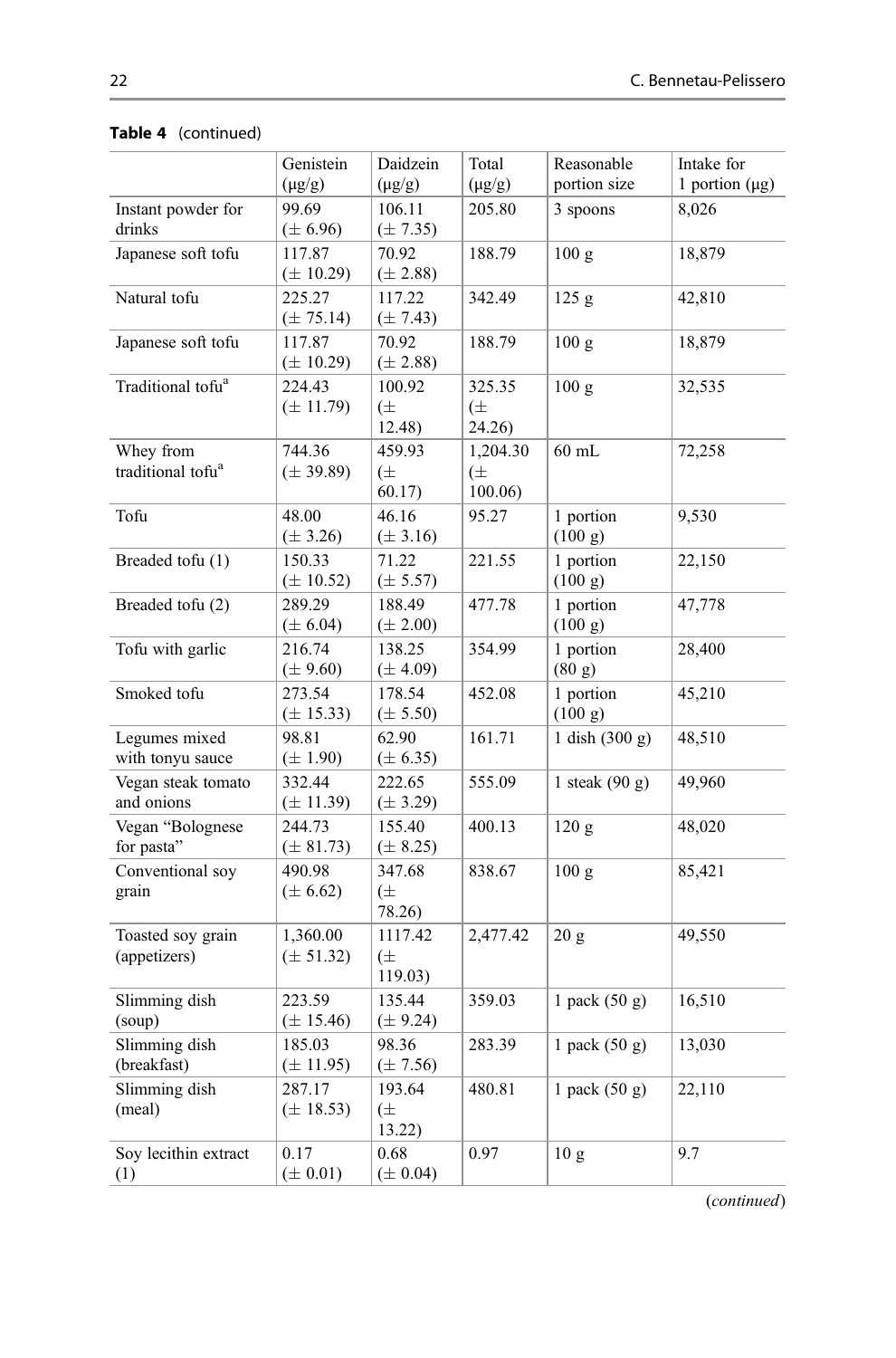|                                      | Genistein<br>$(\mu g/g)$ | Daidzein<br>$(\mu g/g)$ | Total<br>$(\mu g/g)$ | Reasonable<br>portion size | Intake for<br>1 portion $(\mu g)$ |
|--------------------------------------|--------------------------|-------------------------|----------------------|----------------------------|-----------------------------------|
| Soy lecithin extract<br>(2)          | 0.86<br>$(\pm 0.06)$     | 2.36<br>$(\pm 0.16)$    | 3.52                 | 10g                        | 35.2                              |
| <b>Foodstuffs with</b><br>hidden soy |                          |                         |                      |                            |                                   |
| Minced beef pie<br>(Parmentier)      | 4.66<br>$(\pm 0.32)$     | 1.53<br>$(\pm 0.11)$    | 6.20                 | 1 portion<br>(300 g)       | 1,860                             |
| Minced beef<br>portions              | 73.92<br>$(\pm 5.11)$    | 49.34<br>$(\pm 3.43)$   | 12.22                | 1 steak                    | 12,220                            |
| Stuffed tomatoes                     | 33.02<br>$(\pm 2.82)$    | 26.94<br>$(\pm 1.96)$   | 59.99                | 2 tomatoes                 | 8,960                             |
| Stuffed cabbages                     | 33.04<br>$(\pm 2.55)$    | 25.48<br>$(\pm 1.53)$   | 58.48                | 2 cabbages                 | 9,040                             |
| Meatballs $(1)$                      | 78.14<br>$(\pm 6.16)$    | 54.23<br>$(\pm 3.56)$   | 132.37               | 4 balls $(125 g)$          | 16,546                            |
| Meatballs (2)                        | 82.55<br>$(\pm 6.68)$    | 59.60<br>$(\pm 2.59)$   | 142.15               | 4 balls $(125 g)$          | 17,768                            |
| Minced veal<br>(breaded)             | 55.96<br>$(\pm 3.86)$    | 35.32<br>$(\pm 2.45)$   | 91.28                | 1 steak<br>(100 g)         | 9,128                             |
| <b>Brownies</b>                      | 65.24<br>$(\pm 4.56)$    | 43.92<br>$(\pm 3.15)$   | 109.16               | 3 Pieces<br>(90 g)         | 9,824                             |

#### Table 4 (continued)

Figures are mean  $\pm$  SD of three measures performed on three different microtitration plates  ${}^{4}$ The traditional tofu is an industrial product <sup>a</sup>The traditional tofu is an industrial product

consuming soy food traditionally cooked. It showed that the largest proportion of rural women was exposed to low doses of isoflavones. Therefore, nowadays and especially in developed Asian countries where soy is traditionally eaten but where the processing has been industrialized, the isoflavone intakes have risen dramatically, sometimes over the 45 mg/day which shown to have an effect on premenopausal menstrual cycle [[57\]](#page-55-0). According to recent studies, the mean human exposure in Japan lies between 45 and 60 mg/day [[58\]](#page-55-0), in Korea the highest value recorded was 33.6 mg/day for adults [[59\]](#page-55-0), and in China it tends to increase nowadays [\[60](#page-56-0)] with 16.2 mg/day for adults and 27 mg/day for adolescents and a large interindividual variation. In Western countries, the exposure to isoflavones also rose recently although it is most likely underestimated. Usually, in Western countries, the isoflavone intake is based on the evaluation of pulse consumption and essentially based on soy which is the major provider [[61\]](#page-56-0). Therefore, many countries consider the intake below 2 mg/day especially because they tend to calculate a mean intake over the total population and taking only soy food intake into account. In the USA, the exposure was estimated to be less than 2.7 mg/day in 2001 [[31\]](#page-54-0) and confirmed later by subsequent studies  $[62, 63]$  $[62, 63]$  $[62, 63]$  $[62, 63]$ . However, the amount of isoflavones in modern soy-based food is higher than that found in the past in traditional foodstuffs (Table [4\)](#page-20-0). Hence, soy juices which are very popular in the West, together with their side products (yogurts and creams), can be good vectors of isoflavones,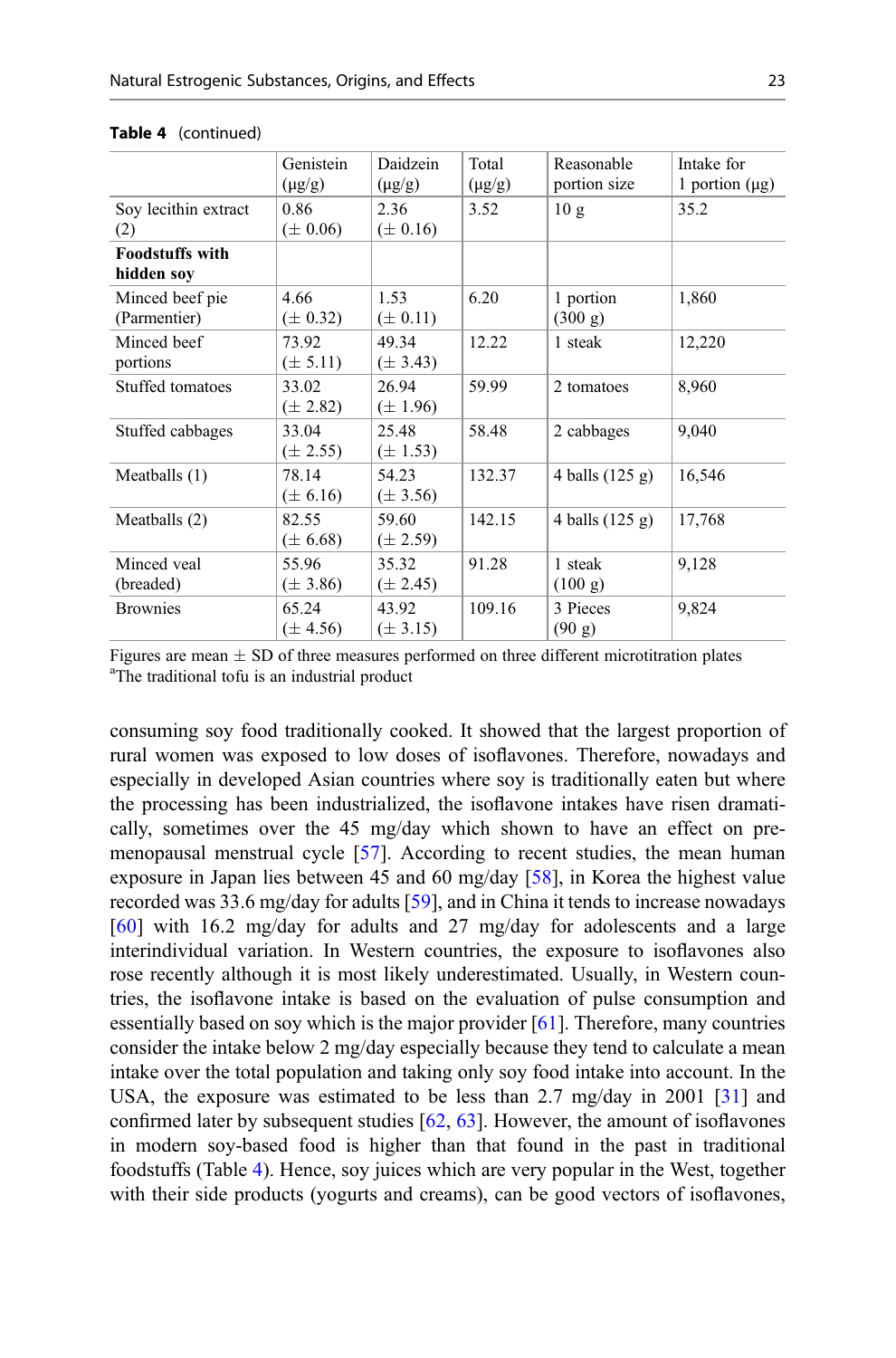| Countries     | Isoflavones mg/liter | Daily is of lavone in take (mg/kg bw) | Reference    |
|---------------|----------------------|---------------------------------------|--------------|
| <b>USA</b>    | $20.9 - 47$          | 2.3 to 9.3                            | [68]         |
| <b>UK</b>     | $18 - 46.7$          | $1.7 \text{ to } 4.4$                 | [68, 69]     |
| Australia     | $17.2 - 21.9$        |                                       | [68]         |
| New Zealand   | $17.1 - 33$          | 2.9 to 3.8                            | [68, 70]     |
| <b>Brazil</b> | $10 - 47.4$          | $0.8 - 1.6$ to 6.6                    | [68, 71, 72] |
| France        | $19.4 - 42.3$        | 2.3 to 6.04                           | [73]         |

Table 5 Isoflavone intakes by infants fed with soy-based infant formula in different countries

since in this case, isoflavones are concentrated at the juice filtration step [\[1](#page-53-0)]. Soy is also prepared as flakes containing large amount of isoflavones. As already mentioned, flakes are incorporated into many recipes marketed as traditional but made by the food industry. Soy is then incorporated as an ingredient for its nutritional and technological properties or for economic reasons. Most studies have underestimated this exposure, but it is so significant that in recent studies no urine samples were found to be devoid of isoflavones in American men [\[5](#page-53-0)]. Isoflavones were also detected in 88% of the urine of American pregnant women [[64\]](#page-56-0), in all Israeli adults [\[65](#page-56-0)], and in all German adolescents [[66\]](#page-56-0) of a study cohort. Finally, it must be pointed out here that the human populations most exposed nowadays are infants or children on soy-based infant formula [[67\]](#page-56-0). These formulas were advised to children with lactose intolerance mainly in the 2000s. In the USA and according to authors, 17–30% of infants received these formulas in the last past years. Table 5 shows data recorded in different countries by several authors.

In their paper [[67\]](#page-56-0), Badger and co-workers also showed that infant exposure to soy isoflavones is a modern practice. They explained the exposure to estrogens of infants fed with soy-based infant formula is dramatically different from that of Asian children enjoying traditional Asian soy intake. Traditional soy consumption in Asia was based on solid foodstuffs (tofu, natto, miso, tempeh), which were not suitable for babies. Traditionally, these foodstuffs were prepared following recipes including prolonged cooking, simmering, or soaking in water and most probably contained much less isoflavones than the modern industrial products. Therefore, the isoflavone exposure calculated in [[67\]](#page-56-0) was nearly nil before 12 months in Asian children but rose progressively thereafter. By comparison, in Western babies fed with soy-based infant formulas, the exposure rate is high as soon as soy formula intake begins, which rises and continues to rise progressively until food diversification. Exposure levels are currently 10–20 times higher than those inducing an estrogenic effect in women, as shown on breast reactivity [\[74](#page-56-0)–[76](#page-56-0)], menstrual cycle lengthening [\[57](#page-55-0), [77\]](#page-56-0), and impaired sperm production [\[78](#page-57-0)–[80](#page-57-0)]. The plausible consequences of such exposures will be discussed later.

# 3.2 Coumestans

Coumestrol as a phytoalexin is essentially produced by pulses following fungal attacks. Therefore, and because human foodstuffs are usually better controlled, this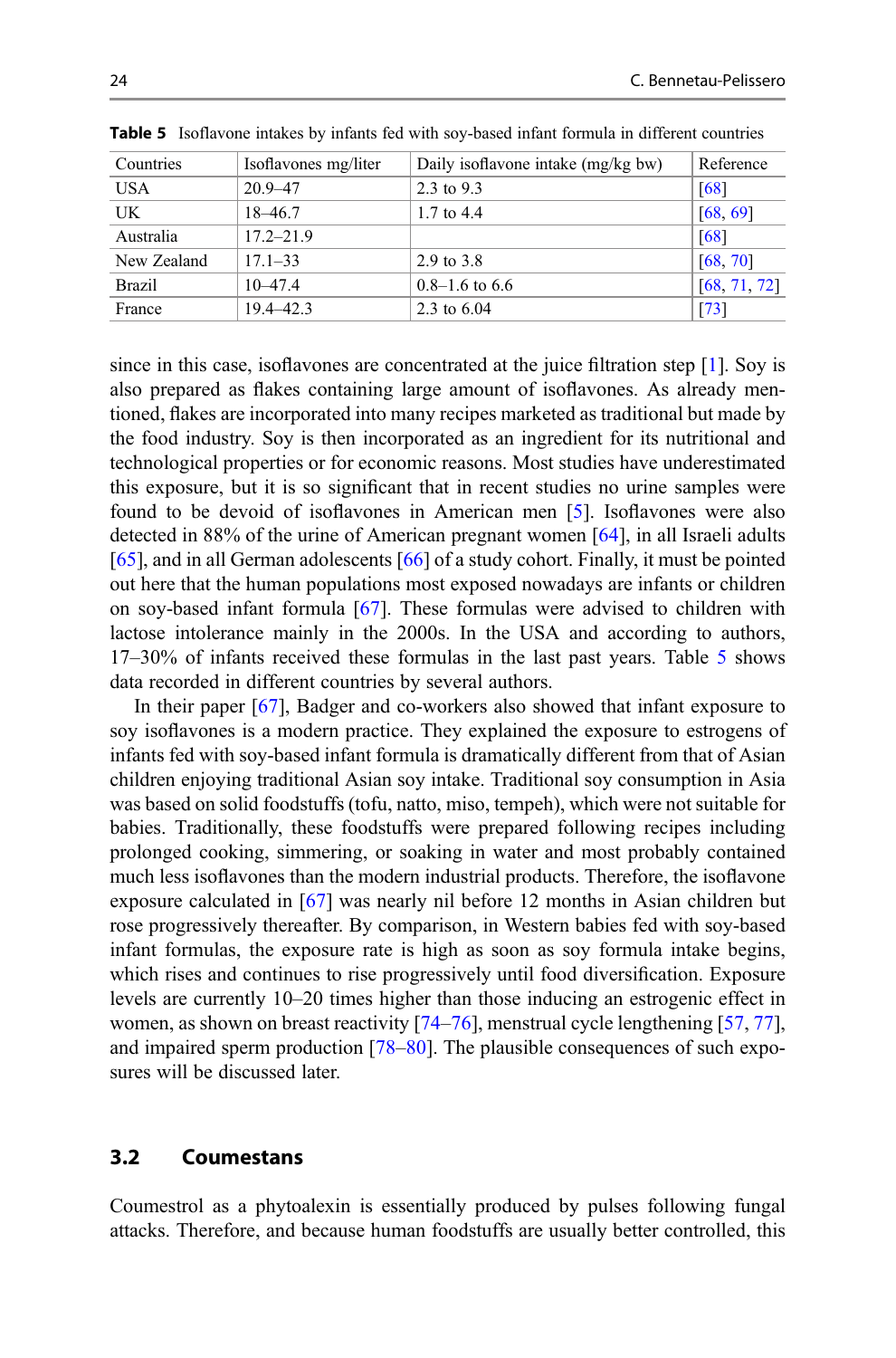substance is more likely to be present in animal food rather than in human diet. Although, it is not excluded that it could be present in food supplements such as those based on alfalfa. In England the study of Clarke and co-workers [\[81](#page-57-0)] failed to detect any COUM in the samples analyzed. In France, in 2011, according to the EAT2 study [\[82](#page-57-0)], the consumer exposure was considered to be at least 1,891 ng/day. However, the authors tend to think that this exposure is underestimated since all the contributors could not be analyzed in the EAT2 study. Recently a protein supplement based on alfalfa was authorized by EFSA although the supplier was able to measure milligrams of COUM in his extracts, i.e., 78 mg/kg [\[83](#page-57-0)]. The supplier also showed an estrogenic effect in mice and showed a large variability of phytoestrogen content from one batch to another. If such a supplement is to be used widely by the European consumers as it is proposed, the mean exposure to COUM will probably rise dramatically. However, in South Korea, it was reported in 2009 that the mean level of exposure was 0.3 mg per capita per day due to a local specific foodstuff consumption like soybean sprout and arrowroot [\[59](#page-55-0)].

# 3.3 Lignans

As already mentioned, lignans are not estrogenic in plants. The molecules present in grains and in vegetables are eventual precursors of estrogenic enterolignans depending on the composition and efficiency of the human gut flora. Therefore, the enterolignan exposure is difficult to assess because not all precursor sources are identified yet [\[49](#page-55-0)] and because not all consumers are able to produce them after ingestion. According to Zamora-Ros and co-workers [\[84](#page-57-0)], in European populations, lignans were the most abundant contributor of phytoestrogen intakes when the global intake is low. This study reports a low lignan intake (1.02 mg/day) in Mediterranean countries and even lower in Italy (0.67 mg/day). It also reported a higher intake (1.26–1.60 mg/day) in non-Mediterranean countries. The study also compared their data with those obtained in the Netherlands (1.24 mg/day), in Sweden (0.50–2.81 mg/day), and Finland (1.22 mg/day). Still according to [\[84](#page-57-0)], in other Western countries such as Mexico, the USA, and Canada, lignan intakes were considered to be much lower (from 0.35 to 0.86 mg/day). However, when pharmacokinetic studies are performed in humans, the enterolignan levels recorded in the blood of ENL producers are never null [[85\]](#page-57-0). Moreover, in urine and in serum, of citizen of Western countries, they are of the same range concentrations with isoflavones [\[86](#page-57-0), [87](#page-57-0)]. As an example according to [\[86](#page-57-0)] in the USA (Albany), the urine lignan concentrations range from 0.99 to 1230 ng/mL and were found in 94% of the population. In parallel, still in the same study, isoflavone urine levels range from 1.33 to 1290 ng/mL. The detection rate reached 100% for DAID in women. In the UK and according to [\[87](#page-57-0)], the enterolignans in urine sample ranged from 0 to 10,229 μg/mmol creatinine and isoflavones (DAID, GEN and equol) excreted in urine ranged from 0 to 1,442.6 μg/mmol creatinine. This shows that the sources of enterolignan precursors are far from being identified and that the exposure is only approached and most probably underestimated. In addition, this lignan intake cannot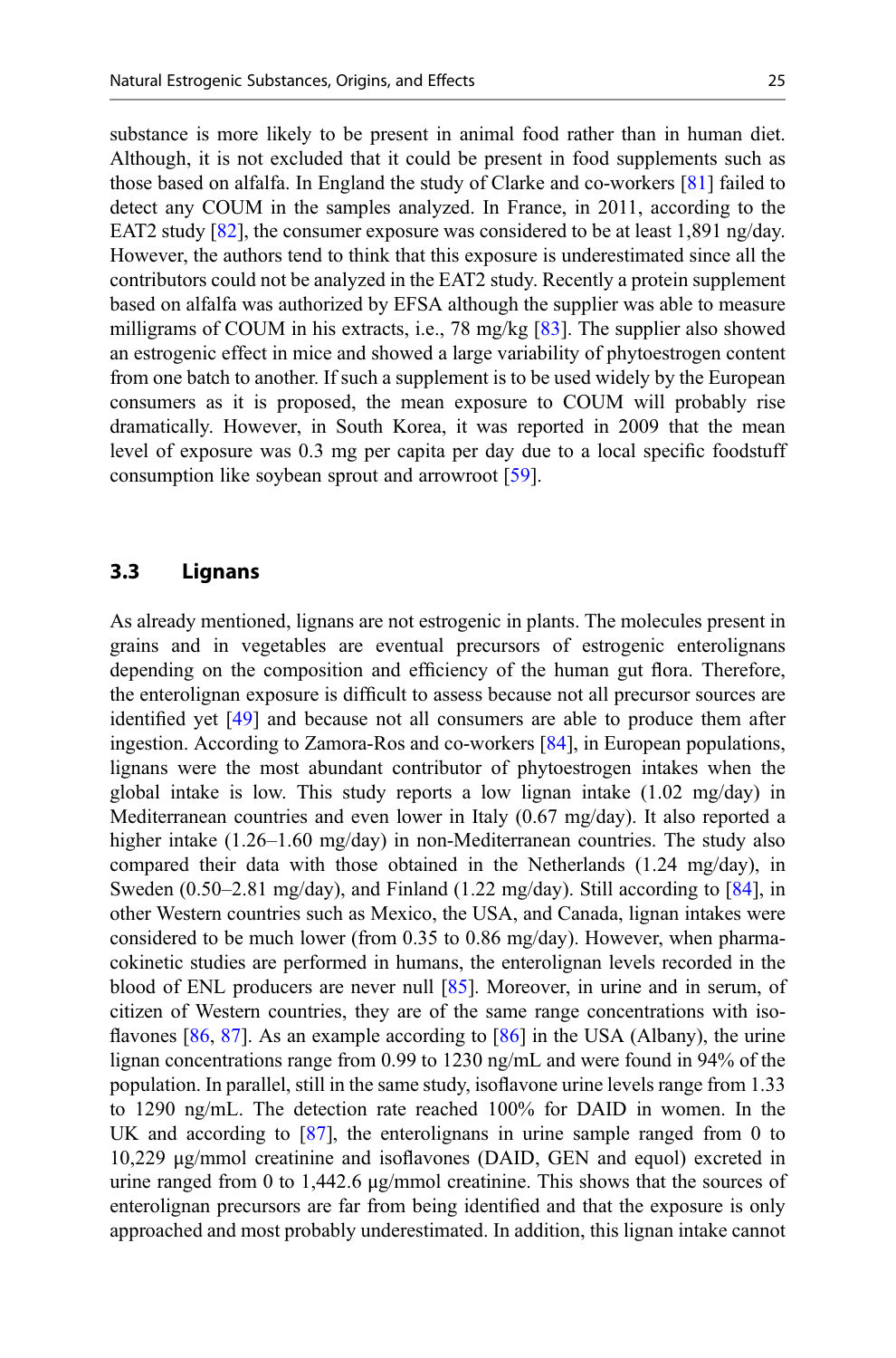be readily assimilated to a phytoestrogen exposure because the gut metabolism differs between consumers [\[88](#page-57-0)].

# 3.4 Resorcylic Acid Lactones

Because of a careful screening of plant matter, usually the exposure to the mycoestrogens, ZEN,  $\alpha$ -ZOL, and β-ZOL in the European populations are considered to be low. More precisely based on a bio-monitoring approach linking the scarce pharmacokinetic data of ZEN in human and data obtained on urinary levels [[89\]](#page-57-0), it appeared that zearalenone daily exposure is most probably below the tolerable daily intake (TDI) of 0.25 μg/kg body weight in European study cohorts. However, some individuals from Haiti and in African countries, where corn is a major food source, may have an exposure that exceeds the TDI. Table [6](#page-26-0) from [\[54](#page-55-0)] gives exposure calculations in different categories of European consumers.

# 4 Effects in Plants

# 4.1 Isoflavones

Isoflavones in plants act as phytoalexin [\[21\]](#page-54-0). They are antimicrobial and may have a role in plant protection. As an example, the antifungal activity of lupin isoflavones was demonstrated [[90\]](#page-57-0). In soybean cultivars, an increase in isoflavone concentrations was shown to be a specific response to the attack of a saprophytic fungi Mucor ramosissimus. In the soybean strains resistant to the fungus, isoflavones (including glyceollins I, II, and III, glycinol, glyceocarpin, GEN, isoformononetin, and Nacetyltyramine) were induced by the fungal attack, all compounds possessing antifungal activity with the exception of GEN [[91\]](#page-57-0). A contamination of a soy strain with the fungus Diaporthe phaseolorum f. sp. Meridionalis induced the accumulation of isoflavones (GEN, DAID), pterocarpans (glyceolins), and flavones (apigenin and luteolin) via a nitric oxide synthase pathway [\[92](#page-58-0)]. To go on with interactions of the plants with microorganisms, there is some evidence that the symbiotic relationship between *Rhizobium lupine* and *Lupinus albus* stimulates an increase in the production of prenylated isoflavones in the root nodules [[93\]](#page-58-0). These prenylated isoflavones possess in vivo activities against a number of other Rhizobium species. Zhang and Smith [\[94](#page-58-0)] also showed that GEN plays a major role in the establishment of the symbiosis between *Bradyrhizobium japonicum*, the arbuscular mycorrhyzas such as *Glomus mosseae*, and their host, i.e., soy *(Glycine max)*. Genistein is the soy recognition molecule inducing the greatest plant-to-bacterium signal. In fact, the binding of GEN to B. *japonicum* activates many of the bacteria nod genes.

There is solid proof that farming practices directly influence the levels of isoflavones in soy. As a matter of fact, irrigation was shown to enhance isoflavone content in soybean by as much as 2.5-fold [[95\]](#page-58-0). A deficit in nitrogen fertilizer increases the estrogenic activity of a clover pasture [[96\]](#page-58-0). On the other hand, a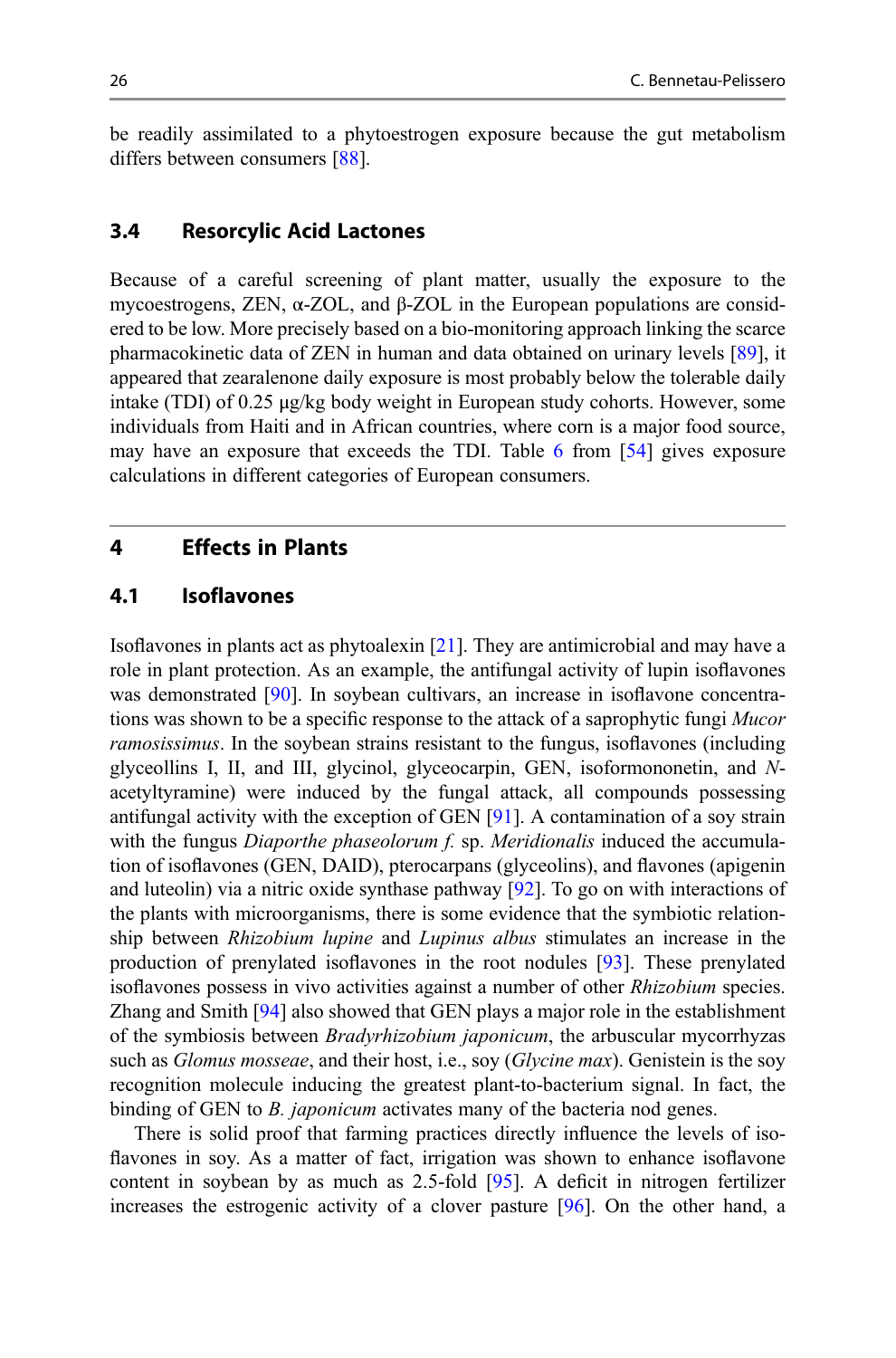| Age class                                                 |         | Summary statistics of exposure to zearalenone (ng/kg/b.w. per day) |              |              |              |                  |
|-----------------------------------------------------------|---------|--------------------------------------------------------------------|--------------|--------------|--------------|------------------|
|                                                           | Minimum |                                                                    | Median       |              | Maximum      |                  |
|                                                           | LB      | UB                                                                 | LB           | UB           | LB           | UB               |
| Mean dietary exposure in total population                 |         |                                                                    |              |              |              |                  |
| Infants <sup>a</sup>                                      | 3.3     | 87                                                                 | 6.4          | 87           | 9.4          | 88               |
| Toddlers                                                  | 9.3     | 51                                                                 | 13           | 83           | 23           | 100              |
| Older children                                            | 5.7     | 29                                                                 | 11           | 44           | 22           | 75               |
| Adolescents                                               | 3.6     | 17                                                                 | 6.1          | 26           | 12           | 42               |
| Adults                                                    | 2.4     | 14                                                                 | 4.3          | 18           | 7.2          | 29               |
| Elderly                                                   | 2.0     | 13                                                                 | 3.4          | 16           | 6.4          | 26               |
| Very elderly                                              | 2.3     | 12                                                                 | 2.9          | 16           | 7.1          | 29               |
| 95th percentile exposure in total population <sup>b</sup> |         |                                                                    |              |              |              |                  |
| Infants                                                   | 33      | $\mathbf c$                                                        | $\mathbf{c}$ | $\mathbf{c}$ | $\mathbf{c}$ | 217 <sup>d</sup> |
| Toddlers                                                  | 24      | 104                                                                | 31           | 182          | 50           | 277              |
| Older children                                            | 9.9     | 59                                                                 | 22           | 80           | 42           | 124              |
| Adolescents                                               | 7.5     | 38                                                                 | 15           | 53           | 26           | 76               |
| Adults                                                    | 4.7     | 28                                                                 | 9.5          | 35           | 14           | 54               |
| Elderly                                                   | 3.5     | 25                                                                 | 7.5          | 31           | 12           | 42               |
| Very elderly                                              | 7.0     | 26                                                                 | 7.7          | 35           | 13           | 47               |

<span id="page-26-0"></span>**Table 6** Daily exposure of European citizen to zearalenone as calculated by EFSA in ng/kg/b.w [[54](#page-55-0)]

b.w., body weight; LB, lower-bound; UB, upper-bound (lower-bound, values below the detection limit are extrapolated to 0; upper-bound, values below the detection limit are extrapolated to detection limit)

<sup>a</sup>Estimates based on only two dietary surveys

<sup>b</sup>The 95th percentile estimates obtained on dietary surveys/age classes with less than 60 observations may not be statistically robust [\[54\]](#page-55-0), and therefore they should not be considered in the risk characterization. Those estimates were not included in this table

<sup>c</sup>Not calculated

d Estimates are based on one dietary survey only

supplementation in the same fertilizer decreases the occurrence of isoflavones with estrogenic activity in a clover pasture [[96\]](#page-58-0). A study where soy cultivars ( $Glycine$ max) were bred for 3 years demonstrated that levels of isoflavones were related to both environmental and genetic characteristics and could be susceptible to selection [[97\]](#page-58-0). The genomic regions implicated in this process have been identified [\[98\]](#page-58-0). Vyn and co-workers [\[99](#page-58-0)] showed that GEN, DAID, and glycitein contents in soy are correlated with potassium in roots and leaves and with crop management using potassium-rich fertilizers. Lindner in [\[23](#page-54-0)] gave an evolutionist theory about the ability of Leguminosae to produce estrogenic isoflavones. Indeed, it appears that isoflavonoid compounds are synthesized by the plants in response to bacterial or fungal attacks or to water stress. Estrogenic isoflavones can then be considered as protective compounds. In the case of overgrazing of a pasture by mammalian predators, the production of great quantities of estrogenic compounds which could impair predator reproduction would result in the reduction of the predator pressure. Finally, because estrogenic isoflavones are also specific attractants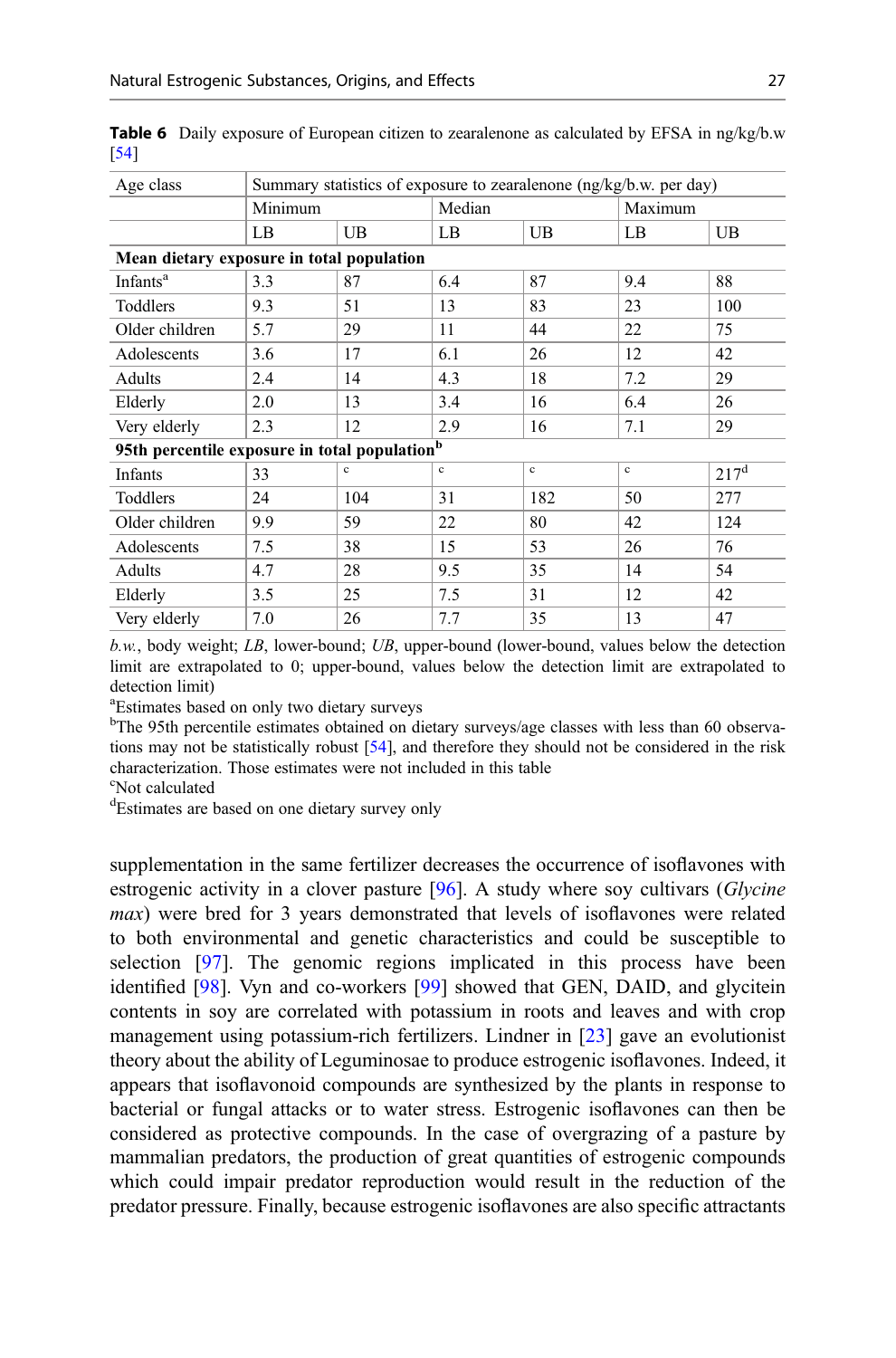for symbiotic bacteria of the Rhizobium gender and of mycorrhizal fungi of the Glomus gender, and because these bacteria can fix the atmospheric nitrogen, human selection against the production of isoflavones in pulses would result in the loss of one of their greatest interests in crop management.

# 5 Effects in Humans and Animals

# 5.1 Beneficial Effects

### 5.1.1 Beneficial Effects in Animals

Estrogens are used in cattle as anabolic agents. Therefore, some studies attempted to figure out if a phytoestrogen supplementation can enhance cattle or poultry growth and meat quality [[100\]](#page-58-0). Beside a potential interest in antioxidant content of meat from animal raised on estrogenic food [\[100](#page-58-0)], it was seen that a DAID supplementation in the diet increased marbling meat score in steers [\[101](#page-58-0)]. If the meat quality was significantly improved considering several parameters, the carcass bone proportion was also greater probably reflecting a positive effect of phytoestrogens on osteoblast function. In another study  $[102]$  $[102]$  and at low doses, i.e., 300 and 400 mg/ day, DAID was also shown to enhance immune function in late-lactation cows under heat stress. However, the DAID supplementation does not strictly mimic a legume intake since in all the roughages based classically on pulses, DAID or its precursor formononetin is present together with other compounds either estrogenic per se (GEN) or precursors of these estrogenic isoflavones (biochanin A) playing in interaction.

There is no positive effect reported for lignans, COUM, or ZEN on farmed animals although ENL was found in milk of cows fed with flaxseed or forages rich in ENL precursors [[103\]](#page-58-0).

### 5.1.2 Menopause in Women

### Isoflavones

Menopausal symptoms encompass hot flushes, night sweats, vaginal dryness, mammary density, and mood fluctuations. Menopause is not a disease. In Western countries, menopausal symptoms were treated for more than 20 years using hormone replacement therapy (HRT). However, several studies including the Women's Health Initiative (WHI) showed that deleterious effects of the US treatments on breast or endometrial cancers and those on cardiovascular diseases may overcome their benefits [[104\]](#page-58-0). More than 543 epidemiological studies were performed to examine if the consumption of soy and isoflavones with estrogenic activities may prevent hot flushes. This effect can be suspected since it is known that hot flushes and night sweats are controlled by the hypothalamus preoptic area implicated in the body core temperature regulation. In addition, the neurones in this region have estradiol membrane receptors involved in body temperature and energy homeostasis [[105\]](#page-58-0). This area induces shiverings or sweatings when it records a body temperature over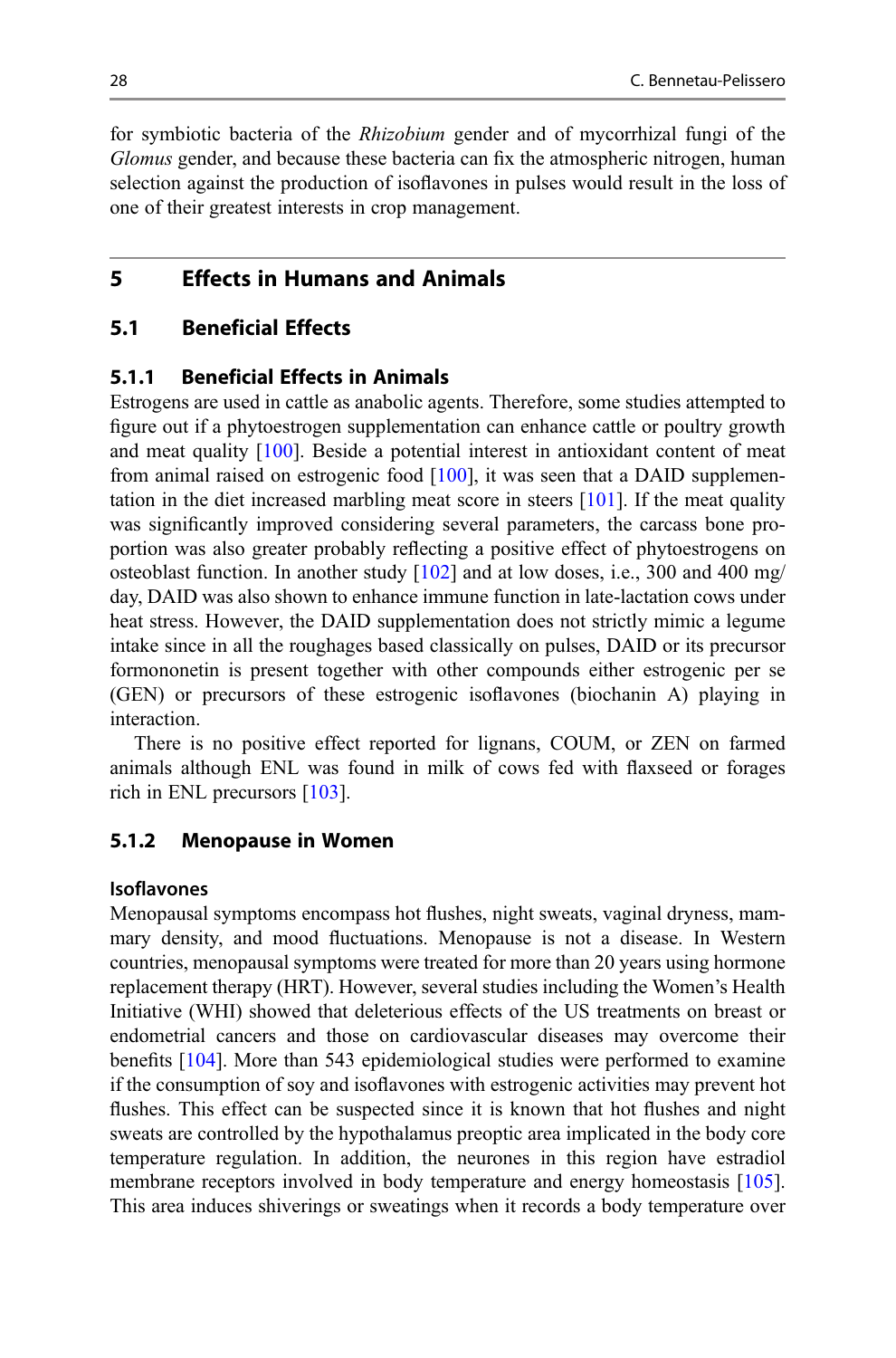a low and an upper threshold. The amplitude of the neutral zone situated between these thresholds is under serotonin and noradrenergic control.  $17\beta$ -E<sub>2</sub> is known to induce the local synthesis of these two neuromediators as well as their respective receptors [\[106](#page-58-0)]. The recent meta-analysis of Chen and co-workers [\[107](#page-58-0)] showed a reduction in hot flushes with isoflavone intake. The study is based on 15 randomized clinical trials comparing phytoestrogens vs. placebo for which the mean age of the subjects ranged from 48 to 60.1 years. The number of participants was at least 30 and up to 252. The study duration ranged from 3 to 12 months. The meta-analysis of the 7 studies reporting the Kupperman index gathering 11 menopausal symptoms showed no significant effects of phytoestrogens as compared to placebo. However, the meta-analysis of ten studies showed a significant reducing effect of phytoestrogens on hot flush frequency compared to placebo. The meta-analysis of the five studies that planned to report side effects of phytoestrogens did not show any significant difference between the two groups. Menopausal symptoms are known to be influenced by psychological elements. Therefore, a placebo effect exists. Nevertheless, in accordance with an estrogenic effect in women especially when estradiol receptors are present, the phytoestrogen effect can be observed.

### Coumestrol

In women some data exist linking the use of some herbal medicine, some of them containing COUM with other substances with or without estrogenic activities [[108\]](#page-58-0). This is the case for clover or alfalfa preparations. However, menopausal symptoms are influenced by psychological factors [\[109](#page-59-0)], and some meta-analyses failed to really correlate isoflavones and/or COUM with a decrease of menopausal symptoms [[110\]](#page-59-0). For COUM its level in the preparation is generally low even if it can also be highly variable. In addition, little is known about its serum bioavailability. Therefore, its effect is very difficult to truly associate to any observation.

#### Lignans

Only eight randomized, double-blind, placebo-controlled clinical trials were found trying to prove the effectiveness of flaxseed on the management of menopausal symptoms  $[111-116]$  $[111-116]$  $[111-116]$  $[111-116]$ . None of them, whatever the amount of flaxseed or secoisolariciresinol diglucoside (SDG) tested, whatever the age and number of volunteers involved, was able to show an effect over placebo treatment. This could be expected at least for two reasons. First, enterolignan precursors are ubiquitously distributed in human diet, and therefore the placebo group also receives estrogenic enterolignans in rather variable amount. See Table [2](#page-14-0) and the known sources of lignans. This, of course, reduces the power of the interventional studies. Second, only END or ENL can possibly exert estrogenic effect, which could explain hot flashes relief. However, only a small portion of the population harbors the gut flora able to produce these enterolignans in sufficient amount [\[117](#page-59-0)]. Therefore, the enterolignan effect should only be seen if women able to produce enterolignans were compared to women unable to produce them. This would require a selective procedure at the entrance of the clinical studies and enterolignan monitoring in blood to account for the dietary exposure through casual diet. None of the studies done until now did undergo such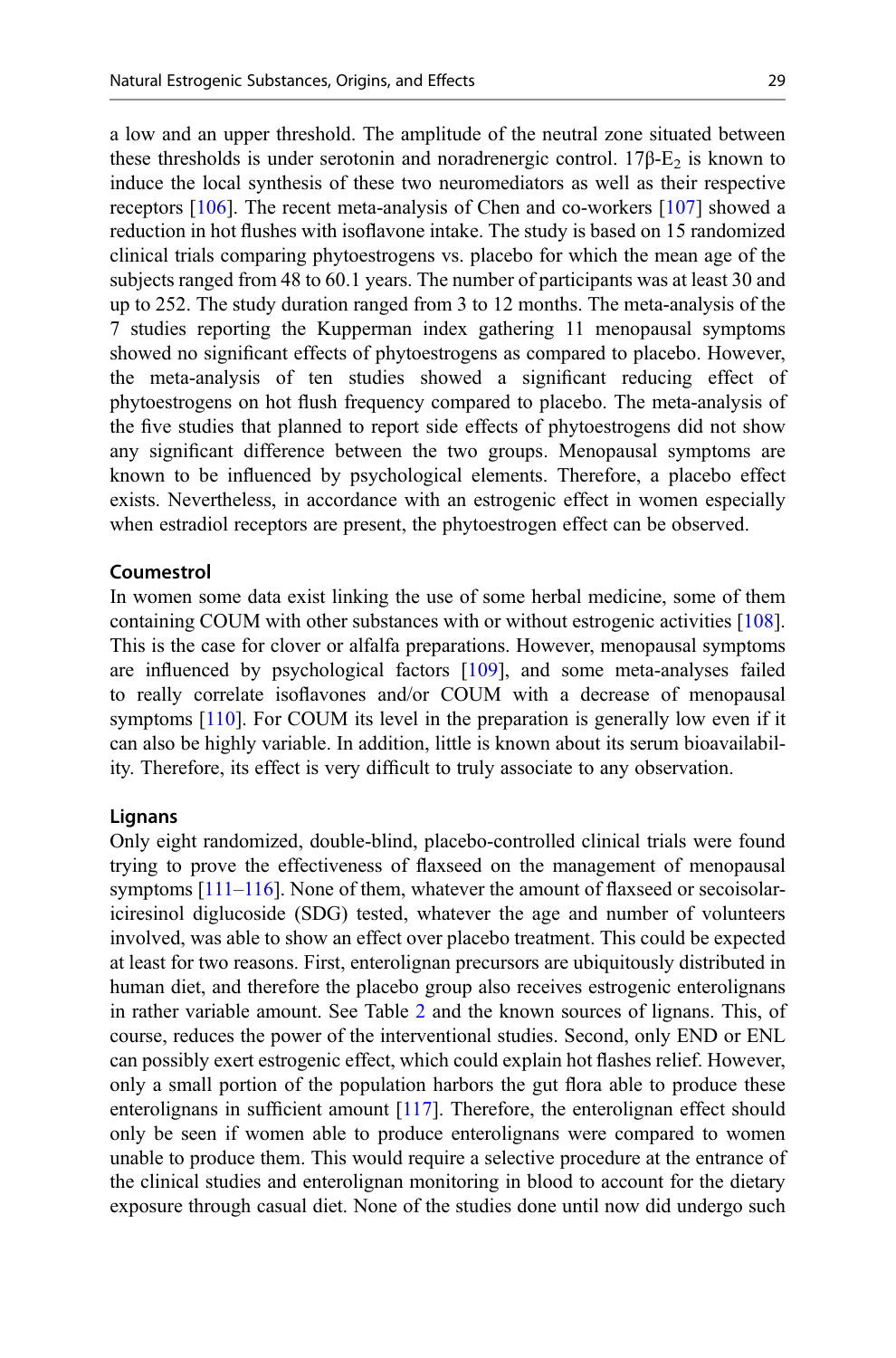protocol. Note that urine measurements may not be precise enough since an eliminated compound is not an active one and that there may be interindividual variations in the elimination pathways of enterolignans.

### Zearalenone

Zearalenone and its metabolites α- and β-ZOL as mycotoxins have not been tested in clinical intervention on menopausal symptom relief.

# 5.1.3 Bone Health in Women

### Isoflavones

Two meta-analyses converge in saying that isoflavone from soy may be protective on bone density in menopausal women but only at high doses, i.e., over 80 mg/day. The first one [\[118\]](#page-59-0) considered only supplementation by soy isoflavone extracts (not soy protein or foods containing isoflavones) on bone mineral density (BMD) in menopausal women. It was based only on randomized controlled trials published in English, Japanese, or Chinese reporting the effects of soy isoflavone extracts on lumbar spine or hip BMD in menopausal women. Only 11 studies in total were found to match the given criteria. The meta-analysis included data from 1,240 menopausal women. It revealed that daily ingestion of an average of 82 mg of soy isoflavones (aglycone) for 6 to 12 months significantly increased spine BMD. Treatment duration, geographic origin, and basal BMD had a major influence on the effect observed. No significant effects on femoral neck, hip total, and trochanter BMD were found, while soy isoflavone extract supplements increased BMD feature that was restricted to the lumbar spine in menopausal women. The second meta-analysis [\[119\]](#page-59-0) included randomized controlled trials (RCTs) examining the effect of a soy isoflavone supplementation in women for at least 1-year duration. The main outcomes were BMD changes from baseline at the lumbar spine, total hip, and femoral neck. Ten RCTs gathering 896 women were found to be eligible according to the study criteria. A mean dose of 87 mg of soy isoflavones for at least 1 year did not significantly affect BMD changes. However, when doses were stratified, it was shown that only a large dose over 80 mg/day of isoflavone tended to have a weak beneficial effect on spine BMD. The BMD was not increased but preserved.

#### Coumestrol

No data seem to exist on the effect of COUM on menopausal women bone health. Only one study tested the effect of this compound in rodents [\[120](#page-59-0)], showing a preventive effect against bone loss in an ovariectomized rodent model. The estrogenic activity of COUM in vivo on bone cells has also been shown on the prevention of osteoclast differentiation [\[121](#page-59-0)] and the enhancement of osteoblast formation [\[122](#page-59-0)]. These are classical estrogenic effects.

#### Lignans

The only study which was found dealing with the association of lignans and bone health is likely to be insufficient to prove any effect [[111](#page-59-0)]. It deals with an exposure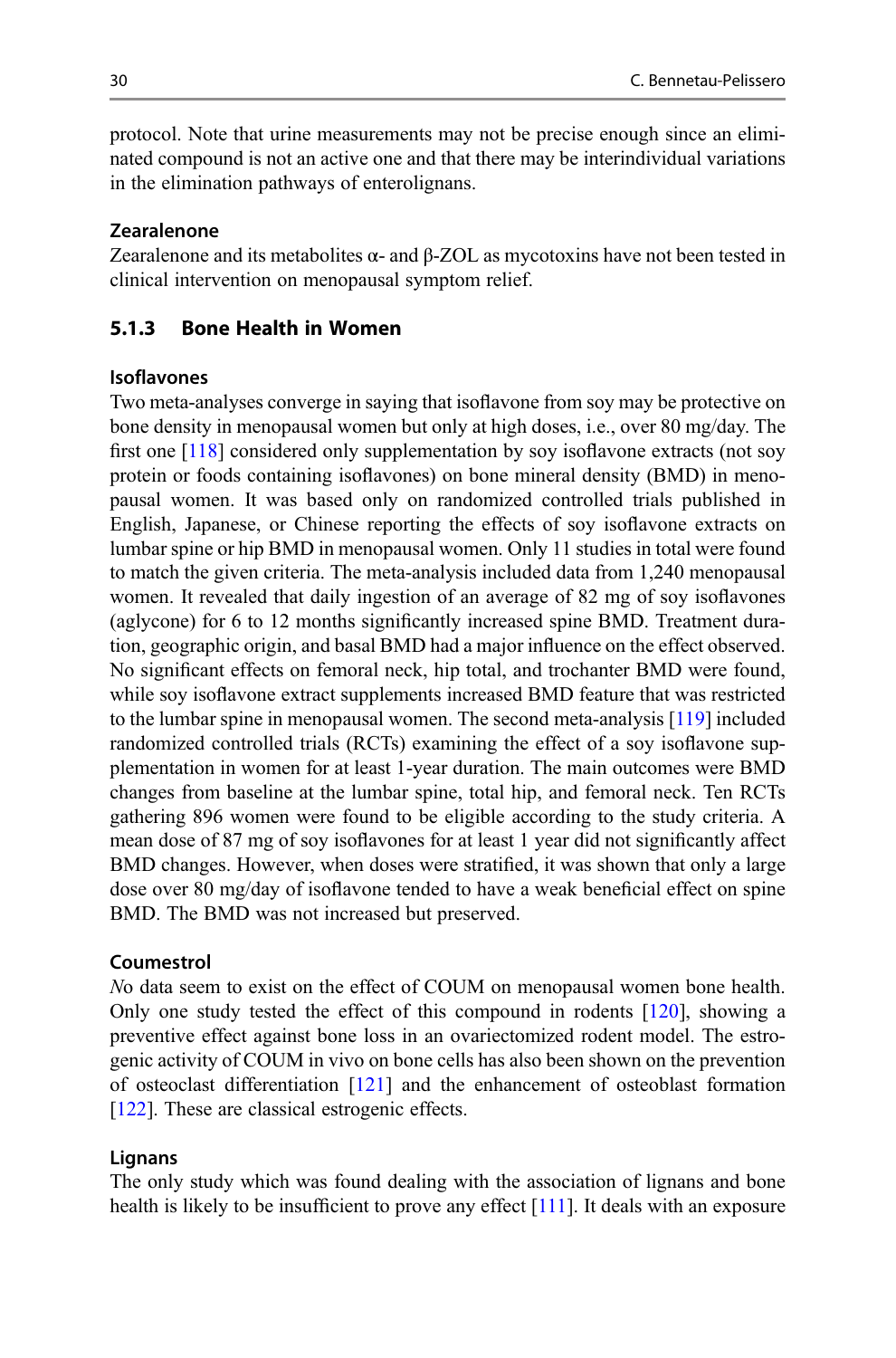evaluated from a dietary questionnaire, and since median intake of total phytoestrogens was estimated at 876 μg/day, the study most probably underestimated the exposure. Phytoestrogen plasma assays should have been done for this study to really help in determining the enterolignan effects. Nevertheless, the authors said that enterolignans estimated from food intake irrespective of the gut flora efficiency were positively associated with bone density in postmenopausal women. However, this association became nonsignificant when dietary  $Ca^{2+}$  was added to the model. In light of this finding, further data are needed before any definitive conclusion was drawn out.

### Zearalenone

Because of the toxicity of the molecule and of its metabolites  $\alpha$ - and  $\beta$ -ZOL, no study was performed and published in humans. As for COUM, some data can confirm the estrogenic effects of ZEN and metabolites on bone cells in vitro [\[123](#page-59-0)] but also in vivo in rodent models [[124\]](#page-59-0). Again the main outcomes are characteristic of estrogenic effects, with a prevention of bone loss [\[125](#page-59-0)], although in some studies chromosome aberrations were also reported [[126](#page-59-0) and publications included].

# 5.2 Deleterious Effects

Looking at deleterious effects is a challenge since in several occasions it can be seen that the experts do not agree on what is adverse and what is safe. Before the 2010s hormonal changes were not always considered as adverse, and therefore two types of noneffective levels were defined for phytoestrogens: the no observable adverse effect level (NOAEL) and the no observable effect level (NOEL). Conventional toxicology relies upon measures of exposure that induce pharmacological or physiological adverse effects. Hence, the NOEL is the highest dose tested at which there is no measurable effect, and the NOAEL is the highest dose tested at which there is no measurable adverse effect. Then the definition of what is an adverse effect is crucial to consider. Nowadays, the concept of endocrine disruption has emerged, and all hormonal modifications especially those dealing with reproductive hormones can be considered as adverse. However, such adverse effects are usually observed on a long-term basis, and therefore multigenerational studies may sometimes be required to see an effect. For example, if chronic classical toxic effects are considered for GEN, the NOAEL on liver endpoint is 50 mg/kg/day. However, considering hormonal endpoints and according to McClain and co-workers, the NOEL is 5 mg/kg/day [[6\]](#page-53-0). If hormonal effects are seen as endocrine-disrupting effects, then the NOAEL of GEN switches from 50 mg/kg/day to 5 mg/kg/day. This NOAEL is sustained by the recent studies of the National Toxicology Program (NTP) in the USA [\[4](#page-53-0)]. However, the NTP study also showed reduced birth weight and reduced weight at weaning of pups at all doses tested including 0.3 mg/kg/day in females and over generations. The authors concluded that if this effect is considered as a toxic effect, then the NOAEL is below 1.2 mg/kg/day in rat. It also showed a reduced anogenital distance reduction in pups of both sexes at various doses and in several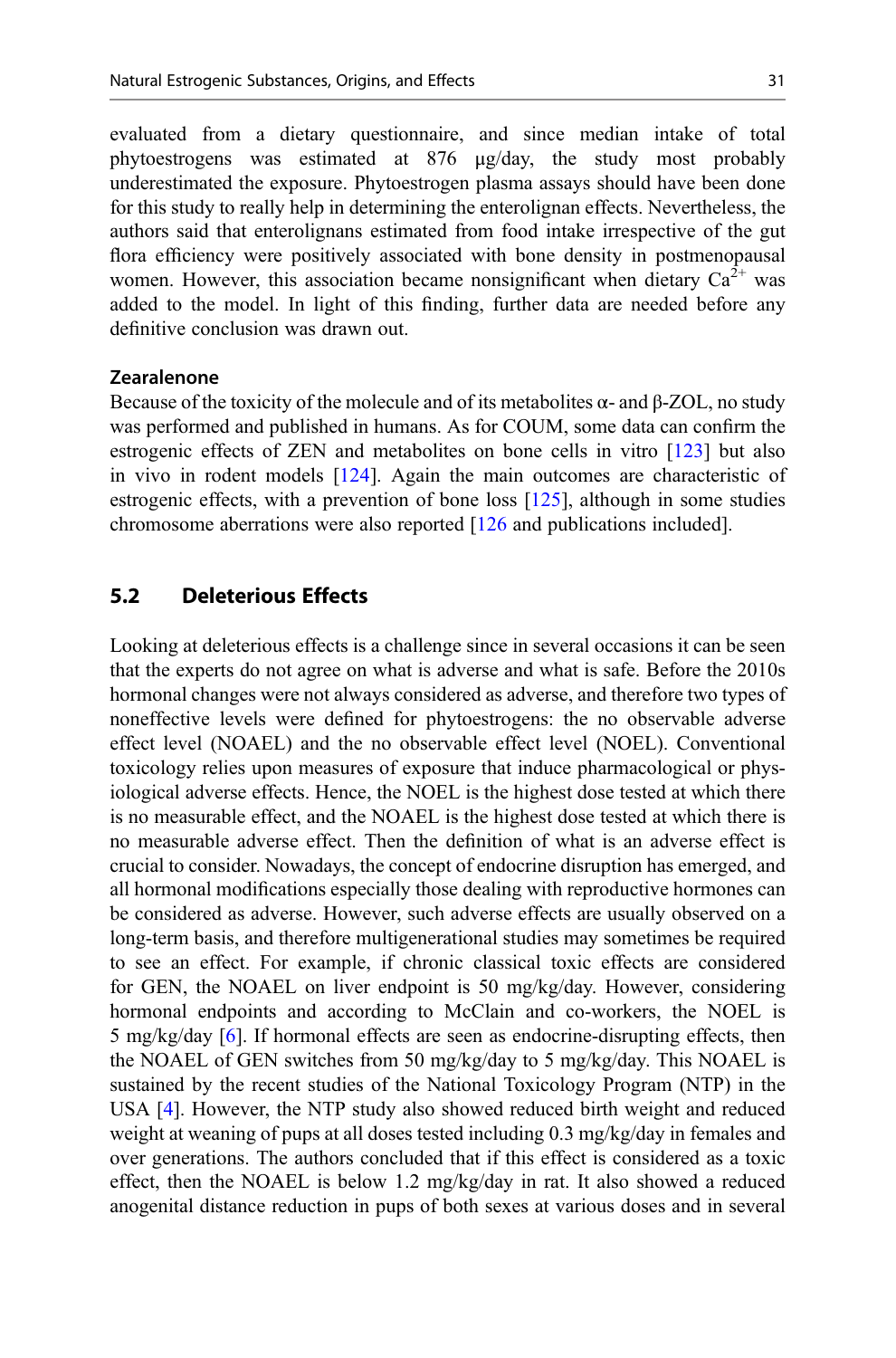exposure conditions. Litter size was also impaired after several generation of exposure for the highest dose tested. These effects sign a physiological impairment which can have consequences on reproduction which is finely tuned by complex endocrine balances. Therefore, effects which could have been neglected in the past come to the front nowadays because science progresses. NOAEL and LOAEL (lowest observed adverse effect level) can be used to establish mean tolerable daily intake (MTDI). A TDI is an estimate of the amount of a substance that can be taken daily over a lifetime without appreciable health risk. TDIs are calculated on the basis of laboratory toxicity data to which uncertainty factors are applied. According to [[127\]](#page-59-0), reasonable uncertainty factors should be applied. When a NOAEL in rat is available in chronic study, this uncertainty should include a factor accounting for the difference of sensitivities among humans and a factor accounting for the relative sensitivities of animals compared to humans. In that case, the MTDI in human is 46 times lower than the NOAEL in rat. When only LOAEL are available, the uncertainty factor should also account for uncertainty in extrapolating from a low-risk level. Therefore, the global uncertainty factor between LOAEL and MTDI increases to 184. Here, the adverse effect can be considered to be a hormonal disruption. As TDIs are regarded as representing a tolerable intake for a lifetime, short-term exposure to levels exceeding the TDI is not a cause for concern, provided the individual's intake averaged over longer periods of time does not appreciably exceed the level set. The uncertainty factors used to establish a TDI provide assurance on the relative safety of the TDI. However, there should be concern if the TDI is substantially exceeded for long time periods. In order to have a quick overview of what can be said about the molecules retained here, we propose Table [7](#page-32-0) which gathers NOAEL or LOAEL obtained in rat. It also gives an overview of the estimated exposure and a weight limit under which the exposure is due to overcome the MTDI. This table is partly deduced from that of Hendrich [[128\]](#page-60-0).

These data have to be considered with caution, since here again, science evolves and toxicological studies performed more than 10 years ago may not reach the standard of quality actually required. However, if they have not been reproduced recently, they should be considered as valid. The MTDI presented in this table are compared to the mean daily exposure expressed in mg/day. The values given here may be corrupted by many biases when they were estimated from food frequency questionnaires. First these questionnaires may not exactly reflect all population exposure, and second the large variability of the content in the phytoestrogen of interest may not be taken into account. Some food sources can be completely omitted as for isoflavones. Hence, as already mentioned, soy is nowadays ubiquitously present in industrially processed food, and the isoflavone intake is so common that they can be found in a large proportion of consumers' urine samples (100% in the US study by Mumford [[5\]](#page-53-0), 100% in the German study by Degen [\[66](#page-56-0)], 98% in the Israeli study by Berman [[65\]](#page-56-0)). Note that for lignans, no data of exposure were found in Asian consumers. This is due to the fact that many plants including plants used for personal care in Asia are sources of the estrogenic-enterolignan precursors. All these precursors are not known yet, and this has to be combined to the fact that not all the consumers harbor the competent gut flora for ENL production. Therefore, when the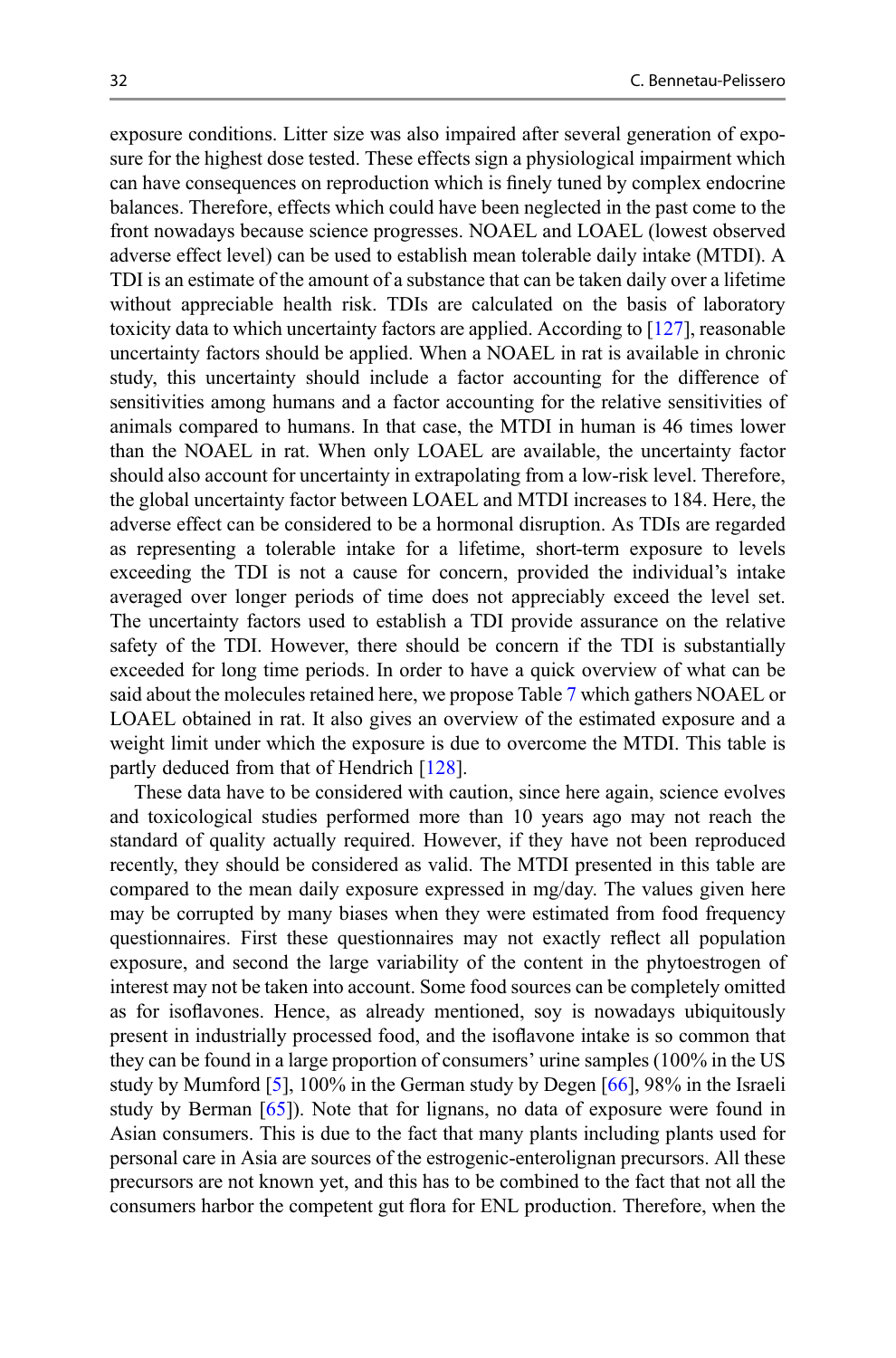<span id="page-32-0"></span>

| :<br>$m \cap$ limit of $m \cap$                   |        |
|---------------------------------------------------|--------|
| worrier ce<br>5                                   |        |
| :<br>;<br>へへ へいき ちょうこう<br>is alla ri              |        |
| てしく                                               |        |
| こくく うくそくよう こうく くっちく くうい<br>معت المستخدم مصر 111 م |        |
| ט שבע<br>ן<br>יי^ הם י                            | r<br>F |
| ı                                                 | ł<br>ì |
| y<br>5                                            | ļ<br>; |

|                | dietary tolerable intake can be overcome |                |                      |                      |                |            | Table 7 Summary of NOAEL or LOAEL of natural estrogenic substances together with the consumer estimated exposures and the limit at which the mean |
|----------------|------------------------------------------|----------------|----------------------|----------------------|----------------|------------|---------------------------------------------------------------------------------------------------------------------------------------------------|
|                | toxicological<br>NOAEL in                |                | Human<br><b>MTDI</b> | Estimated daily mean |                |            | Inferior weight limit for                                                                                                                         |
| Phytoestrogens | studies                                  | References     | (mg/kg)              | intake (mg/day)      | Country        | References | MDTI overcome                                                                                                                                     |
| Isoflavones    | $5 \text{ mg/kg}$                        | $\overline{6}$ | 0.11                 | 2.7                  | USA (general   | $[31]$     | 24.55                                                                                                                                             |
|                |                                          |                |                      |                      | pop)           |            |                                                                                                                                                   |
|                |                                          |                |                      | $50\,$               | Japan (general | [58]       | 454.55                                                                                                                                            |
|                |                                          |                |                      |                      | pop)           |            |                                                                                                                                                   |
|                |                                          |                |                      | 2.257                | UK (general    | [84]       | 20.52                                                                                                                                             |
|                |                                          |                |                      |                      | pop)           |            |                                                                                                                                                   |
|                |                                          |                |                      | 1.12                 | France         | [84]       | 10.18                                                                                                                                             |
|                |                                          |                |                      |                      | (wonen)        |            |                                                                                                                                                   |
|                |                                          |                |                      | 0.1782               | Spain          | [84]       | 1.62                                                                                                                                              |
|                |                                          |                |                      |                      | (wonen)        |            |                                                                                                                                                   |
|                |                                          |                |                      | 0.22                 | Greece         | [84]       | 2.00                                                                                                                                              |
|                |                                          |                |                      |                      | (wonen)        |            |                                                                                                                                                   |
|                |                                          |                |                      | 0.317                | Italy (women)  | [84]       | 2.88                                                                                                                                              |
|                |                                          |                |                      | 0.7675               | Netherlands    | [84]       | 6.98                                                                                                                                              |
|                |                                          |                |                      |                      | (women)        |            |                                                                                                                                                   |
|                |                                          |                |                      | 0.46                 | Denmark        | [84]       | 4.18                                                                                                                                              |
|                |                                          |                |                      |                      | (women)        |            |                                                                                                                                                   |
|                |                                          |                |                      | 0.893                | Sweden         | [84]       | 8.12                                                                                                                                              |
|                |                                          |                |                      |                      | (women)        |            |                                                                                                                                                   |
|                |                                          |                |                      | 1.285                | Norway         | [84]       | 11.68                                                                                                                                             |
|                |                                          |                |                      |                      | (women)        |            |                                                                                                                                                   |
|                |                                          |                |                      |                      |                |            | (continued)                                                                                                                                       |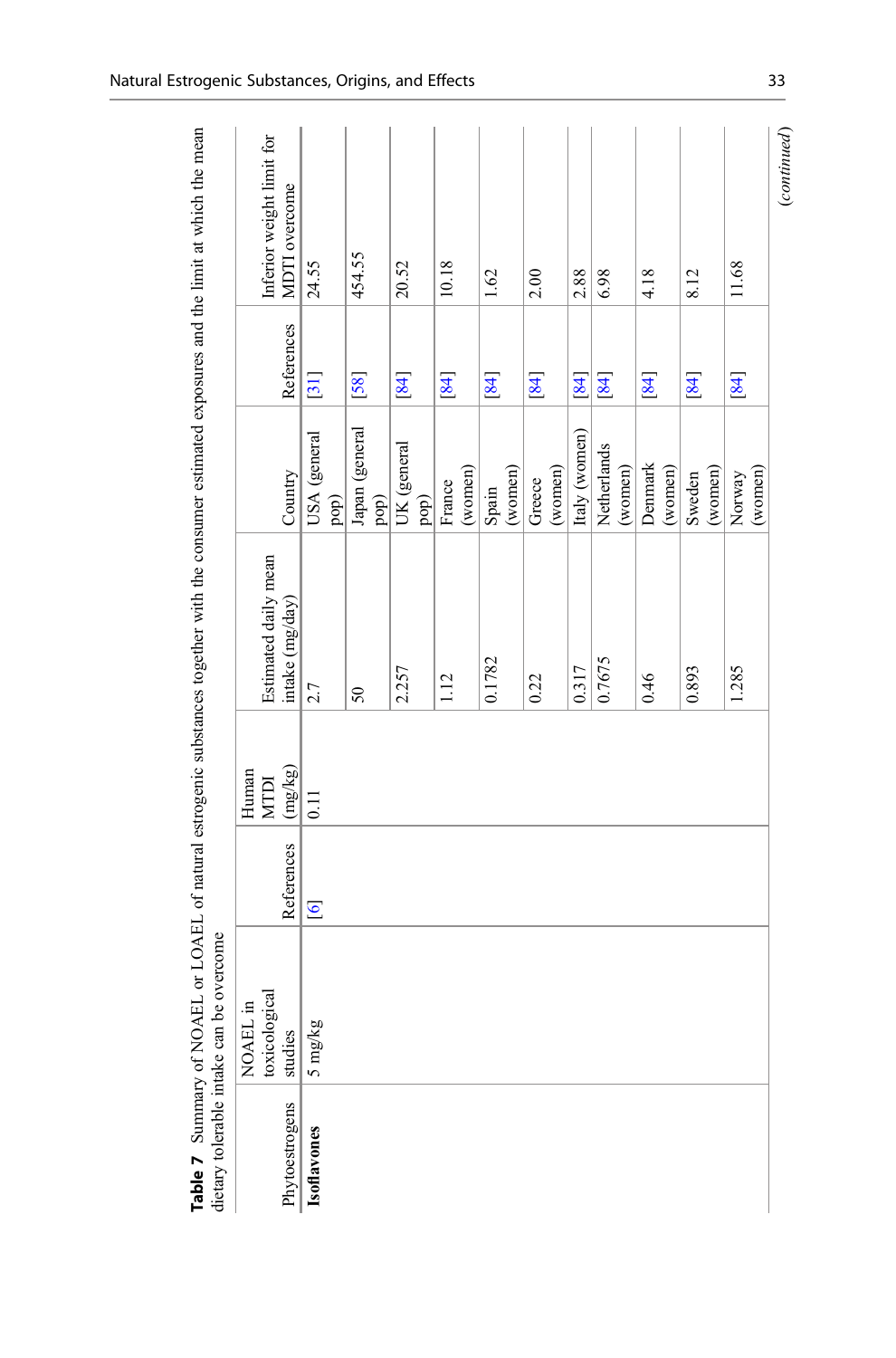| Table 7 (continued) |                                                                                                   |            |                                                                         |                      |                            |            |                           |
|---------------------|---------------------------------------------------------------------------------------------------|------------|-------------------------------------------------------------------------|----------------------|----------------------------|------------|---------------------------|
|                     | $\begin{tabular}{ l } \hline NOAEL in \\ \hline toxicological \\ studies \\ \hline \end{tabular}$ |            | $\begin{array}{c} {\rm Human}\\ {\rm MTDI}\\ ({\rm mg/kg}) \end{array}$ | Estimated daily mean |                            |            | Inferior weight limit for |
| Phytoestrogens      |                                                                                                   | References |                                                                         | intake (mg/day)      | Country                    | References | MDTI overcome             |
| Coumestrol          | $4 \text{ mg/kg}$ (LOAEL)                                                                         | $[129]$    | $\frac{0.022^a}{\sqrt{2.02}}$                                           | 0.01243              | USA                        | [130]      | 0.57                      |
|                     |                                                                                                   |            |                                                                         | Trace                | China                      | [60]       | $\overline{1}$            |
|                     |                                                                                                   |            |                                                                         | 0.06259              | Europe (men,               | $[84]$     | 2.85                      |
|                     |                                                                                                   |            |                                                                         |                      | mean)                      |            |                           |
|                     |                                                                                                   |            |                                                                         | 0.04348              | Europe<br>(women,<br>mean) | $[84]$     | 1.98                      |
|                     |                                                                                                   |            |                                                                         |                      |                            |            |                           |
|                     |                                                                                                   |            |                                                                         |                      |                            |            |                           |
| Lignans             | $100~\mathrm{mg/kg}$ (LOAEL)                                                                      | $[131]$    | $0.540^{a}$                                                             | 0.155                | USA                        | [132]      | 0.29                      |
|                     |                                                                                                   |            |                                                                         | nd<br>E              | Asia                       | I          | 'n,                       |
|                     |                                                                                                   |            |                                                                         | 1.371                | Europe (men,               | [84]       | 2.54                      |
|                     |                                                                                                   |            |                                                                         |                      | mean)                      |            |                           |
|                     |                                                                                                   |            |                                                                         | 1.207                | Europe<br>(women,          | [84]       | 2.24                      |
|                     |                                                                                                   |            |                                                                         |                      |                            |            |                           |
|                     |                                                                                                   |            |                                                                         |                      | mean)                      |            |                           |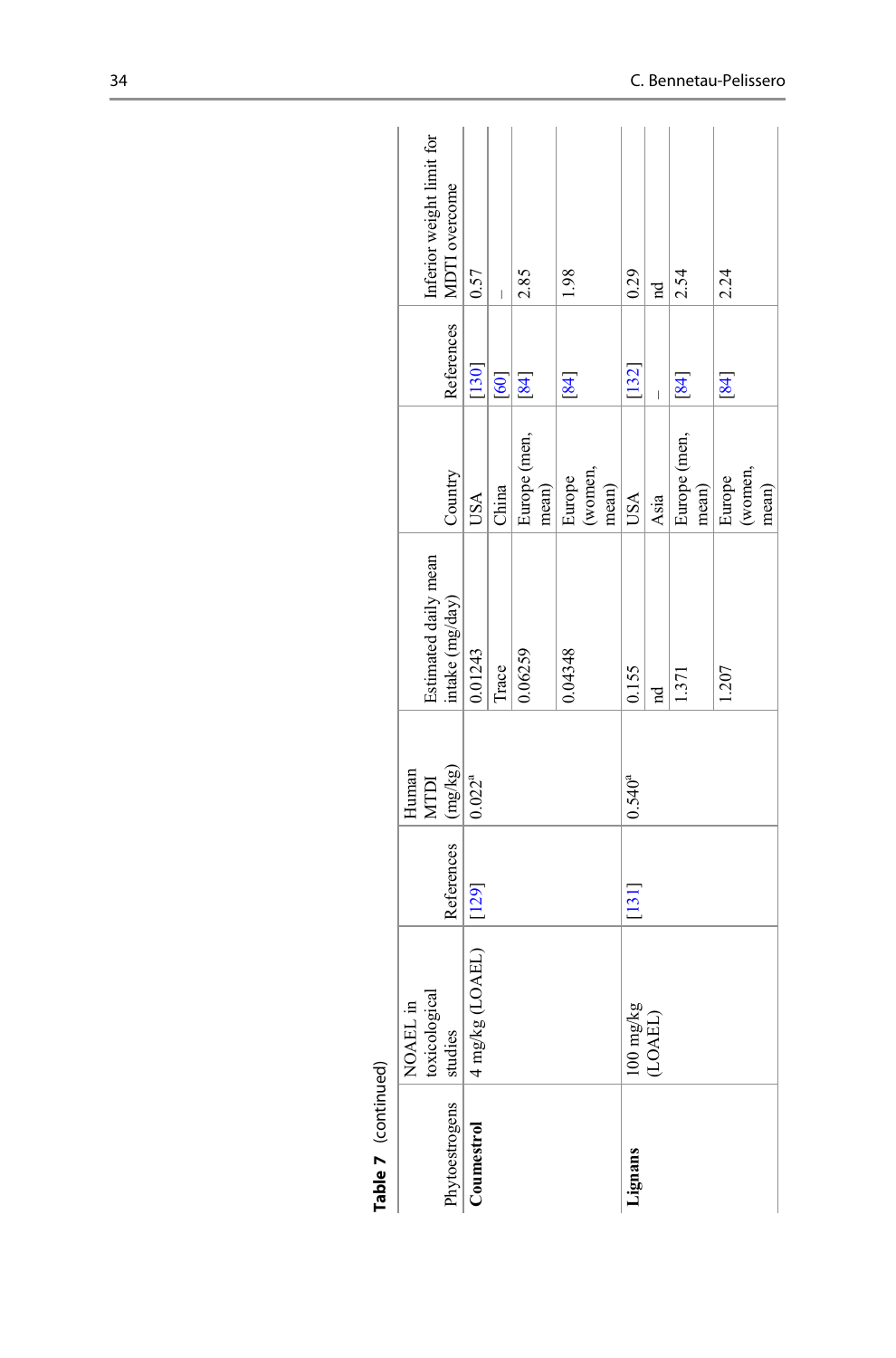| Zearalenone               | $0.2 \; \rm mg/kg$ | $[133]$ | 0.0001 | 0.000055                                                                  | Europe mean                | 54     | 0.01  |
|---------------------------|--------------------|---------|--------|---------------------------------------------------------------------------|----------------------------|--------|-------|
|                           |                    |         |        |                                                                           | $\overline{(\mathsf{UB})}$ |        |       |
|                           |                    |         |        | 0.000973                                                                  | New Zealand                | [134]  | 0.19  |
|                           |                    |         |        |                                                                           | (mean)                     |        |       |
|                           |                    |         |        | 0.000019                                                                  | Canada                     | [135]  | 0.19  |
|                           |                    |         |        |                                                                           | (young men)                |        |       |
|                           |                    |         |        | 0.000047                                                                  | Canada                     | [135]  | 0.19  |
|                           |                    |         |        |                                                                           | (young<br>children)        |        |       |
|                           |                    |         |        |                                                                           |                            |        |       |
|                           |                    |         |        | 0.000098                                                                  | Canada                     | [135]  | 0.47  |
|                           |                    |         |        |                                                                           | (adults)                   |        |       |
|                           |                    |         |        | 0.0017                                                                    | USA                        | [136]  | 17.00 |
|                           |                    |         |        | 0.00153                                                                   | France (adults             | [82]   | 15.30 |
|                           |                    |         |        |                                                                           | $\widehat{\mathbb{B}}$     |        |       |
|                           |                    |         |        | 0.001155                                                                  | France                     | $[82]$ | 11.55 |
|                           |                    |         |        |                                                                           | (children UB)              |        |       |
| The inferior weight limit |                    |         |        | for MDTI overcome is obtained dividing the estimated daily intake by MTDI |                            |        |       |

The inferior weight limit for MDTI overcome is obtained dividing the estimated daily intake by MTDI , S  $\mathfrak{g}$ 

ATDI mean weight military interference is over<br>MTDI mean tolerable daily intake<br><sup>a</sup>extrapolated from the LOAEL; *nd*, not determined *MTDI* mean tolerable daily intake<br><sup>a</sup>extrapolated from the LOAEL; *nd*, not determined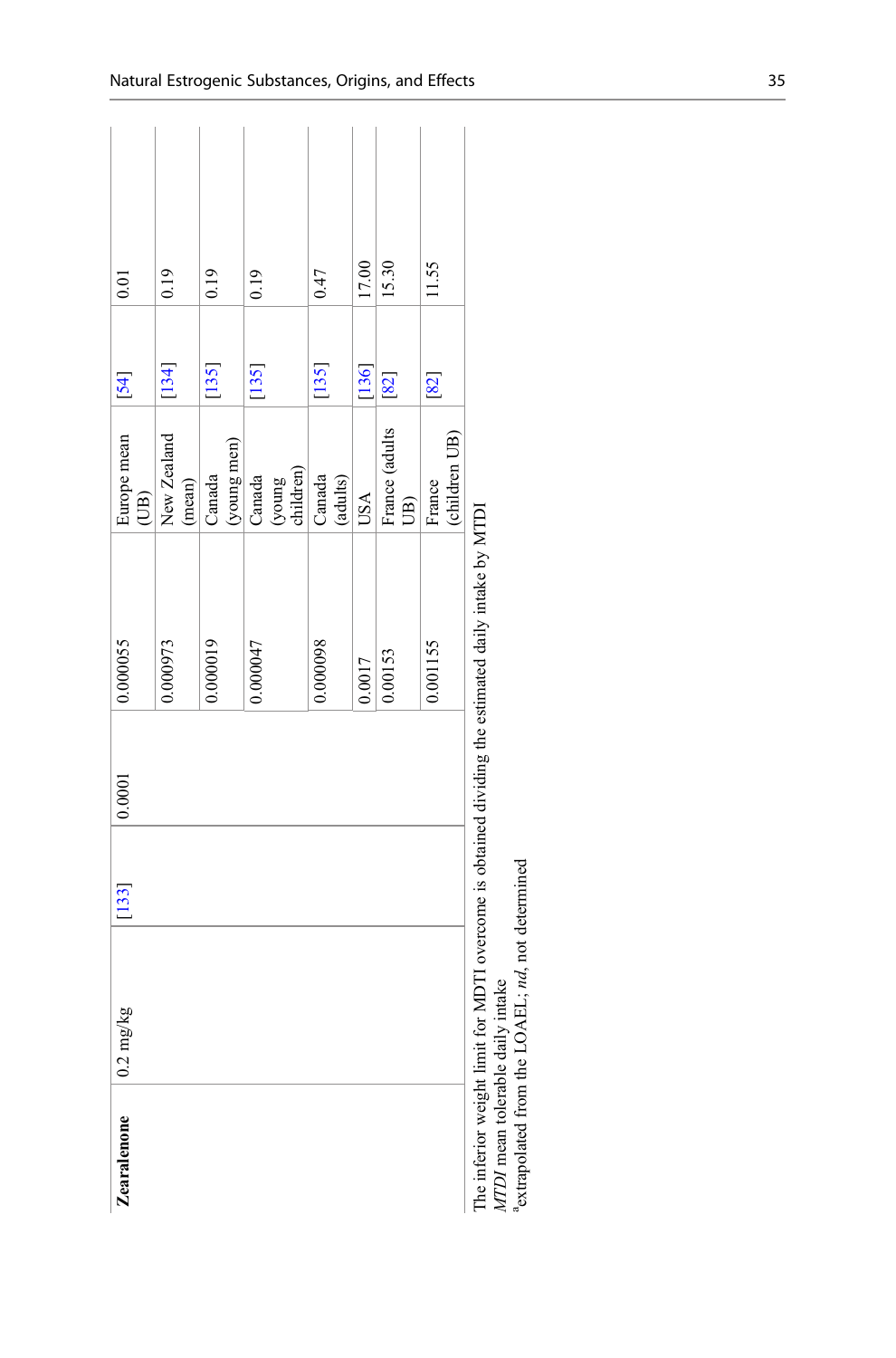effect of ENL is analyzed, the substance is assayed in the urine, but the correlation of the urine dose to a dietary intake is far to be simple. Finally, when the dose is low, the detection technique may not be reliable enough to get good results. Therefore, looking at the exposure to lignans in Asia, it was impossible to find any published data. The last column of the table gives a figure which materialized the inferior weight limit for MTDI overcome. It is calculated by dividing the estimated daily intake by the MTDI. As an example, for GEN in the USA, considering a mean daily intake of 2.7 mg in the general population, it appears that all people, whose body weight is lower than 24.55 kg, overcome the MTDI. Because this limit is considered as safe, the concern about this situation can arise only from its chronicity and from the degree of overtaking from the MTDI. The MTDI is a mean of the population exposure, and some people can be exposed to much higher doses. The situation in Japan could be considered as worrying since the calculation indicates that all people under 454.55 kg overcome the MTDI, considering the daily intake estimation. In that case, a fertility problem over generation should be investigated because it is seen in experimentally exposed rats.

#### 5.2.1 Reproduction in Animals

### Isoflavones

Isoflavones were considered for many years as estrogenic endocrine disruptors and studied as such by several authors [[137](#page-60-0)–[144\]](#page-60-0). These compounds can be present at high doses in estrogenic pastures based on certain clover species or on alfalfa. In sheep on these pastures, estrogenic isoflavones were shown to induce permanent estrus, heavy vaginal secretion, uterus prolapse, early abortion, reduced prolificity in reproductive ewes, and mammary fluid production in nulliparous ewes and castrated males. Castrated rams also exhibited abnormalities in their reproductive tracts, including enlargement of the prostate, the bulbourethral gland, and the membrane of the vasa differentia. In ewes affected by clover diseases, clover isoflavones were shown to delay LH secretion via a GnRH interaction [[142\]](#page-60-0). This LH delay in secretion, which led to progesterone secretion impairment, was considered to be responsible for early abortion. More recently, a renewed interest emerged among scientist for the soy and isoflavone effects on reproduction of domestic animals. This is because it was recently figured out that isoflavone deleterious effects on cattle could have been missed out because soy was progressively incorporated to cattle food while genetic selection was undertook to improve production features including reproduction. Therefore, the antagonistic effects of both processes could have partly masked each other. As an example, it was shown that soy isoflavones can prevent in cows as in rodent the response of the corpus luteum to GnRH [[145\]](#page-60-0). This result obtained, in vivo, is confirmed by data recently obtained ex vivo on Prim Holstein cows [[146\]](#page-61-0). In addition, clover isoflavones were shown to block the early progesterone synthesis in Holstein heifers fed with a Trifolium alexandrinum-rich roughage after insemination [\[147](#page-61-0)]. This disruption was thought to be responsible for lesser  $(P = 0.054)$  conception rate and the greater  $(P = 0.062)$  percentage of heifers returning to estrus when compared to the control silage-fed heifers. As demonstrated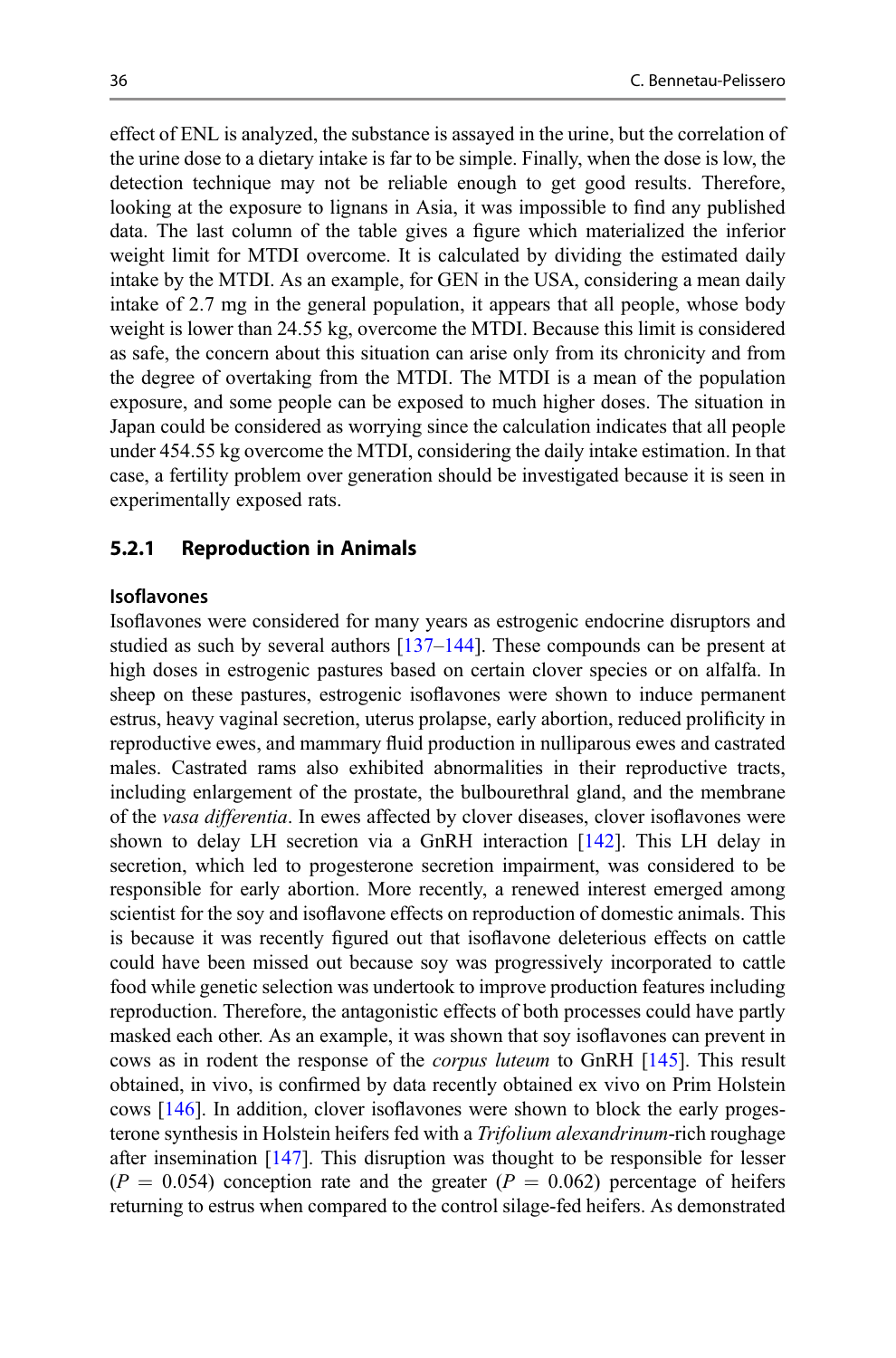for COUM, GEN and DAID are able to increase the secretion of oxytocin by cow corpus luteum [\[148](#page-61-0)]. This can induce early abortion in these females and reduce global fertility and hence financial incomes to farmers relying either on veal or milk production. Recently, it was shown that isoflavones intake through Egyptian clover (Trifolium alexandrinum) as estrogenic roughage exerted a deleterious effect on fertility. Comparing the estrogenic roughage to the control diet based on maize silage, the % of Holstein heifers returning to estrus was  $7.70$  (1/13) under the control diet, and it was 38.46 (5/13) when cows ate clover roughage. Still in cows, it was shown that soy phytoestrogens increase prostaglandin secretion in cattle during estrous cycle and early pregnancy [\[149](#page-61-0)]. The number of cows involved in the trial was low. However, it appeared that soy-derived phytoestrogens and their metabolites disrupt reproductive efficiency and uterus function by increasing the ratio of prostaglandin F<sub>2</sub>-alpha (PGF<sub>2</sub>- $\alpha$ ) to prostaglandin E<sub>2</sub> (PGE<sub>2</sub>). Therefore, phytoestrogens led to high, nonphysiological production of luteolytic  $PGF<sub>2</sub> - \alpha$  in cattle during the estrous cycle and early pregnancy. The consequence of this increased  $PGF<sub>2</sub>-\alpha$ production is a higher failure rate of pregnancy. In addition, in vitro but at physiological doses, GEN, DAID, and equol were shown to inhibit bovine adrenal 3-betahydroxysteroid dehydrogenase directly involved into the synthesis of progesterone [\[150](#page-61-0)]. This inhibition seems to be possible in vivo considering the active doses of isoflavones in vivo. On top of the LH disruption, this direct effect may be a way by which isoflavones reduce progesterone secretion in early pregnancy. This can cause early abortion.

The phenomenon is generally enough to have led to endocrine disruption also observed in lower vertebrates of economic importance like birds or fish. Although the isoflavone effect in hens and laying hens does not seem to be deleterious, some long-term effects were recorded in ducks [[151\]](#page-61-0). Noteworthy, ducklings were significantly smaller at hatching when exposed maternally to DAID supplementation. The difference in size compared to control animals disappeared at 4 weeks of age. It was accompanied by changes in the secretion of metabolic hormones and expression of growth-related genes. Although the negative effect of maternal DAID on embryonic growth could be eliminated 4 weeks after hatching, the long-term effect of maternal DAID on reproductive function was noted. Namely, it was an obvious downregulation of hypothalamic GnRH mRNA expression observed in ducklings maternally exposed to DAID. Fish in fish farms fed with a soy-containing diet can also exhibit altered reproductive performances or at least endocrine-disrupting features [\[152](#page-61-0)–[154](#page-61-0)]. These effects were recently confirmed in goldfish considered as a model for other cyprinids [[155\]](#page-61-0) and also in other species of commercial interest like catfish or sea bass [\[156](#page-61-0), [157\]](#page-61-0). Both estrogenic and thyroid functions involved in smoltification were shown to be impaired by soy phytoestrogens in the Atlantic salmon [\[158](#page-61-0)].

#### Coumestrol

Coumestrol was shown to exhibit deleterious effects on grazing animal reproduction [\[159](#page-61-0)]. Coumestrol was also involved in the clover disease affecting ewe reproduction in New Zealand in the late 1940s, and these endocrine disruptions still attract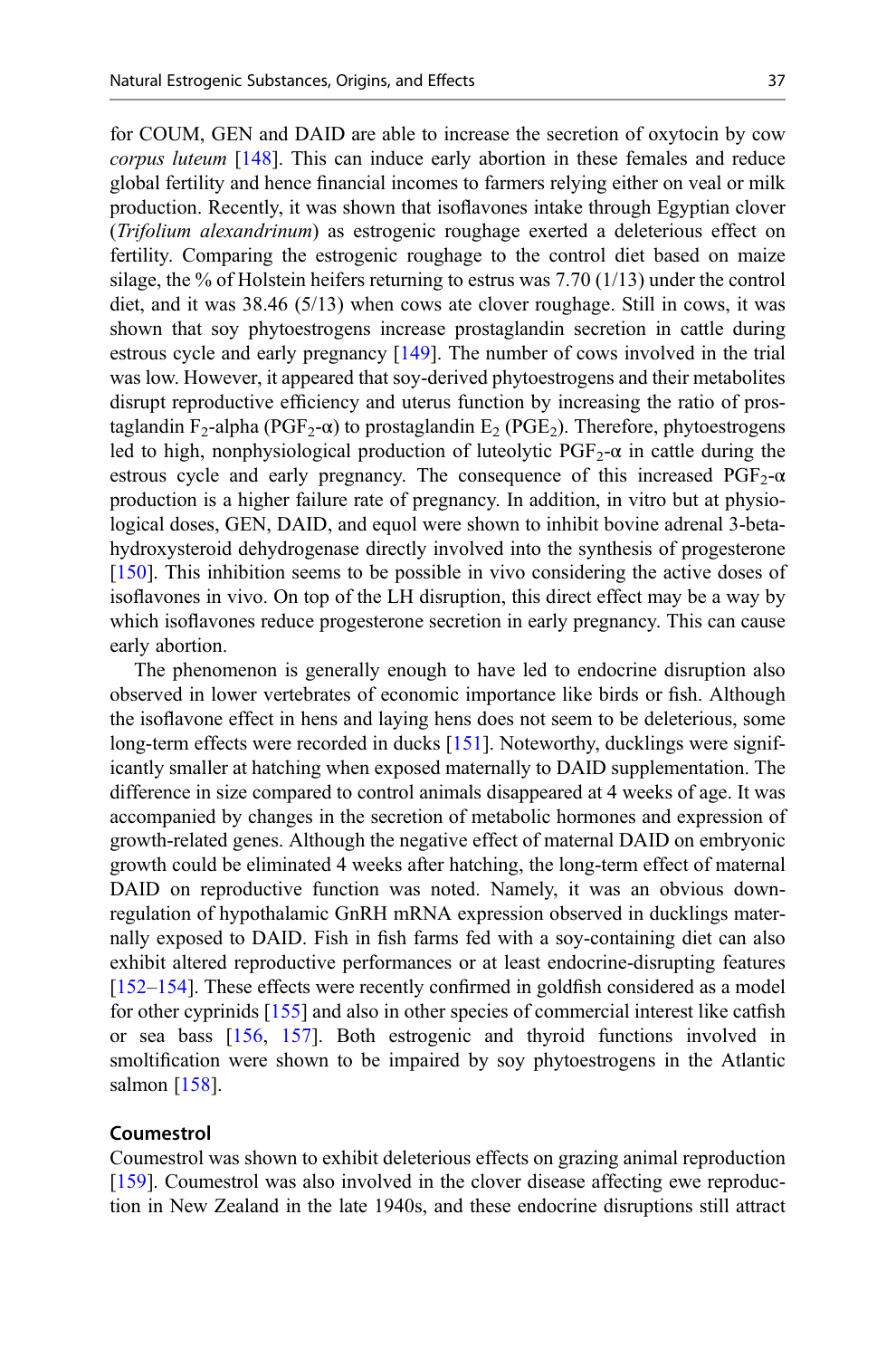scientific interest  $[160]$  $[160]$ . According to Adams  $[161]$  $[161]$ , cows are more sensitive to COUM than to isoflavones most probably due to differences in metabolism when compared to ewes. As an example, COUM was shown to increase the production of oxytocin by cows decreasing the ratio of progesterone to oxytocin. This endocrine modification induces a higher failure rate to pregnancy. Still in the same study, COUM was shown to decrease  $PGE<sub>2</sub>$  secretion. These endocrine-disrupting effects can increase the risk of early abortion in this species [\[162](#page-61-0)] and therefore can affect the % of females returning to estrus as well as the calving to calving interval. In mare, COUM exerts endocrine-disrupting effects on chronic exposure leading to ovulation impairment [\[163](#page-62-0)]. The authors conclude to a potential infertility syndrome due to estrogenic silage (clover and alfalfa) in mares. The first reports of the deleterious effects of COUM in rat were produced in 1970 [[164\]](#page-62-0). Then the Whitten's group published several coherent data showing the estrogenic effects of dietary COUM on the rat puberty and cycle  $[165]$  $[165]$ , on uterus development  $[166]$  $[166]$ , on the embryo implantation  $[167]$  $[167]$ , and on the pituitary and hypothalamus hormone disruptions [[167\]](#page-62-0). They also pointed out the remaining effects after the end of exposure [\[168](#page-62-0)] as well as sexual behavior impairments [\[169](#page-62-0)]. Other studies showed reproductive adverse effects on males' semen production which could be explained by a precocious estrogenic effect affecting the pituitary hormones and steroid secretion [\[170](#page-62-0)]. According to Hendrich [\[128](#page-60-0)], there is no NOAEL for COUM, and the LOAEL is 4 mg/kg/b.w./day.

#### Lignans

There is few data on the role of estrogenic enterolignans in domestic animals. These lignans can be present in significant amount especially when linseeds are used to modify the meat quality toward a greater proportion of omega-3 polyunsaturated fatty acid (PUFAs). According to [\[171](#page-62-0)], ENL concentration is increased in follicular fluid from cows fed with flaxseed-rich diet, although the serum levels are not affected. These increased enterolignan concentrations are correlated with increased concentrations of estradiol locally addressing the question of an effect of ENL on follicular steroid biosynthesis. Still in cattle, [[172\]](#page-62-0) showed that ENL deriving from a flaxseed-enriched diet or given alone in parallel of specific mixtures of PUFAs can decrease PGE<sub>2</sub> and PGF<sub>2</sub> $\alpha$  concentrations in endometrial, stromal, and epithelial cells. This reduction was associated with lower mRNA abundance of the PG synthase genes in stromal cells. An omega-3-enriched PUFA mixture increased the effect of ENL compared to ENL alone and PUFA mixture rich in omega-3 alone. The authors concluded that considering the known luteolytic properties of  $PGF<sub>2</sub>α$ , a reduction in endometrial  $PGF<sub>2</sub>α$  secretion would favor the establishment and maintenance of pregnancy. Enterolignans were found in the early 1980s in human and cattle semen. In both cases, their concentrations were shown to be 2.5 times higher than the corresponding plasmas [[173\]](#page-62-0). In rat they were found to alter pregnancy outcome and reproductive development [[131\]](#page-60-0).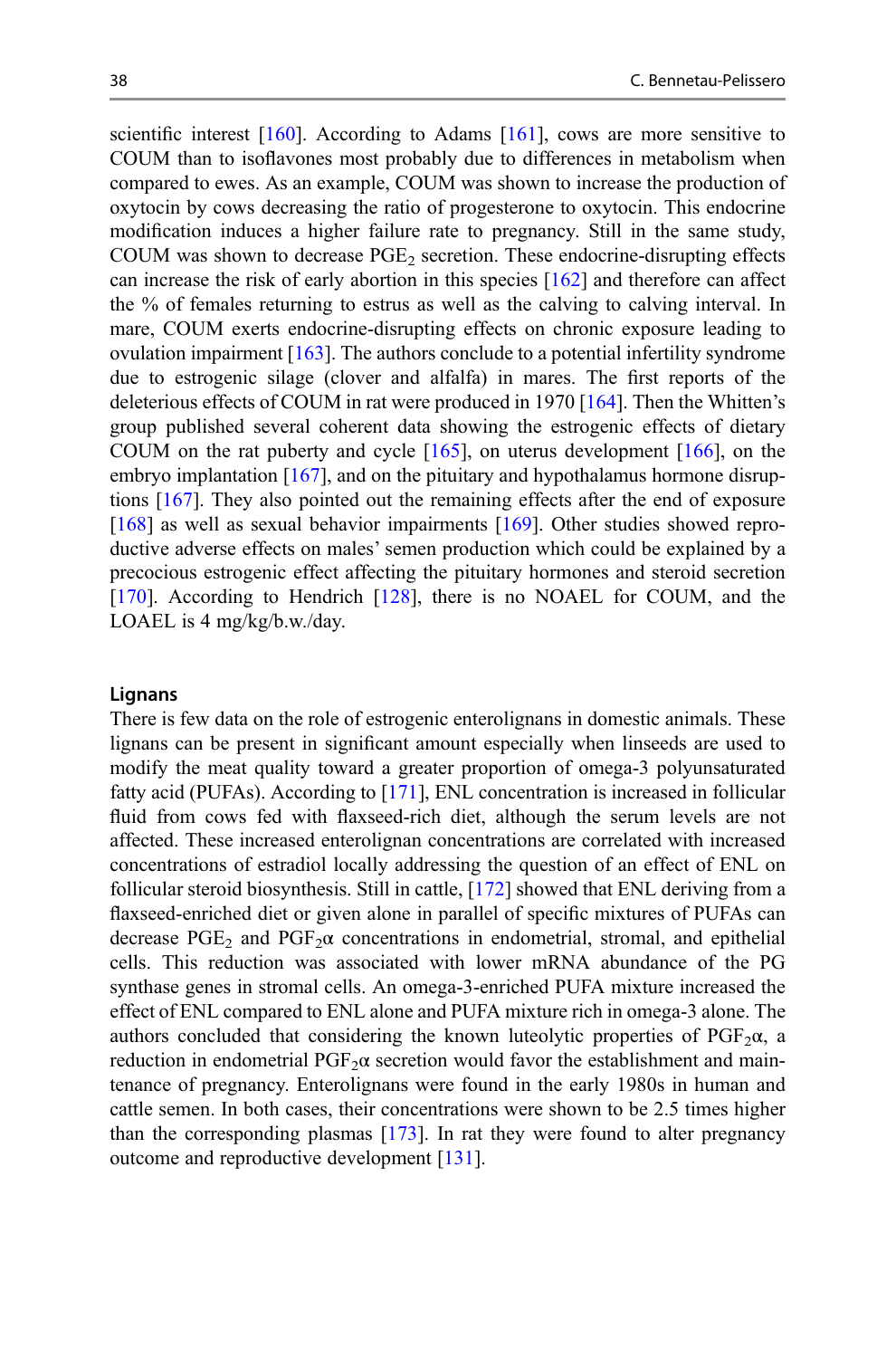### Resorcylic Acid Lactones

Zearalenone and ZOL are known as endocrine-disrupting agents from fungi since the early 1960s [[51\]](#page-55-0). In cattle, ZEN was shown to lower the conception rate of the heifers [[174\]](#page-62-0). In addition, ZEN contaminating sugar beet pellets was considered to be responsible for a reduced embryo transfer efficiency from a dairy farm experiencing low success rates of embryo transfer [[175\]](#page-62-0). More recently, thanks to better detection techniques, it was shown that low ZEN contamination (below the allowed limit in Japan) was able to modify anti-Mullerian hormone levels in cow showing an effect in the ovarian antral-follicle populations in cows  $[176]$  $[176]$ . In swine the deleterious effects of ZEN on reproduction have been studied scientifically as early as in the 1970s [\[177](#page-62-0)]. It was later shown that concentrations of 25, 50, or 100 ppm of 95% purified ZEN fed to groups of healthy, multiparous sows during pre-estrus or throughout the gestation period (or both) produced multiple reproductive deficiencies [\[178](#page-62-0)]. These disorders included infertility, constant estrus, pseudopregnancy, diminished fertility, reduced litter size, offspring's small size, offspring malformations, juvenile hyperestrogenism, and probably fetal resorption. Sows' reproductive organs exhibited lesions, and their uterus, uterine duct, and cervix showed marked epithelial changes, i.e., squamous metaplasia. Similar features were found in the vagina and mammary glands. Transgenerational effects were also documented in sows [[179\]](#page-62-0), and ZEN was shown to reduce the quantity of healthy follicles, which probably lead to premature oocyte depletion in adulthood. In rat toxicity studies were undertook using ZEN (in corn oil) at doses of 0, 1, 2, 4, or 8 mg/kg/b.w. in order to determine the NOAEL for in utero development [\[180](#page-62-0)]. The fetal and pups' body weights were decreased in a dose–response manner in both sexes. Fetal development was delayed in all treated groups and linked to maternal toxicity. Zearalenone delayed skeletal ossification at 4 and 8 mg/kg. Fetal anogenital distance was increased in all treated groups, and fetal viability was decreased at 8 mg/kg. The weight of several maternal organs was modified at 4 and 8 mg/kg doses. Gonadotrophins were only marginally affected. Prolactin was significantly increased at 8 mg/kg. Estradiol dose dependently decreases at 2, 4, and 8 mg/kg. Therefore, ZEN was maternally toxic and fetotoxic but not teratogenic. Based on the dose-related maternal and fetal toxicity in all treated groups, the NOAEL for reproductive and teratogenic effects was less than 1 mg/kg.

#### 5.2.2 Reproduction in Human

#### Isoflavones

Fertility: Unfortunately, as regards the human fertility, no clear-cut data are currently available about the effect of the modern exposure to estrogenic isoflavones. In 2014, an epidemiologic study performed on Adventist populations [\[181](#page-62-0)] sorted into six groups of isoflavone consumers showed that in young women (26 years old on average), the highest exposure of  $>50$  mg/day was associated with a significant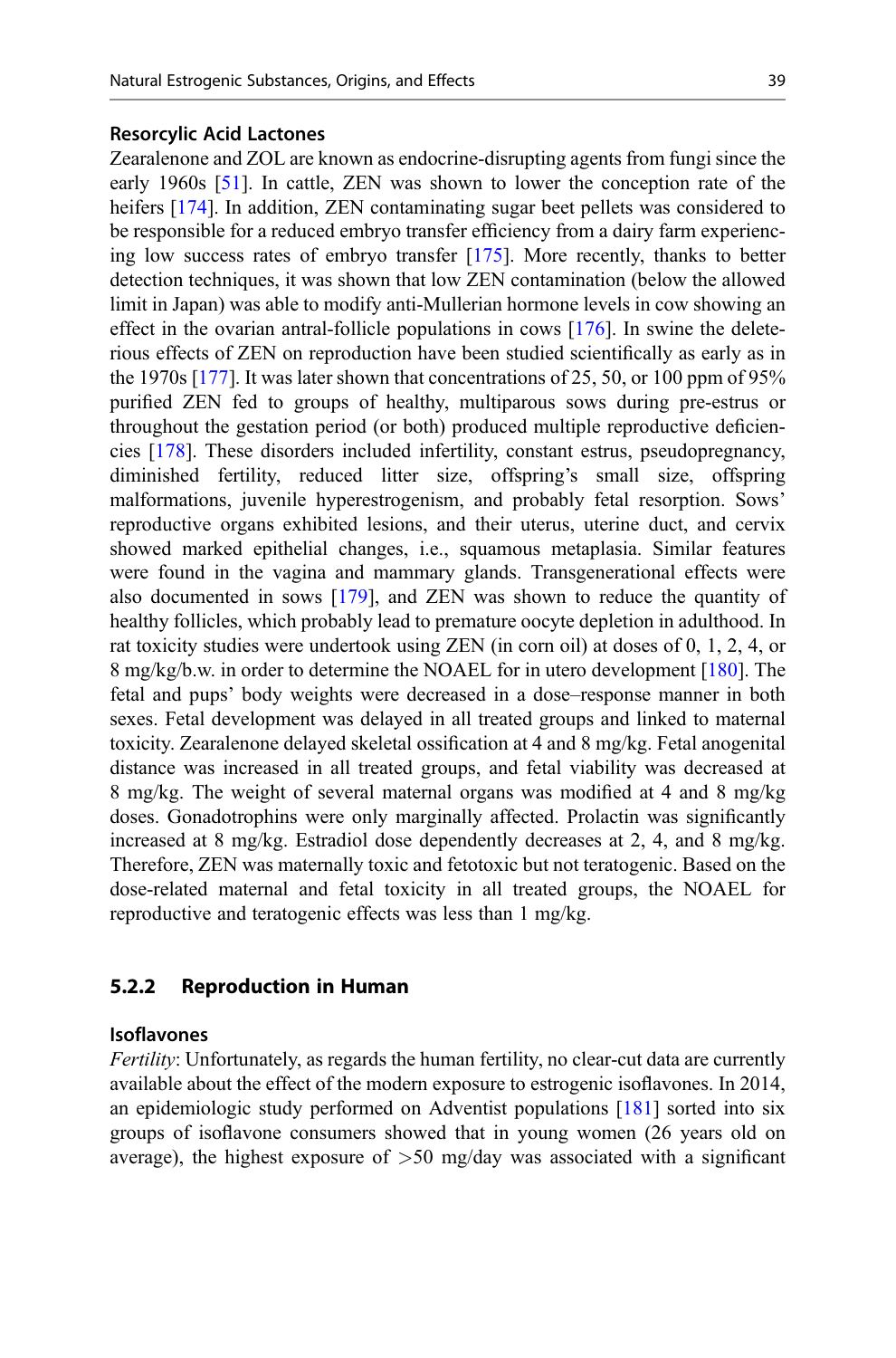decrease in the number of birth. The same isoflavone intake was also correlated to an increased risk in women over 50 years of never being pregnant. Fertility also depends on the ability of men to produce efficient gametes. Noteworthy, sperm production is a long process, starting from spermatogonial recruitment, continuing by spermatogenesis in the testis, and ending by the capacitating steps into rete testis and epididymis. In men the first step in the testis lasts for about 74 days  $[182]$  $[182]$ . Sperm presence in the rete testis and epididymis can vary from 2 days up to 18 days. It is only after sperm has undergone all steps that it can be ejaculated for fertilization and studied for its ability to fecundate. Therefore, the whole process from production to ejaculation can be considered as lasting about 3 months [[182\]](#page-62-0). Consequently, whenever the effects of any endocrine-disrupting compound need to be studied on sperm production in men, exposure to those compounds should exceed 3 months to avoid any effect remaining undetected. As the capacitating process in the epididymis requires adequate thermal conditions, environmental conditions can exert bias on the final sperm quality. It is well-known that sperm production is influenced by both androgens and estrogens and that environmental endocrine disruptors (androgens, antiandrogens, estrogens, antiestrogens) can disturb sperm production in quality and in quantity [\[183](#page-63-0)]. As certain interventional studies on sperm production and quality like those of [\[184](#page-63-0)] or [[185\]](#page-63-0) were, unfortunately, performed over a short duration (less than 50–60 days), those studies cannot be retained when arguing about the effects of isoflavones on full spermatozoa production. Interindividual variation in sperm production and release, over the study period, is also a confounding factor that is not always taken into account and which can explain unexpected results [\[186](#page-63-0)]. In addition, the exposing dose should be in the dietary range. The data given in [\[1](#page-53-0)] indicate that, if a deleterious effect should be confirmed regarding sperm production and fertility, this should be addressed at a demographic level with data from industrial soy-eating countries and traditional soy-eating countries being treated separately. Noteworthy, the two countries that are most exposed to isoflavones because they have been eating industrial soy since the 1960s are South Korea and Japan. IndexMundi in 2017 indicates that the total fertility rate being the average number of children that would be born to a woman over her lifetime is 1.41 for Japan and 1.25 for Korea. These figures are lower than those recorded in all other developed countries with the exception of China territories. In France the total fertility rate is 2.07, and it is 1.87, 1.44, and 1.89 in the USA, Germany, and the UK, respectively. Noteworthy and still from the same sources, the contraceptive prevalence rate for women between 15 and 49 in Japan is only 33% when it is 80% in South Korea, 88% in France, 74.1% in the USA, 66% in Germany, and 84% in the UK. In addition, in both Asian countries consuming industrial soy, the demography regressed since 1983, i.e., one generation after soy-processing industrialization. This is also concomitant with the massive introduction of plant protection products in crop production all over the world. Moreover, in all studies that did show a correlation between decreased sperm quality and isoflavone intake, it was never possible to definitively exclude the interacting effects of other steroidal estrogens (in the case of obese men [[78\]](#page-57-0)) or of other endocrine disruptors like plant protection products [\[5](#page-53-0), [79](#page-57-0), [80\]](#page-57-0). In addition in [\[5](#page-53-0)], Mumford showed a positive interaction of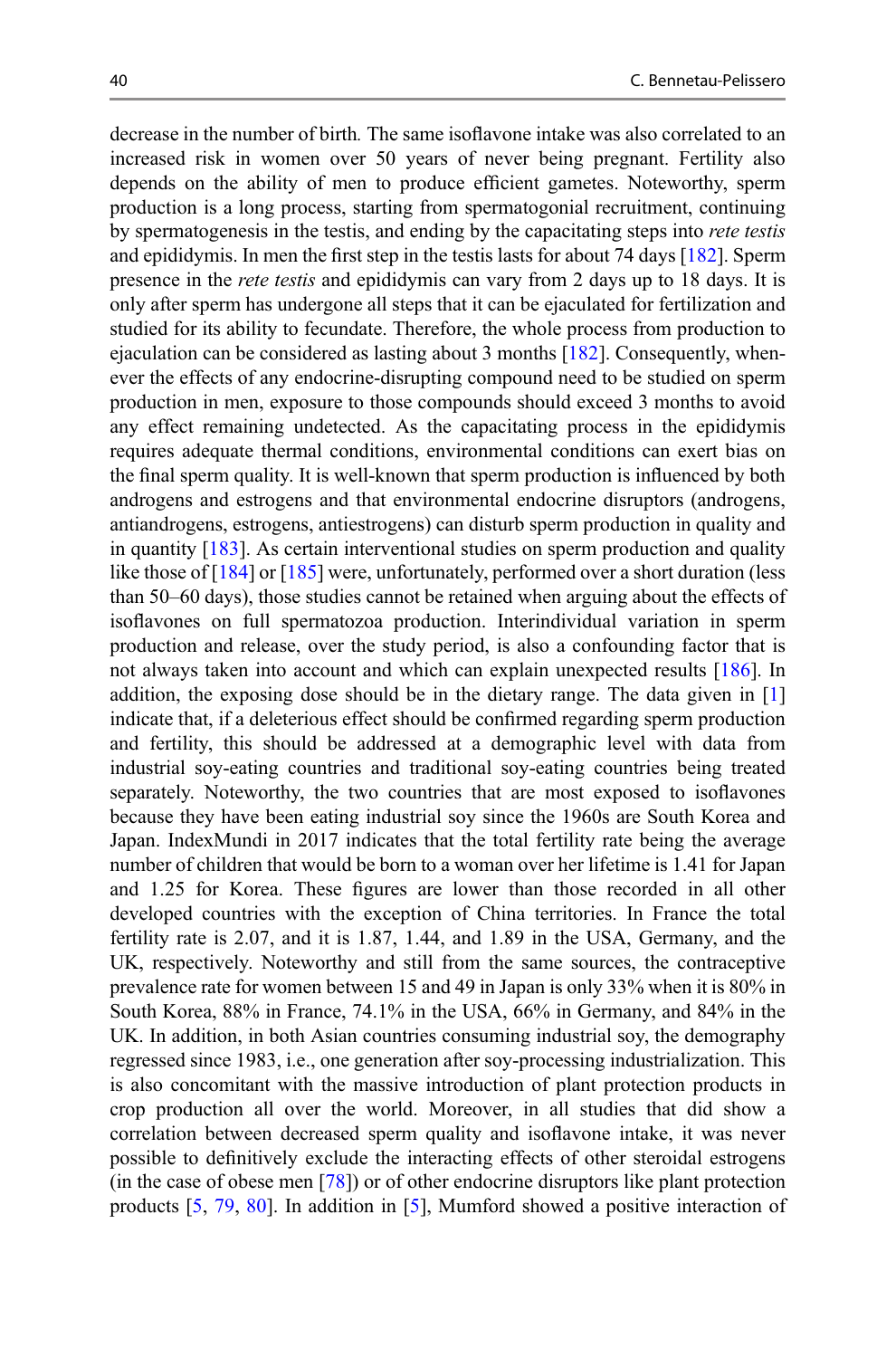sperm abnormalities with BMI. This indicates that the deleterious action of isoflavones on sperm production is probably influenced by other endocrine disruptors, present or not in the environment, and by endogenous estrogens.

Plausible consequences of early exposure: From a physiological point of view, a significant exposure to estrogens of babies under 6 months of age comes with its inevitable load of consequences [[187\]](#page-63-0). During that period, differentiating processes involving estrogens and androgens are still at work, and steroid receptors are present in the different target tissues. These steroids, which were shown to potentiate isoflavone actions, are well-known to be disturbed in animals [\[4](#page-53-0), [188](#page-63-0)] or in vitro [\[189](#page-63-0)] by isoflavones. The study from Strom et al. [[190\]](#page-63-0) showed that early isoflavone exposure via soy-based infant formula led to an endocrine impact with ulterior consequence on menstrual cycle impairment. It should be noted that cycle impairments were noticed in the rats of the NTP study [[4\]](#page-53-0) that examined the effects of GEN on the reproductive physiology of rats. However, the subjects enrolled in [[190\]](#page-63-0) were too young to allow a fertility impact of early isoflavone exposure to be shown. Noticeably, the sperm quality and production of men exposed to early soy were not assessed either. The number of stillborns in the group of women fed with soy (3 out of 74 births) was not significantly higher than the number of stillborns in the cow milk-fed group (0 out of 149 births), because only a small number of women had given birth at the time of the study. In fact Gilchrist and co-workers [\[191](#page-63-0)] discovered that 4-month-old boys fed with soy-based infant formula (S-BIF) from 3 weeks of age had a lower testis volume than that of their counterparts fed with breast milk  $(p < 0.03)$ . Their testes volume was lower but not significantly than that of boys fed with cow's milk. This can be explained by a decrease of LH and testosterone neonatal production due to isoflavone intake. This is sustained by the study of Sharpe et al. on paired twin marmosets fed with either breast milk or soy-based infant formula prepared for human infants [[192\]](#page-63-0). The soy-fed baby marmosets had lower testosterone plasma levels than their twin brother fed with cow's milk formula. In marmosets the exposure was lower than in boys exclusively fed with S-BIF, and no differences were seen in testes histology when the monkeys reached adulthood [\[193](#page-63-0)]. Adgent and co-workers reported a masculinization of the play and toy preferences in girls fed with S-BIF from 3 weeks to 6 months of age [[194\]](#page-63-0). The observation was done at 42 months of age and tended to vanish at 57 months apparently due to social pressure. This observation can be linked to the masculinization effects of estrogens on the sexually dimorphic area of the hypothalamus during neonatal exposure (see [[11](#page-53-0)] for further details). In addition and still according to the same team, a subtle acceleration of menarche could be provoked by an early exposure to estrogenic isoflavones via S-BIF [[195\]](#page-63-0). These results although not fully convincing could also be linked to data published by Kim and co-workers [\[196](#page-63-0)] associating high serum concentrations of DAID ( $P = 0.0202$ ), GEN ( $P = 0.0021$ ), and total isoflavones ( $P = 0.0009$ ) with central precocious puberty in young South Korean girls. As already mentioned, South Korea is in 2017 the country with the world's lowest total fertility rate [[197\]](#page-63-0). More recently, it was shown that S-BIF can epigenetically modify the promoter of the PRR5L exon 1 gene [\[198](#page-63-0)]. The role of this gene is not yet fully understood, but it seems to regulate cell migration via an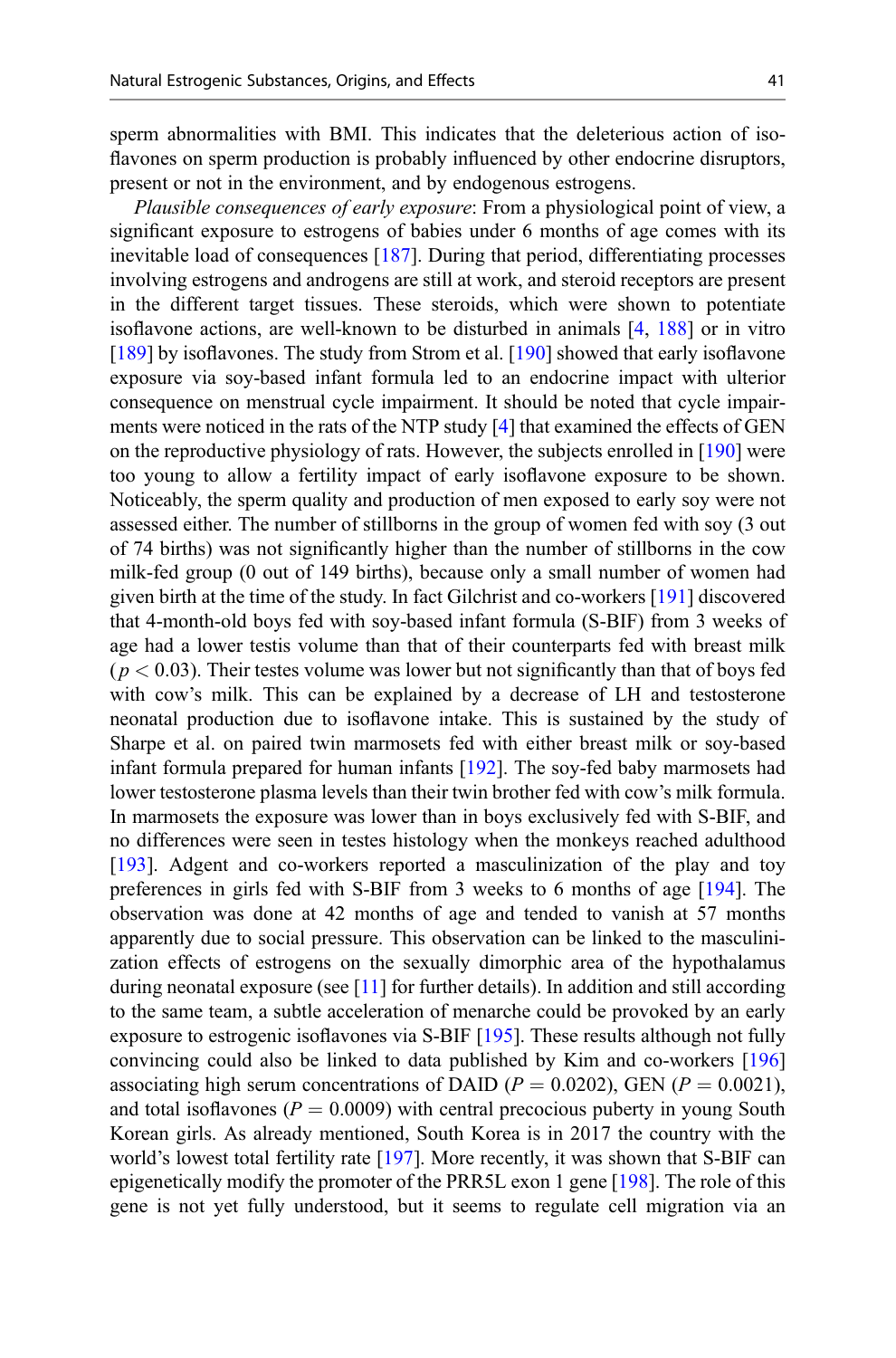interaction with mTORC2 and PKC-delta. The study essentially points out that early exposure to isoflavones can have noticeable consequences later in life. The reason why reproductive deleterious effects linked to early isoflavones intake were not yet observed at population level is essentially because the appropriate studies have not so far been performed  $[68]$  $[68]$ . A longitudinal study, which could be the best approach, is unlikely to show significant effects, if it does not involve a huge number of subjects, especially during childhood reproductive dormancy [[199\]](#page-63-0). In [\[190](#page-63-0)] Strom et al. were focused on too early a stage, before both adult men and women really want to have children, and the study was unable, therefore, to help in determining whether early soy feeding could induce a fertility problem. One consequence is that, even if no alarming effects have been reported so far, it is not because they do not exist but rather because they may be expressed long after the initial causal exposure. Accordingly, the effect of this initial exposure may be masked by other psychological, social, economic, or even chemical disrupting factors, inducing large interindividual variability. If a reproductive effect really exists, it should be seen in those populations which are largely exposed to isoflavones through industrial modern soy food and not in those consuming traditional soy. Because it is now recognized that there can be interactions with other anthropogenic endocrine disruptors [\[2](#page-53-0)] like bisphenol A or glyphosate [[200\]](#page-63-0), the effects of isoflavone exposure can be potentiated by other environmental chemicals. Careful monitoring, which would allow these effects to be separated, should be undertaken in order to discover what is really happening. The expected effects could induce lower sperm production in men and an increased incidence of abnormal menstrual cycle, of early or late abortion, and of larger uterine fibroids in women exposed during their infancy [\[190](#page-63-0), [201\]](#page-63-0). According to [[198\]](#page-63-0), a higher risk of uterine cancer may be observed. If the percentage of infants fed with soy-based infant formula in a given population was monitored for many years, then it could be possible to check whether that percentage is maintained or increased in male adults consulting for fertility problems.

Physiological effects of actual exposure: Nutritional doses of modern soy isoflavones (45 mg/day) have estrogenic effects in women, which can lead to a modest lengthening of the menstrual cycle [[57,](#page-55-0) [77\]](#page-56-0). Noteworthy, when the diet is fully monitored to avoid the presence of hidden isoflavones, the menstrual cycle of American premenopausal women can be significantly lengthened by 2 days [[57\]](#page-55-0). This lengthening is due to a retardation of the LH surge at mid-cycle. The same consequence is also observed in ewes eating clover rich in isoflavones [\[142](#page-60-0)]. This phenomenon was also observed in Japanese women. In that case, the mean menstrual cycle length is 30 days as opposed to 28 days in the West [\[77](#page-56-0)], with the mean modern isoflavone intake in Japan and Korea currently being evaluated at between 45 and 60 mg [[58\]](#page-55-0). In this context, Nagata and co-workers [\[77](#page-56-0)] showed that supplementing the current Japanese diet with 50 mg of extra isoflavones from soy juice can lead to a menstrual cycle length of 32 days. Although this lengthening may possibly be protective against estrogen-dependent cancers, it can also reduce, however, the opportunity of ovulation in fertile women. This may well contribute to reducing the reproductive efficiency of a given population. In addition, as shown in domestic animals, it can be hypothesized that modern dietary intake of isoflavones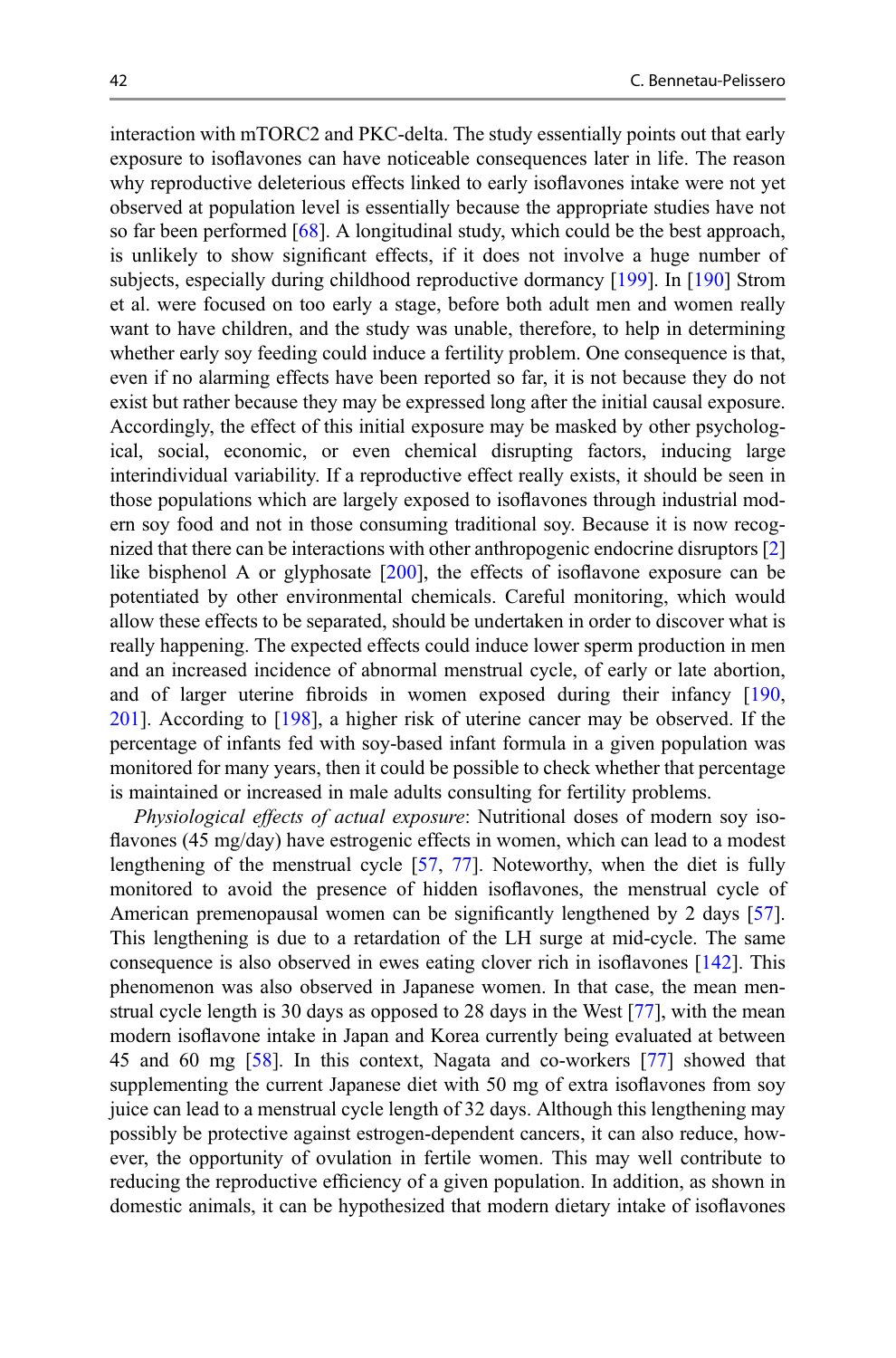can impair embryo implantation and induce early abortion. In women so far, only luteal phase deficiency was associated with isoflavone intake among healthy eumenorrheic women. It is a modest correlation with an adjusted odds ratio (aOR) of 1.38 (95% CI: 0.99, 1.92),  $P = 0.06$ , because the subpopulation studied was small. Because luteal phase deficiency can lead to miscarriages and impaired fertility, it may be responsible for a progressive demographic regression at the population level. Moreover, according to [[202\]](#page-64-0), high soy intake for long durations can have even more significant effects. In this study, the authors reported that high soy intake was responsible for abnormal bleeding in women under norethisterone (contraceptive pills). This means that their large soy intake was able to transform a contraceptive treatment based on progesterone into an estro-progesterone form of contraception. A similar case involving a 32-year-old woman who drank a liter of soy juice, 3 times a week, after her basketball training, was also observed by our team. Her cycle impairment regressed when soy intake was stopped. In [\[202](#page-64-0)], the authors also alerted against uterine fibroids and repeated endometriosis features in the three cases they followed. They reported that all the problems regressed when soy intake was stopped.

Vaginal and endometrial health: Both the vaginal mucosa and endometrium develop under estradiol stimulation and therefore bear all the known estradiol receptors: ERα, ERβ, GPER, as well as ERRs [\[203](#page-64-0)–[205](#page-64-0)]. The estrogenic effects of isoflavones were first shown on the uterotrophic test and even before on the uterus maturation of the New Zealand ewes on clover pasture. Therefore, negating an effect of estrogenic isoflavones on the endometrium makes no sense. However, in animals, isoflavones effects were reported either in reproductive females or in female freshly ovariectomized. In all cases, this means that estradiol receptors were available to mediate an estrogenic effect of isoflavones. In humans, most of the studies were performed in menopausal women. Most often their distance to menopause was largely variable, and the availability of ERs in the vagina and endometrium, although known to decrease after the arrest of ovarian function [\[205](#page-64-0), [206](#page-64-0)], was not checked. Therefore, no study showed a significant effect on the endometrium especially in Western postmenopausal women [[207\]](#page-64-0), and very few studies were able to show an effect on the vagina in postmenopausal women. Among them is that of Lima and co-workers [[208\]](#page-64-0) which showed a significant estrogenic effect of a vaginal gel containing isoflavones on vaginal dryness, on dyspareunia, and on maturing index of vaginal cells. The last endpoint evolves similarly in the isoflavone group and in the conjugated equine estrogen group [\[208](#page-64-0)]. Interestingly, a study performed in Japanese students by Watanabe and co-workers [[209\]](#page-64-0) dealt with the supplementation on normal Japanese diet with either 20 or 40 mg isoflavones. Considering the mean urinary levels at baseline, the basal isoflavone exposure was most probably close to 25 mg/day. In their study, Watanabe found that extra isoflavone lengthen the menstrual cycle by 2 days and lengthen menstruations and bleedings in a dosedependent manner. They observed that not all students react equally to the treatment. On the blood samples collected from three volunteers, they did not show any significant modification of steroid or gonadotrophin hormones. This suggests a direct effect of isoflavones on the endometrial mucosa. To conclude, isoflavone effects on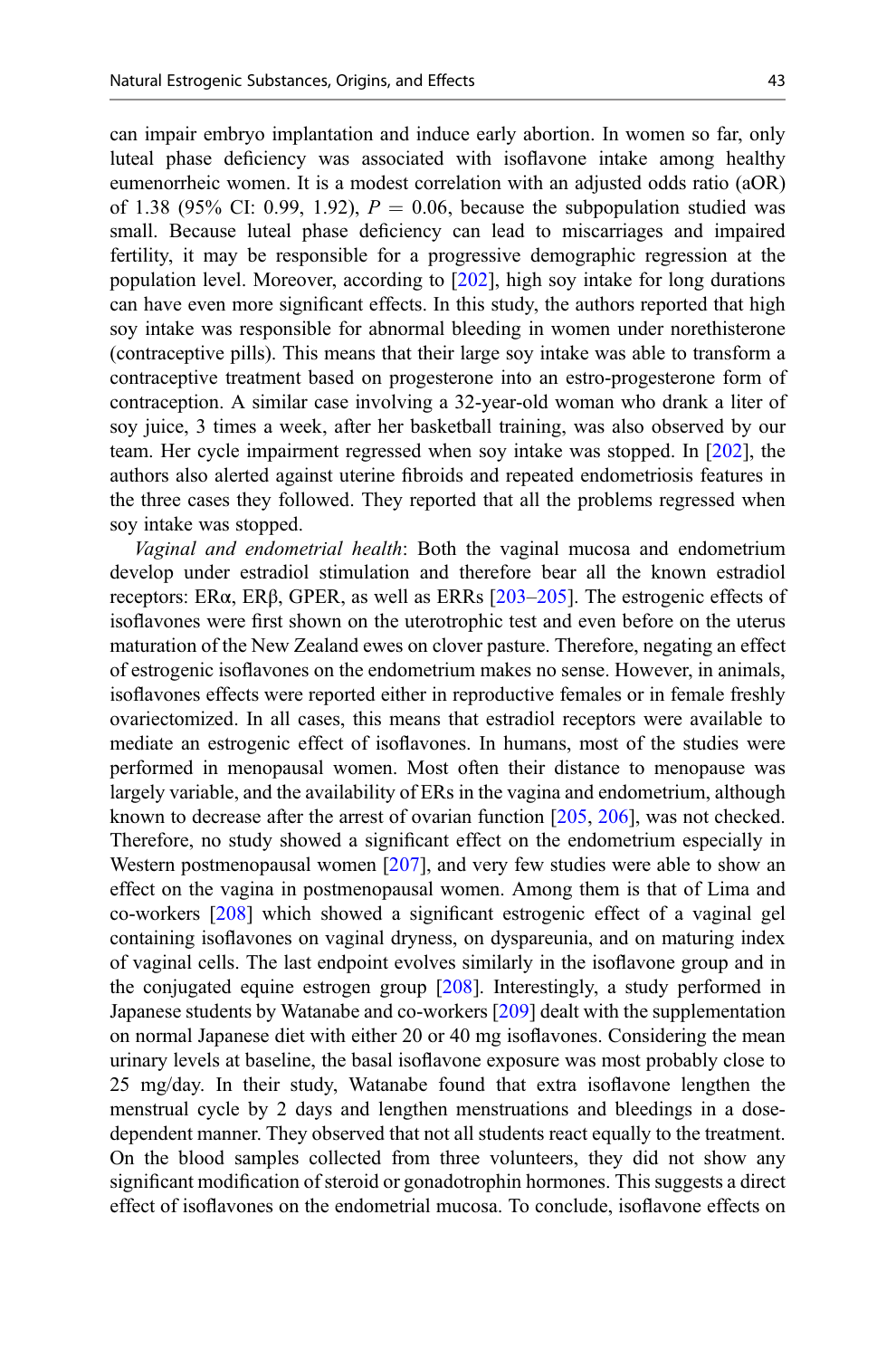the vagina and uterus of premenopausal women must not be rejected although they require additional work for evidence. In postmenopausal women, a vaginal effect of isoflavones may be achieved, while an endometrial effect has never been clearly shown despite a large number on trials.

#### Coumestrol

Although there is a great deal of studies reporting the effect of COUM on rodent genital tract, there is little data in women. Only in epidemiology studies COUM is sometimes investigated. Each time the level of intake is usually low (a few μg per day) and can be omitted in front of other phytoestrogens considering its poor availability and its large distribution in human fluid. As an example, in the study by Xia [[80\]](#page-57-0), showing a deleterious effect of phytoestrogens in Chinese men presenting idiopathic infertility, the 19th percentile exhibiting the largest impairment presented 619.36, 408.86, and 504.90  $\mu$ g/g of excreted DAID, equol, and GEN, respectively, while they excreted  $4.04 \mu g/g$  of COUM. The total excreted isoflavones was then 1533.12 μg/g. This is more than 350 times higher than the dose of COUM.

#### Lignans

Because not all humans can produce the estrogenic metabolites of dietary lignans, only studies based on either blood or urine measurements can be taken into account while considering the effects of enterolignans on reproduction. Hence, urinary levels reflect an elimination process that reduces the blood bioavailability. Therefore, whenever possible plasma or serum levels should be preferred. Considering these restrictions, the study by Tang and co-workers [\[210](#page-64-0)] indicated that when sorted in four quartiles (i.e., 16.54, 85.53, 325.91, 891.7  $\mu$ g/g of urine) in pregnant women at delivery, birth outcomes were significantly modified. The higher the enterolignans' urinary levels, the lower the gestation length. There is also a tendency toward lower birth weight with END. The decrease in gestation length can be explained by a precocious induction of oxytocin receptor production increasing the action of oxytocin at the time of labor delivery. This has been shown for estrogens, not yet for enterolignans [[211\]](#page-64-0). The smaller birth weight can be linked to a vasoconstriction of placental vessels due to estrogens which are not harvested by the alpha-fetoprotein because their affinity for this protein is lower than that for the estradiol receptor [\[212](#page-64-0)]. In addition, it was also shown in American men that urinary END and ENL were associated with subtle deterioration of spermatozoa quality parameters in a dose–response manner [[5\]](#page-53-0). However, it should be kept in mind that lignans are biomarkers associated with grain, vegetable, and fruit consumption. All these items can be contaminated by plant protection products, and this effect may reflect at least a synergistic effect between several endocrine disruptors. Contrarily to isoflavones, enterolignans are associated with better reproductive incomes in humans [[213\]](#page-64-0). Likewise, Mumford and co-workers showed an association of urinary ENL and shorter time to pregnancy. This may be due to the specific effect of enterolignans on the ERα [[45\]](#page-55-0).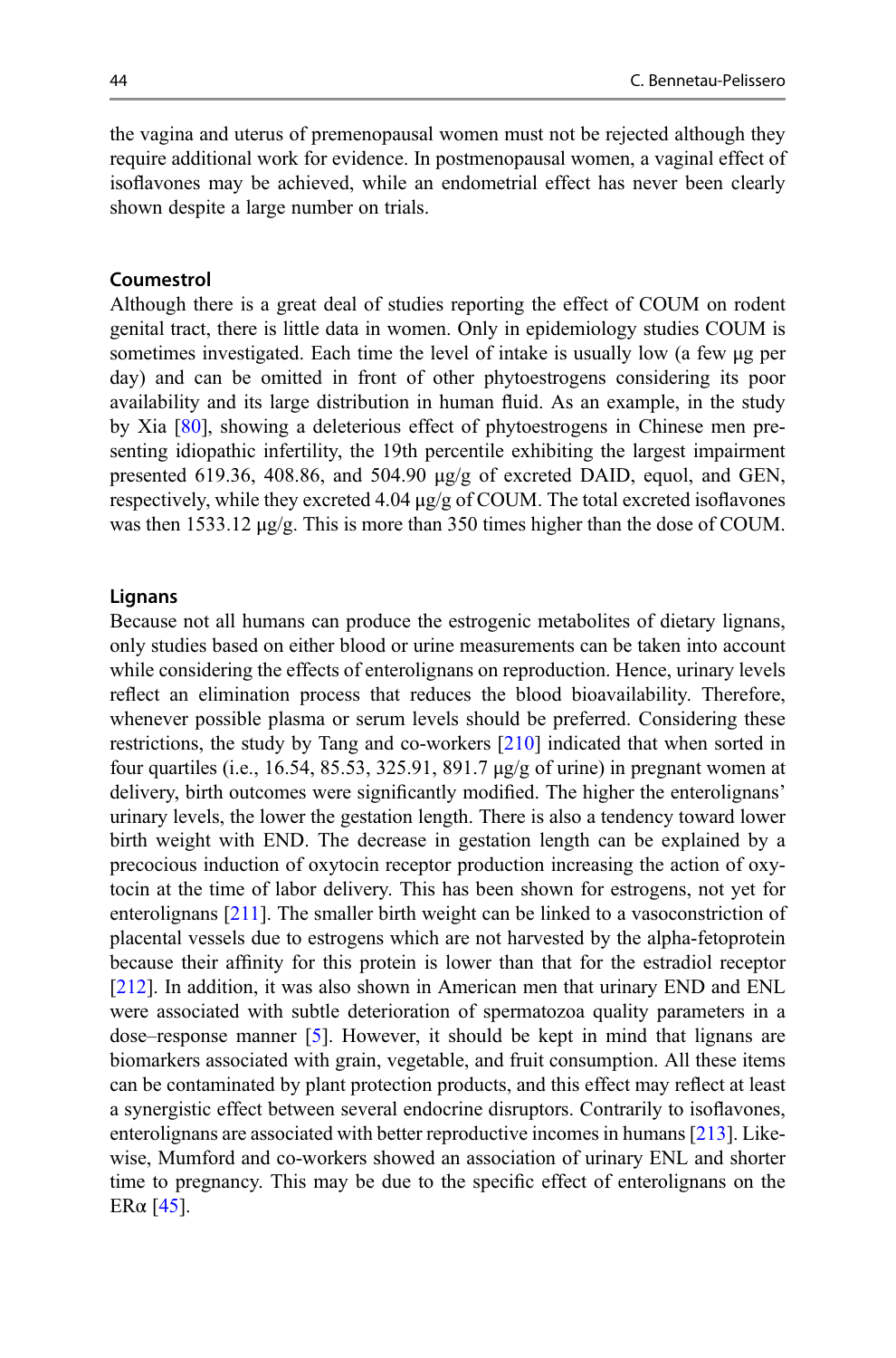### Zearalenone

There is little convincing information about the effects of ZEN in humans because such an effect could only be recorded on long-lasting exposure if an effect has to be correlated with a serum or urine level. Nevertheless, ZEN was pointed out in the occurrence of precocious puberty, in Italy [\[214](#page-64-0)] and Puerto Rico [\[215](#page-64-0)], although levels were not actually assessed in any biological fluid. In Hungary [[216\]](#page-64-0), an increased incidence of early thelarche was reported in patients with serum ZEN levels of 18.9–103 μg/mL. In 2010 it was published that in Viareggio (Tuscany), the incidence of precocious puberty was 22 to 29 times higher than in the neighboring areas [\[217](#page-64-0)]. Among 63 cases, 6 of them had high serum ZEN (933.7  $\pm$  200.3 pg/mL) and  $\alpha$ -ZOL (106.5  $\pm$  1.9 pg/mL). But only 5 of 36 patients with early thelarche presented detectable levels of mycoestrogens. In 2003, ZEN was associated with "endemic enlargement disease" in China [\[218](#page-64-0)]. All grains analyzed were contaminated by mold, and 34% exhibited Fusarium species and COUM. More recently it was found that mycoestrogens were detectable in a large proportion of the urine of the 163 girls, aged 9 and 10 years, participating in the Jersey Girl Study and enrolled in the survey by Bandera et al. [\[219](#page-64-0)]. The subjects presenting the highest values were also being significantly of shorter stature and less likely to have reached the onset of breast development. This may sign an estrogenic effect on the pituitary gland with resulting anti-FSH effect. Such effects were reported in rodents [\[220](#page-64-0)] and more recently in pigs [\[221](#page-64-0)].

# 6 Questions

# 6.1 Estrogen-Dependent Cancers

#### 6.1.1 Isoflavones

There has been a long-lasting controversy about the positive or negative effect of isoflavones on breast, endometrial, or prostate cancers all considered being more or less estrogen-dependent. Their incidence is also lower in Asia.

#### Endometrium

As far as endometrial cancers are concerned, in 2015, the EFSA opinion [\[222](#page-65-0)] indicated that no definitive opinion could be given on any deleterious effects of isoflavones on uterine cancer. However, the study only concerns healthy peri- and postmenopausal women, because it was based on the scientific literature in which volunteers are recruited following specific inclusion criteria, and such criteria do not, therefore, exactly reflect the global population. No case studies were performed to see an effect on endometrial cancer, and therefore neither the quality of the population nor its number was designed to demonstrate an effect. According to [[222\]](#page-65-0), there are very few studies triggering specifically perimenopausal women, and the number of studies was insufficient to conclude on this specific population. No conclusion could be rigorously drawn out on perimenopausal women because they cannot be assimilated to postmenopausal women. Noteworthy, their production of endogenous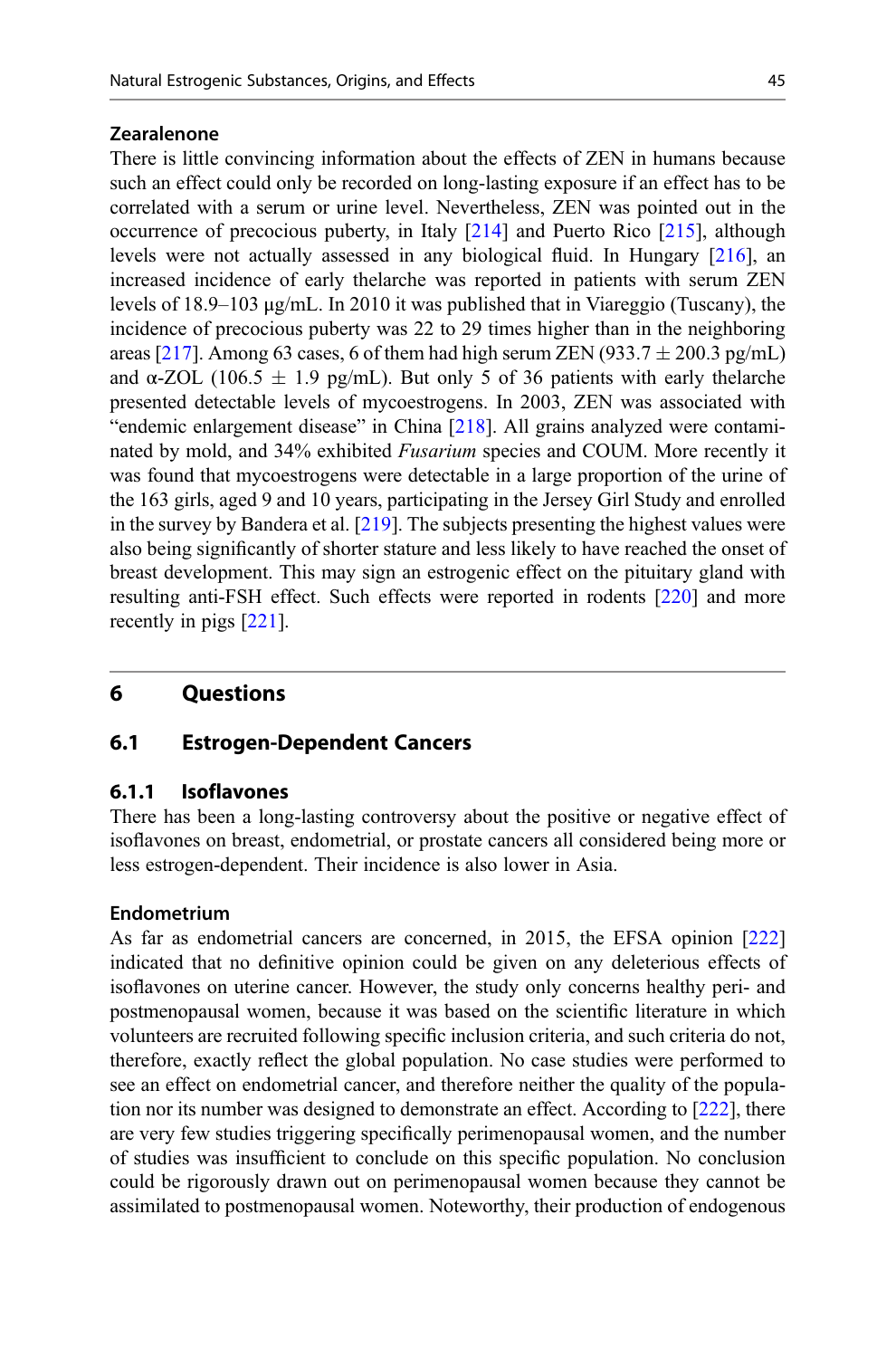estrogens was still active, and estradiol receptors were still present at the target tissues. On the opposite, there is a progressive decrease in endometrium estradiolreceptor bioavailability in postmenopausal women [[206\]](#page-64-0). Therefore, a lack of action of isoflavones in the uterus of these women is expected, because the estrogenic effects of isoflavones require an interaction with the estradiol receptors. On top of other things, this tissue bears both alpha and beta subtypes of ERs [[206\]](#page-64-0), and isoflavones affinity is greater for the beta subtype [[223,](#page-65-0) [224\]](#page-65-0). As the activation of the ER-beta was shown to negate the proliferative action of the ER $\alpha$  [\[225](#page-65-0)], via its AF-1 function [[226\]](#page-65-0), normal soy intake is not likely to affect the rate of endometrial cancer of healthy postmenopausal women.

#### Prostate

For prostate cancer, there is also a controversy. If the incidence of prostate cancer is lower in Asian population, the postmortem tumor detection indicates that the frequency of prostate cancer is equivalent between Asia and the West [\[227](#page-65-0)]. To add to the controversy, Nakamura and co-workers [\[228](#page-65-0)] recently developed a patient-derived prostate cancer xenograft model. They grafted clinical prostatectomy samples into nude athymic mice fed with 0 or 2 or 10 mg/kg genistein. For these doses, they showed dose-dependent increases in lymph nodes and secondary organ metastases (liver, lungs). They also showed the aggregation of invasive malignant cells in the secondary organs of the genistein-treated groups and not in the control. Their data suggest that the effect of genistein may depend on the kind of prostate tumor considered. A recent meta-analysis [\[229](#page-65-0)], performed on 21 case-control and 2 cohort studies, found that GEN and DAID may, in some cases, be associated with decreased risk of prostate cancer. However, when studies were sorted out according to the way isoflavone intakes were assessed, it appeared that the risk was not reduced when isoflavones were assayed in the serum or urine, although it was reduced when GEN and DAID exposure was assessed via food questionnaires. Because this last method is less accurate than the assay in biological fluid, the validity of these results remains questionable.

#### Breast

Although things are still unclear for endometrial or prostate cancers, there are now enough data to conclude that both positive and negative effects can occur considering isoflavone effects on estrogen-dependent breast cancer. Sufficient data now exist to consider that isoflavone through soy intake may be preventive against the occurrence of breast cancer [\[230](#page-65-0)–[232](#page-65-0)] playing its role during the initial phase of cancer development [\[1](#page-53-0)]. However, there are also many data indicating that estrogenic isoflavones exert a proliferative effect on breast estrogen-dependent cancer cell lines. These data now exist in vitro [[233\]](#page-65-0), in vivo in animals [\[234](#page-65-0)], and in women [\[235](#page-65-0)].

The mechanism by which cancer prevention occurs is not yet clear and may be related to different mechanisms including early cell differentiation [\[236](#page-65-0), [237\]](#page-65-0), oncosuppressor expression [\[238](#page-65-0)], or pro-oncogene depletion [\[239](#page-66-0)]. Unfortunately, not all the protective mechanisms were so far recorded in vivo, using plausible dietary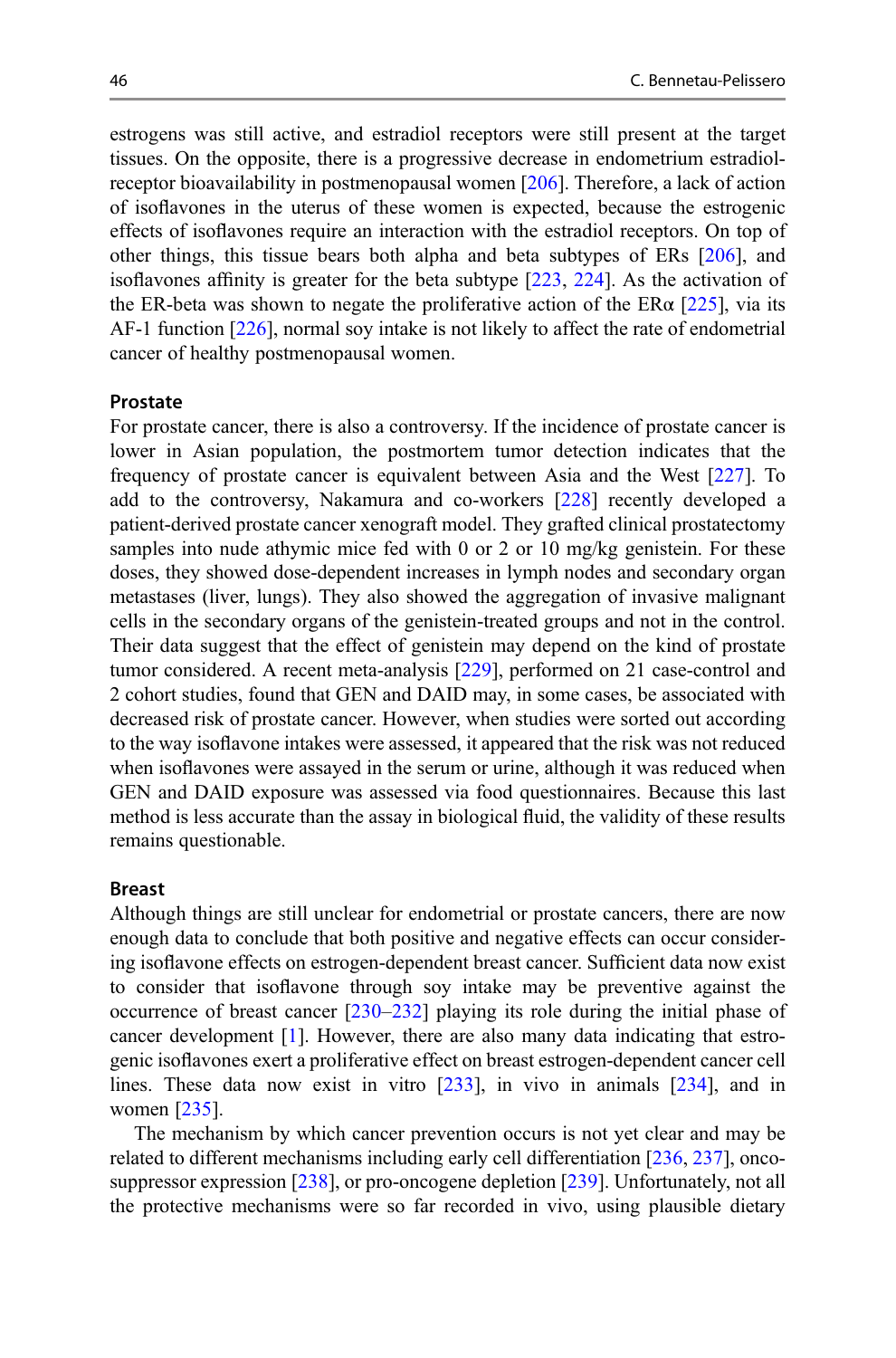doses. Nevertheless, this preventive effect of isoflavones is in accordance with the demonstrations made by Lamartiniere on rats exposed to dimethylbenz(a)anthracene (DMBA) in which the preventive effect of GEN appears during the initial phase [\[240](#page-66-0)]. This protective effect is also sustained by the study of the National Toxicology Program [\[241](#page-66-0)] examining the carcinogenic effect of GEN in rats. Hence, they found that females from the first generation exposed to 5 and 100 ppm of GEN from conception exhibited lower incidences of combined mammary adenoma and adenocarcinoma than the control or than the 500 ppm group. The differences were not statistically significant, but they may support the idea that a low exposure from conception would protect against mammary tumor incidence. Of course, reducing the occurrence of cancer cells via inhibiting their occurrence by any pathway during the initial step would result in a decreased incidence of cancer at the population level.

However, most established breast cancers rely on the activation of the alpha estradiol receptor subtype cross talking with the IGF receptor [[242,](#page-66-0) [243\]](#page-66-0). This means that  $17\beta$ -E<sub>2</sub> and other estrogens act as growth factors of the tumors [\[40](#page-55-0), [244,](#page-66-0) [245\]](#page-66-0). At least three studies showed an estrogenic effect of soy isoflavones at modern dietary doses (45–60 mg/day) on the mammary gland of premenopausal women [\[74](#page-56-0)–[76](#page-56-0)]. The three studies were undertaken for short durations and showed a positive impact of the isoflavone dietary intake on estrogenic biomarkers (pS2, nipple aspirate apolipoprotein D, progesterone receptor). In premenopausal women, an interaction of isoflavones with endogenous  $17β$ -E<sub>2</sub> could not be excluded. Therefore, this effect cannot be extrapolated to postmenopausal women. This does not, however, negate the estrogenic effect of 45–60 mg of isoflavones per day in premenopausal women. Such active doses in premenopausal women are sustained by other physiological data concerning the menstrual cycle length duration, as explained before. Unfortunately, when they can exert their estrogenic effect, isoflavones increase cell proliferation speed on already established estrogen-dependent cancer cells [[233\]](#page-65-0). This was also shown in vivo in implanted nude mice [\[234](#page-65-0)]. This is also sustained by the study of Shike et al. [[235\]](#page-65-0) in women with a declared breast cancer. Examining the proliferative effect of soy isoflavones in women diagnosed with breast cancer is both very difficult and ethically disputable, which would explain why only one study  $[235]$  $[235]$  has been published so far. The study is not fully conclusive because of a short treatment duration (between 7 and 30 days) and a low compliance with the treatment. Therefore, the biomarkers followed probably reflect a large interindividual response to a large interindividual variation in exposure. Therefore, in [\[235](#page-65-0)], the authors relied on isoflavone plasma levels to sort the treated subjects and then went on to perform genomic analysis on proliferation markers. The results they obtained in vivo with plasma forms (i.e., conjugated forms) of isoflavones are consistent with the in vitro data obtained by many other authors, who showed an estrogenic effect of isoflavones on breast cancer cells (i.e., proliferative effect) when used in the  $\mu$ M range (0.2 to 5) [[246](#page-66-0)]. Shike's study indicates that both in vivo and in humans the circulating forms of isoflavones can, as already shown, have estrogenic effects [\[74](#page-56-0)–[76](#page-56-0)]. Hence, at modern dietary doses, they can act as growth factors for estrogen-dependent tumors. Although the studies in nude mice implanted with human breast cancer cells cannot help in determining an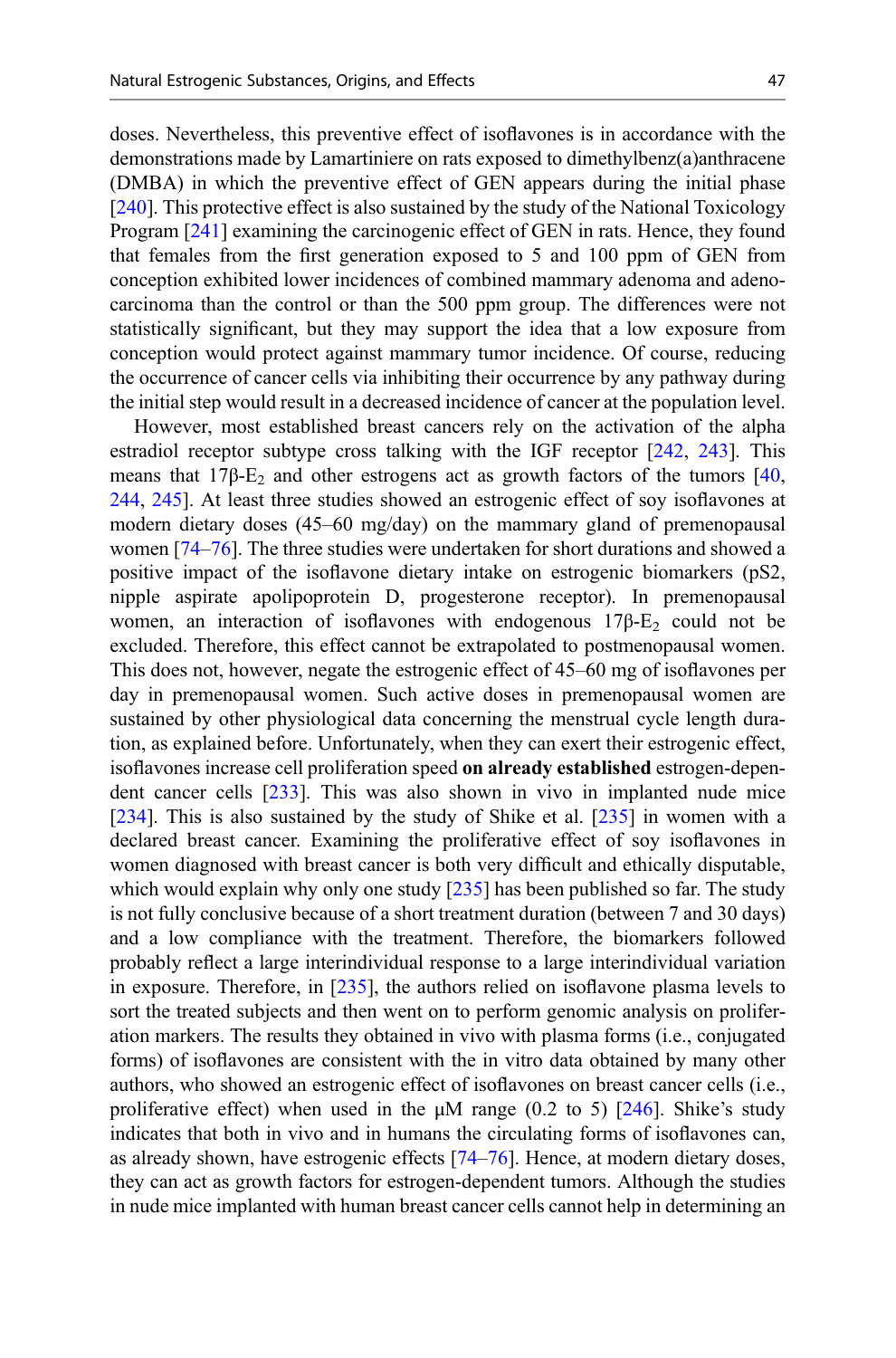active dose, the NTP study [\[241](#page-66-0)], which showed a significant increase in adenocarcinomas in the mammary and pituitary gland of rats exposed to 500 ppm GEN from conception to sampling, is particularly important. This classical toxicology study was designed to define the mean tolerable daily intake in humans. In that case, the LOAEL is 100 ppm (5 mg/kg/day for rats), and the NOAEL is 5 ppm in the diet (1.2 mg/kg/day for rats).

Finally, some breast cancer cells can be triple negative for ER, PR, and Her2/ neu. They are considered to be resistant to hormone therapy based on antiestrogens or on anti-aromatase and therefore to have particularly negative prognosis [[247](#page-66-0)]. It was shown in some occasions that, in the absence of ER, breast cancer cells such as MDA-MB-231 did not proliferate under isoflavone treatments [\[248\]](#page-66-0). This triplenegative cell line only bears trace amounts of GPER [[249\]](#page-66-0). However, some triplenegative cancer cell lines such as HCC1806 were shown to have a large proportion of GPER in their membranes [[249](#page-66-0)]. Because of that although they were first considered as estrogen independent, they can proliferate under estrogen stimula-tion [[250\]](#page-66-0). GPER can mediate rapid  $17\beta$ -E<sub>2</sub>-induced non-genomic signaling pathways. In addition, by the effect of transactivation of epidermal growth factor (EGF) receptors, GPER induces mobilization of intracellular calcium  $(Ca^{2+})$  stores and activation of mitogen-activated protein kinase and PI3K signaling pathways [\[247](#page-66-0)]. Furthermore, when present in triple-negative cancer cells, GPER seems to be with poor clinical outcome. It has been shown to upregulate cyclins and BCL-2 genes favoring cell proliferation and survival. Therefore, GPER possibly plays an important role in the carcinogenesis process. The GPER-induced proliferation can also be blocked in vivo by inactivating GPER [\[251\]](#page-66-0) with siRNA, using GPER antagonist like G-15  $[252]$  $[252]$  or even better estriol  $[251]$  $[251]$  $[251]$ , opening a new way for breast cancer therapy. In Egypt, where breast cancers represent 17.5% of all malignant tumors, it was observed that these mammary cancers were more aggressive than that encountered in the West  $[247]$  $[247]$  $[247]$ . In this country, it was shown by immunostaining that 65% of archival formalin-fixed paraffin-embedded cases of invasive ductal carcinoma were GPER positive. GPER as a membrane receptor of the rhodopsin-like family is activated by low doses of many xenoestrogens including bisphenol A (BPA) [[253\]](#page-66-0). As mentioned earlier, GEN and DAID are ligands of GPER with affinity 2 to 3 times higher than that of BPA. The IC<sub>50</sub> for GEN is 133 nM, which is only ten times higher than that of estradiol [[253](#page-66-0)], and GPER pathway activation is achieved using 0.2 μM. This dose can be obtained in human blood with dietary soy intake. Equally, DAID is able to induce GPER pathways at doses as low as 0.1  $\mu$ M [\[254\]](#page-66-0). Therefore, the effects of phytoestrogens on breast cancer should take into account the GPER pathway as another target for proliferation induction. Lastly, data on the effect of isoflavones on breast cancer cell lines through the estrogen-related receptors (ERR)  $\alpha$ ,  $\beta$ , or γ are presently too scattered to conclude on a clinical effect. When tested, the doses of isoflavones required for the ERR pathway activation do not fit with a dietary isoflavone intake [\[255\]](#page-66-0).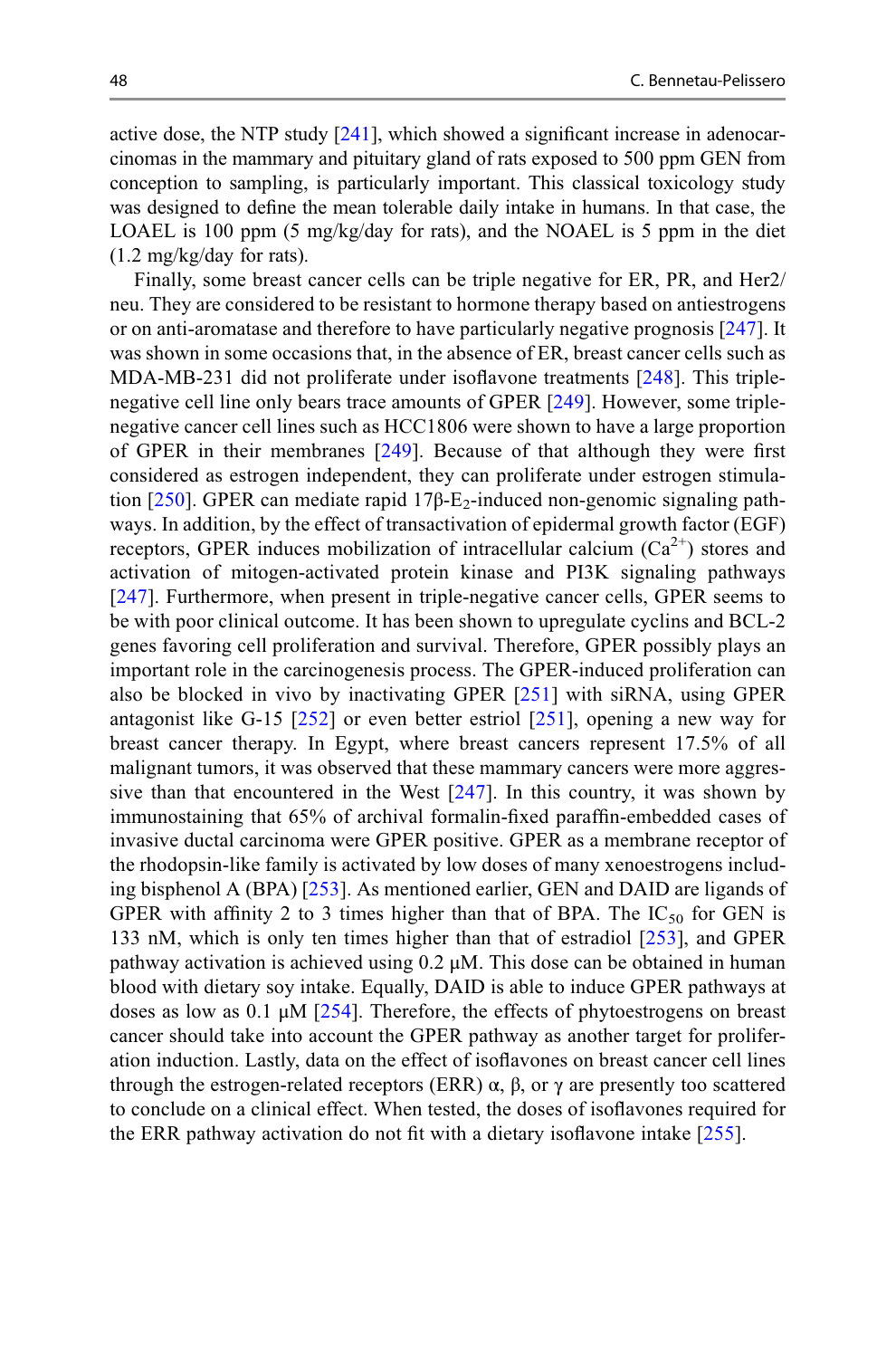### 6.1.2 Coumestrol

Because this substance is only anecdotally present in human food at least in Western developed countries, its effects on estrogen-dependent cancers are only scarcely examined. There is no interventional study that is strictly controlled, and there are a few observational studies mentioning COUM as a parameter which have been taken into account because it was above the assay detection limit in biological samples. In 2006, Hedelin and co-workers showed that COUM together with a precise Snp present in the promoter of the  $ER\beta$  subtype was correlated with a strong significance to a decreased risk of prostate cancer [[256\]](#page-66-0). However, this correlation should be taken with caution since the COUM urine levels measured are close to the detection limit.

### 6.1.3 Lignans

Two major problems linked to the exposure evaluation of the estrogenic enterolignans can explain the paucity of clear data gathered on enterolignans and estrogen-dependent diseases. As already mentioned, not all sources of lignans are yet characterized in food  $[257]$  $[257]$ , and secondly not all human being can efficiently transform lignan precursors into estrogenic enterolignans [\[258](#page-67-0)].

#### Prostate

It is in the late 1980s that lignans were correlated to reduced risk of prostate cancer [\[259](#page-67-0)]. Despite this early hope, in 2010, Saarinen and co-workers made a point on population and intervention studies dealing with enterolignans and prostate cancer and found no clear correlations at the population level [[260\]](#page-67-0). In population studies even when ENL was followed in plasma and/or urine, a clear association with prostate cancer incidence, progression, or risk could be pointed out. However, three studies dealing with the administration of flaxseed in men with a diagnosed prostate cancer did show a decreased serum total PSA and proliferation rate of benign epithelium and a significant decrease in total testosterone and free androgen indices. Among men with Gleason score below 6, they reported decreased tumor proliferation index and increased tumor apoptotic scores when comparing the flaxseed group to historic controls. Finally, they also mentioned a significantly reduced tumor proliferation rates with flaxseed supplemented diets. Their conclusion was to say that enterolignans may have a protective effect on prostate cancer but that the normal dietary intake is currently insufficient to induce such protective effect. More recently the study by Azrad and co-workers [\[261](#page-67-0)] came to confirm that prostate cancer preoperating treatment with flaxseed supplement was associated with the decrease of several tumor biomarkers. Namely, there was a significant decrease in NFκB, Ki67, and VEGF. The authors conclude that flaxseed supplementation inhibits cancer cell growth and possibly reduces tumor angiogenesis in patients with prostate cancer.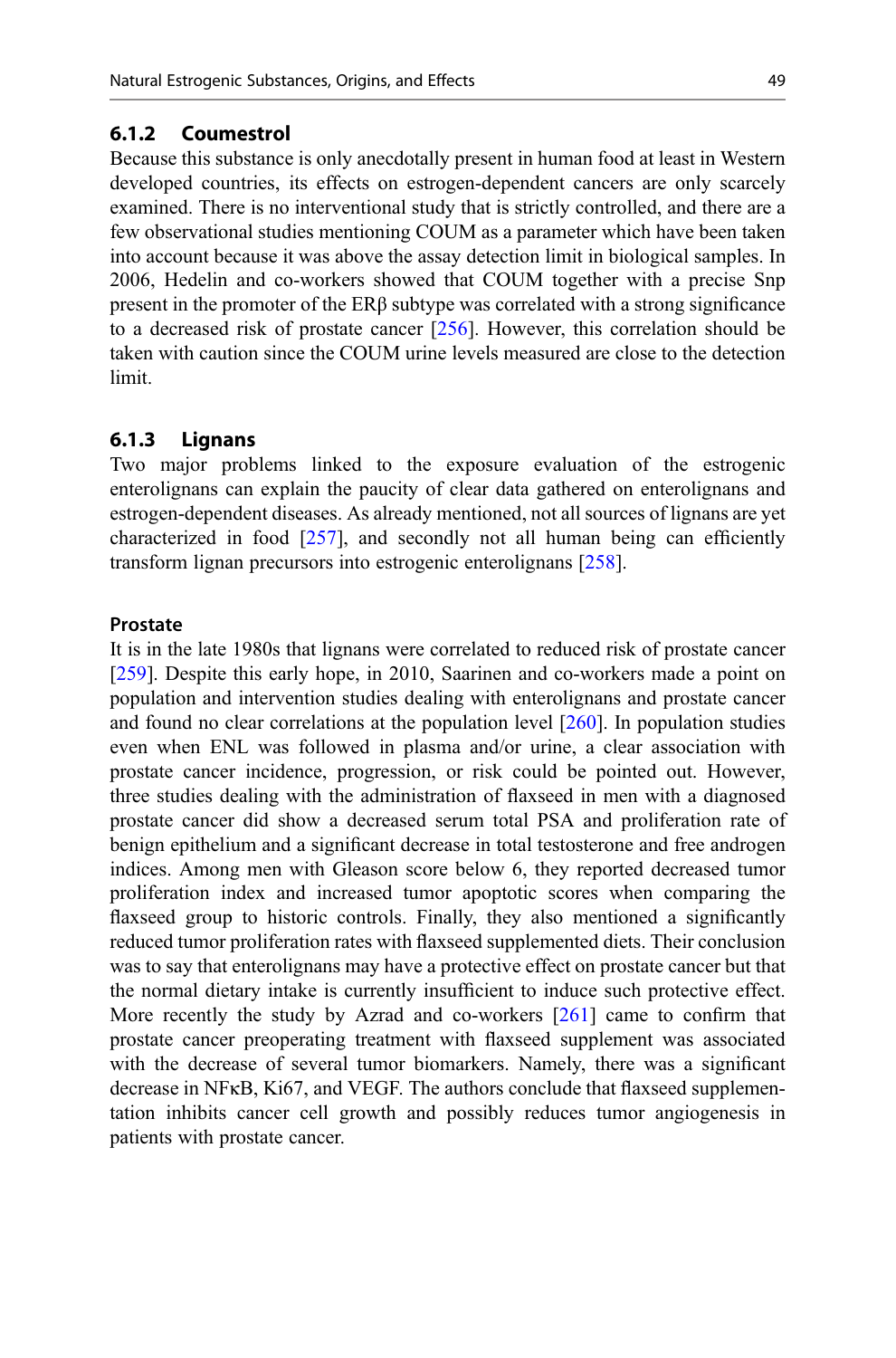Enterolignans have a greater affinity for the  $ER\alpha$  receptor; however, ENL which is currently the most concentrated in human plasma was shown to better recruit the AF-2 transactivation factors and therefore to reduce the proliferative effects of compounds activating gene transcription through the AF-1 domain [[45\]](#page-55-0). This in vitro mechanism was further confirmed in vivo on nude mice transplanted with MFC-7 cells [[262\]](#page-67-0). In this study, ENL and END were tested alone and together with GEN. They were able to prevent the proliferation induced by GEN. Foods containing the precursors of enterolignans were also tested in the nude mice model [\[263](#page-67-0)]. The study showed that secoisolariciresinol diglucoside (SDG), the most classical precursor of enterolignans in the scientific literature, was less efficient than sesamin in protecting against breast tumor proliferation. Sesamin was converted in vivo by the nude mice in unknown compound proportion that was able to increase significantly apoptosis of the cells. If the mice metabolism is involved in this effect, which is most plausible, then the result cannot be translated directly to human. Nevertheless, in some cases, studies showed that a higher intake of lignans was associated with lower risk of developing cancer. In several occasions, the receptor status of cancers was mentioned [[264,](#page-67-0) [265\]](#page-67-0). The discrepancy between the studies can be explained by at least two factors: (1) not all women can produce enterolignans from their lignan precursors, and if no plasma or urine measurements are available, this induces confusion; (2) not all the sources of lignans are yet characterized, and this reduces the power of the analyses. To illustrate the first point, the study by Buck and co-workers [\[265](#page-67-0)] showed a better reduction in the breast cancer risk when data were collected based on an ENL measurement rather than on a lignan dietary intake. When the lignan intake was taken globally, the ER-negative tumors seemed to be more susceptible to a protective effect. Therefore, and because lignan intake was not systematically associated with estrogenic enterolignan production, the action may not be an estrogenic or antiestrogenic effect. Regarding an effect of enterolignans through the GPER pathway, there are too few such data to hypothesize any effect. However, several epidemiological studies gathered in the meta-analysis [\[266](#page-67-0)] showed overall that a decreased risk of death by breast cancer could be associated with serum ENL. This study performed on 2,182 patients divided the population into 4 quartiles based on their serum ENL levels. In each case, the highest quartile corresponding to serum levels over 70 nM was associated with lower risks. The endpoints which were monitored were all-cause mortality, breast cancer-specific mortality, distant disease-free survival, and risk of recurrence [\[266](#page-67-0)]. In this study and thanks to a large number of subjects, it was possible to see that enterolignans could have a positive effect per se, distinctive of a healthy lifestyle pattern. Finally, as for isoflavone, a preventive effect at the initial phase of breast cancer progression is plausible since it was shown that ENL at a dose of 10 mg/kg/day was able to decrease the occurrence and size of chemo-induced mammary tumors using DMBA in ovariectomized rat  $[267]$  $[267]$ . Because DMBA is able to transform a healthy cell in cancer cells, this effect of ENL triggers the initial phase of mammary cancer progression.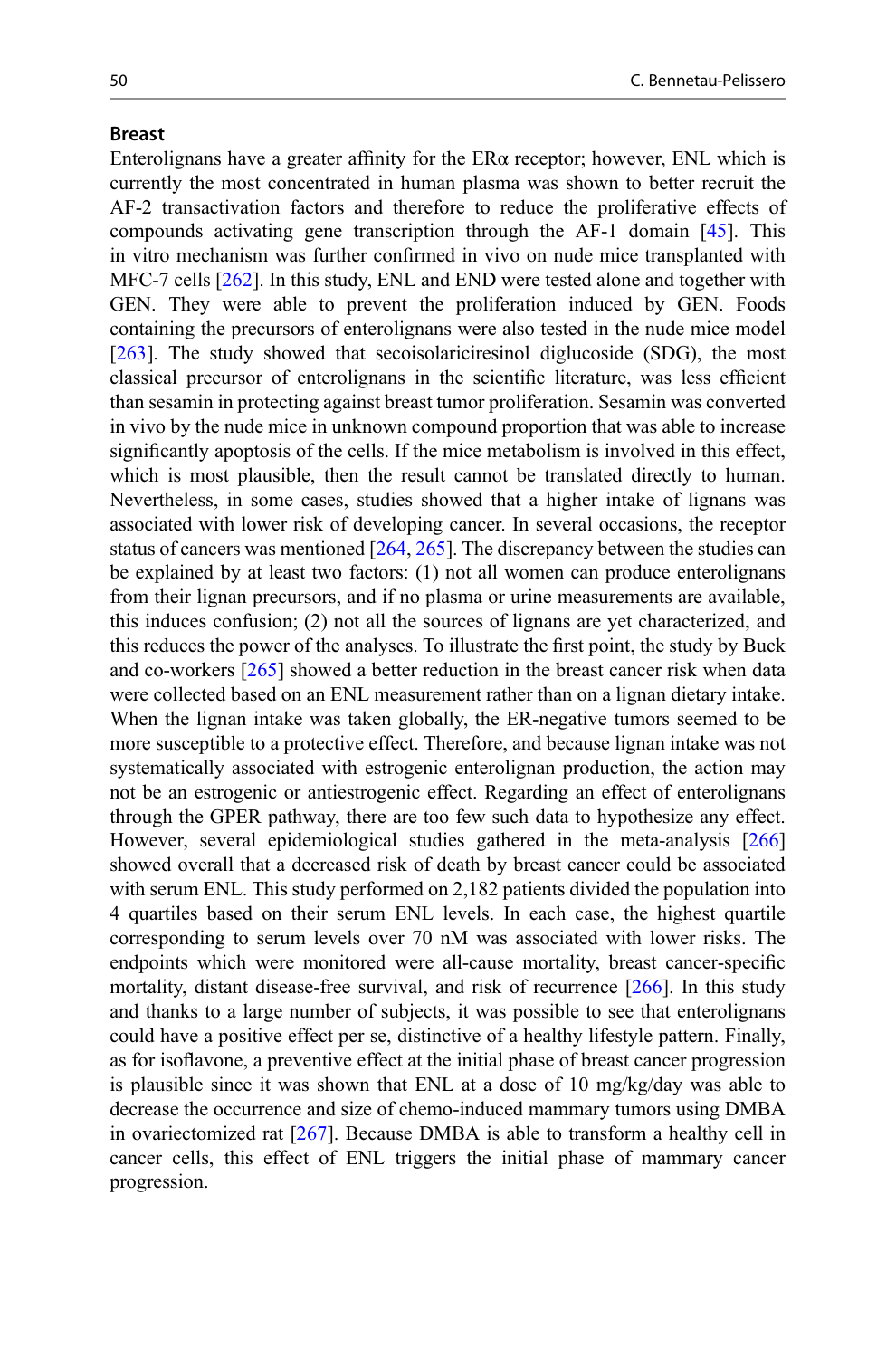# 6.2 Other Side Effects

### 6.2.1 Thyroid

Links were made between soy consumption and alterations of fragile thyroid function. In the 1960s when the first soy-based infant formulas were commercialized, hypothyroidism goiters were observed [[268\]](#page-67-0) in infants and led to iodine supplementation in these formulas [\[269](#page-67-0)]. However, nowadays hypothyroid infants can still develop a goiter under soy-based infant formula, and their thyroid function is still difficult to manage under these soy-based formulas [[270](#page-67-0)–[272\]](#page-67-0). Generally speaking, until now, whenever isoflavone effects were reported on hypothyroidism, it was always in persons with preexisting thyroid impairments [[271,](#page-67-0) [273](#page-67-0)–[275](#page-67-0)]. In parallel to these data is the case of a woman who was treated with Levothyrox for hypothyroidism. It showed that the intake of soy-based food supplements interacts with the drug absorption [[274\]](#page-67-0). As a result, the doses required to balance her thyroid function had to be increased when soy-based food supplement was taken simultaneously with Levothyrox treatment. Consequently, in Europe, these medications are generally advised avoiding soy consumption. The mechanism of action is not fully characterized, but GEN was found to bind to thyroid hormone receptors [[276\]](#page-67-0) and to compete with triiodothyronine  $(T_3)$  on its receptor at concentrations of 1  $\mu$ M which are dietary relevant. In addition, in the presence of iodide ions, genistein and daidzein blocked TPO-catalyzed tyrosine iodination by acting as alternate substrates in vivo [\[277](#page-68-0)]. This mechanism would explain the greater need of iodine for correct thyroid function in the presence of soy. Many other studies, however, showed no adverse effects from soy or isoflavones on thyroid function of healthy subjects [\[278](#page-68-0)–[282](#page-68-0)]. In addition, in Japan, isoflavones are consumed at the highest rate on earth; until recently [\[283\]](#page-68-0) no adverse effects were consistently reported. The exception [[283\]](#page-68-0) is the case of a 72-year-old woman with preexisting lymphocytic thyroiditis who was admitted to the hospital with acute hypothyroidism. It was due to the consumption of a health drink containing soy. Symptoms progressively disappeared after soy-based health drink arrest. However, the traditional Japanese diet is based on a large variety of seafoods which are rich in iodine. They may usually compensate for the effect of soy and/or isoflavones on an alteration of the thyroid function. Finally, for many years, it was unclear if any soy component or specifically isoflavones were responsible for the hypothyroid effect of soy. The study by Sathyapalan and co-workers [\[284](#page-68-0)] finally answered the question. When isoflavones were removed or added to soy, and fed to volunteers with preexisting mild hypothyroidism, the isoflavone supplementation clearly aggravated the hypothyroid symptoms. Taking all these data together, it seems that the adverse effects of soy isoflavones may occur only in persons with previous hypothyroidism. In that case, a balance in the thyroid function is more difficult to achieve medically.

### 6.2.2 Autoimmune Diseases

Autoimmune diseases occur when the immune system attacks and destroys the organs and tissues of its own host. Several autoimmune diseases occur with a higher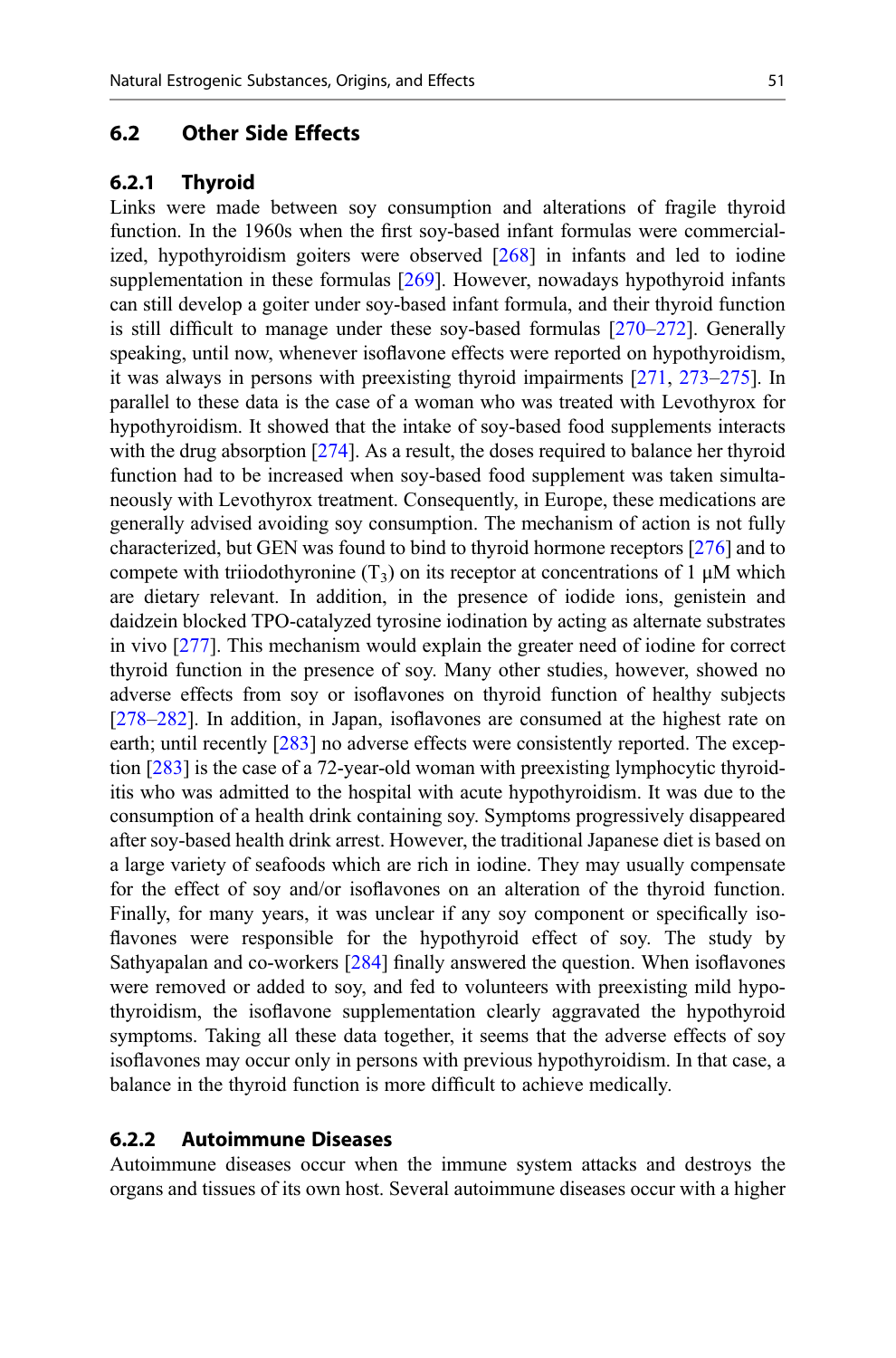frequency in women than in men [\[285](#page-68-0)]. Although links with several factors expressed by the X chromosomes have been related to the occurrence of autoimmune diseases [[286](#page-68-0)], the role played by female sex steroids is currently under investigation. Hence, the incidence of autoimmune diseases is generally higher in premenopausal women than in children (girls) and decreases after menopause [[287\]](#page-68-0). At the cell level,  $17\beta$ - $E_2$  was shown to induce the expression of many different factors playing a role in the activation of autoantibodies. As an example,  $17\beta$ -E<sub>2</sub> at physiological doses increases lymphocyte B and plasma dendritic cell differentiations in vitro [\[288](#page-68-0), [289\]](#page-68-0). This process is inhibited by the pure antiestrogens ICI 182 780 or by tamoxifen. Plasma dendritic cell activation and IFN $\alpha$  production are enhance in vitro and in vivo by 17β-E<sub>2</sub> and reduced when the ER $\alpha$  receptor is reduced or blocked [[289\]](#page-68-0). Autoimmune processes seem to be reduced during pregnancy, while progesterone is present in the body at high concentrations [[290\]](#page-68-0). Testosterone also seems to exert a preventive effect [[291\]](#page-68-0). For systemic lupus erythematosus (SLE), the sex ratio distortion is one of the highest with currently nine women and one man being hit by the disease in France [[292\]](#page-68-0). In Japan, the ratio seems to be more in favor to men with eight women and two men being sick [[287\]](#page-68-0). In addition, the disease evolves by flares which occurrence is still difficult to prevent because of unknown causes. Among other causes, environmental factors have been suggested to be involved [[293,](#page-68-0) [294](#page-68-0)]. Dietary phytoestrogens, because of their estrogenic potencies and their mostly unknown sources of exposure in modern diet, are good candidates for further studies. In a transgenic mouse model of SLE, the MRL/Mp-lpr/lpr mouse GEN and DAID at nutritional doses were shown to aggravate the SLE-induced nephropathy and to induce earlier mortality when compared to a diet devoid of soy [\[295](#page-68-0)]. Noteworthy, at pharmacological doses, isoflavones seem to have the opposite effect [\[296](#page-68-0)]. Fort and co-workers [[297\]](#page-69-0) examined the incidence of autoimmune diseases in children fed with soy-based infant formula compared to their counterpart fed with other formulas in their infancy. They found out that the frequency of feedings with soy-based milk formulas in early life was significantly higher in children with autoimmune thyroid diseases (prevalence 31%) as compared with their siblings (prevalence  $12\% p < 0.01$ ) and healthy nonrelated control children (prevalence 13%,  $p < 0.02$ ). More recently working in rodent, Tran and co-workers [[298\]](#page-69-0) showed that GEN, DAID, or glycitein and a soy extract suppressed iodine uptake and stimulated the production of autoimmunogen in rat thyrocytes in vitro. However, cells were from rat, and the efficient doses were higher than  $1 \mu$ M. Therefore, the transposition to the clinical situation should be taken with caution. Finally, Portman and co-workers [[299\]](#page-69-0) recently showed an association between soy and the incidence of Kawasaki disease (KD) in children. A significant increased KD risk was observed in children for total isoflavone intake (OR, 2.33; CI 95%, 1.37–3.96) and for genistein intake (OR, 2.46; CI 95%, 1.46–4.16), when comparing high-soy consumers vs. non-consumers. KD risk was also significantly increased in Asian-American children with the highest isoflavone consumption. Hence, total isoflavones were highly significantly correlated to an increased risk (OR, 7.29; CI 95%, 1.73–30.75), and this was also the case for genistein (OR, 8.33;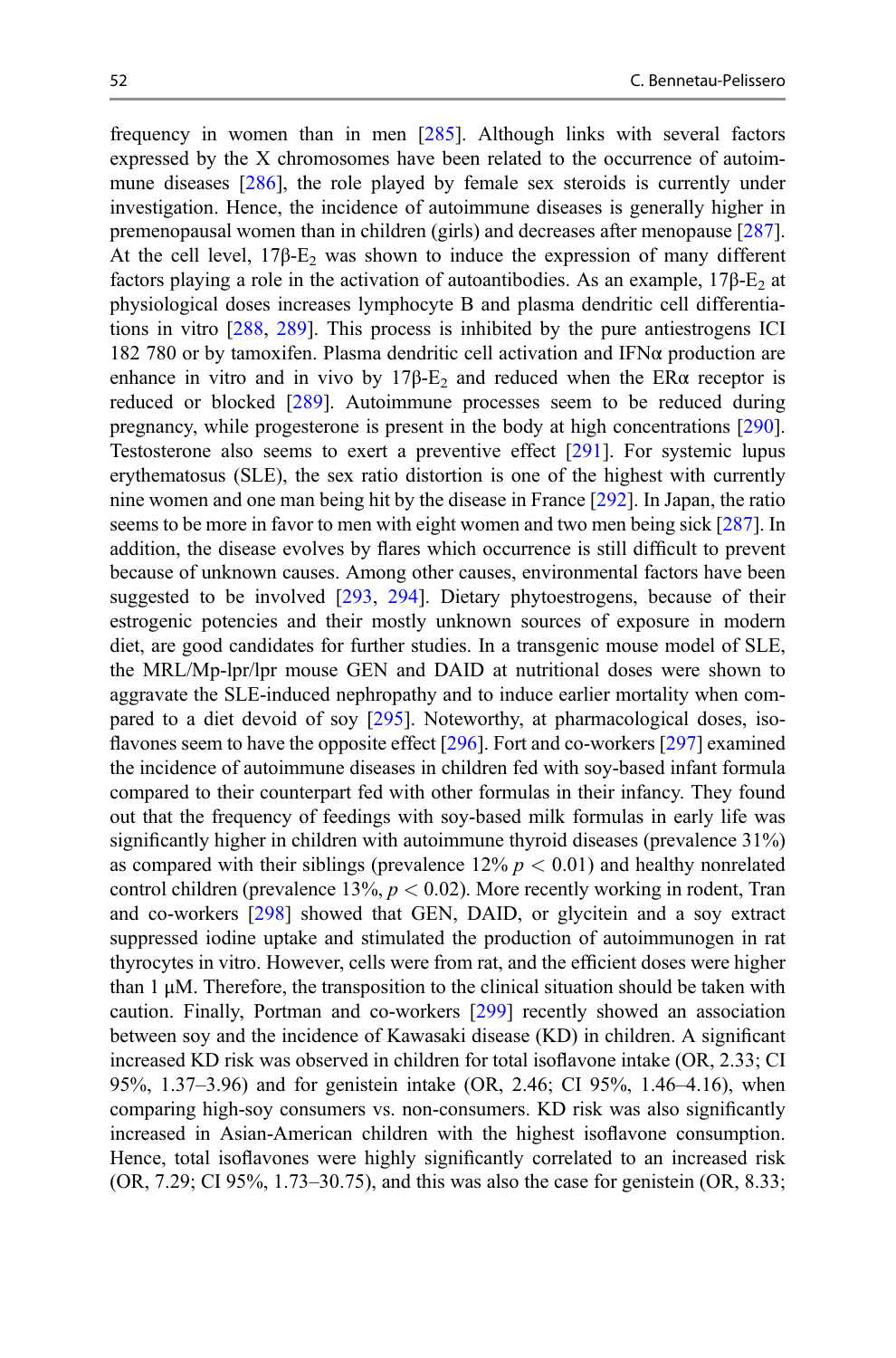CI 95%, 1.92–36.24) when compared to white children. The authors concluded that childhood dietary isoflavone consumption, but not maternal isoflavone intake during pregnancy and nursing, strongly relates to KD risk in an ethnically diverse US population. To conclude, the association of autoimmune disease with estrogens is clear, and progesterone and testosterone are most probably protective. Phytoestrogens being estrogenic, antiandrogenic [\[300](#page-69-0)], and able to reduce progesterone levels at dietary doses [[301\]](#page-69-0) can be good environmental candidate to solve the reason of unexplained autoimmune disease flares. However, additional studies are needed to ascertain this effect and therefore to go toward disease prevention.

# 7 Conclusion

Natural potent estrogens are ubiquitous in our environment. Resorcylic acid lactones and COUM, because of their strong known effects on rodent reproductive physiology, have been adequately monitored so far. Hence, the human exposure, except in specific circumstances, is not a cause of concern. Lignans, although leading to the eventual production of estrogenic compounds by the gut bacteria, are far less studied, and the exposure to the weak estrogen enterolignans is far from being correctly assessed. A large interindividual response is expected from the exposure to dietary lignans. However, as far as we can approach them with our current tools, these compounds act as SERMs, and their effects appear to be more beneficial than adverse. Their effects on reproduction appear to be positive, and they were shown to reduce the proliferation on estrogen-dependent breast cancer cell lines. Their exposure being associated with grain, fruit, and vegetable intakes does not seem to suppress the benefit of a diet rich in these foodstuffs. Inducing more concerns is the case of isoflavones. Their estrogenic effects in vitro range between ENL on one hand and COUM and ZEN on the other hand. Their bioavailability is the highest of all compounds listed here. Many effects, them being beneficial or having adverse effects, have been reported so far for these compounds. However, based on the assumption that they had always been part and parcel of the human diet, they were, until now, essentially considered as inactive. This discrepancy vanishes if it is admitted that the isoflavone exposure is modern and essentially due to changes in the cooking process of soy. Then the compounds can be considered for what they are, i.e., estrogenic compounds, possibly exerting endocrine-disrupting effects in synergy with other anthropoid compounds recently liberated in the environment. The actual data tend to indicate that their most pronounced deleterious effect is observed on reproduction. Their deleterious effects on already established estrogen-dependent cancers seem to occur at higher doses based on toxicology studies. These effects are counterbalanced by a preventive effect probably due to a favorable interaction at the initial step of breast cancer progression. More mechanistic data are required to ascertain this mechanism. Therefore, although more research is still required to take the best part of these compounds, the question of their endocrine-disrupting effect should be taken into consideration. Because the history shows that isoflavone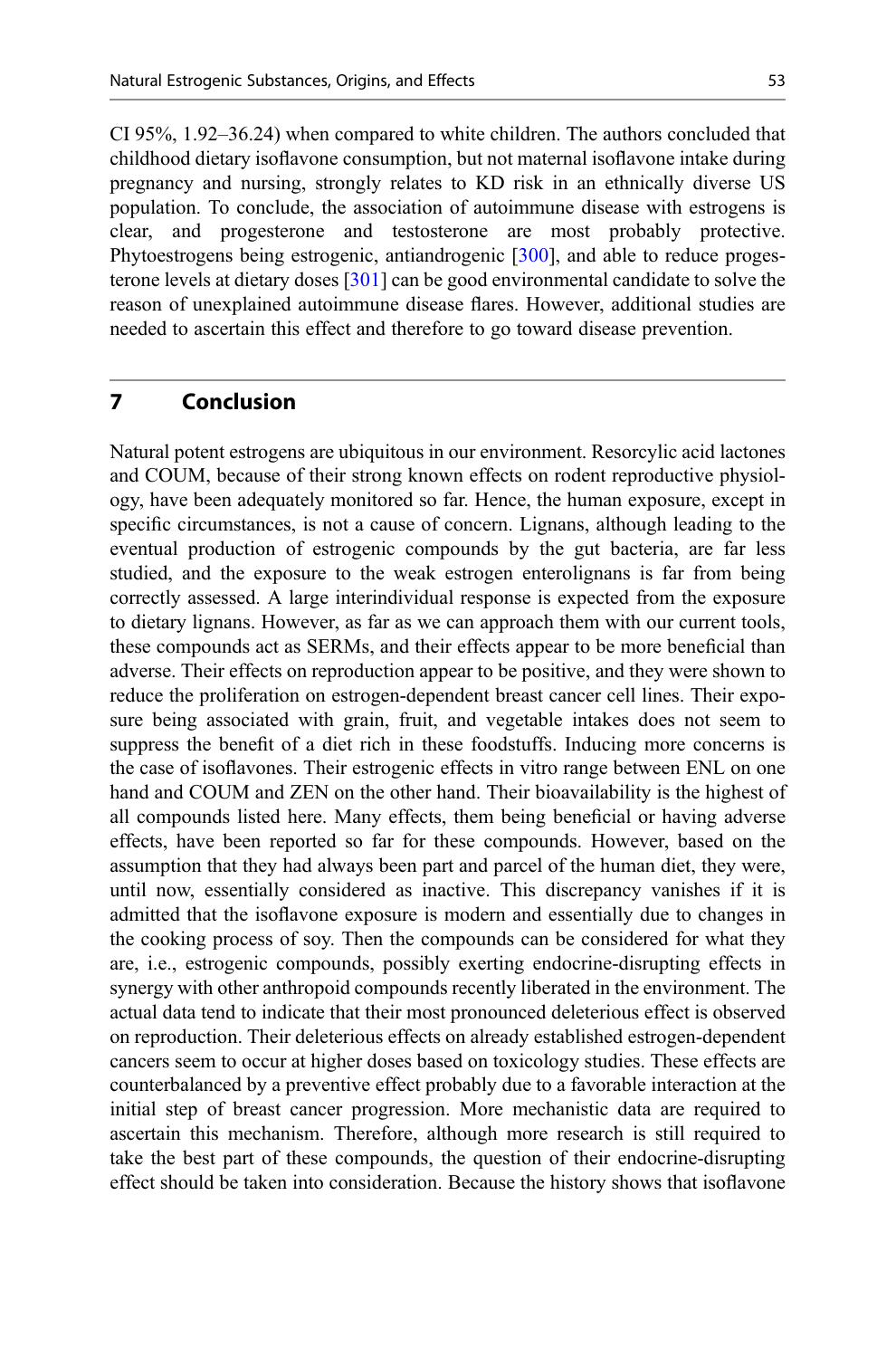<span id="page-53-0"></span>can be reduced easily in food, this should be done for both human and domestic animals to reduce the exposure to endocrine disruptors and improve farmers' incomes.

# References

- 1. Fernandez-Lopez A, Lamothe V, Delample M, Denayrolles M, Bennetau-Pelissero C (2016) Removing isoflavones from modern soyfood: why and how? Food Chem 210:286–294
- 2. Hicks KD, Sullivan AW, Cao J, Sluzas E, Rebuli M, Patisaul HB (2016) Interaction of bisphenol A (BPA) and soy phytoestrogens on sexually dimorphic sociosexual behaviors in male and female rats. Horm Behav 84:121–126
- 3. Bennetau-Pelissero C (2017) Positive or negative effects of isoflavones: toward the end of a controversy: response to the letter from Dr Messina and Dr Badger following the publication of the paper by Fernandez-Lopez A, Lamothe V, Delample M, Denayrolles M and Bennetau-Pelissero C. entitled: removing isoflavones from modern soyfood: why and how? Food Chem 225:293–301
- 4. National Toxicology Program (2008) Multigenerational reproductive study of genistein (Cas No. 446-72-0) in Sprague-Dawley rats (feed study). Natl Toxicol Program Tech Rep Ser 539:1–266
- 5. Mumford SL, Kim S, Chen Z (2015) Urinary phytoestrogens are associated with subtle indicators of semen quality among male partners of couples desiring pregnancy. J Nutr 145:2535–2541
- 6. McClain MR, Wolz E, Davidovich A, Pfannkuch F, Edwards JA, Bausch J (2006) Acute, subchronic and chronic safety studies with genistein in rats. Food Chem Toxicol 44(1):56–80
- 7. European Centre for Ecotoxicology and Toxicology of Chemicals (2002) Guidance on evaluation of reproductive toxicity data. Monograph no. 31. Brussels. ISSN-0773-6347-31
- 8. Carreau S, Bouraima-Lelong H, Delalande C (2011) Estrogens: new players in spermatogenesis. Reprod Biol 11(3):174–193
- 9. Rochira V, Granata AR, Madeo B, Zirilli L, Rossi G, Carani C (2005) Estrogens in males: what have we learned in the last 10 years? Asian J Androl 7:3–20
- 10. Katzenellenbogen JA, Katzenellebogen BS, Tatee T, Robertson DW, Landvatter SW (1980) The chemistry of estrogens and antiestrogens: relationships between structure, receptor binding and biological activity. In: McLachlan JA (ed) Estrogens in the environment. Elsevier Science, New York, p 33
- 11. Bennetau-Pelissero C (2013) Chapitre 77. Isoflavonoids and phytoestrogenic activity. In: Natural products 2013 phytochemistry, botany and metabolism of alkaloids, phenolics and terpenes. Springer, Berlin/Heidelberg, pp 2381–2432. [https://doi.org/10.1007/978-3-642-](https://doi.org/10.1007/978-3-642-22144-6_80) [22144-6\\_80](https://doi.org/10.1007/978-3-642-22144-6_80)
- 12. Heldring N, Pike A, Andersson S, Matthews J, Cheng G, Hartman J, Tujague M, Ström A, Treuter E, Warner M, Gustafsson JA (2007) Estrogen receptors: how do they signal and what are their targets. Physiol Rev 87(3):905–931
- 13. Bhavnani BR, Tam SP, Lu X (2008) Structure activity relationships and differential interactions and functional activity of various equine estrogens mediated via estrogen receptors (ERs) ERalpha and ERbeta. Endocrinology 149(10):4857–4870
- 14. Meitzen J, Luoma JI, Boulware MI, Hedges VL, Peterson BM, Tuomela K, Britson KA, Mermelstein PG (2013) Palmitoylation of estrogen receptors is essential for neuronal membrane signaling. Endocrinology 154(11):4293–4304
- 15. Adlanmerini M, Solinhac R, Abot A, Fabre A, Raymond-Letron I, Guihot AL, Boudou F, Sautier L, Vessières E, Kim SH, Lière P, Fontaine C, Krust A, Chambon P, Katzenellenbogen JA, Gourdy P, Shaul PW, Henrion D, Arnal JF, Lenfant F (2014) Mutation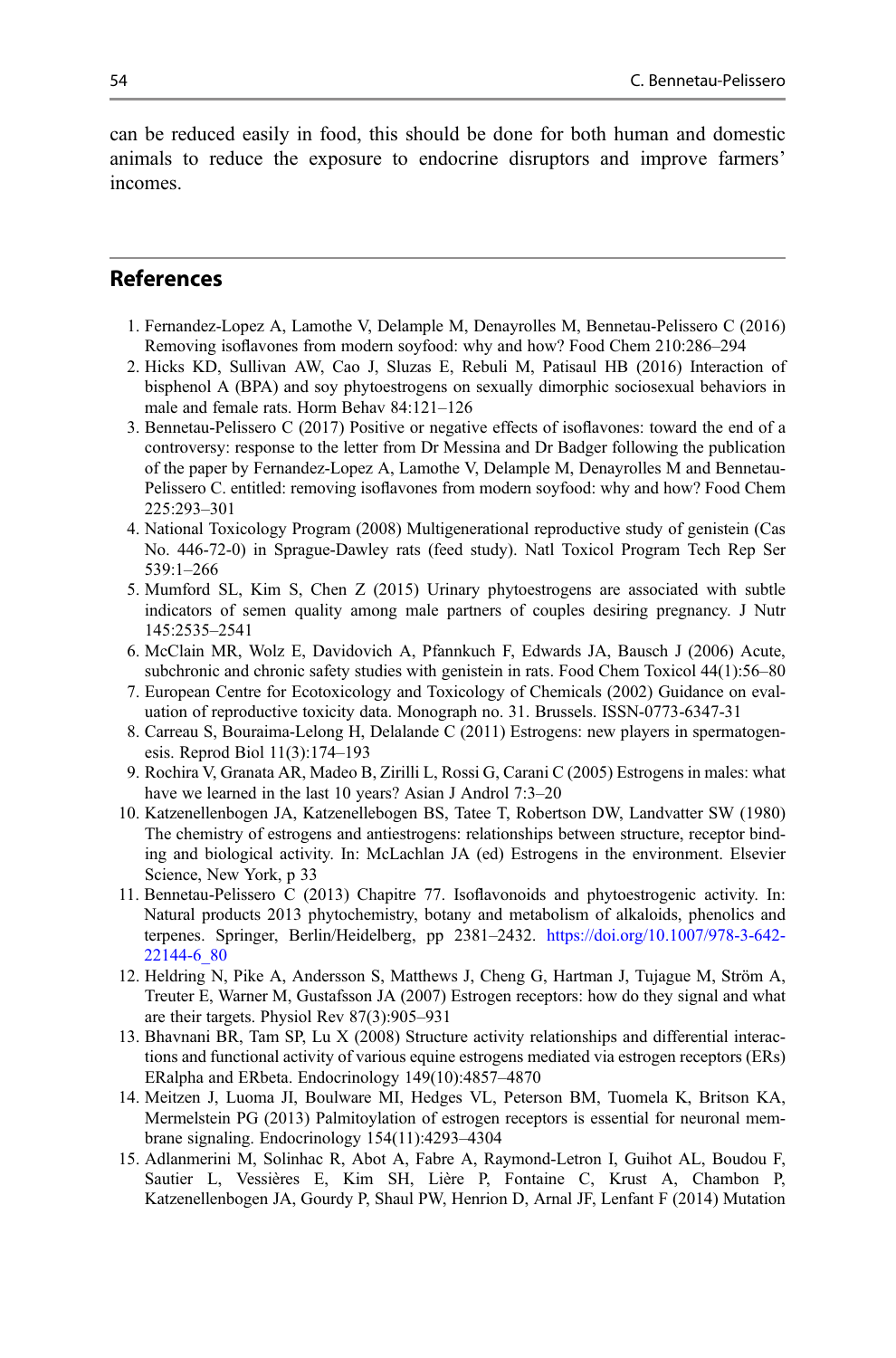<span id="page-54-0"></span>of the palmitoylation site of estrogen receptor  $\alpha$  in vivo reveals tissue-specific roles for membrane versus nuclear actions. Proc Natl Acad Sci USA 111(2):E283–E290

- 16. Morrill GA, Kostellow AB, Gupta RK (2015) Transmembrane helices in "classical" nuclear reproductive steroid receptors: a perspective. Nucl Recept Signal 13:e003
- 17. Petrie WK, Dennis MK, Hu C, Dai D, Arterburn JB, Smith HO, Hathaway HJ, Prossnitz ER (2013) G protein-coupled estrogen receptor-selective ligands modulate endometrial tumor growth. Obstet Gynecol Int 2013:472720
- 18. Ren GY, Chen CY, Chen WG, Huang Y, Qin LQ, Chen LH (2016) The treatment effects of flaxseed-derived secoisolariciresinol diglycoside and its metabolite enterolactone on benign prostatic hyperplasia involve the G protein-coupled estrogen receptor 1. Appl Physiol Nutr Metab 41(12):1303–1310
- 19. Prossnitz ER, Arterburn JB, Sklar LA (2007) GPR30: a G protein-coupled receptor for estrogen. Mol Cell Endocrinol 265–266:138–142
- 20. Suetsugi M, Su L, Karlsberg K, Yuan Y-C, Chen S (2003) Flavone and isoflavone phytoestrogens are agonists of estrogen-related receptors. Mol Cancer Res 1:981–991
- 21. Boué SM, Burow ME, Wiese TE, Shih BY, Elliott S, Carter-Wientjes CH, McLachlan JA, Bhatnagar D (2011) Estrogenic and antiestrogenic activities of phytoalexins from red kidney bean (Phaseolus vulgaris L.) J Agric Food Chem 59(1):112–120
- 22. Kim HJ, Suh HJ, Kim JH, Kang SC, Park S, Lee CH, Kim JS (2010) Estrogenic activity of glyceollins isolated from soybean elicited with Aspergillus sojae. J Med Food 13(2):382–390
- 23. Lindner HR (1976) Occurrence of anabolic agents in plants and their importance. Qual Saf Suppl 5:151
- 24. Song T, Barua K, Buseman G, Murphy PA (1998) Rapid simultaneous determination of major isoflavones of *Pueraria lobata* and discriminative analysis of its geographical origins by principal component analysis. Am J Clin Nutr 68:1474S
- 25. Zhao C, Chan HY, Yuan D, Liang Y, Lau TY, Chau FT (2011) Rapid simultaneous determination of major isoflavones of Pueraria lobata and discriminative analysis of its geographical origins by principal component analysis. Phytochem Anal 22(6):503
- 26. He X, Blount JW, Ge S, Tang Y, Dixon RA (2011) A genomic approach to isoflavone biosynthesis in kudzu (Pueraria lobata). Planta 233(4):843
- 27. Rochfort S, Panozzo J (2007) Phytochemicals for health, the role of pulses. J Agric Food Chem 55(20):7981
- 28. Keinan-Boker L, Van der Schouw YT, De Kleijn MJJ, Jacques PF, Diederick E, Grobbee DE, Peeters PHM (2002) J Nutr 132:1319
- 29. Farnsworth NR, Bingel AS, Cordell GA, Crane FA, Fong HS (1975) Potential value of plants as sources of new antifertility agents I. J Pharm Sci 64(4):535–598
- 30. Farnsworth NR, Bingel AS, Cordell GA, Crane FA, Fong HS (1975) Potential value of plants as sources of new antifertility agents II. J Pharm Sci 64(5):717–754
- 31. Horn-Ross PL, Barnes S, Lee M, Coward L, Mandel JE, Koo J, John EM, Smith M (2000) Assessing phytoestrogen exposure in epidemiologic studies: development of a database (United States). Cancer Causes Control 11(4):289–298
- 32. Franke AA, Custer LJ (1994) High-performance liquid chromatographic assay of isoflavonoids and coumestrol from human urine. J Chromatogr B Biomed Appl 662(1):47–60
- 33. Knuckles BE, deFremery D, Kohler GO (1976) Coumestrol content of fractions obtained during wet processing of alfalfa. J Agric Food Chem 24(6):1177–1180
- 34. Valsta LM, Kilkkinen A, Mazur W, Nurmi T, Lampi AM, Ovaskainen ML, Korhonen T, Adlercreutz H, Pietinen P (2003) Phyto-oestrogen database of foods and average intake in Finland. Br J Nutr 89(Suppl 1):S31–S38
- 35. Adlercreutz H, Mazur W (1997) Phyto-oestrogens and western diseases. Ann Med 29:95–120
- 36. USDA-Iowa State University Isoflavones Database. [www.nal.us-da.gov/fnic/foodcomp/Data/](http://www.nal.us-da.gov/fnic/foodcomp/Data/isoflav/isoflav.html) isoflav/isofl[av.html](http://www.nal.us-da.gov/fnic/foodcomp/Data/isoflav/isoflav.html)
- 37. Fletcher RJ (2003) Food sources of phytoestrogens and their precursors in Europe. Br J Nutr 89(1):S39–S43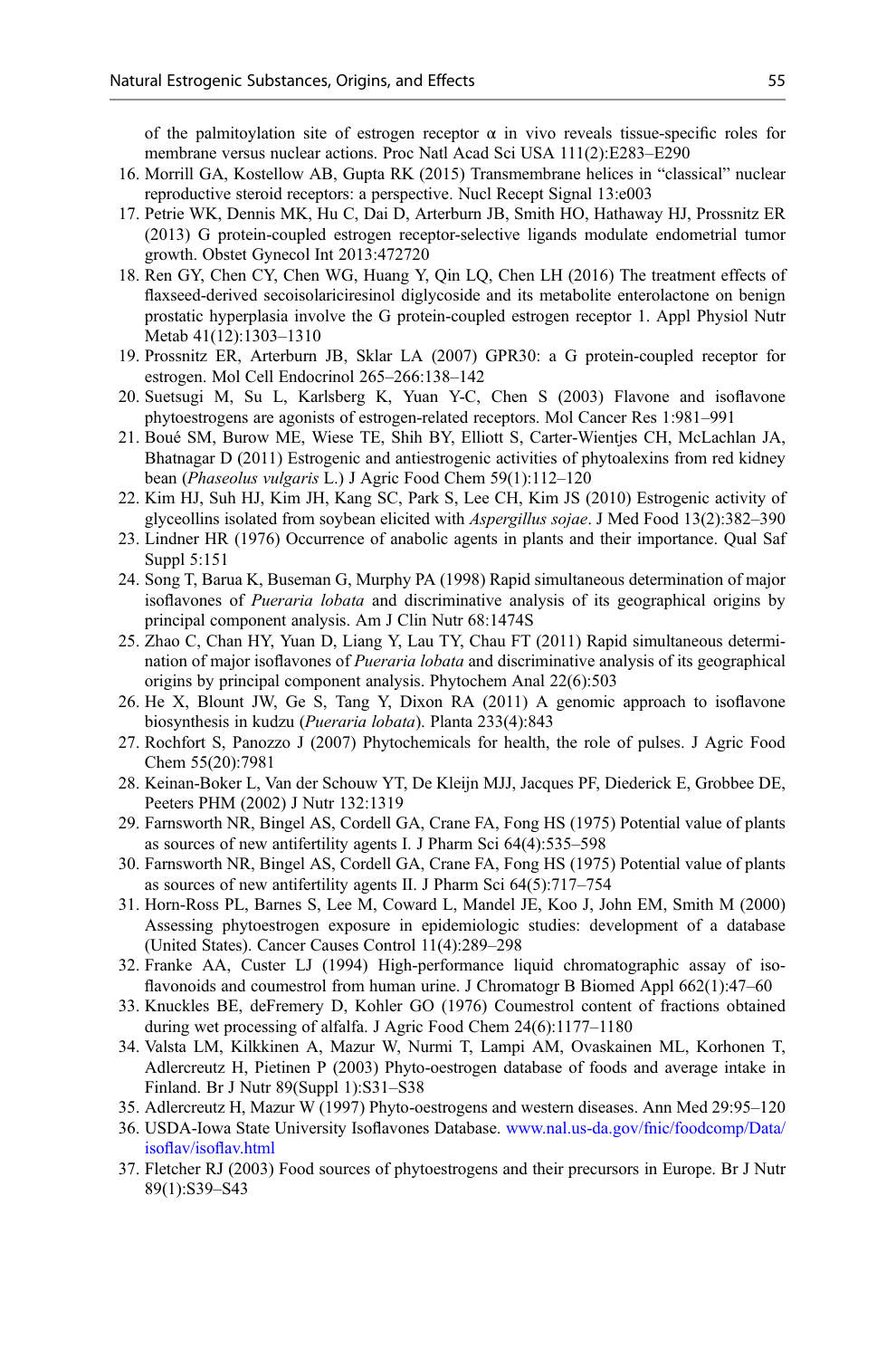- <span id="page-55-0"></span>38. Pillow PC, Duphorne CM, Chang S, Contois JH, Strom SS, Spitz MR, Hursting SD (1999) Development of a database for assessing dietary phytoestrogen intake. Nutr Cancer 33:3–19
- 39. Francis CM, Millington AJ (1971) Presence of methylated coumestans in annual Medicago species; response to a fungal pathogen. Aust J Agric Res 22:75–80
- 40. Li Y, Luh CJ, Burns KA, Arao Y, Jiang Z, Teng CT, Tice RR, Korach KS (2013) Endocrinedisrupting chemicals (EDCs): in vitro mechanism of estrogenic activation and differential effects on ER target genes. Environ Health Perspect 121(4):459–466
- 41. Mallis LM, Sarkahian AB, Harris HA, Zhang MY, McConnell OJ (2003) Determination of rat oral bioavailability of soy-derived phytoestrogens using an automated on-column extraction procedure and electrospray tandem mass spectrometry. J Chromatogr B Analyt Technol Biomed Life Sci 796(1):71–86
- 42. Bickoff EM, Loper GM, Hanson CH, Graham JH, Witt SC, Spencer RR (1967) Effect of common leafspot on coumestans and flavones in alfalfa. Crop Sci 7(3):259–261
- 43. Wong E, Latch GCM (1971) Effect of fungal diseases on phenolic contents of white clover. NZ J Agric Res 14(3):633–638
- 44. <http://dietgrail.com/coumestrol/>
- 45. Carreau C, Flouriot G, Bennetau-Pelissero C, Potier M (2008) Enterodiol and enterolactone, two major diet-derived polyphenol metabolites have different impact on ERalpha transcriptional activation in human breast cancer cells. J Steroid Biochem Mol Biol 110(1–2):176–185
- 46. Moreno-Franco B, García-González Á, Montero-Bravo AM, Iglesias-Gutiérrez E, Úbeda N, Maroto-Núñez L, Adlercreutz H, Peñalvo JL (2011) Dietary alkylresorcinols and lignans in the Spanish diet: development of the alignia database. J Agric Food Chem 59(18):9827–9834
- 47. Pianjing P, Thiantanawat A, Rangkadilok N, Watcharasit P, Mahidol C, Satayavivad J (2011) Estrogenic activities of sesame lignans and their metabolites on human breast cancer cells. J Agric Food Chem 59(1):212–221
- 48. Nicolle C, Manach C, Morand C, Mazur W, Adlercreutz H, Rémésy C, Scalbert A (2002) Mammalian lignan formation in rats fed a wheat bran diet. J Agric Food Chem 50(21):6222–6226
- 49. Peñalvo JL, Adlercreutz H, Uehara M, Ristimaki A, Watanabe S (2008) Lignan content of selected foods from Japan. J Agric Food Chem 56(2):401–409
- 50. Bhatnagar D, Yu J, Ehrlich KC (2002) Toxins of filamentous fungi. Chem Immunol 81:167–206
- 51. Stob M, Baldwin RS, Tuite J, Andrews FN, Gillette KG (1962) Isolation of an anabolic, uterotrophic compound from corn infected with Gibberella zeae. Nature 196:1318
- 52. Yazar S, Omurtag GZ (2008) Fumonisins, trichothecenes and zearalenone in cereals. Int J Mol Sci 9:2062–2090
- 53. Castelo MM, Sumner SS, Bullerman LB (1998) Stability of fumonisins in thermally processed corn products. J Food Prot 161:1030–1033
- 54. EFSA Panel on Contaminants in the Food Chain (2011) Scientific opinion on the risks for public health related to the presence of zearalenone in food. EFSA J 9(6):2197–2421
- 55. Kuhnle GG, Dell'Aquila C, Aspinall SM, Runswick SA, Mulligan AA, Bingham SA (2008) Phytoestrogen content of foods of animal origin: dairy products, eggs, meat, fish, and seafood. J Agric Food Chem 56(21):10099–10104
- 56. Liu Z, Li W, Sun J, Liu C, Zeng Q, Huang J, Yu B, Huo J (2004) Intake of soy foods and soy isoflavones by rural adult women in China. Asia Pac J Clin Nutr 13(2):204–209
- 57. Cassidy A, Bingham S, Setchell KD (1994) Biological effects of a diet of soy protein rich in isoflavones on the menstrual cycle of premenopausal women. Am J Clin Nutr 60(3):333–340
- 58. Wada K, Tsuji M, Tamura T, Konishi K, Kawachi T, Hori A, Tanabashi S, Matsushita S, Tokimitsu N, Nagata C (2015) Soy isoflavone intake and stomach cancer risk in Japan: from the Takayama study. Int J Cancer 137(4):885–892
- 59. Surh J, Kim M-J, Koh E, Young-Kyung L, Kim Y-KL, Kwon H (2009) Estimated intakes of isoflavones and coumestrol in Korean population. Int J Food Sci Nutr 57(5–6):325–344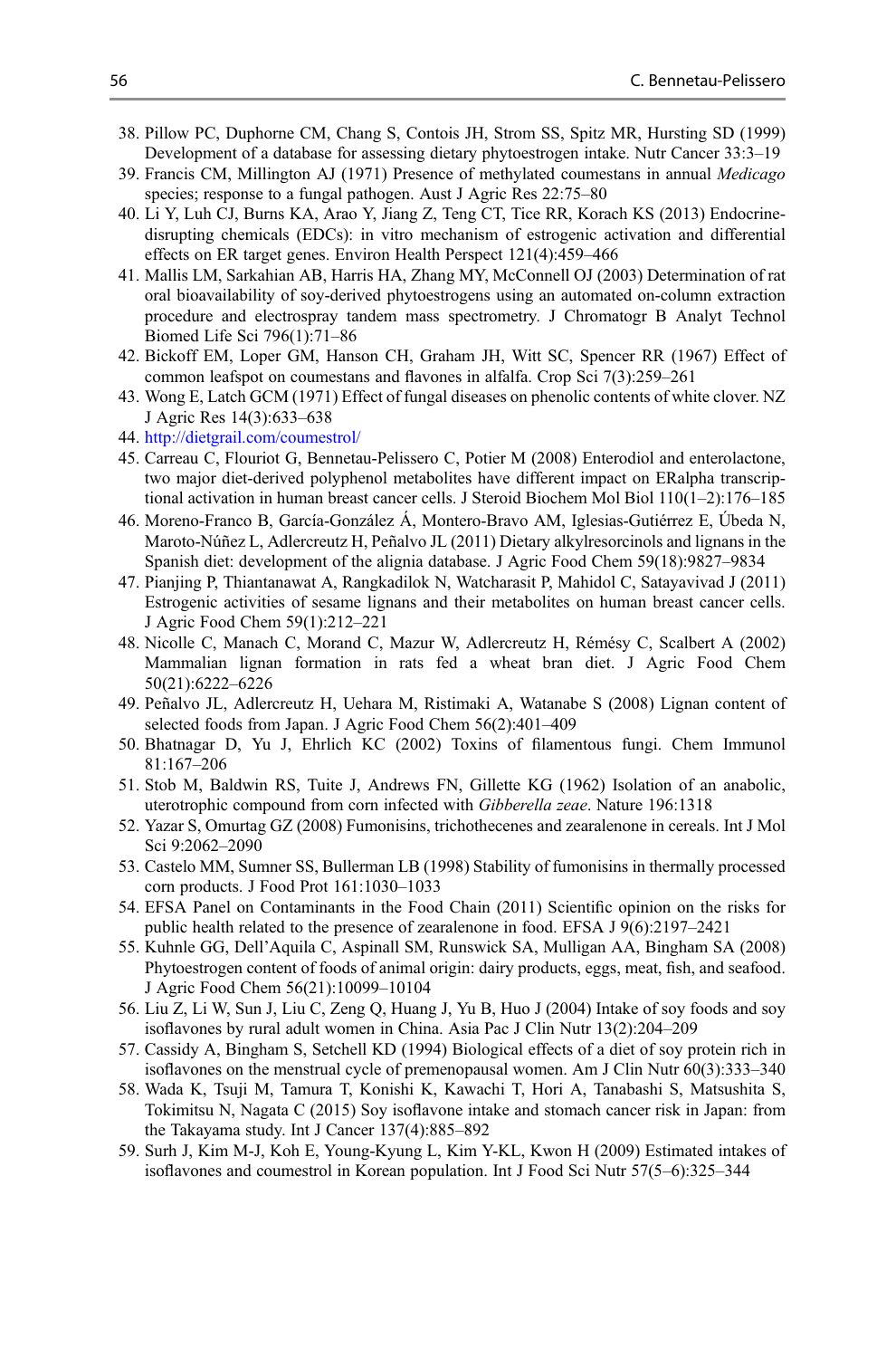- <span id="page-56-0"></span>60. Hu XJ, Song WR, Gao LY, Nie SP, Eisenbrand G, Xie MY (2014) Assessment of dietary phytoestrogen intake via plant-derived foods in China. Food Addit Contam Part A Chem Anal Control Expo Risk Assess 31(8):1325–1335
- 61. Agence française de sécurité sanitaire des aliments (2005) Sécurité et bénéfices des phytoestrogènes apportés par l'alimentation: recommandations. Publisher, AFSSA, 2005. ISBN, 2110954434, 9782110954435, 440 pages
- 62. Carmichael SL, Gonzalez-Feliciano AG, Ma C, Shaw GM, Cogswell ME (2011) Estimated dietary phytoestrogen intake and major food sources among women during the year before pregnancy. Nutr J 10:105–114
- 63. Bai W, Wang C, Ren C (2014) Intakes of total and individual flavonoids by US adults. Int J Food Sci Nutr 65(1):9–20
- 64. Fleck SC, Churchwell MI, Doerge DR, Teeguarden JG (2016) Urine and serum biomonitoring of exposure to environmental estrogens II: soy isoflavones and zearalenone in pregnant women. Food Chem Toxicol 95:19–27
- 65. Berman T, Goldsmith R, Göen T, Spungen J, Novack L, Levine H, Amitai Y, Shohat T, Grotto I (2013) Urinary concentrations of environmental contaminants and phytoestrogens in adults in Israel. Environ Int 59:478–484
- 66. Degen GH, Blaszkewicz M, Shi L, Buyken AE, Remer T (2011) Urinary isoflavone phytoestrogens in German children and adolescents–a longitudinal examination in the DONALD cohort. Mol Nutr Food Res 55(3):359–367
- 67. Badger TM, Ronis MJ, Hakkak R, Rowlands JC, Korourian S (2002) The health consequences of early soy consumption. J Nutr 132(3):559S–565S
- 68. McCarver G, Bhatia J, Chambers C, Clarke R, Etzel R, Foster W, Hoyer P, Leeder JS, Peters JM, Rissman E, Rybak M, Sherman C, Toppari J, Turner K (2011) NTP-CERHR expert panel report on the developmental toxicity of soy infant formula. Birth Defects Res B Dev Reprod Toxicol 92(5):421–468
- 69. Hoey L, Rowland IR, Lloyd AS, Clarke DB, Wiseman H (2004) Influence of soya-based infant formula consumption on isoflavone and gut microflora metabolite concentrations in urine and on faecal microflora composition and metabolic activity in infants and children. Br J Nutr 91(4):607–616
- 70. Irvine CH, Shand N, Fitzpatrick MG, Alexander SL (1998) Daily intake and urinary excretion of genistein and daidzein by infants fed soy- or dairy-based infant formulas. Am J Clin Nutr 68(Suppl 6):1462S–1465S
- 71. Genovese MI, Lajolo FM (2002) Isoflavones in soy-based foods consumed in Brazil: levels, distribution, and estimated intake. J Agric Food Chem 50(21):5987–5993
- 72. Fonseca ND, Villar MP, Donangelo CM, Perrone D (2014) Isoflavones and soyasaponins in soy infant formulas in Brazil: profile and estimated consumption. Food Chem 143:492–498
- 73. Bennetau-Pelissero C, Sauvant P, Peltre G, Auriol P, Rocca A, Rancé F (2004) Phytooestrogènes du soja: problèmes posés chez le nourrisson allergique au lait de vache et consommant des formules à base de soja. Cah Nutr Diét 39(1):24–32
- 74. Petrakis NL, Barnes S, King EB, Lowenstein J, Wiencke J, Lee MM, Miike R, Kirk M, Coward L (1996) Stimulatory influence of soy protein isolate on breast secretion in pre- and postmenopausal women. Cancer Epidemiol Biomark Prev 5(10):785–794
- 75. McMichael-Phillips DF, Harding C, Morton M, Roberts SA, Howell A, Potten CS, Bundred NJ (1998) Effects of soy-protein supplementation on epithelial proliferation in the histologically normal human breast. Am J Clin Nutr 68(Suppl 6):1431S–1435S
- 76. Hargreaves DF, Potten CS, Harding C, Shaw LE, Morton MS, Roberts SA, Howell A, Bundred NJ (1999) Two-week dietary soy supplementation has an estrogenic effect on normal premenopausal breast. J Clin Endocrinol Metab 84(11):4017–4024
- 77. Nagata C, Takatsuka N, Inaba S, Kawakami N, Shimizu H (1998) Effect of soymilk consumption on serum estrogen concentrations in premenopausal Japanese women. J Natl Cancer Inst 90(23):1830–1835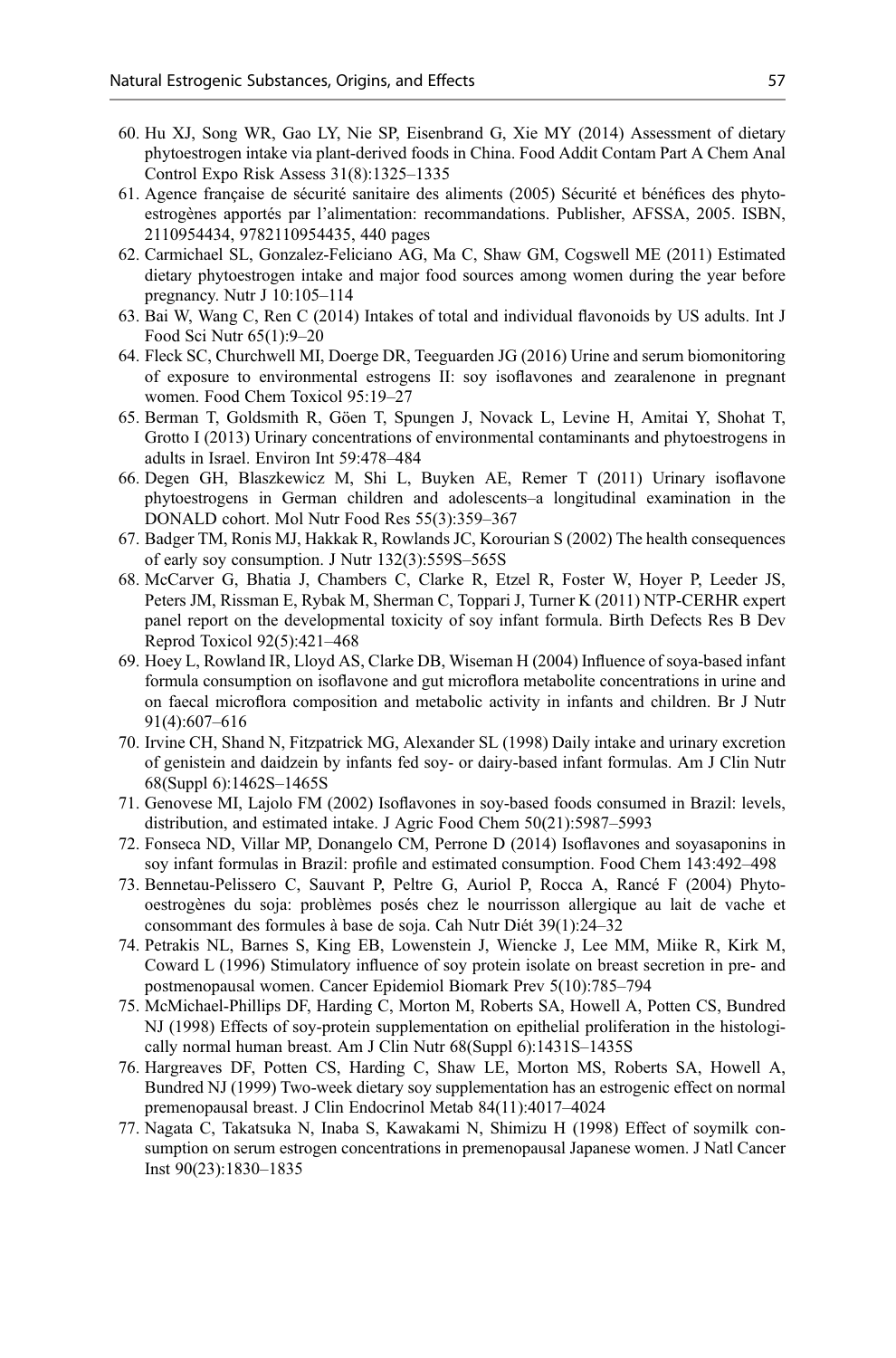- <span id="page-57-0"></span>78. Chavarro JE, Toth TL, Sadio SM, Hauser R (2008) Soy food and isoflavone intake in relation to semen quality parameters among men from an infertility clinic. Hum Reprod 23(11):2584–2590
- 79. Toshima H, Suzuki Y, Imai K, Yoshinaga J, Shiraishi H, Mizumoto Y, Hatakeyama S, Onohara C, Tokuoka S (2012) Endocrine disrupting chemicals in urine of Japanese male partners of subfertile couples: a pilot study on exposure and semen quality. Int J Hyg Environ Health 215(5):502–506
- 80. Xia Y, Chen M, Zhu P, Lu C, Fu G, Zhou X, Chen D, Wang H, Hang B, Wang S, Zhou Z, Sha J, Wang X (2013) Urinary phytoestrogen levels related to idiopathic male infertility in Chinese men. Environ Int 59:161–167
- 81. Clarke DB, Lloyd AS, Lawrence JM, Brown JE, Storey L, Raats M, Rainsbury RM, Culliford DJ, Bailey-Horne VA, Parry BM (2013) Development of a food compositional database for the estimation of dietary intake of phyto-oestrogens in a group of postmenopausal women previously treated for breast cancer and validation with urinary excretion. Br J Nutr 109(12):2261–2268
- 82. Anses working group (2011) Étude de l'alimentation totale française 2 (EAT 2) Tome 1 Contaminants inorganiques, minéraux, polluants rganiques persistants, mycotoxines, phyto-estrogènes. Anses Edition Scientifique. 346 pages
- 83. EFSA (2009) Opinion on the safety of 'Alfalfa protein concentrate' as food. EFSA J 997:1–19
- 84. Zamora-Ros R, Knaze V, Luján-Barroso L, Kuhnle GG, Mulligan AA, Touillaud M, Slimani N, Romieu I, Powell N, Tumino R, Peeters PH, de Magistris MS, Ricceri F, Sonestedt E, Drake I, Hjartåker A, Skie G, Mouw T, Wark PA, Romaguera D, Bueno-de-Mesquita HB, Ros M, Molina E, Sieri S, Quirós JR, Huerta JM, Tjønneland A, Halkjær J, Masala G, Teucher B, Kaas R, Travis RC, Dilis V, Benetou V, Trichopoulou A, Amiano P, Ardanaz E, Boeing H, Förster J, Clavel-Chapelon F, Fagherazzi G, Perquier F, Johansson G, Johansson I, Cassidy A, Overvad K, González CA (2012) Dietary intakes and food sources of phytoestrogens in the European prospective investigation into cancer and nutrition (EPIC) 24-hour dietary recall cohort. Eur J Clin Nutr 66(8):932–941
- 85. Kuijsten A, Arts IC, van't Veer P, Hollman PC (2005) The relative bioavailability of enterolignans in humans is enhanced by milling and crushing of flaxseed. J Nutr 135(12):2812–2816
- 86. Kunisue T, Tanabe S, Isobe T, Aldous KM, Kannan K (2010) Profiles of phytoestrogens in human urine from several Asian countries. J Agric Food Chem 58(17):9838–9846
- 87. Grace PB, Taylor JI, Low YL, Luben RN, Mulligan AA, Botting NP, Dowsett M, Welch AA, Khaw KT, Wareham NJ, Day NE, Bingham SA (2004) Phytoestrogen concentrations in serum and spot urine as biomarkers for dietary phytoestrogen intake and their relation to breast cancer risk in European prospective investigation of cancer and nutrition-norfolk. Cancer Epidemiol Biomark Prev 13(5):698–708
- 88. Jin JS, Hattori M (2010) Human intestinal bacterium, strain END-2 is responsible for demethylation as well as lactonization during plant lignan metabolism. Biol Pharm Bull 33(8):1443–1447
- 89. Mally A, Solfrizzo M, Degen GH (2016) Biomonitoring of the mycotoxin Zearalenone: current state-of-the art and application to human exposure assessment. Arch Toxicol 90(6):1281–1292
- 90. Tahara S, Ingham JL, Nakahara S, Mizutani J, Harborne JB (1984) Fungitoxic dihydrofuranoisoflavones and related compounds in white lupin, Lupinus albus. Phytochemistry 23:1889–1900
- 91. Garcez WS, Martins D, Garcez FR, Marques MR, Pereira AA, Oliveira LA, Rondon JN, Peruca AD (2000) Effect of spores of saprophytic fungi on phytoalexin accumulation in seeds of frog-eye leaf spot and stem canker-resistant and -susceptible soybean (Glycine max L.) cultivars. J Agric Food Chem 48:3662–3665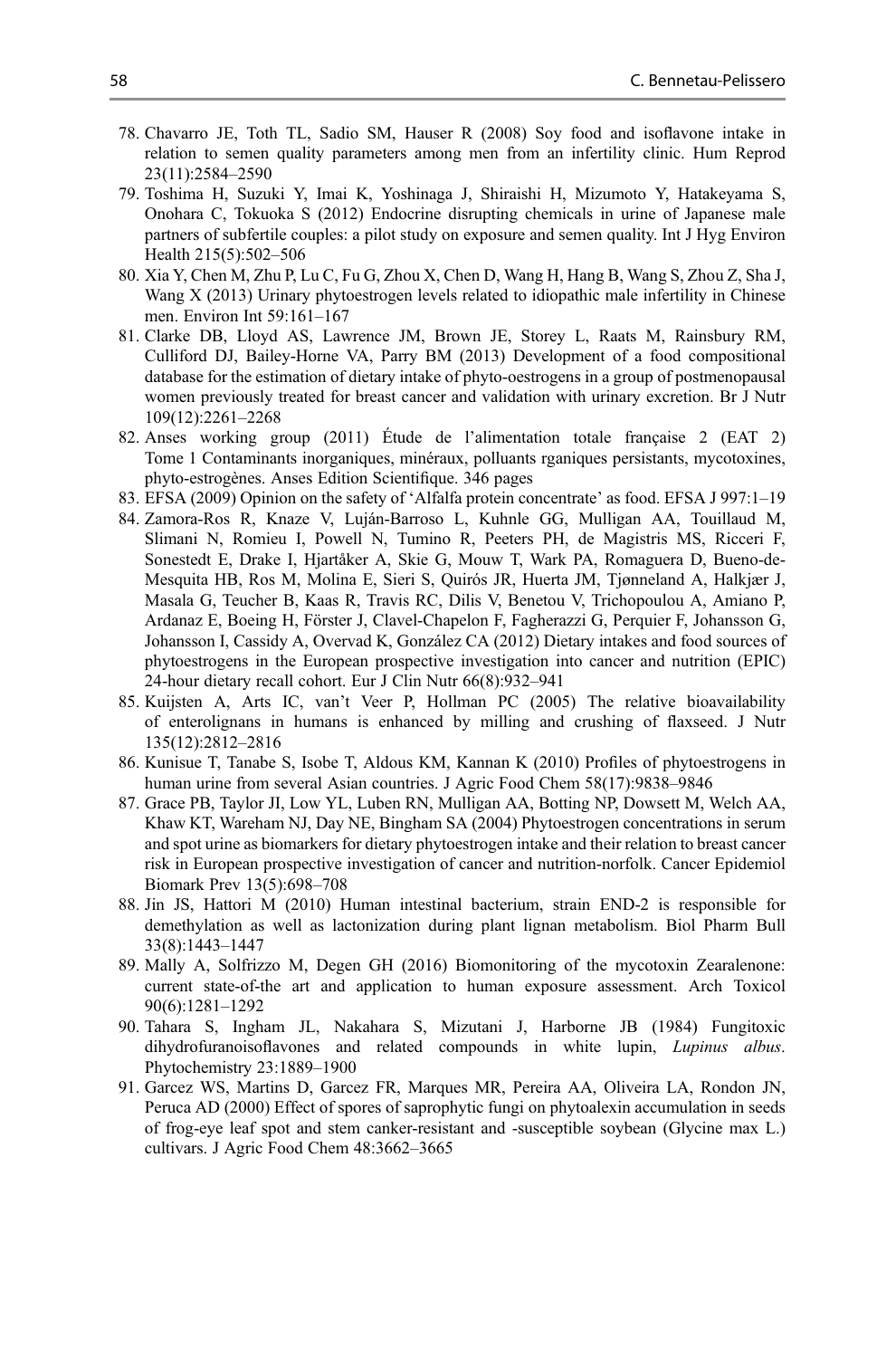- <span id="page-58-0"></span>92. Modolo LV, Cunha FQ, Braga MR, Salgado I (2002) Nitric oxide synthase-mediated phytoalexin accumulation in soybean cotyledons in response to the *Diaporthe phaseolorum* f. sp. meridionalis elicitor. Plant Physiol 130:1288–1297
- 93. Gagnon H, Grandmaison J, Ibrahim RK (1995) Phytochemical and immunocytochemical evidence for the accumulation of  $2'$ -hydroxylupalbigenin in lupin nodules and bacteroids. Mol Plant-Microbe Interact 8:131–137
- 94. Zhang F, Smith DL (1995) Preincubation of Bradyrhizobium japonicum with genistein accelerates nodule development of soybean at suboptimal root zone temperatures. Plant Physiol 108(3):961–968
- 95. Bennett JO, Yu O, Heatherly LG, Krishnan HB (2004) Accumulation of genistein and daidzein, soybean isoflavones implicated in promoting human health, is significantly elevated by irrigation. J Agric Food Chem 52:7574–7579
- 96. Rossiter RC (1969) Physiological and ecological studies on the oestrogenic isoflavones in subterranean clover (T. *subterraneum* L.) VII. Effects of nitrogen supply. Aust J Agric Res 20(6):1043–1051
- 97. Mebrahtu T, Mohamed A, Wang CY, Andebrhan T (2004) Analysis of isoflavone contents in vegetable soybeans. Plant Foods Hum Nutr 59:55–61
- 98. Kassem MA, Meksem K, Iqbal MJ, Njiti VN, Banz WJ, Winters TA, Wood A, Lightfoot DA (2004) Definition of soybean genomic regions that control seed phytoestrogen amounts. J Biomed Biotechnol 2004:52–60
- 99. Vyn TJ, Yin X, Bruulsema TW, Jackson CJ, Rajcan I, Brouder SM (2002) Potassium fertilization effects on isoflavone concentrations in soybean [Glycine max (L.) Merr.] J Agric Food Chem 50:3501–3506
- 100. Jiang ZY, Jiang SQ, Lin YC, Xi PB, Yu DQ, Wu TX (2007) Effects of soybean isoflavone on growth performance, meat quality, and antioxidation in male broilers. Poult Sci 86(7):1356–1362
- 101. Zhao XH, Yang ZQ, Bao LB, Wang CY, Zhou S, Gong JM, Fu CB, Xu LJ, Liu CJ, Qu M (2015) Daidzein enhances intramuscular fat deposition and improves meat quality in finishing steers. Exp Biol Med (Maywood) 240(9):1152–1157
- 102. Liu DY, He SJ, Liu SQ, Tang YG, Jin EH, Chen HL, Li SH, Zhong LT (2014) Daidzein enhances immune function in late lactation cows under heat stress. Anim Sci J 85(1):85–89
- 103. Gagnon N, Côrtes C, da Silva D, Kazama R, Benchaar C, dos Santos G, Zeoula L, Petit HV (2009) Ruminal metabolism of flaxseed (Linum usitatissimum) lignans to the mammalian lignan enterolactone and its concentration in ruminal fluid, plasma, urine and milk of dairy cows. Br J Nutr 102(7):1015–1023
- 104. Rossouw JE, Anderson GL, Prentice RL, LaCroix AZ, Kooperberg C, Stefanick ML, Jackson RD, Beresford SA, Howard BV, Johnson KC, Kotchen JM, Ockene J, Writing Group for the Women's Health Initiative Investigators (2002) Risks and benefits of estrogen plus progestin in healthy postmenopausal women: principal results from the Women's Health Initiative randomized controlled trial. JAMA 288(3):321–333
- 105. Roepke TA, Bosch MA, Rick EA, Lee B, Wagner EJ, Seidlova-Wuttke D, Wuttke W, Scanlan TS, Rønnekleiv OK, Kelly MJ (2010) Contribution of a membrane estrogen receptor to the estrogenic regulation of body temperature and energy homeostasis. Endocrinology 151(10):4926–4937
- 106. Archer DF, Sturdee DW, Baber R, de Villiers TJ, Pines A, Freedman RR, Gompel A, Hickey A, Hunter MS, Lobo RA, Lumsden MA, MacLennan AH, Maki P, Palacios S, Shah SD, Villaseca P, Warren M (2011) Menopausal hot flushes and night sweats: where are we now? Climacteric 14:515–528
- 107. Chen MN, Lin CC, Liu CF (2015) Efficacy of phytoestrogens for menopausal symptoms: a meta-analysis and systematic review. Climacteric 18(2):260–269
- 108. Thompson LU, Boucher BA, Cotterchio M, Kreiger N, Liu Z (2007) Dietary phytoestrogens, including isoflavones, lignans, and coumestrol, in nonvitamin, nonmineral supplements commonly consumed by women in Canada. Nutr Cancer 59(2):176–184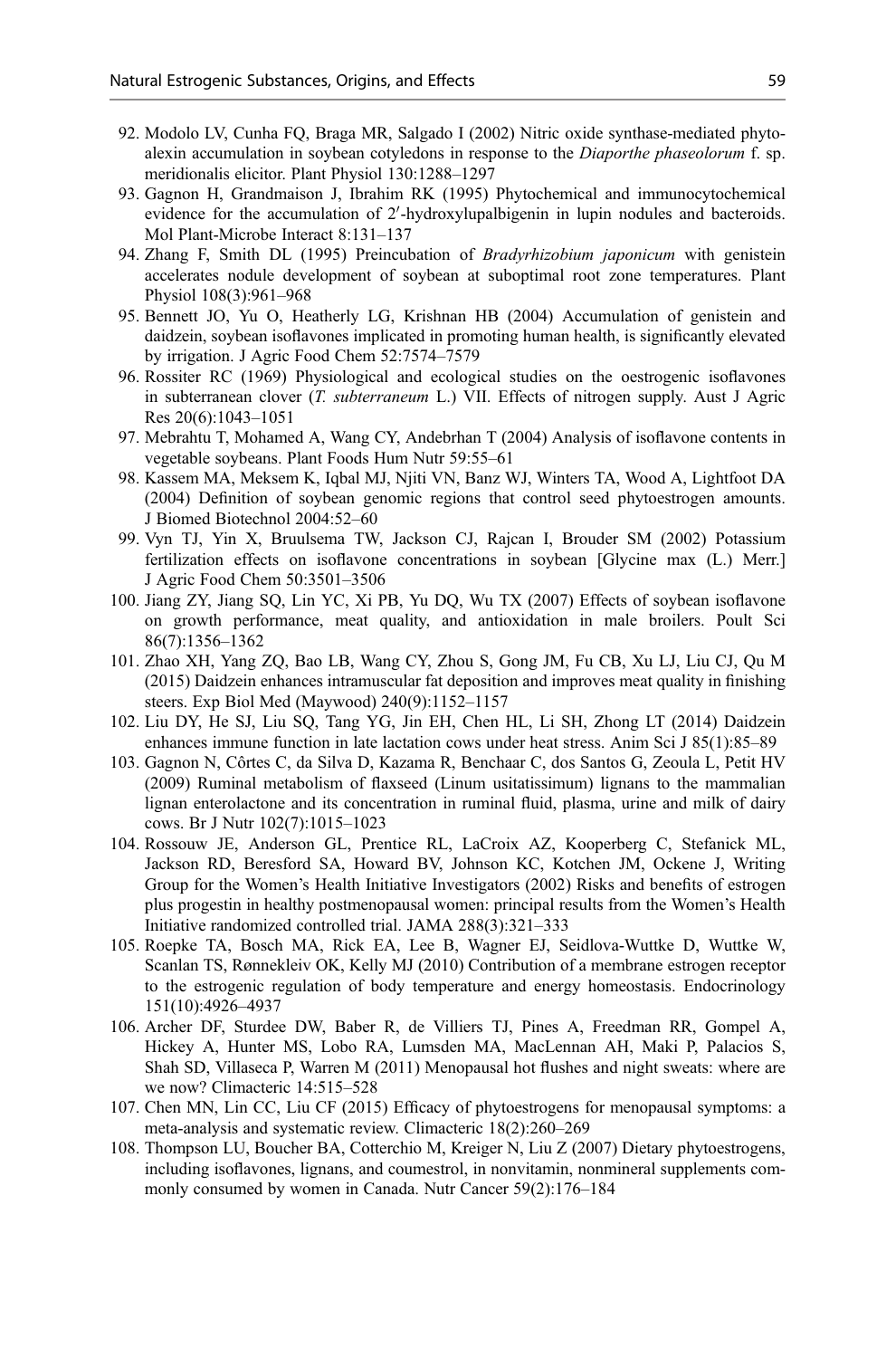- <span id="page-59-0"></span>109. Ferrari A (2009) Soy extract phytoestrogens with high dose of isoflavones for menopausal symptoms. J Obstet Gynaecol Res 35(6):1083–1090
- 110. Gold EB, Leung K, Crawford SL, Huang MH, Waetjen LE, Greendale GA (2013) Phytoestrogen and fiber intakes in relation to incident vasomotor symptoms: results from the study of Women's Health Across the Nation. Menopause 20(3):305–314
- 111. Dodin S, Lemay A, Jacques H, Légaré F, Forest JC, M^asse B (2005) The effects of flaxseed dietary supplement on lipid profile, bone mineral density, and symptoms in menopausal women: a randomized, double-blind, wheat germ placebo-controlled clinical trial. J Clin Endocrinol Metab 90:1390–1397
- 112. Lewis JE, Nickell LA, Thompson LU, Szalai JP, Kiss A, Hilditch JR (2006) A randomized controlled trial of the effect of dietary soy and flaxseed muffins on quality of life and hot flashes during menopause. Menopause 13:631–642
- 113. Simbalista RL, Sauerbronn AV, Aldrighi JM, Arêas JA (2010) Consumption of a flaxseed-rich food is not more effective than a placebo in alleviating the climacteric symptoms of postmenopausal women. J Nutr 140:293–297
- 114. Lucas EA, Wild RD, Hammond LJ, Khalil DA, Juma S, Daggy BP, Stoecker BJ, Arjmandi BH (2002) Flaxseed improves lipid profile without altering biomarkers of bone metabolism in postmenopausal women. J Clin Endocrinol Metab 87:1527–1532
- 115. Colli MC, Bracht A, Soares AA, de Oliveira AL, Bôer CG, de Souza CG, Peralta RM (2012) Evaluation of the efficacy of flaxseed meal and flaxseed extract in reducing menopausal symptoms. J Med Food 15(9):840–845
- 116. Pruthi S, Qin R, Terstreip SA, Liu H, Loprinzi CL, Shah TR, Tucker KF, Dakhil SR, Bury MJ, Carolla RL, Steen PD, Vuky J, Barton DL (2012) A phase III, randomized, placebo-controlled, double-blind trial of flaxseed for the treatment of hot flashes: North Central Cancer Treatment Group N08C7. Menopause 19(1):48–53
- 117. Clavel T, Doré J, Blaut M (2006) Bioavailability of lignans in human subjects. Nutr Res Rev 9(2):187–196
- 118. Taku K, Melby MK, Takebayashi J, Mizuno S, Ishimi Y, Omori T, Watanabe S (2010) Effect of soy isoflavone extract supplements on bone mineral density in menopausal women: metaanalysis of randomized controlled trials. Asia Pac J Clin Nutr 19(1):33–42
- 119. Liu J, Ho SC, Su YX, Chen WQ, Zhang CX, Chen YM (2009) Effect of long-term intervention of soy isoflavones on bone mineral density in women: a meta-analysis of randomized controlled trials. Bone 44(5):948–953
- 120. Dodge JA, Glasebrook AL, Magee DE, Phillips DL, Sato M, Short LL, Bryant HU (1996) Environmental estrogens: effects on cholesterol lowering and bone in the ovariectomized rat. J Steroid Biochem Mol Biol 59(2):155–161
- 121. Kanno S, Hirano S, Kayama F (2004) Effects of the phytoestrogen coumestrol on RANKligand-induced differentiation of osteoclasts. Toxicology 203(1–3):211–220
- 122. Kanno S, Hirano S, Kayama F (2004) Effects of phytoestrogens and environmental estrogens on osteoblastic differentiation in MC3T3-E1 cells. Toxicology 196(1–2):137–145
- 123. Zong S, Zeng G, Fang Y, Peng J, Zou B, Gao T, Zhao J (2016) The effects of α-zearalanol on the proliferation of bone-marrow-derived mesenchymal stem cells and their differentiation into osteoblasts. J Bone Miner Metab 34(2):151–160
- 124. Abdelhamid AM, Kelada IP, Ali MM, el-Ayouty SA (1992) Influence of zearalenone on some metabolic, physiological and pathological aspects of female rabbits at two different ages. Arch Tierernahr 42(1):63–70
- 125. Zong S, Wei B, Xiong C, Zhao Y, Zeng G (2012) The role of α-zearalanol in reversing bone loss induced by ovarian hormone deficiency in rats. J Bone Miner Metab 30(2):136–143
- 126. Ayed Y, Ayed-Boussema I, Ouanes Z, Bacha H (2011) In vivo and in vivo induction of chromosome aberrations by alpha- and beta-zearalenols: comparison with zearalenone. Mutat Res 726(1):42–46
- 127. Kodell RL, Gaylor DW (1999) Combining uncertainty factors in deriving human exposure levels of noncarcinogenic toxicants. Ann N Y Acad Sci 895:188–195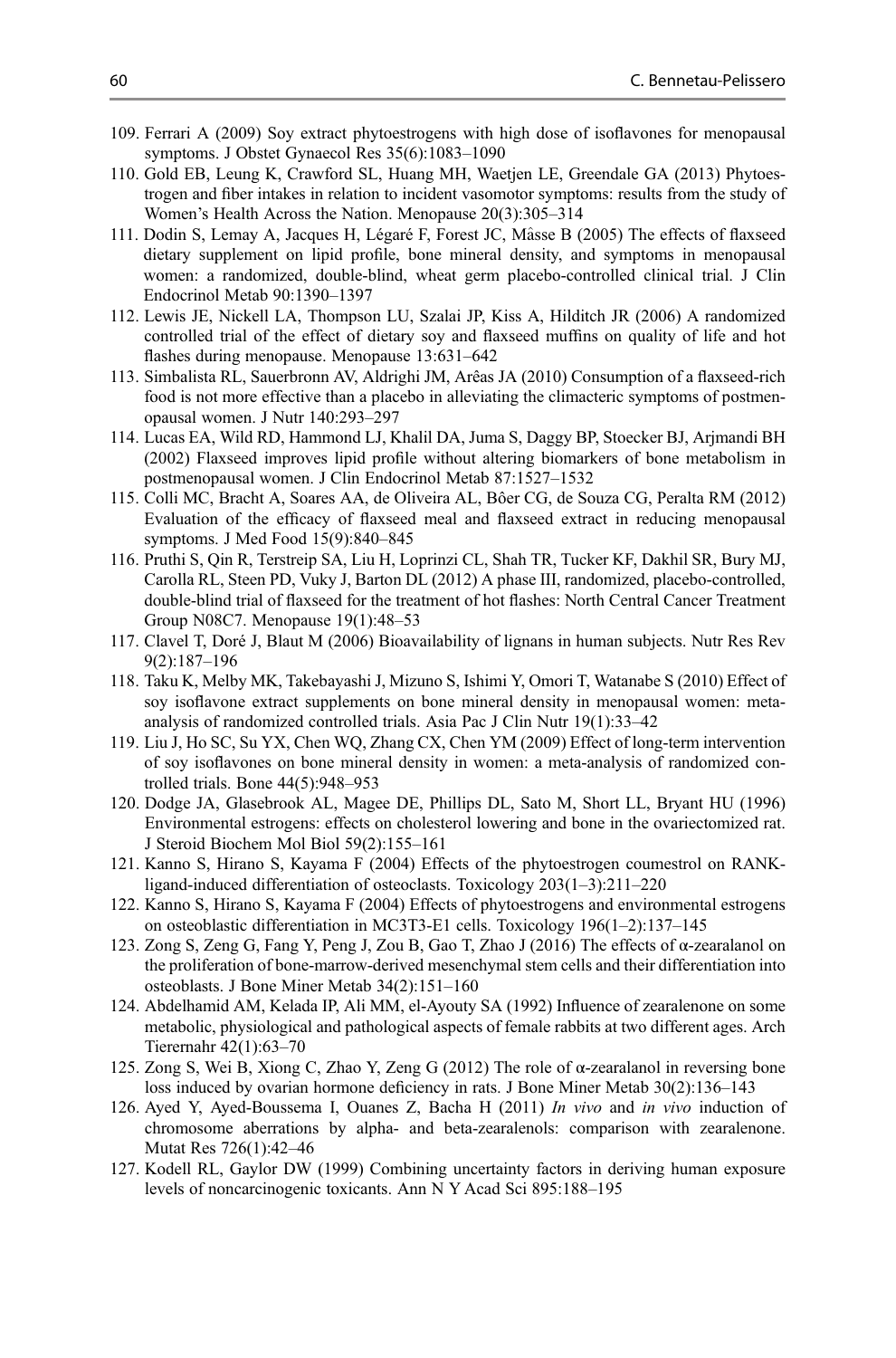- <span id="page-60-0"></span>128. Hendrich S (2009) Chapter 17 Phytoestrogens and phytosterols In endocrine disrupting chemicals in food. I Shaw Edt. Elsevier, Woodhead Publishing Series in Food Science, Technology and Nutrition. Copyright # 2009 Woodhead Publishing Limited. pp 437–458. [https://doi.org/10.1533/9781845695743.4.437.](https://doi.org/10.1533/9781845695743.4.437) [cle/pii/B9781845692186500173](https://www.sciencedirect.com/science/article/pii/B9781845692186500173)
- 129. Galey FD, Mendez LE, Whitehead WE, Holstege DM, Plumlee KH, Johnson B (1993) Estrogenic activity in forages: diagnostic use of the classical mouse uterine bioassay. J Vet Diagn Investig 5(4):603–608
- 130. Greendale GA, Huang MH, Leung K, Crawford SL, Gold EB, Wight R, Waetjen E, Karlamangla AS (2012) Dietary phytoestrogen intakes and cognitive function during the menopausal transition: results from the Study of Women's Health Across the Nation Phytoestrogen Study. Menopause 19(8):894–903
- 131. Tou JC, Chen J, Thompson LU (1998) Flaxseed and its lignan precursor, secoisolariciresinol diglycoside, affect pregnancy outcome and reproductive development in rats. J Nutr 128(11):1861–1868
- 132. McCann SE, Hootman KC, Weaver AM, Thompson LU, Morrison C, Hwang H, Edge SB, Ambrosone CB, Horvath PJ, Kulkarni SA (2012) Dietary intakes of total and specific lignans are associated with clinical breast tumor characteristics. J Nutr 142(1):91–98
- 133. Yang R, Wang YM, Zhang L, Zhao ZM, Zhao J, Peng SQ (2016) Prepubertal exposure to an oestrogenic mycotoxin zearalenone induces central precocious puberty in immature female rats through the mechanism of premature activation of hypothalamic kisspeptin-GPR54 signaling. Mol Cell Endocrinol 437:62–74
- 134. Maragos CM (2010) Zearalenone occurrence and human exposure. World Mycotoxin J 3(4):369–383
- 135. Kuiper-Goodman T, Scott PM, Watanabe H (1987) Risk assessment of the mycotoxin zearalenone. Regul Toxicol Pharmacol 7(3):253–306
- 136. JEFCA panel: Eriksen GS, Pennington J, Schlatter J, Alexander J, Thuvander A (2000) Safety evaluation of certain food additives and contaminants 53rd report. Who Food Additives Series: 44
- 137. Lindner HR (1967) Study of the fate of phyto-oestrogens in the sheep by determination of isoflavones and coumestrol in the plasma and adipose tissue. Aust J Agric Res 18:305–333
- 138. Shutt DA (1967) Interraction of genistein with estradiol in the reproductive tract of the ovariectomized mouse. J Endocrinol 37:231–232
- 139. Shutt DA, Braden AWH (1968) The significance of equol in relation to the estrogenic responses in sheep ingesting clover with a high formononetin content. Aust J Agric Res 19:545–553
- 140. Leavitt WW, Meismer DM (1968) Sexual development altered by non-steroidal œstrogens. Nature 218:181–182
- 141. Shutt DA, Cox RI (1972) Steroid and phyto-estrogen binding to sheep uterine receptors in vivo. J Endocrinol 52:299–310
- 142. Findlay JK, Buckmaster JM, Chamley WA, Cumming IA, Hearnshaw H, Goding JR (1973) Release of luteinising hormone by œstradiol 17β and a gonadotrophin-releasing hormone in ewes affected with clover disease. Neuroendocrinology 11:57–66
- 143. Setchell KDR, Gosselin SJ, Welsh MB, Johnston JO, Balisteri WF, Kramer LW, Dresser BL, Tarr MJ (1987) Dietary estrogens. A probable cause of infertility and liver disease in captive cheetahs. Gastroenterology 93:225–233
- 144. Pelissero C, Le Menn F, Kaushik S (1991) Estrogenic effect of dietary soya bean meal on vitellogenesis in cultured Siberian sturgeon Acipencer baeri. Gen Comp Endocrinol 83:447–457
- 145. Piotrowska KK, Woclawek-Potocka I, Bah MM, Piskula MK, Pilawski W, Bober A, Skarzynski DJ (2006) Phytoestrogens and their metabolites inhibit the sensitivity of the bovine corpus luteum to luteotropic factors. J Reprod Dev 52(1):33–41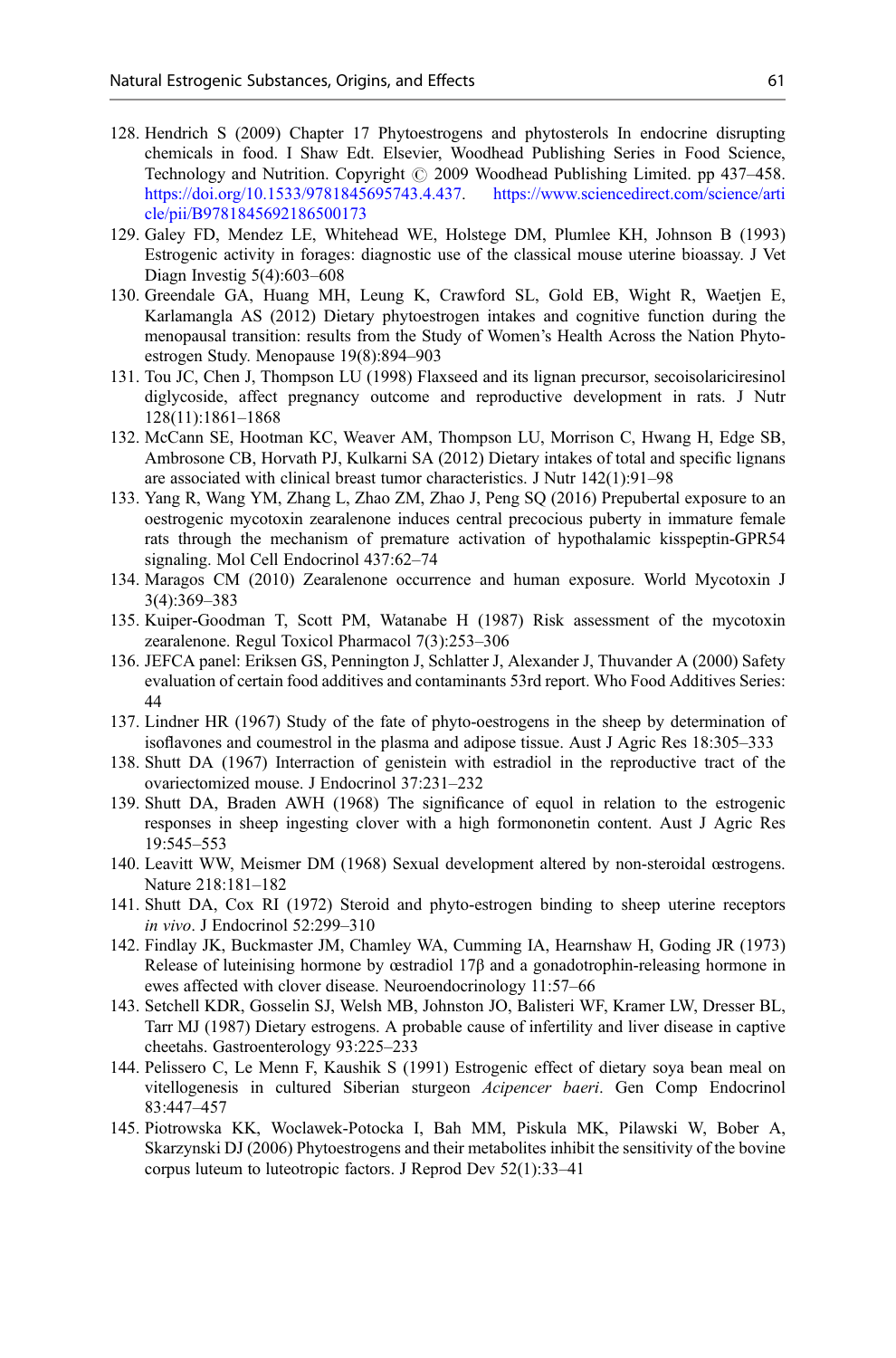- <span id="page-61-0"></span>146. Cools S, Van den Broeck W, Vanhaecke L, Heyerick A, Bossaert P, Hostens M, Opsomer G (2014) Feeding soybean meal increases the blood level of isoflavones and reduces the steroidogenic capacity in bovine corpora lutea, without affecting peripheral progesterone concentrations. Anim Reprod Sci 144(3–4):79–89
- 147. Hashem NM, El-Azrak KM, Sallam SM (2016) Hormonal concentrations and reproductive performance of Holstein heifers fed Trifolium alexandrinum as a phytoestrogenic roughage. Anim Reprod Sci 170:121–127
- 148. Mlynarczuk J, Wrobel MH, Kotwica J (2011) The adverse effect of phytoestrogens on the synthesis and secretion of ovarian oxytocin in cattle. Reprod Domest Anim 46(1):21–28
- 149. Woclawek-Potocka I, Bah MM, Korzekwa A, Piskula MK, Wiczkowski W, Depta A, Skarzynski DJ (2005) Soybean-derived phytoestrogens regulate prostaglandin secretion in endometrium during cattle estrous cycle and early pregnancy. Exp Biol Med (Maywood) 230(3):189–199
- 150. Wong CK, Keung WM (1999) Bovine adrenal 3beta-hydroxysteroid dehydrogenase (E.C. 1.1.1. 145)/5-ene-4-ene isomerase (E.C. 5.3.3.1): characterization and its inhibition by isoflavones. J Steroid Biochem Mol Biol 71(5–6):191–202
- 151. Zhao R, Wang Y, Zhou Y, Ni Y, Lu L, Grossmann R, Chen J (2004) Dietary daidzein influences laying performance of ducks (Anas platyrhynchos) and early post-hatch growth of their hatchlings by modulating gene expression. Comp Biochem Physiol A Mol Integr Physiol 138(4):459–466
- 152. Pelissero C, Bennetau B, Babin P, Le Menn F, Dunogues J (1991) The estrogenic activity of certain phytoestrogens in the Siberian sturgeon Acipenser baeri. J Steroid Biochem Mol Biol 38(3):293–299
- 153. Bennetau-Pelissero C, Breton BB, Bennetau B, Corraze G, Le Menn F, Davail-Cuisset B, Helou C, Kaushik SJ (2001) Effect of genistein-enriched diets on the endocrine process of gametogenesis and on reproduction efficiency of the rainbow trout Oncorhynchus mykiss. Gen Comp Endocrinol 121(2):173–187
- 154. Latonnelle K, Le Menn F, Kaushik SJ, Bennetau-Pelissero C (2002) Effects of dietary phytoestrogens in vivo and in vitro in rainbow trout and Siberian sturgeon: interests and limits of the in vitro studies of interspecies differences. Gen Comp Endocrinol 126(1):39–51
- 155. Bagheri T, Imanpoor MR, Jafari V, Bennetau-Pelissero C (2013) Reproductive impairment and endocrine disruption in goldfish by feeding diets containing soybean meal. Anim Reprod Sci 139(1–4):136–144
- 156. Green CC, Kelly AM (2009) Effects of the estrogen mimic genistein as a dietary component on sex differentiation and ethoxyresorufin-O-deethylase (EROD) activity in channel catfish (Ictalurus punctatus). Fish Physiol Biochem 35(3):377–384
- 157. Pinto PIS, Estêvão MD, Andrade A, Santos S, Power DM (2016) Tissue responsiveness to estradiol and genistein in the sea bass liver and scale. J Steroid Biochem Mol Biol 158:127–137
- 158. Malison JA, Lima LC, Yuliana, Barry TP, Held JA (2005) Effects of genistein on growth, development and reproduction of rainbow trout Onchorynchus mykiss and Atlantic Salmon. [http://www.soyaqua.org/reports/effects-genistein-growth-development-and-reproduction-rain](http://www.soyaqua.org/reports/effects-genistein-growth-development-and-reproduction-rainbow-trout-onchorynchus-mykiss-and) [bow-trout-onchorynchus-mykiss-and](http://www.soyaqua.org/reports/effects-genistein-growth-development-and-reproduction-rainbow-trout-onchorynchus-mykiss-and)
- 159. Leavitt WW, Wright PA (1965) The plant estrogen, coumestrol, as an agent affecting hypophysial gonadotrophic function. J Exp Zool 160:319–328
- 160. Reed KFM (2016) Fertility of herbivores consuming phytoestrogen-containing Medicago and Trifolium species. Agriculture 6:35–64
- 161. Adams NR (1995) Detection of the effects of phytoestrogens on sheep and cattle. J Anim Sci 73(5):1509–1515
- 162. Młynarczuk J, Wróbel MH, Kotwica J (2013) Adverse influence of coumestrol on secretory function of bovine luteal cells in the first trimester of pregnancy. Environ Toxicol 28(7):411–418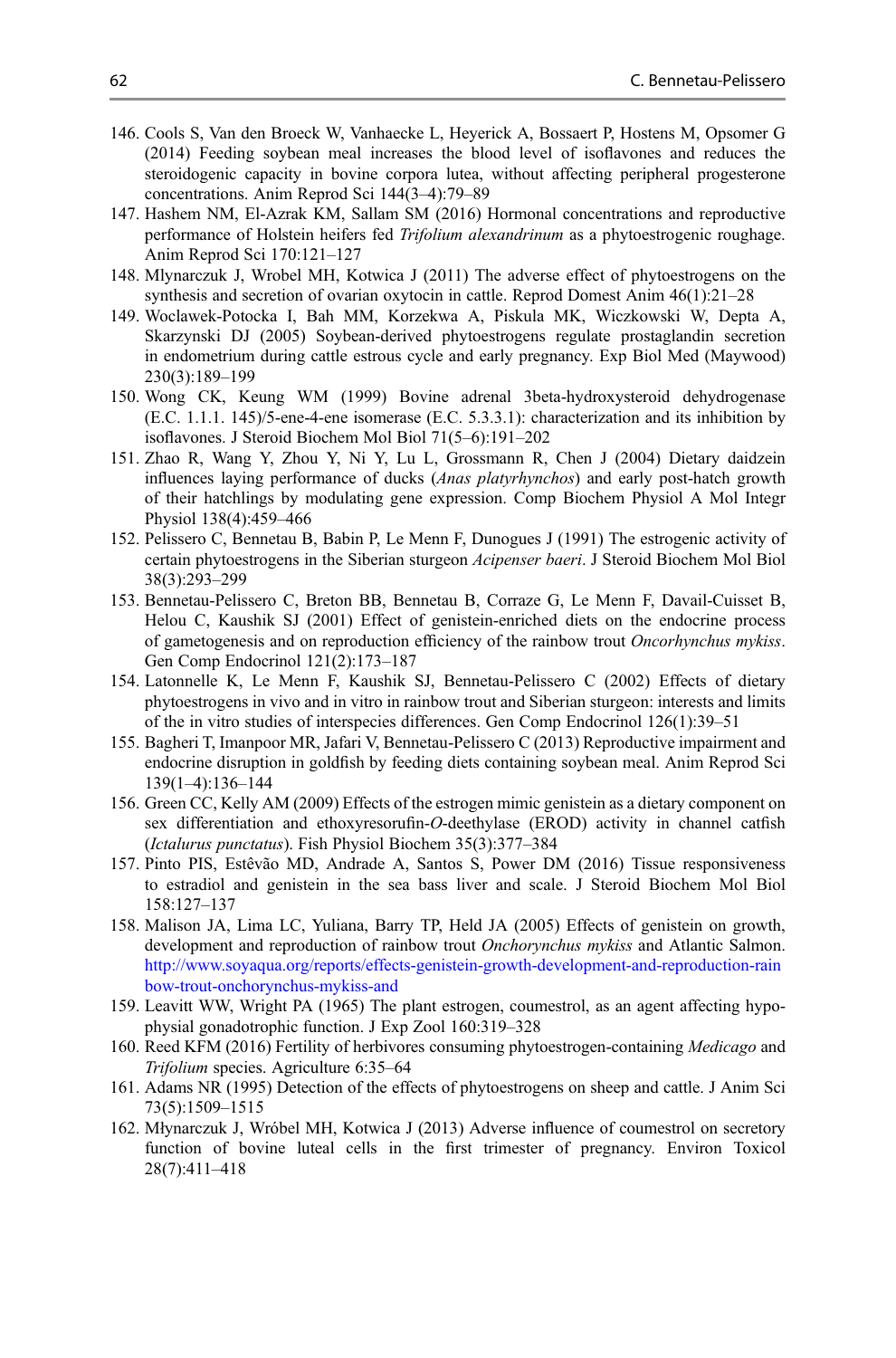- <span id="page-62-0"></span>163. Ferreira-Dias G, Botelho M, Zagrajczuk A, Rebordão MR, Galvão AM, Bravo PP, Piotrowska-Tomala K, Szóstek AZ, Wiczkowski W, Piskula M, Fradinho MJ, Skarzynski DJ (2013) Coumestrol and its metabolite in mares' plasma after ingestion of phytoestrogen-rich plants: potent endocrine disruptors inducing infertility. Theriogenology 80(6):684–692
- 164. Perel E, Lindner HR (1970) Dissociation of uterotrophic action from implantation-inducing activity in two non-steroidal oestrogens (coumestrol and genistein). J Reprod Fertil 21(1):171–175
- 165. Whitten PL, Naftolin F (1992) Effects of a phytoestrogen diet on estrogen-dependent reproductive processes in immature female rats. Steroids 57(2):56–61
- 166. Whitten PL, Russell E, Naftolin F (1992) Effects of a normal, human-concentration, phytoestrogen diet on rat uterine growth. Steroids 57(3):98–106
- 167. Whitten PL, Lewis C, Russell E, Naftolin F (1995) Potential adverse effects of phytoestrogens. J Nutr 125(Suppl 3):771S–776S
- 168. Whitten PL, Lewis C, Naftolin F (1993) A phytoestrogen diet induces the premature anovulatory syndrome in lactationally exposed female rats. Biol Reprod 49(5):1117–1121
- 169. Whitten PL, Lewis C, Russell E, Naftolin F (1995) Phytoestrogen influences on the development of behavior and gonadotropin function. Proc Soc Exp Biol Med 208(1):82–86
- 170. Awoniyi CA, Roberts D, Chandrashekar V, Veeramachaneni DN, Hurst BS, Tucker KE, Schlaff WD (1997) Neonatal exposure to coumestrol, a phytoestrogen, does not alter spermatogenic potential in rats. Endocrine 7(3):337–341
- 171. Zachut M (2015) Short communication: concentrations of the mammalian lignan enterolactone in preovulatory follicles and the correlation with intrafollicular estradiol in dairy cows fed extruded flaxseed. J Dairy Sci 98(12):8814–8817
- 172. Hallé C, Goff AK, Petit HV, Blouin R, Palin MF (2015) Effects of different n-6:n-3 fatty acid ratios and of enterolactone on gene expression and PG secretion in bovine endometrial cells. Br J Nutr 113(1):56–71
- 173. Dehennin L, Reiffsteck A, Jondet M, Thibier M (1982) Identification and quantitative estimation of a lignan in human and bovine semen. J Reprod Fertil 66(1):305–309
- 174. Weaver GA, Kurtz HJ, Behrens JC, Robison TS, Seguin BE, Bates FY, Mirocha CJ (1986) Effect of zearalenone on the fertility of virgin dairy heifers. Am J Vet Res 47(6):1395–1397
- 175. Shappell NW, Mostrom MS, Lenneman EM (2012) E-screen evaluation of sugar beet feedstuffs in a case of reduced embryo transfer efficiencies in cattle: the role of phytoestrogens and zearalenone. In Vitro Cell Dev Biol Anim 48(4):216–228
- 176. Fushimi Y, Takagi M, Monniaux D, Uno S, Kokushi E, Shinya U, Kawashima C, Otoi T, Deguchi E, Fink-Gremmels J (2015) Effects of dietary contamination by zearalenone and its metabolites on serum anti-müllerian hormone: impact on the reproductive performance of breeding cows. Reprod Domest Anim 50(5):834–839
- 177. Harwig J, Munro IC (1975) Mycotoxins of possible importance in diseases of Canadian farm animals. Can Vet J 16(5):125–141
- 178. Chang K, Kurtz HJ, Mirocha CJ (1979) Effects of the mycotoxin zearalenone on swine reproduction. Am J Vet Res 40(9):1260–1267
- 179. Schoevers EJ, Santos RR, Colenbrander B, Fink-Gremmels J, Roelen BA (2012) Transgenerational toxicity of zearalenone in pigs. Reprod Toxicol 34(1):110–119
- 180. Collins TF, Sprando RL, Black TN, Olejnik N, Eppley RM, Alam HZ, Rorie J, Ruggles DI (2006) Effects of zearalenone on in utero development in rats. Food Chem Toxicol 44(9):1455–1465
- 181. Jacobsen BK, Jaceldo-Siegl K, Knutsen SF, Fan J, Oda K, Fraser GE (2014) Soy isoflavone intake and the likelihood of ever becoming a mother: the Adventist Health Study-2. Int J Womens Health 6:377–384
- 182. Thibault C, Levasseur MC (2001) La reproduction chez les mammifères et l'homme. Editions Quae, Paris, 928 pages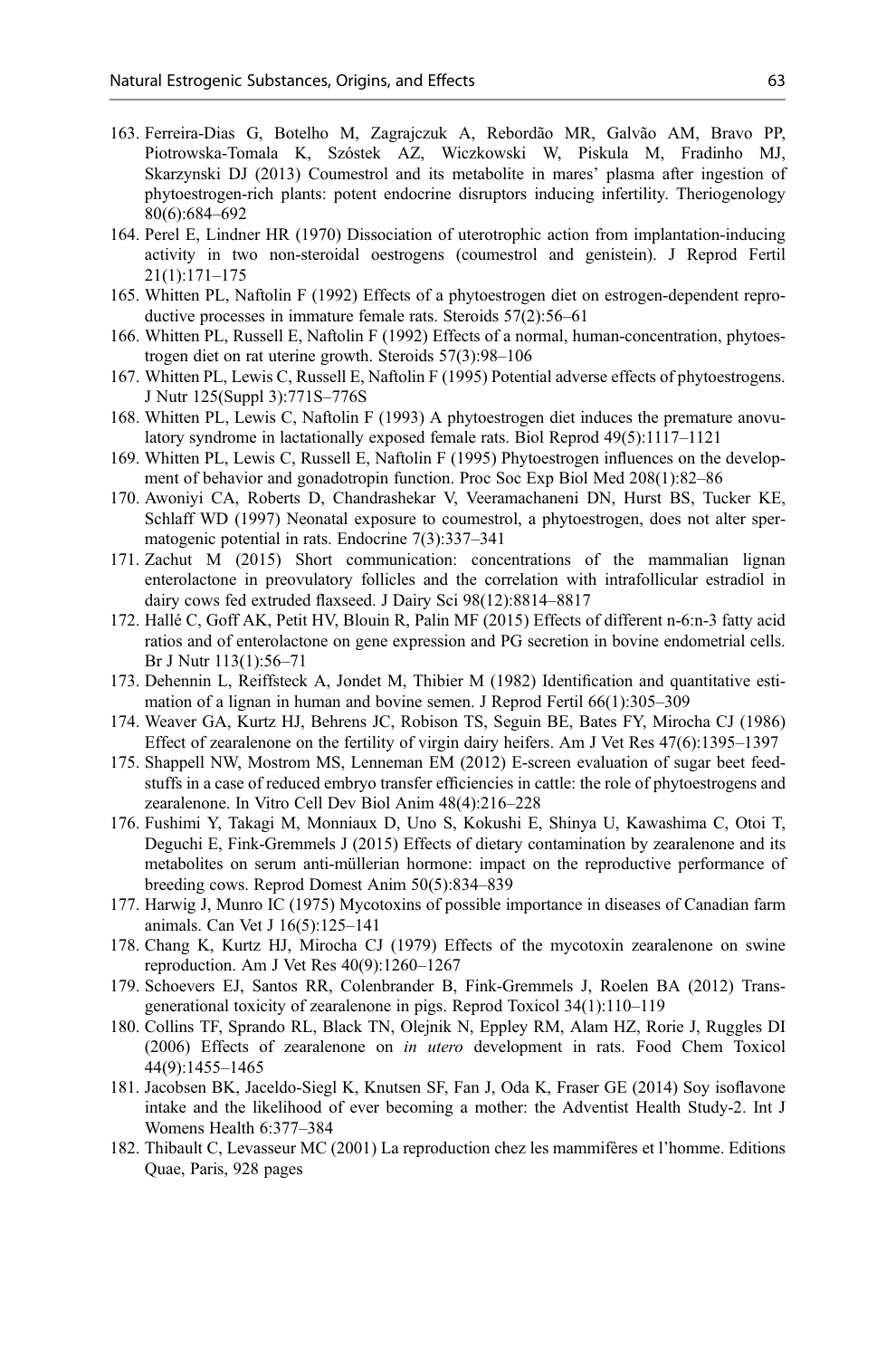- <span id="page-63-0"></span>183. Jeng HA (2014) Exposure to endocrine disrupting chemicals and male reproductive health. Front Public Health 2:55–67
- 184. Mitchell JH, Cawood E, Kinniburgh D, Provan A, Collins AR, Irvine DS (2001) Effect of a phytoestrogen food supplement on reproductive health in normal males. Clin Sci (Lond) 100(6):613–618
- 185. Beaton LK, McVeigh BL, Dillingham BL, Lampe JW, Duncan AM (2010) Soy protein isolates of varying isoflavone content do not adversely affect semen quality in healthy young men. Fertil Steril 94(5):1717–1722
- 186. Casini ML, Gerli S, Unfer V (2006) An infertile couple suffering from oligospermia by partial sperm maturation arrest: can phytoestrogens play a therapeutic role? A case report study. Gynecol Endocrinol 22(7):399–401
- 187. Skakkebaek NE (2016) A brief review of the link between environment and male reproductive health: lessons from studies of testicular germ cell cancer. Horm Res Paediatr 86(4):240–246
- 188. Faber KA, Hughes CL (1991) The effect of neonatal exposure to diethylstylbestrol, genistein and zearalenone on pituitary responsiveness and sexually dimorphic nucleus volume in the castrated adult rat. Biol Reprod 45:649–653
- 189. Mueller JK, Heger S (2014) Endocrine disrupting chemicals affect the gonadotropin releasing hormone neuronal network. Reprod Toxicol 44:73–84
- 190. Strom BL, Schinnar R, Ziegler EE (2001) Exposure to soy-based formula in infancy and endocrinological and reproductive outcomes in young adulthood. JAMA 286(7):807–814
- 191. Gilchrist JM, Moore MB, Andres A, Estroff JA, Badger TM (2010) Ultrasonographic patterns of reproductive organs in infants fed soy formula: comparisons to infants fed breast milk and milk formula. J Pediatr 156:215–220
- 192. Sharpe RM, Martin B, Morris K, Greig I, McKinnell C, McNeilly AS, Walker M (2002) Infant feeding with soy formula milk: effects on the testis and on blood testosterone levels in marmoset monkeys during the period of neonatal testicular activity. Hum Reprod 17(7):1692–1703
- 193. Tan KA, Walker M, Morris K, Greig I, Mason JI, Sharpe RM (2006) Infant feeding with soy formula milk: effects on puberty progression, reproductive function and testicular cell numbers in marmoset monkeys in adulthood. Hum Reprod 21(4):896–904
- 194. Adgent MA, Daniels JL, Edwards LJ, Siega-Riz AM, Rogan WJ (2011) Early-life soy exposure and gender-role play behavior in children. Environ Health Perspect 119(12):1811–1816
- 195. Adgent MA, Daniels JL, Rogan WJ, Adair L, Edwards LJ, Westreich D, Maisonet M, Marcus M (2012) Early-life soy exposure and age at menarche. Paediatr Perinat Epidemiol 26(2):163–175
- 196. Kim J, Kim S, Huh K, Kim Y, Joung H, Park M (2011) High serum isoflavone concentrations are associated with the risk of precocious puberty in Korean girls. Clin Endocrinol 75(6):831–835
- 197. Index Mundi (2017) Korea, south demographics profile 2017. CIA World Factbook Updated on July 9, 2017. [https://www.indexmundi.com/south\\_korea/demographics\\_pro](https://www.indexmundi.com/south_korea/demographics_profile.html)file.html
- 198. Harlid S, Adgent M, Jefferson WN, Panduri V, Umbach DM, Xu Z, Stallings VA, Williams CJ, Rogan WJ, Taylor JA (2017) Soy formula and epigenetic modifications: analysis of vaginal epithelial cells from infant girls in the IFED study. Environ Health Perspect 125(3):447–452
- 199. Andres A, Cleves MA, Bellando JB, Pivik RT, Casey PH, Badger TM (2012) Developmental status of 1-year-old infants fed breast milk, cow's milk formula, or soy formula. Pediatrics 129(6):1134–1140
- 200. Thongprakaisang S, Thiantanawat A, Rangkadilok N, Suriyo T, Satayavivad J (2013) Glyphosate induces human breast cancer cells growth via estrogen receptors. Food Chem Toxicol 59:129–136
- 201. Upson K, Harmon QE, Baird DD (2016) Soy-based infant formula feeding and ultrasounddetected uterine fibroids among young African-American women with no prior clinical diagnosis of fibroids. Environ Health Perspect 124:769–775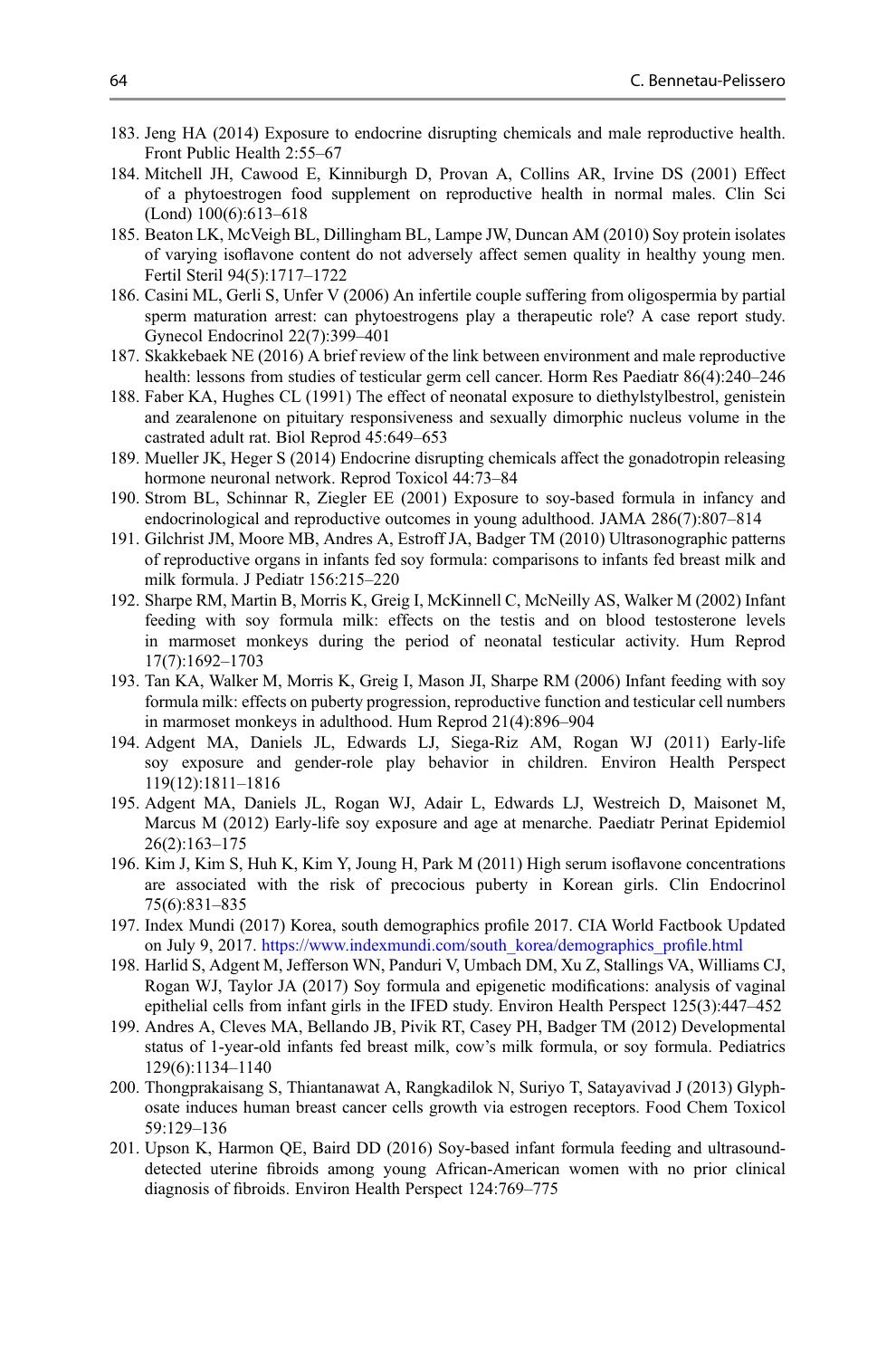- <span id="page-64-0"></span>202. Chandrareddy A, Muneyyirci-Delale O, McFarlane SI, Murad OM (2008) Adverse effects of phytoestrogens on reproductive health: a report of three cases. Complement Ther Clin Pract 14(2):132–135
- 203. Mylonas I, Jeschke U, Shabani N, Kuhn C, Kriegel S, Kupka MS, Friese K (2005) Normal and malignant human endometrium express immunohistochemically estrogen receptor alpha (ER-alpha), estrogen receptor beta (ER-beta) and progesterone receptor (PR). Anticancer Res 25(3A):1679–1686
- 204. Tica AA, Tica OS, Georgescu CV, Pirici D, Bogdan M, Ciurea T, Mogoantă SŞ, Georgescu CC, Comănescu AC, Bălşeanu TA, Ciurea RN, Osiac E, Buga AM, Ciurea ME (2016) GPER and  $ER\alpha$  expression in abnormal endometrial proliferations. Romanian J Morphol Embryol 57(2):413–418
- 205. Cavallini A, Dinaro E, Giocolano A, Caringella AM, Ferreri R, Tutino V, Loverro G (2008) Estrogen receptor (ER) and ER-related receptor expression in normal and atrophic human vagina. Maturitas 59(3):219–225
- 206. Mylonas I, Jeschke U, Shabani N, Kuhn C, Kunze S, Dian D, Friedl C, Kupka MS, Friese K (2007) Steroid receptors ERα, ERβ, PR-A and PR-B are differentially expressed in normal and atrophic human endometrium. Histol Histopathol 22:169–176
- 207. Liu J, Yuan F, Gao J, Shan B, Ren Y, Wang H, Gao Y (2016) Oral isoflavone supplementation on endometrial thickness: a meta-analysis of randomized placebo-controlled trials. Oncotarget 7(14):17369–17379
- 208. Lima SM, Yamada SS, Reis BF, Postigo S, Galvão da Silva MA, Aoki T (2013) Effective treatment of vaginal atrophy with isoflavone vaginal gel. Maturitas 74(3):252–258
- 209. Watanabe S, Terashima K, Sato Y, Arai S, Eboshida A (2000) Effects of isoflavone supplement on healthy women. Biofactors 12(1–4):233–241
- 210. Tang R, Chen M, Zhou K, Chen D, Yu J, Hu W, Song L, Hang B, Wang X, Xia Y (2015) Prenatal lignan exposures, pregnancy urine estrogen profiles and birth outcomes. Environ Pollut 205:261–268
- 211. Garreau B, Vallette G, Adlercreutz H, Wähälä K, Mäkelä T, Benassayag C, Nunez EA (1991) Phytoestrogens: new ligands for rat and human alpha-fetoprotein. Biochim Biophys Acta 1094(3):339–345
- 212. Vannuccini S, Bocchi C, Severi FM, Challis JR, Petraglia F (2016) Endocrinology of human parturition. Ann Endocrinol (Paris) 77(2):105–113
- 213. Mumford SL, Sundaram R, Schisterman EF, Sweeney AM, Barr DB, Rybak ME, Maisog JM, Parker DL, Pfeiffer CM, Louis GM (2014) Higher urinary lignan concentrations in women but not men are positively associated with shorter time to pregnancy. J Nutr 144(3):352–358
- 214. Fara GM, Del Corvo G, Bernuzzi S, Bigatello A, Di Pietro C, Scaglioni S, Chiumello G (1979) Epidemic of breast enlargement in an Italian school. Lancet 2:295–297
- 215. Saenz de Rodriguez CA, Bongiovanni AM, Conde de Borrego L (1985) An epidemic of precocious development in Puerto Rican children. J Pediatr 107:393–396
- 216. Szuets P, Mesterhazy A, Falkay G, Bartok T (1997) Early thelarche symptoms in children and their relations to Zearalenon contamination in foodstuffs. Cereal Res Commun 25:429–436
- 217. Massart F, Saggese G (2010) Oestrogenic mycotoxin exposures and precocious pubertal development. Int J Androl 33:369–376
- 218. Fugh-Berman A (2003) "Bust enhancing" herbal products. Obstet Gynecol 101:1345–1349
- 219. Bandera EV, Chandran U, Buckley B, Lin Y, Isukapalli S, Marshall I, King M, Zarbl H (2011) Urinary mycoestrogens, body size and breast development in New Jersey girls. Sci Total Environ 409(24):5221–5227
- 220. Arispe SA, Adams B, Adams TE (2013) Effect of phytoestrogens on basal and GnRH-induced gonadotropin secretion. J Endocrinol 219(3):243–250
- 221. He J, Wei C, Li Y, Liu Y, Wang Y, Pan J, Liu J, Wu Y, Cui S (2017) Zearalenone and alphazearalenol inhibit the synthesis and secretion of pig follicle stimulating hormone via the non-classical estrogen membrane receptor GPR30. Mol Cell Endocrinol 461:43. [https://doi.](https://doi.org/10.1016/j.mce.2017.08.010) [org/10.1016/j.mce.2017.08.010](https://doi.org/10.1016/j.mce.2017.08.010)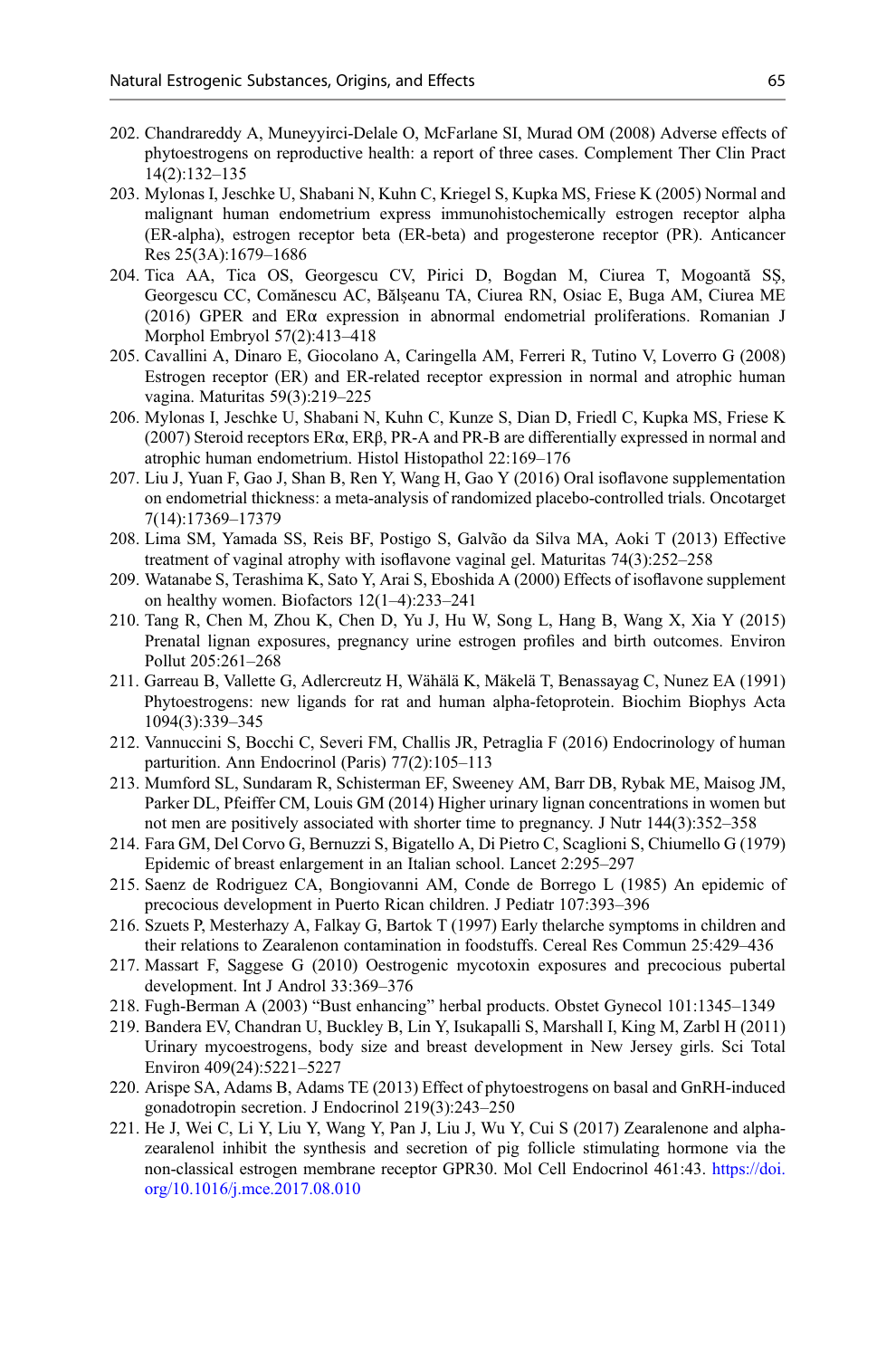- <span id="page-65-0"></span>222. EFSA ANS Panel (EFSA Panel on Food Additives and Nutrient Sources added to Food) (2015) Scientific opinion on the risk assessment for peri- and post-menopausal women taking food supplements containing isolated isoflavones. EFSA J 13:4246 (342 pp)
- 223. Kuiper GG, Lemmen JG, Carlsson B, Corton JC, Safe SH, van der Saag PT, van der Burg B, Gustafsson JA (1998) Interaction of estrogenic chemicals and phytoestrogens with estrogen receptor beta. Endocrinology 139(10):4252–4263
- 224. Pike AC, Brzozowski AM, Hubbard RE, Bonn T, Thorsell AG, Engström O, Ljunggren J, Gustafsson JA, Carlquist M (1999) Structure of the ligand-binding domain of oestrogen receptor beta in the presence of a partial agonist and a full antagonist. EMBO J 18(17):4608–4618
- 225. Gougelet A, Mueller SO, Korach KS, Renoir JM (2007) Oestrogen receptors pathways to oestrogen responsive elements: the transactivation function-1 acts as the keystone of oestrogen receptor (ER)beta-mediated transcriptional repression of ERalpha. J Steroid Biochem Mol Biol 104(3–5):110–122
- 226. Abot A, Fontaine C, Raymond-Letron I, Flouriot G, Adlanmerini M, Buscato M, Otto C, Bergès H, Laurell H, Gourdy P, Lenfant F, Arnal JF (2013) The AF-1 activation function of estrogen receptor  $\alpha$  is necessary and sufficient for uterine epithelial cell proliferation in vivo. Endocrinology 154(6):2222–2233
- 227. Kimura T (2012) East meets west: ethnic differences in prostate cancer epidemiology between East Asians and caucasians. Chin J Cancer 31(9):421–429
- 228. Nakamura H, Wang Y, Kurita T, Adomat H, Cunha GR, Wang Y (2011) Genistein increases epidermal growth factor receptor signaling and promotes tumor progression in advanced human prostate cancer. PLoS One 6(5):e20034
- 229. Zhang Q, Feng H, Qluwakemi B, Wang J, Yao S, Cheng G, Xu H, Qiu H, Zhu L, Yuan M (2017) Phytoestrogens and risk of prostate cancer: an updated meta-analysis of epidemiologic studies. Int J Food Sci Nutr 68(1):28–42
- 230. Woo HD, Park S, Oh K, Kim HJ, Shin HR, Moon HK, Kim J (2014) Diet and cancer risk in the Korean population: a meta- analysis. Asian Pac J Cancer Prev 15(19):8509–8519
- 231. Nagata C, Mizoue T, Tanaka K, Tsuji I, Tamakoshi A, Matsuo K, Wakai K, Inoue M, Tsugane S, Sasazuki S Research Group for the Development and Evaluation of Cancer Prevention Strategies in Japan (2014) Soy intake and breast cancer risk: an evaluation based on a systematic review of epidemiologic evidence among the Japanese population. Jpn J Clin Oncol 44(3):282–295
- 232. Chi F, Wu R, Zeng YC, Xing R, Liu Y, Xu ZG (2013) Post-diagnosis soy food intake and breast cancer survival: a meta-analysis of cohort studies. Asian Pac J Cancer Prev 14(4):2407–2412
- 233. Carreau C, Flouriot G, Bennetau-Pelissero C, Potier M (2009) Respective contribution exerted by AF-1 and AF-2 transactivation functions in estrogen receptor alpha induced transcriptional activity by isoflavones and equol: consequence on breast cancer cell proliferation. Mol Nutr Food Res 53(5):652–658
- 234. Wu Q, Yang Y, Yu J, Jin N (2012) Soy isoflavone extracts stimulate the growth of nude mouse xenografts bearing estrogen-dependent human breast cancer cells (MCF-7). J Biomed Res 26(1):44–52
- 235. Shike M, Doane AS, Russo L, Cabal R, Reis-Filho JS, Gerald W, Cody H, Khanin R, Bromberg J, Norton L (2014) The effects of soy supplementation on gene expression in breast cancer: a randomized placebo-controlled study. J Natl Cancer Inst 106(9):189–201
- 236. Hilakivi-Clarke L, Andrade JE, Helferich W (2010) Is soy consumption good or bad for the breast? J Nutr 140(12):2326S–2334S
- 237. Messina M, Hilakivi-Clarke L (2009) Early intake appears to be the key to the proposed protective effects of soy intake against breast cancer. Nutr Cancer 61(6):792–798
- 238. de Assis S, Warri A, Benitez C, Helferich W, Hilakivi-Clarke L (2011) Protective effects of prepubertal genistein exposure on mammary tumorigenesis are dependent on BRCA1 expression. Cancer Prev Res (Phila) 4(9):1436–1448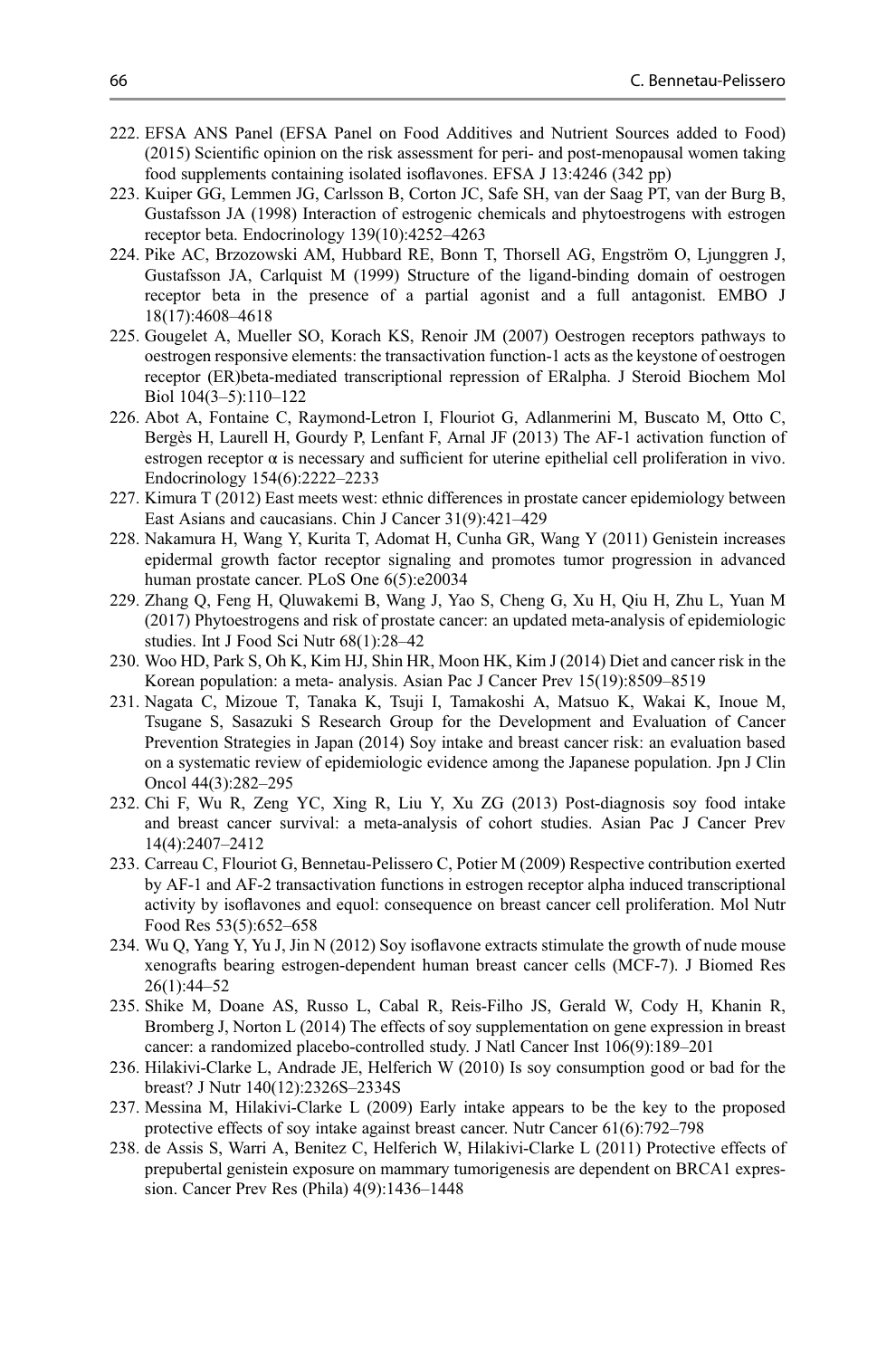- <span id="page-66-0"></span>239. Li M, Zhang Z, Hill DL, Chen X, Wang H, Zhan R (2005) Genistein, a dietary isoflavone, down-regulates the MDM2 oncogene at both transcriptional and posttranslational levels. Cancer Res 65(18):8200–8208
- 240. Lamartiniere CA, Moore JB, Brown NM, Thompson R, Hardin MJ, Barnes S (1995) Genistein suppresses mammary cancer in rats. Carcinogenesis 16(11):2833–2840
- 241. National Toxicology Program (2008) Toxicology and carcinogenesis studies of genistein (Cas no. 446-72-0) in Sprague-Dawley rats (feed study). Natl Toxicol Program Tech Rep Ser 55:1–240
- 242. Chen M, Rao Y, Zheng Y, Wei S, Li Y, Guo T, Yin P (2014) Association between soy isoflavone intake and breast cancer risk for pre- and post-menopausal women: a meta-analysis of epidemiological studies. PLoS One 9(2):e89288
- 243. Fagan DH, Yee D (2008) Crosstalk between IGF1R and estrogen receptor signaling in breast cancer. J Mammary Gland Biol Neoplasia 13(4):423–429
- 244. van Duursen MB, Nijmeijer SM, de Morree ES, de Jong PC, van den Berg M (2011) Genistein induces breast cancer-associated aromatase and stimulates estrogen-dependent tumor cell growth in in vivo breast cancer model. Toxicology 289(2–3):67–73
- 245. Andrade JE, Ju YH, Baker C, Doerge DR, Helferich WC (2015) Long-term exposure to dietary sources of genistein induces estrogen-independence in the human breast cancer (MCF-7) xenograft model. Mol Nutr Food Res 59:413–423
- 246. Choi SY, Ha TY, Ahn JY, Kim SR, Kang KS, Hwang IK, Kim S (2008) Estrogenic activities of isoflavones and flavones and their structure-activity relationships. Planta Med 74(1):25–32
- 247. Aiad HA, Wahed MM, Asaad NY, El-Tahmody M, Elhosary E (2014) Immunohistochemical expression of GPR30 in breast carcinoma of Egyptian patients: an association with immunohistochemical subtypes. APMIS 122(10):976–984
- 248. Pan H, Zhou W, He W, Liu X, Ding Q, Ling L, Zha X, Wang S (2012) Genistein inhibits MDA-MB-231 triple-negative breast cancer cell growth by inhibiting NF-κB activity via the Notch-1 pathway. Int J Mol Med 30(2):337–343
- 249. Girgert R, Emons G, Gründker C (2012) Inactivation of GPR30 reduces growth of triplenegative breast cancer cells: possible application in targeted therapy. Breast Cancer Res Treat 134(1):199–205
- 250. Prossnitz ER, Barton M (2014) Estrogen biology: new insights into GPER function and clinical opportunities. Mol Cell Endocrinol 389(1–2):71–83
- 251. Girgert R, Emons G, Gründker C (2014) Inhibition of GPR30 by estriol prevents growth stimulation of triple-negative breast cancer cells by 17β-estradiol. BMC Cancer 14:935
- 252. Imesch P, Samartzis EP, Dedes KJ, Fink D, Fedier A (2013) Histone deacetylase inhibitors down-regulate G-protein-coupled estrogen receptor and the GPER-antagonist G-15 inhibits proliferation in endometriotic cells. Fertil Steril 100(3):770–776
- 253. Thomas P, Dong J (2006) Binding and activation of the seven-transmembrane estrogen receptor GPR30 by environmental estrogens: a potential novel mechanism of endocrine disruption. J Steroid Biochem Mol Biol 102(1–5):175–179
- 254. Kajta M, Rzemieniec J, Litwa E, Lason W, Lenartowicz M, Krzeptowski W, Wojtowicz AK (2013) The key involvement of estrogen receptor  $\beta$  and G-protein-coupled receptor 30 in the neuroprotective action of daidzein. Neuroscience 238:345–360
- 255. Teng CT, Beames B, Alex Merrick B, Martin N, Romeo C, Jetten AM (2014) Development of a stable cell line with an intact  $PGC-1\alpha/ERR\alpha$  axis for screening environmental chemicals. Biochem Biophys Res Commun 444(2):177–181
- 256. Hedelin M, Bälter KA, Chang ET, Bellocco R, Klint A, Johansson JE, Wiklund F, Thellenberg-Karlsson C, Adami HO, Grönberg H (2006) Dietary intake of phytoestrogens, estrogen receptor-beta polymorphisms and the risk of prostate cancer. Prostate 66(14):1512–1520
- 257. Ward HA, Kuhnle GG, Mulligan AA, Lentjes MA, Luben RN, Khaw KT (2010) Breast, colorectal, and prostate cancer risk in the European prospective investigation into cancer and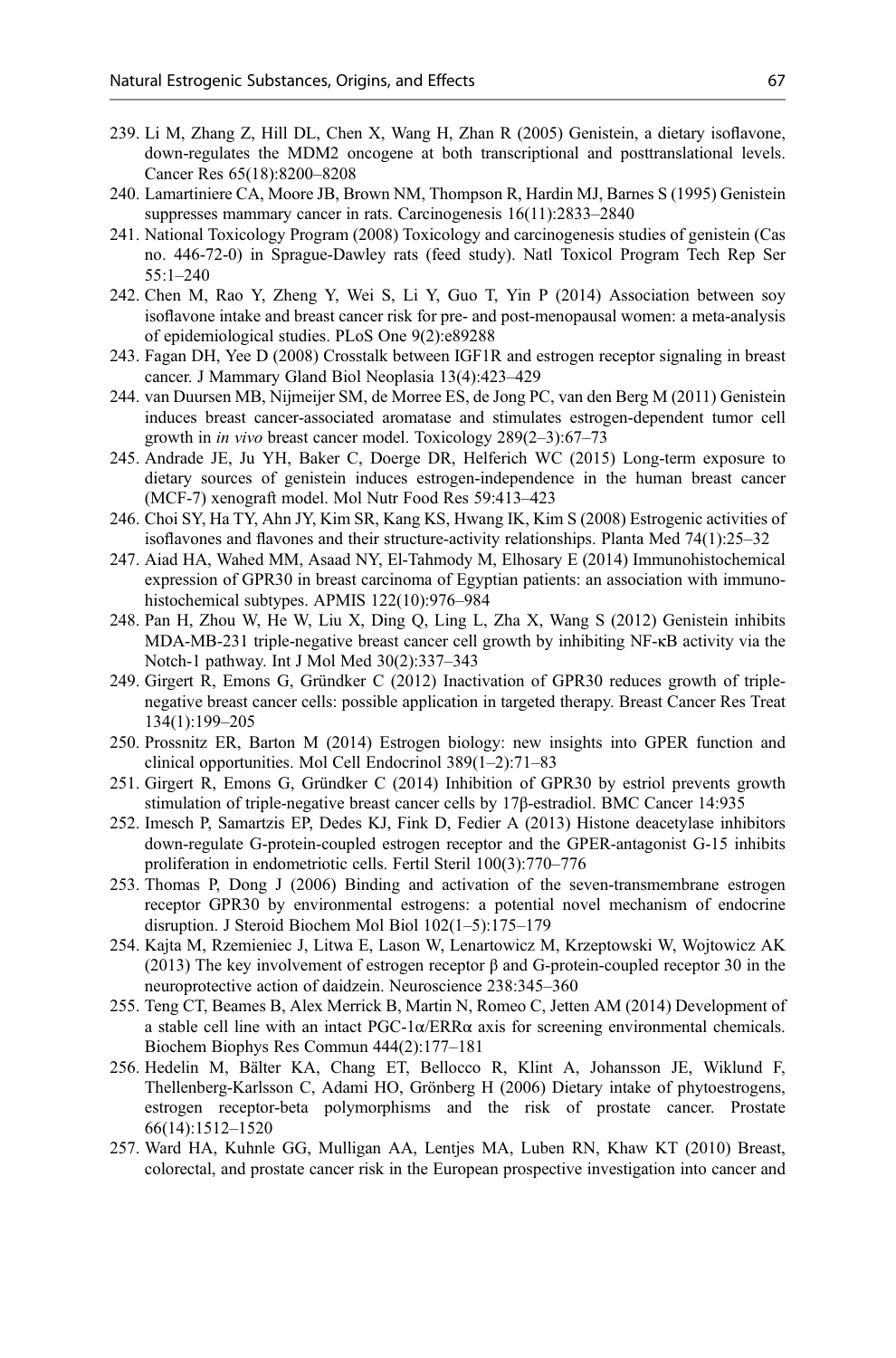<span id="page-67-0"></span>nutrition-Norfolk in relation to phytoestrogen intake derived from an improved database. Am J Clin Nutr 91(2):440–448

- 258. Clavel T, Henderson G, Alpert CA, Philippe C, Rigottier-Gois L, Doré J, Blaut M (2005) Intestinal bacterial communities that produce active estrogen-like compounds enterodiol and enterolactone in humans. Appl Environ Microbiol 71(10):6077–6085
- 259. Adlercreutz H (1990) Western diet and western diseases: some hormonal and biochemical mechanisms and associations. Scand J Clin Lab Invest 201(Suppl):3–23
- 260. Saarinen NM, Tuominen J, Pylkkänen L, Santti R (2010) Assessment of information to substantiate a health claim on the prevention of prostate cancer by lignans. Forum Nutr 2(2):99–115
- 261. Azrad M, Vollmer RT, Madden J, Dewhirst M, Polascik TJ, Snyder DC, Ruffin MT, Moul JW, Brenner DE, Demark-Wahnefried W (2013) Flaxseed-derived enterolactone is inversely associated with tumor cell proliferation in men with localized prostate cancer. J Med Food 16(4):357–360
- 262. Power KA, Saarinen NM, Chen JM, Thompson LU (2006) Mammalian lignans enterolactone and enterodiol, alone and in combination with the isoflavone genistein, do not promote the growth of MCF-7 xenografts in ovariectomized athymic nude mice. Int J Cancer 118(5):1316–1320
- 263. Truan JS, Chen JM, Thompson LU (2012) Comparative effects of sesame seed lignan and flaxseed lignan in reducing the growth of human breast tumors (MCF-7) at high levels of circulating estrogen in athymic mice. Nutr Cancer 64(1):65–71
- 264. Touillaud MS, Thiébaut AC, Fournier A, Niravong M, Boutron-Ruault MC, Clavel-Chapelon F (2007) Dietary lignan intake and postmenopausal breast cancer risk by estrogen and progesterone receptor status. J Natl Cancer Inst 99(6):475–486
- 265. Buck K, Zaineddin AK, Vrieling A, Linseisen J, Chang-Claude J (2010) Meta-analyses of lignans and enterolignans in relation to breast cancer risk. Am J Clin Nutr 92(1):141–153
- 266. Seibold P, Vrieling A, Johnson TS, Buck K, Behrens S, Kaaks R, Linseisen J, Obi N, Heinz J, Flesch-Janys D, Chang-Claude J (2014) Enterolactone concentrations and prognosis after postmenopausal breast cancer: assessment of effect modification and meta-analysis. Int J Cancer 135(4):923–933
- 267. Saarinen NM, Huovinen R, Wärri A, Mäkelä SI, Valentín-Blasini L, Sjöholm R, Ammälä J, Lehtilä R, Eckerman C, Collan YU, Santti RS (2002) Enterolactone inhibits the growth of 7,12-dimethylbenz(a)anthracene-induced mammary carcinomas in the rat. Mol Cancer Ther 1(10):869–876
- 268. Shepard TH, Pyne GE, Kirschvink JF, McLean MC, USAR (1960) Soybean goiter report of three cases. N Engl J Med 262:1099–1103
- 269. Chorazy PA, Himelhoch S, Hopwood NJ, Greger NG, Postellon DC (1995) Persistent hypothyroidism in an infant receiving a soy formula: case report and review of the literature. Pediatrics 96(1 Pt 1):148–150
- 270. Doerge DR, Sheehan DM (2002) Goitrogenic and estrogenic activity of soy isoflavones. Environ Health Perspect 110(Suppl 3):349–353
- 271. Conrad SC, Chiu H, Silverman BL (2004) Soy formula complicates management of congenital hypothyroidism. Arch Dis Child 89(1):37–40
- 272. Fruzza AG, Demeterco-Berggren C, Jones KL (2012) Unawareness of the effects of soy intake on the Management of Congenital Hypothyroidism. Pediatrics 130(3):e699–e702
- 273. Ripp JA (1961) Soybean-induced goiter. Am J Dis Child 102:106–109
- 274. Bell DS, Ovalle F (2001) Use of soy protein supplement and resultant need for increased dose of levothyroxine. Endocr Pract 7(3):193–194
- 275. Jabbar MA, Larrea J, Shaw RA (1997) Abnormal thyroid function tests in infants with congenital hypothyroidism: the influence of soy-based formula. J Am Coll Nutr 16(3):280–282
- 276. Hofmann PJ, Schomburg L, Köhrle J (2009) Interference of endocrine disrupters with thyroid hormone receptor-dependent transactivation. Toxicol Sci 110(1):125–137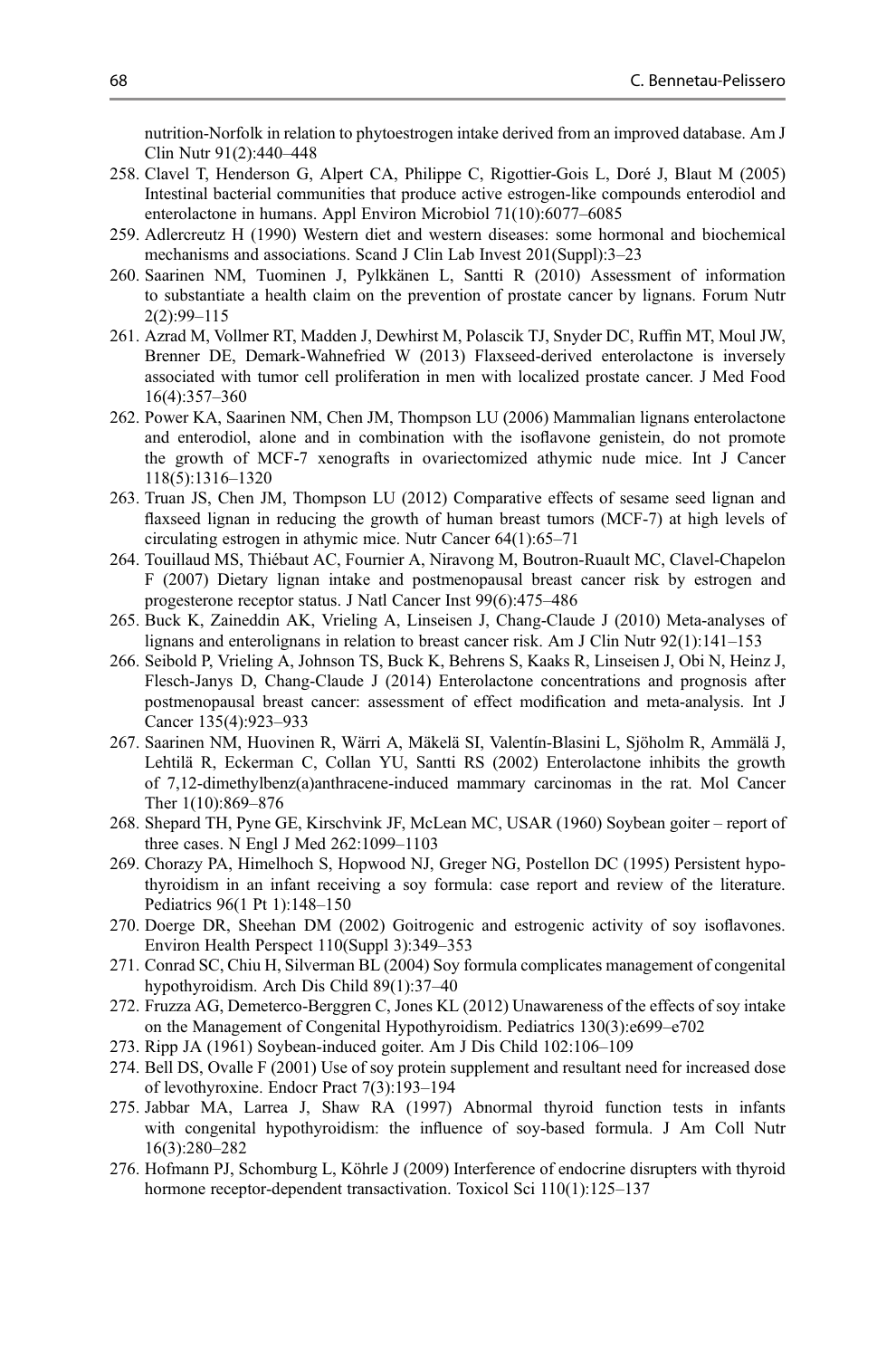- <span id="page-68-0"></span>277. Divi RL, Chang HC, Doerge DR (1997) Anti-thyroid isoflavones from soybean: isolation, characterization, and mechanisms of action. Biochem Pharmacol 54(10):1087–1096
- 278. Bruce B, Messina M, Spiller GA (2003) Isoflavone supplements do not affect thyroid function in iodine-replete postmenopausal women. J Med Food 6(4):309–316
- 279. Milerová J, Cerovská J, Zamrazil V, Bílek R, Lapcík O, Hampl R (2006) Actual levels of soy phytoestrogens in children correlate with thyroid laboratory parameters. Clin Chem Lab Med 44(2):171–174
- 280. Bitto A, Polito F, Atteritano M, Altavilla D, Mazzaferro S, Marini H, Adamo EB, D'Anna R, Granese R, Corrado F, Russo S, Minutoli L, Squadrito F (2010) Genistein aglycone does not affect thyroid function: results from a three-year, randomized, double-blind, placebo-controlled trial. J Clin Endocrinol Metab 95(6):3067–3072
- 281. Li J, Teng X, Wang W, Chen Y, Yu X, Wang S, Li J, Zhu L, Li C, Fan C, Wang H, Zhang H, Teng W, Shan Z (2011) Effects of dietary soy intake on maternal thyroid functions and serum anti-thyroperoxidase antibody level during early pregnancy. J Med Food 14(5):543–550
- 282. Mittal N, Hota D, Dutta P, Bhansali A, Suri V, Aggarwal N, Marwah RK, Chakrabarti A (2011) Evaluation of effect of isoflavone on thyroid economy & autoimmunity in oophorectomised women: a randomised, double-blind, placebo-controlled trial. Indian J Med Res 133(6):633–640
- 283. Nakamura Y, Ohsawa I, Goto Y, Tsuji M, Oguchi T, Sato N, Kiuchi Y, Fukumura M, Inagaki M, Gotoh H (2017) Soy isoflavones inducing overt hypothyroidism in a patient with chronic lymphocytic thyroiditis: a case report. J Med Case Rep 11(1):253–258
- 284. Sathyapalan T, Manuchehri AM, Thatcher NJ, Rigby AS, Chapman T, Kilpatrick ES, Atkin SL (2011) The effect of soy phytoestrogen supplementation on thyroid status and cardiovascular risk markers in patients with subclinical hypothyroidism: a randomized, double-blind, crossover study. J Clin Endocrinol Metab 96(5):1442–1449
- 285. Rubtsova K, Marrack P, Rubtsov AV (2015) Sexual dimorphism in autoimmunity. J Clin Invest 125(6):2187–2193
- 286. Bianchi I, Lleo A, Gershwin ME, Invernizzi P (2012) The X chromosome and immune associated genes. J Autoimmun 38(2–3):J187–J192
- 287. Ohta A, Nagai M, Nishina M, Tomimitsu H, Kohsaka H (2013) Age at onset and gender distribution of systemic lupus erythematosus, polymyositis/dermatomyositis, and systemic sclerosis in Japan. Mod Rheumatol 23(4):759–764
- 288. Peeva E, Venkatesh J, Diamond B (2005) Tamoxifen blocks estrogen-induced B cell maturation but not survival. J Immunol 175(3):1415–1423
- 289. Laffont S, Seillet C, Guéry JC (2017) Estrogen receptor-dependent regulation of dendritic cell development and function. Front Immunol 8:108
- 290. Hughes GC, Choubey D (2014) Modulation of autoimmune rheumatic diseases by oestrogen and progesterone. Nat Rev Rheumatol 10(12):740–751
- 291. Gold SM, Voskuhl RR (2009) Estrogen and testosterone therapies in multiple sclerosis. Prog Brain Res 175:239–251
- 292. Arnaud L, Fagot JP, Mathian A, Paita M, Fagot-Campagna A, Amoura Z (2014) Prevalence and incidence of systemic lupus erythematosus in France: a 2010 nation-wide populationbased study. Autoimmun Rev 13(11):1082–1089
- 293. Chighizola C, Meroni PL (2012) The role of environmental estrogens and autoimmunity. Autoimmun Rev 11(6–7):A493–A501
- 294. Wang F, Roberts SM, Butfiloski EJ, Morel L, Sobel ES (2007) Acceleration of autoimmunity by organochlorine pesticides: a comparison of splenic B-cell effects of chlordecone and estradiol in (NZBxNZW)F1 mice. Toxicol Sci 99(1):141–152
- 295. Zhao JH, Sun SJ, Horiguchi H, Arao Y, Kanamori N, Kikuchi A, Oguma E, Kayama F (2005) A soy diet accelerates renal damage in autoimmune MRL/Mp-lpr/lpr mice. Int Immunopharmacol 5(11):1601–1610
- 296. Hong Y, Wang T, Huang C, Cheng W, Lin B (2008) Soy isoflavones supplementation alleviates disease severity in autoimmune-prone MRL-lpr/lpr mice. Lupus 17(9):814–821